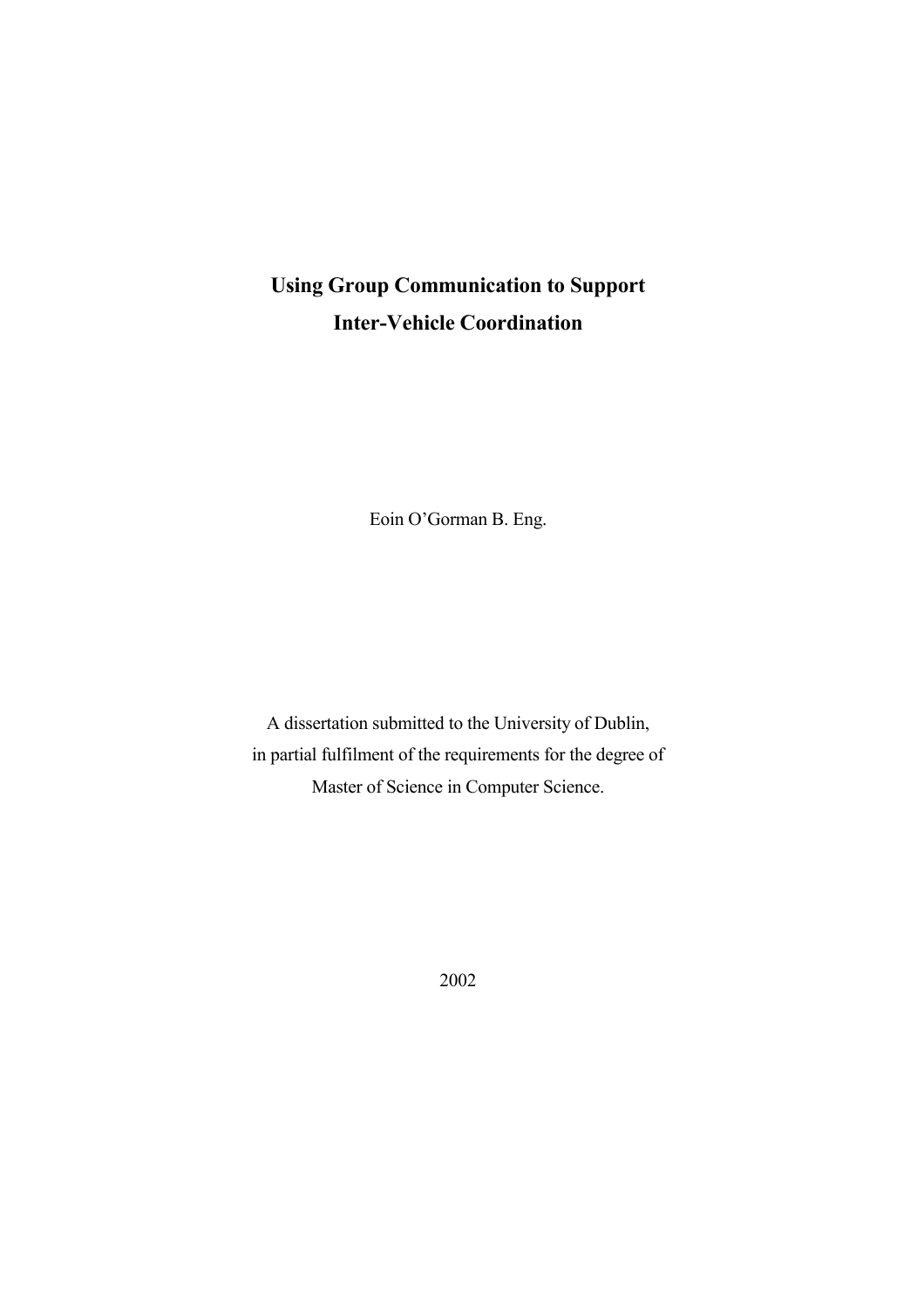# **Declaration**

I declare that the work described in this dissertation is, except where otherwise stated, entirely my own work and has not been submitted as an exercise for a degree at this or any other university.

Signed:\_\_\_\_\_\_\_\_\_\_\_\_\_\_\_\_\_\_\_\_\_\_\_\_\_\_\_\_\_\_\_\_\_\_

Eoin O'Gorman 16<sup>th</sup> September, 2002.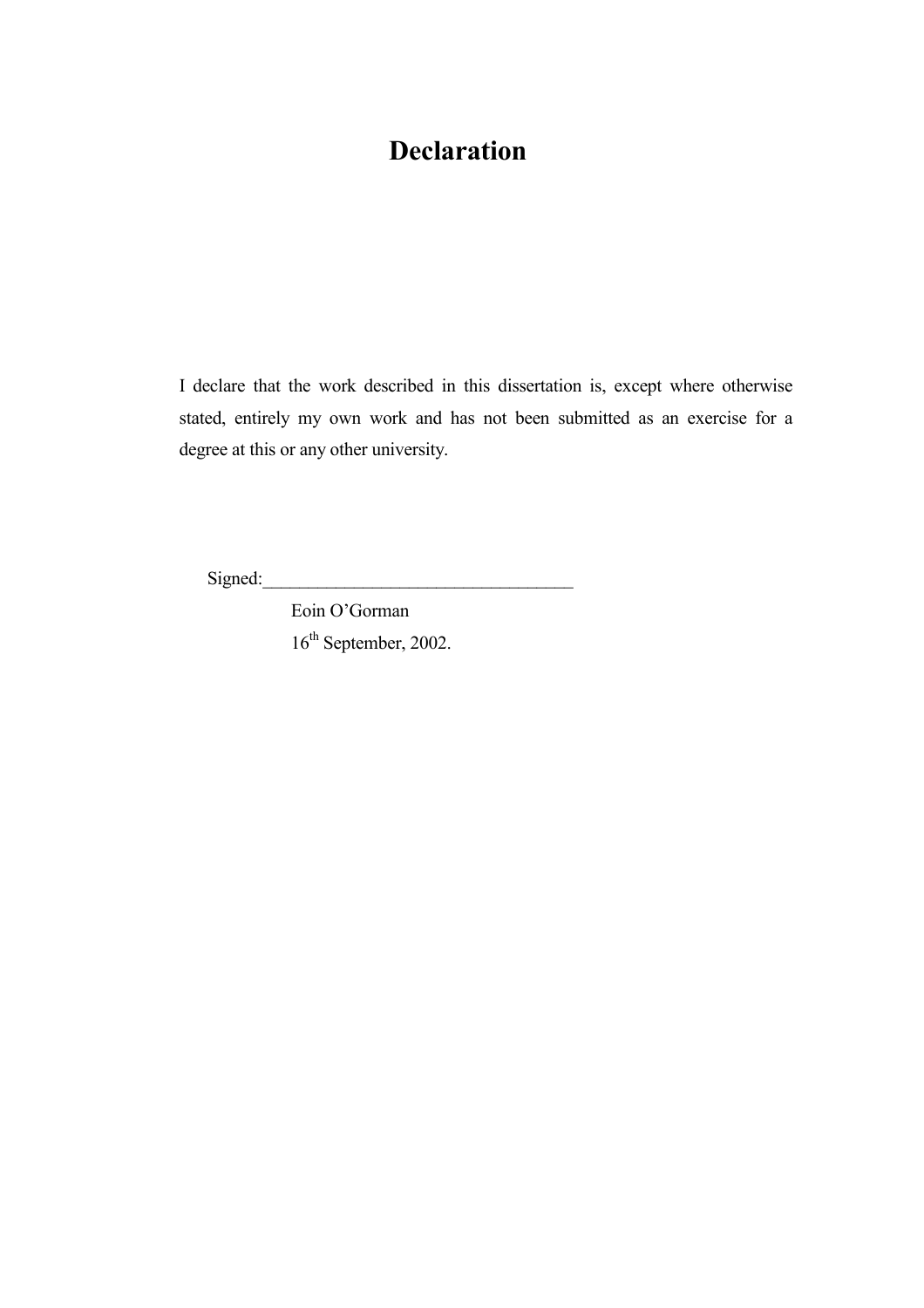# **Permission to lend and/or copy**

I agree that Trinity College Library may lend or copy this dissertation upon request.

 $Signed:$ 

Eoin O'Gorman 16<sup>th</sup> September, 2002.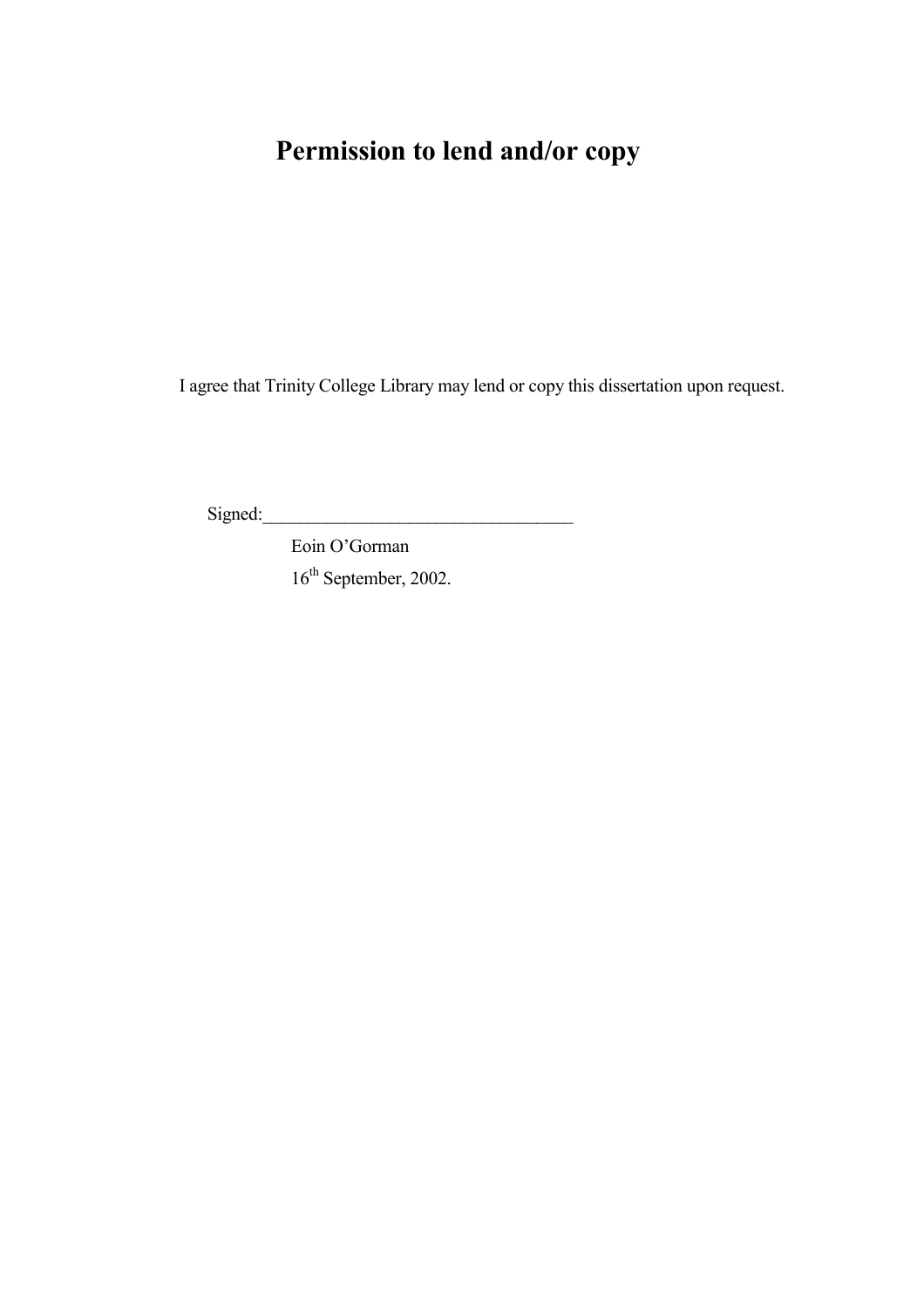# **Acknowledgments**

I wish to thank the following individuals for their contribution:

My supervisor, Dr. Vinny Cahill, for his time, help and advice throughout the year, which I appreciate very much, thank you;

My Mum, Dad, Granny, my brothers and especially my sister, Clodagh, for "putting me up", always with a smile, for an entire year.

Finally, I would also like to thank my girlfriend Jennie to all her support.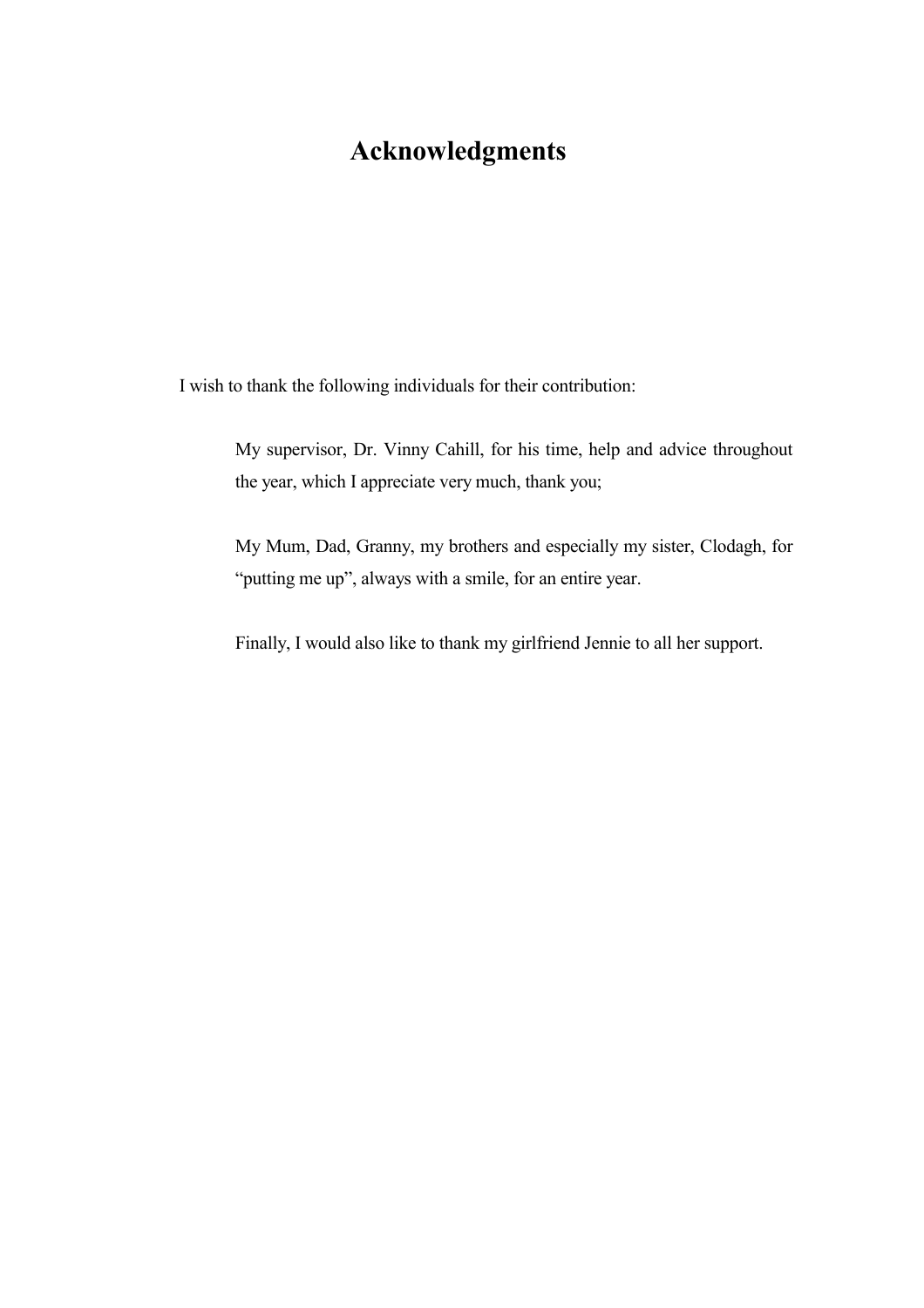# **Abstract**

Recent advancements in wireless communication technology and portable computing are opening up exciting possibilities for the future of mobile network applications. One obvious domain for such mobile network applications is in vehicle traffic scenarios, where vehicle-mounted mobile hosts, with wireless communication ability, form an ad hoc network. With the aim of improving transportation systems, through the reduction of road accidents, inter-vehicle coordination applications are being built upon these vehicle-based ad hoc networks.

This dissertation is concerned with investigating the use of group communication to support inter-vehicle coordination applications in ad hoc networks. Specifically, one particular case study of inter-vehicle coordination is examined: the 4 Way Stop. A 4 Way Stop is a common road junction, with four approaching roads, of equal importance, meeting at a single point. The problem of a 4 Way Stop is in determining which vehicle should be allowed to cross the junction at any one time.

This dissertation identifies the requirements on group communication to successfully support a 4 Way Stop application. Requirements for optional group communication application implementations: primary component implementation and partitionable membership implementation are both listed. Moving from the specific to the general, the examination of a 4 Way Stop application provides valuable insights into the general domain of inter-vehicle coordination.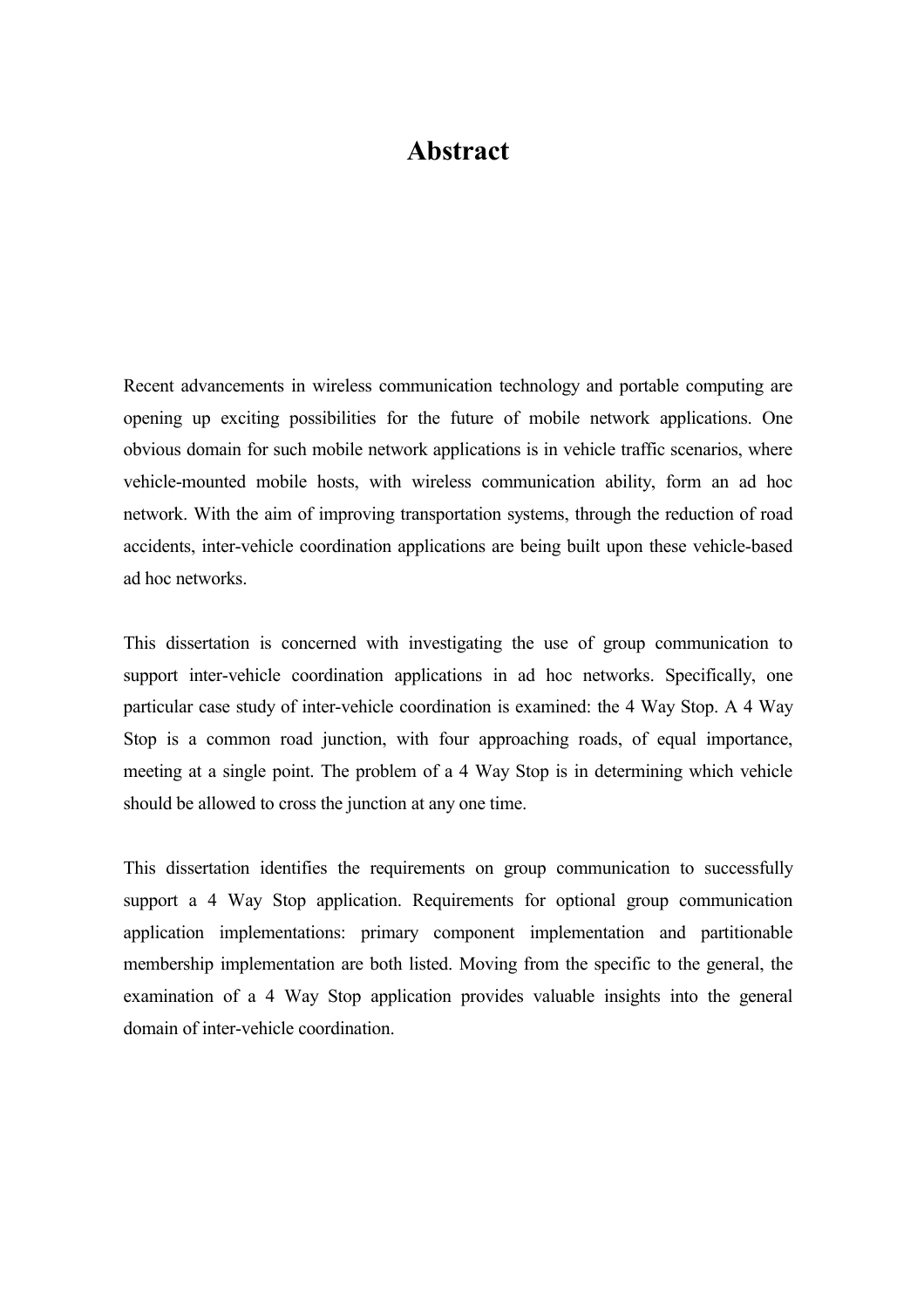# **Table of Contents**

| Abbreviations                                         | 1              |
|-------------------------------------------------------|----------------|
| Chapter 1: Introduction                               | $\overline{2}$ |
| 1.1 The Group Communication Paradigm                  | $\overline{3}$ |
| 1.1.1 Applications of Group Communication             | $\overline{3}$ |
| 1.1.2 Group Communication Terminology                 | $\overline{4}$ |
| 1.2 Inter-vehicle Coordination                        | 6              |
| 1.3 Related Technologies                              | 6              |
| 1.3.1 Global Positioning System                       | $\tau$         |
| 1.3.2 Obstacle Detection                              | 7              |
| 1.4 Dissertation Organisation                         | 9              |
| Chapter 2: State of the Art                           | 10             |
| 2.1 Group Communication Services                      | 10             |
| 2.1.1 ISIS, Cornell University                        | 11             |
| 2.1.2 Horus, Cornell University                       | 12             |
| 2.1.3 Transis, Hebrew University of Jerusalem         | 14             |
| 2.1.4 Totem, University of California                 | 14             |
| 2.2 Location Aware Group Communication Research       | 15             |
| 2.2.1 "Safe Distance"                                 | 15             |
| 2.2.2 "Proximity Groups"                              | 17             |
| 2.2.3 Architecture for location-aware group members   | 17             |
| 2.3 Wireless Traffic Applications                     | 18             |
| 2.3.1 "FleetNet – Internet on the Road"               | 18             |
| 2.3.2 DriveBy InfoFueling™                            | 20             |
| 2.3.3 Traffic jam detection using wireless technology | 21             |
| 2.3.4 CarNet                                          | 22             |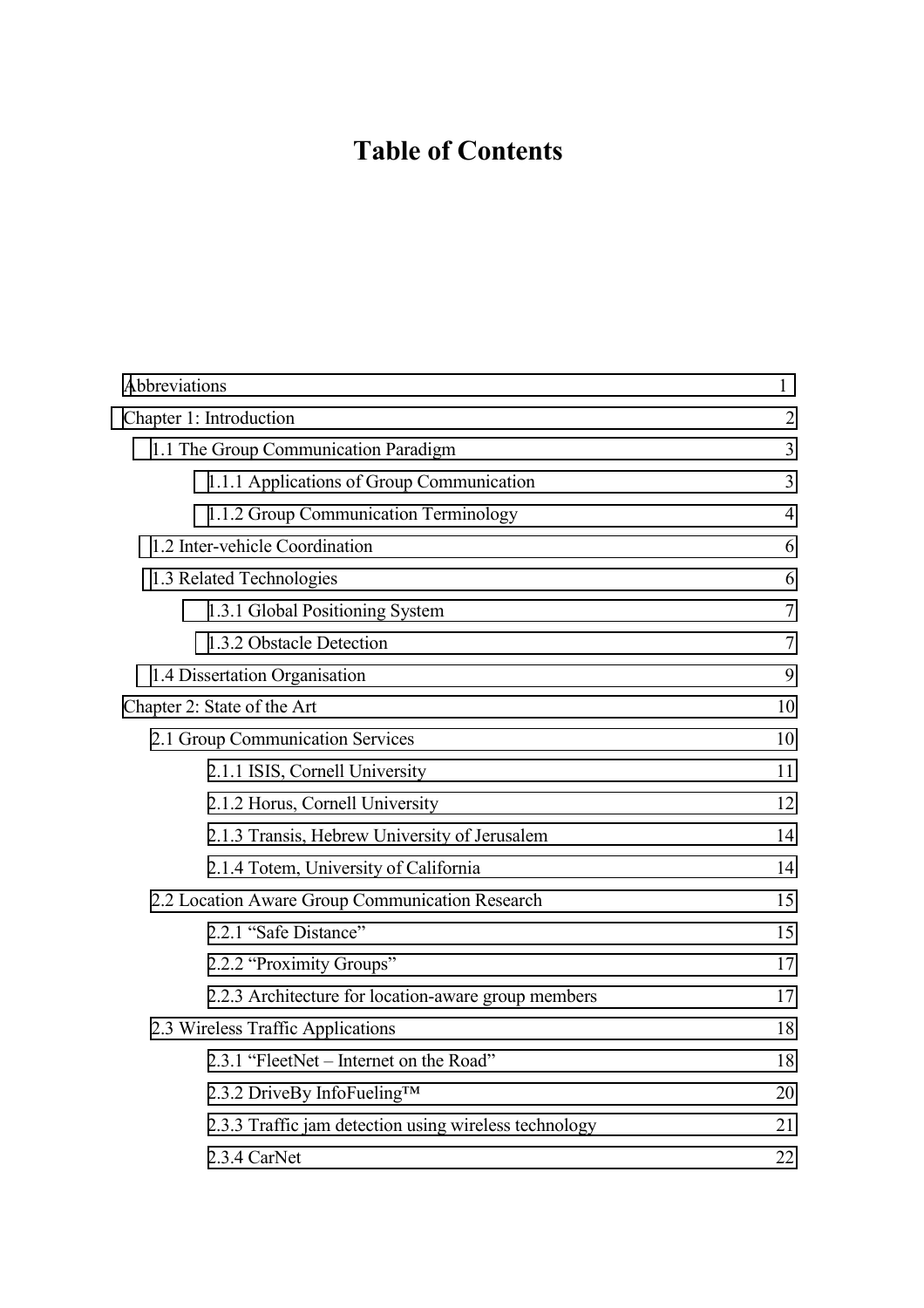| 2.3.5 GPS-based message broadcasting                         | 23 |  |
|--------------------------------------------------------------|----|--|
| Chapter 3: The 4 Way Stop Problem                            |    |  |
| 3.1 Junction Layout                                          |    |  |
| 3.2 The Problem                                              |    |  |
| 3.3 4WS Automated Vehicle Model                              |    |  |
| 3.4 Application-Level Traffic Scenarios                      | 28 |  |
| Chapter 4: Mapping 4 Way Stop Problem to Group Communication |    |  |
| 4.1 Membership Interest                                      | 37 |  |
| 4.2 Group Communication Primitives                           |    |  |
| 4.2.1 Ordering of Group Communication Primitives             | 39 |  |
| 4.3 Shared Data Structure                                    | 41 |  |
| 4.3.1 Maintenance of Shared Data Structure using Primitives  | 47 |  |
| 4.3.2 Right of Way Algorithm                                 | 53 |  |
| <b>Chapter 5: Group Communication Requirements</b>           | 56 |  |
| <b>Related Work</b>                                          | 56 |  |
| Primary component and partitionable membership services      | 56 |  |
| <b>Operating Environment: Fault Model and Assumptions</b>    | 57 |  |
| Proposed System Architecture                                 | 58 |  |
| Notation                                                     | 59 |  |
| Primary Component Membership Required Properties             | 61 |  |
| Property 1: "Self Inclusion"                                 | 62 |  |
| Property 2: "Local Monotonicity"                             | 62 |  |
| Property 3: "Initial View Event"                             | 63 |  |
| Property 4: "Primary Component Membership"                   | 63 |  |
| Property 5: "Delivery Integrity"                             | 64 |  |
| Property 6: "No Duplication"                                 | 64 |  |
| Property 7: "Same View Delivery"                             | 65 |  |
| Property 8: "Virtual Synchrony"                              | 65 |  |
| Property 9: "Safe Indication Prefix"                         | 66 |  |
| Property 10: "Strong Total Order"                            | 67 |  |
| Partitionable Membership Required Properties                 | 69 |  |
| Property 1: "Self Inclusion"                                 | 70 |  |
| Property 2: "Local Monotonicity"                             | 70 |  |
| Property 3: "Initial View Event"                             | 71 |  |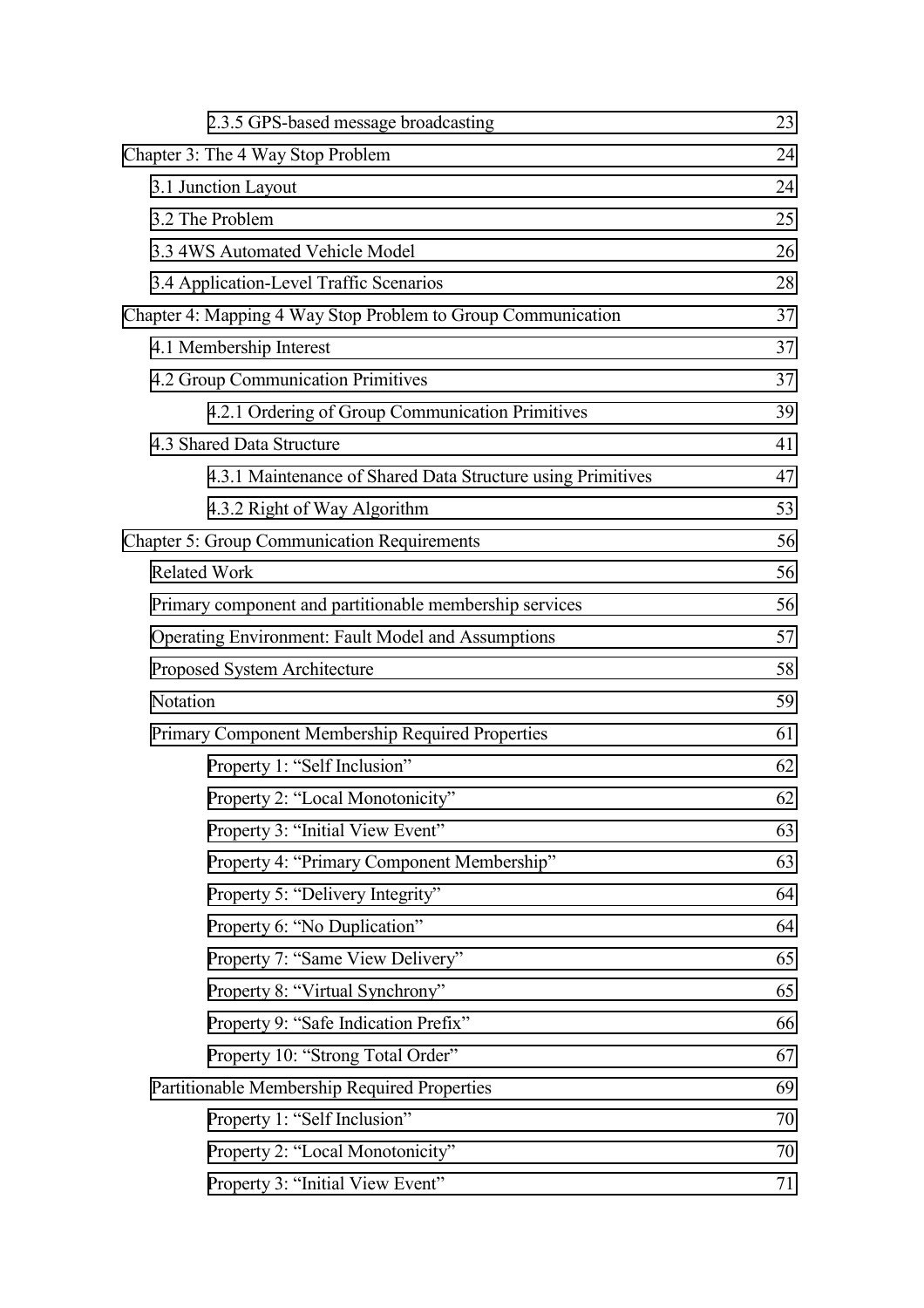| Property 4: "Delivery Integrity"     | 72 |
|--------------------------------------|----|
| Property 5: "No Duplication"         | 72 |
| Property 6: "Same View Delivery"     | 73 |
| Property 7: "Virtual Synchrony"      | 73 |
| Property 8: "Transitional Set"       | 74 |
| Property 9: "Safe Indication Prefix" | 75 |
| Property 10: "Weak Total Order"      | 76 |
| Chapter 6: Conclusion                | 79 |
| <b>Future Work</b>                   | 81 |
| References                           | 83 |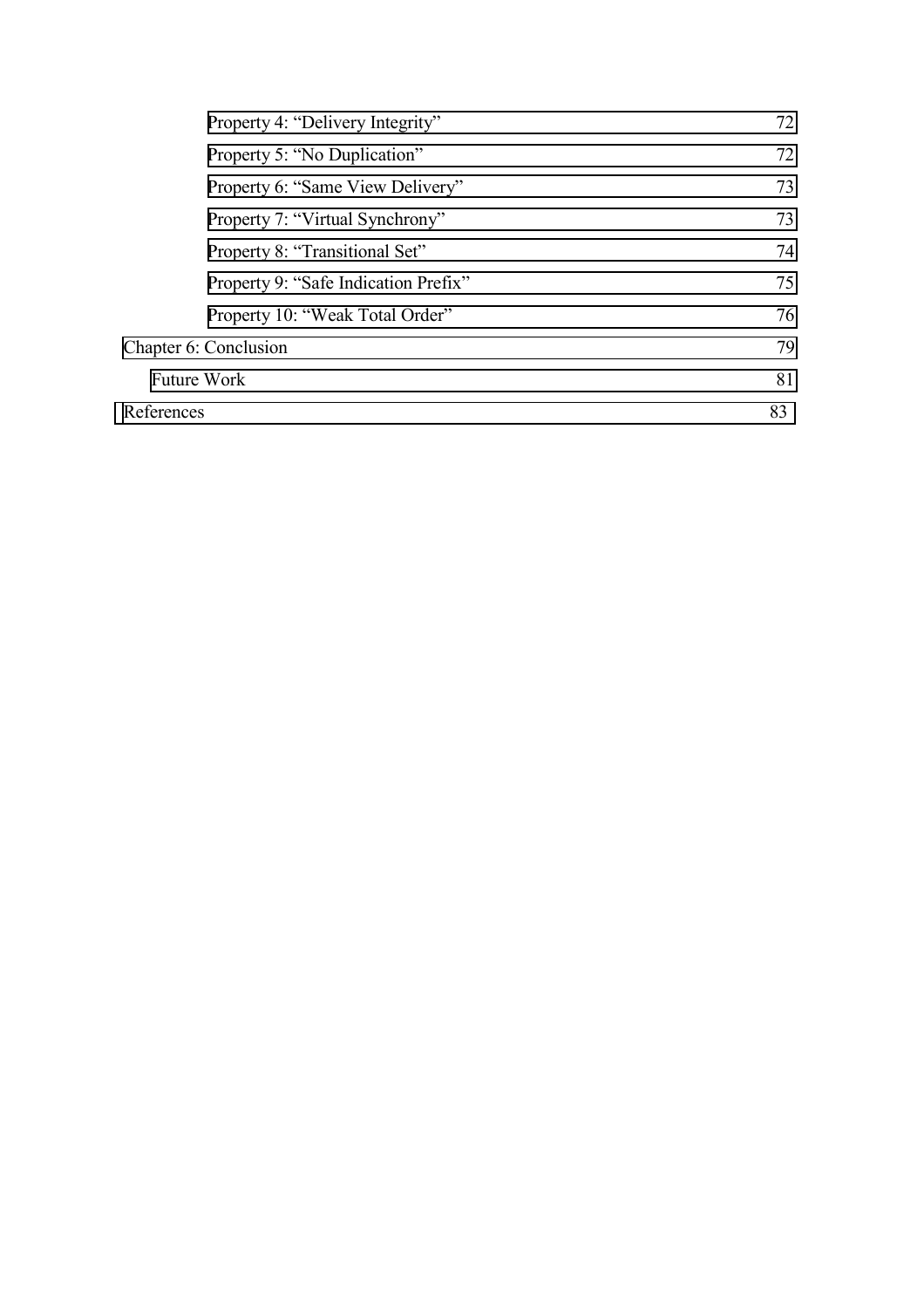# **List of Figures and Tables**

| Figure 2.1: Group communication microprotocols envisaged as Lego blocks [20].                 | 13 |
|-----------------------------------------------------------------------------------------------|----|
| Figure 2.2: Example of safe distance [41].                                                    | 16 |
| Figure 2.3: Layered Architecture for Group Communication [43].                                | 18 |
| Figure 2.4: High level FleetNet infrastructure and communication methods [44].                | 19 |
| Figure 2.5: Example DriveBy InfoFueling scenarios [46].                                       | 21 |
| Figure 2.6: Example of detecting the traffic jam size [19].                                   | 22 |
| Figure 3.1: 4WS Junction (aerial view).                                                       | 25 |
| Figure 3.2: Example 4WS scenario, illustrating rule of right of way granting.                 | 26 |
| Figure 3.3: An empty junction.                                                                | 28 |
| Figure 3.4a: A single vehicle approaching an empty junction.                                  | 29 |
| Figure 3.4b: Multiple vehicles approaching an empty junction "simultaneously".                | 29 |
| Figure 3.5a: Vehicle approaches a non-empty junc. along an empty approach road.               | 29 |
| Figure 3.5b: Vehicle approaches a non-empty junc. along an non-empty approach road.           | 29 |
| Figure 3.6: Vehicle seizes right of way (with the <i>intention</i> of crossing the junction). | 30 |
| Figure 3.7a: A vehicle seized right of way and left the junction subsequently empty.          | 30 |
| Figure 3.7b: A vehicle seized right of way and left the junction subsequently non-empty. 30   |    |
| Figure 3.8a: A vehicle, before seizing RoW, leaves the junction subsequently empty.           | 31 |
| Figure 3.8b: A vehicle, before seizing RoW, leaves the junction subsequently non-empty.31     |    |
| Figure 3.9a: A vehicle stalls at the front of an approach road.                               | 32 |
| Figure 3.9b: A vehicle stalls on an approach road, but not the front.                         | 32 |
| Figure 3.9c: A vehicle stalls on the junction.                                                | 32 |
| Figure 3.10a: A local vehicle obstruction at the front of an approach road.                   | 33 |
| Figure 3.10b: A local vehicle obstruction on an approach road, but not at the front.          | 33 |
| Figure 3.10c: A local vehicle obstruction on the junction.                                    | 33 |
| Figure 3.11: Vehicle relinquishes right of way before entering on to the junction.            | 34 |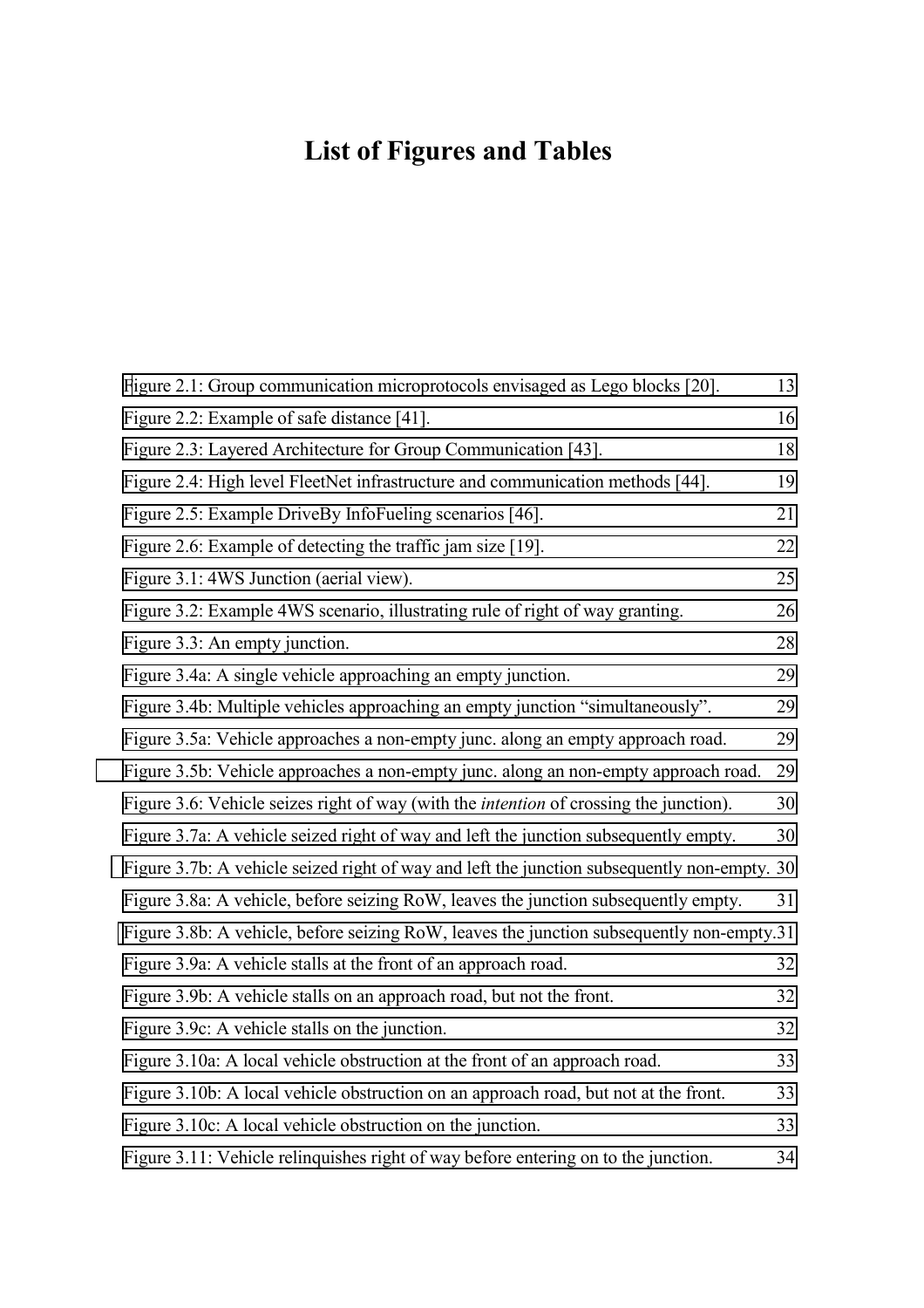| Figure 3.12a: A vehicle reports a blockage at the front of an approach road               | 35 |
|-------------------------------------------------------------------------------------------|----|
| Figure 3.12b: A vehicle reports a blockage along an approach road, but not the front.     | 35 |
| Figure 3.12c: A vehicle reports a blockage on the junction.                               | 35 |
| Figure 3.13a: Vehicle reports a removal of a blockage on the junction.                    | 36 |
| Figure 3.13b: Vehicle reports a removal blockage of a blockage along an approach road. 36 |    |
| Figure 4.1: Example Traffic Scenario.                                                     | 43 |
| Figure 4.2: Element 1: "Membership Queue".                                                | 44 |
| Figure 4.3: Element 2: "Right of Way History".                                            | 45 |
| Figure 4.4: Local vehicle blocking all vehicles on approach road 3.                       | 46 |
| Figure 4.5: Element 3: "Blockage Status".                                                 | 46 |
| Figure 4.6: Local vehicle blocking subset of vehicles on approach 3.                      | 46 |
| Figure 4.7: Example data structure elements after group is created.                       | 47 |
| Figure 4.8: Example "join" traffic scenario.                                              | 48 |
| Figure 4.9: Membership queue update after join.                                           | 49 |
| Figure 4.10: Before and after membership queue for an "expected leave".                   | 49 |
| Figure 4.11: Before and after right of way history for an "expected leave".               | 50 |
| Figure 4.12: Before and after membership queue for "seize right of way".                  | 50 |
| Figure 4.13: Before and after membership queue for "relinquish right of way".             | 51 |
| Figure: 4.14: Before and after blockage status for "report junction blocked".             | 51 |
| Figure: 4.15: Before and after blockage status for "report approach blocked".             | 52 |
| Figure: 4.16: Before and after blockage status for removal of blockage on junc.           | 52 |
| Figure 4.17: Before and after blockage status for removal of blockage on approach.        | 53 |
| Figure 4.18: Right of Way algorithm.                                                      | 55 |
| Figure 5.1: Proposed System Architecture.                                                 | 59 |
| Figure 5.2: External actions of the GCS [23].                                             | 60 |
| Table 5.1: External actions of the GCS.                                                   | 60 |
| Table 5.2: Shorthand Predicates.                                                          | 61 |
| Table 5.3: Summary of primary component requirements.                                     | 68 |
| Figure 5.3a: A traffic scenario before partition.                                         | 69 |
| Figure 5.3b: A traffic scenario after partition.                                          | 69 |
| Table 5.4: Summary of partitionable membership service requirements.                      | 77 |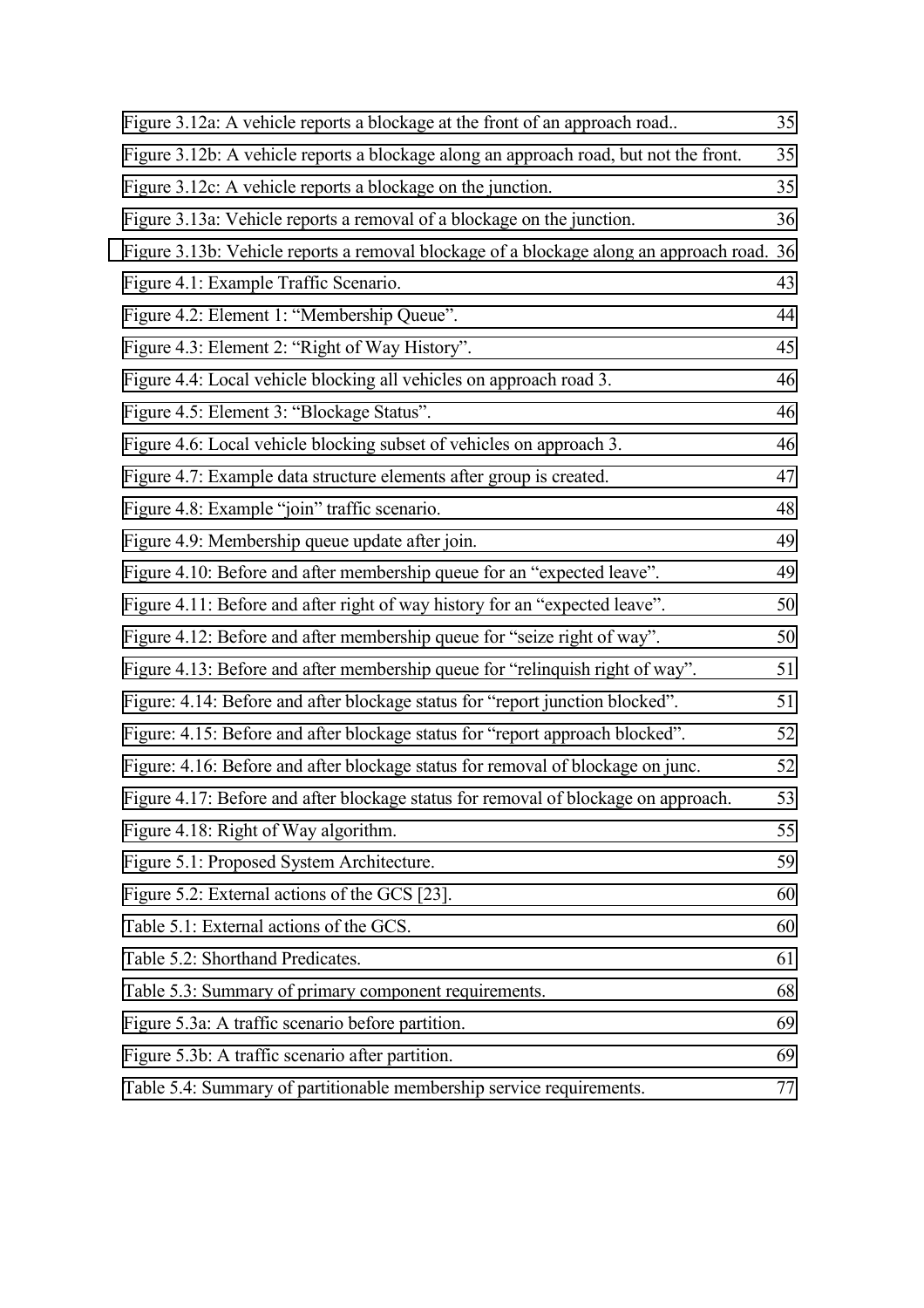# <span id="page-10-0"></span>**Abbreviations**

| 4WS        | 4 Way Stop                                |
|------------|-------------------------------------------|
| <b>AHN</b> | <b>Ad Hoc Network</b>                     |
| <b>EVS</b> | <b>Extended Virtual Synchrony</b>         |
| <b>GCS</b> | Group Communication Service               |
| <b>GLS</b> | Grid Location Service                     |
| <b>GMP</b> | Group Membership Protocol                 |
| <b>GMS</b> | Group Membership Service                  |
| <b>GPS</b> | <b>Global Positioning System</b>          |
| <b>ITS</b> | <b>Intelligent Transportation Society</b> |
| <b>IVC</b> | Inter-Vehicle Communication               |
| <b>IVI</b> | Intelligent Vehicle Initiative            |
| LAN        | Local Area Network                        |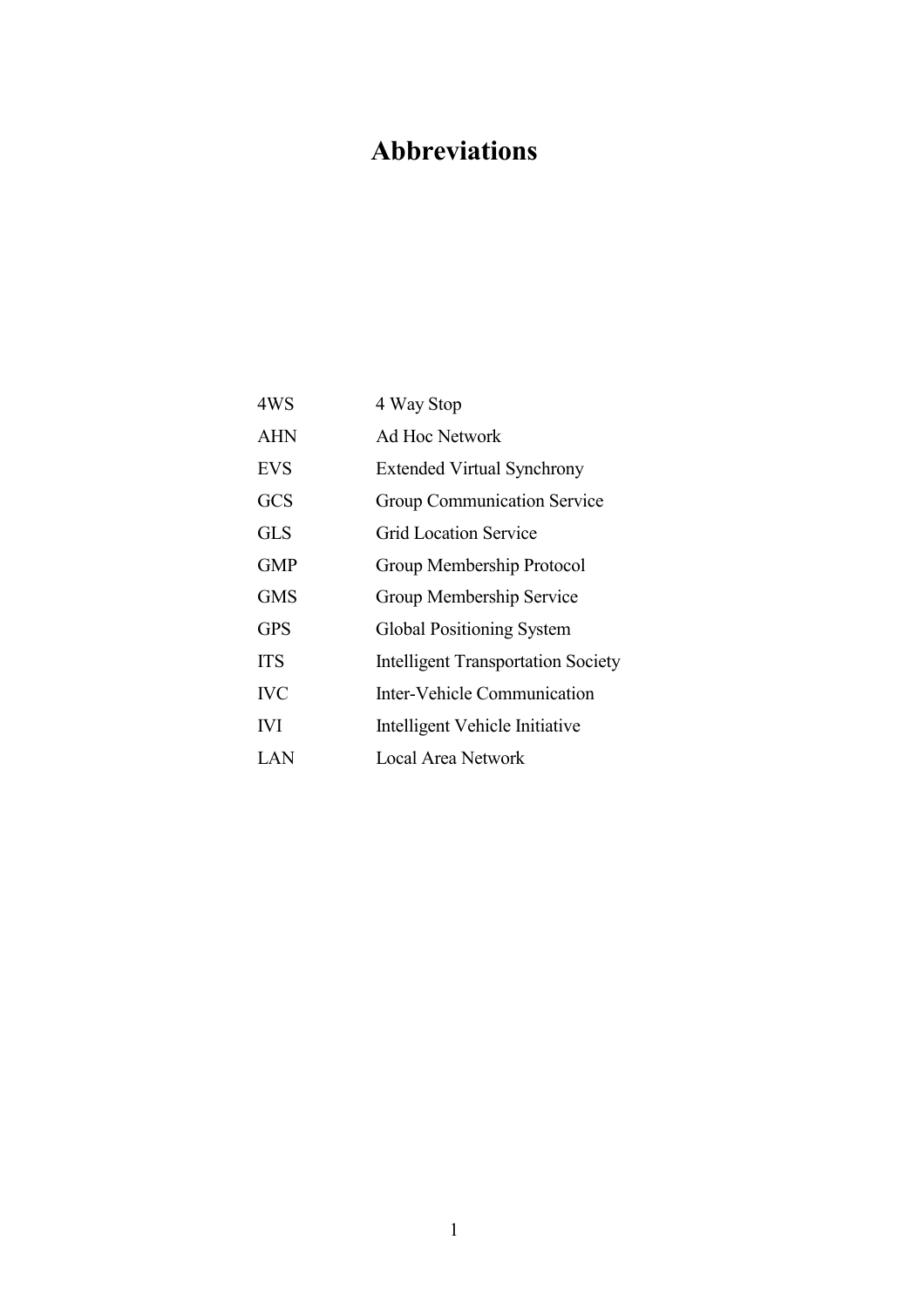# <span id="page-11-0"></span>**Chapter 1: Introduction**

Recent advancements in wireless communication technology and portable computing are opening up exciting possibilities for the future of mobile network applications. Through the combination of wireless communication ability and mobile devices, applications of self-organising, infrastructure-free, mobile networks are being developed in many domains: educational, industrial, commercial and military. Mobile devices form a mobile ad hoc network when they wirelessly communicate with other nearby wireless devices without the support of fixed infrastructure. The mobility of nodes means that an ad hoc network's topology changes frequently and dynamically. With the absence of fixed infrastructure to support the monitoring of these network topology changes, mobile nodes must themselves track changes in a decentralised manner.

We propose investigating the use of group communication to support tracking the network topology changes in an ad hoc network. Specifically, we propose investigating the use of group communication in ad hoc networks formed by mobile vehicles with wireless communication ability. These vehicles will form an ad hoc network with the purpose of coordinating their respective actions and driving manoeuvres. Interest in so-called intervehicle coordination is growing. Groups such as the Intelligent Transportation Society (ITS), the Intelligent Vehicles Initiative (IVI), vehicle manufactures and, indeed, academics are researching inter-vehicle coordination with a common goal of improving transportation systems through the reduction of road accidents, the improvement of traffic congestion, the availability of traffic information and the reduction of traffic-related environmental pollution.

As an example of inter-vehicle coordination, built upon group communication in ad hoc networks, we study the problem of the 4 Way Stop. This specific problem, which is fully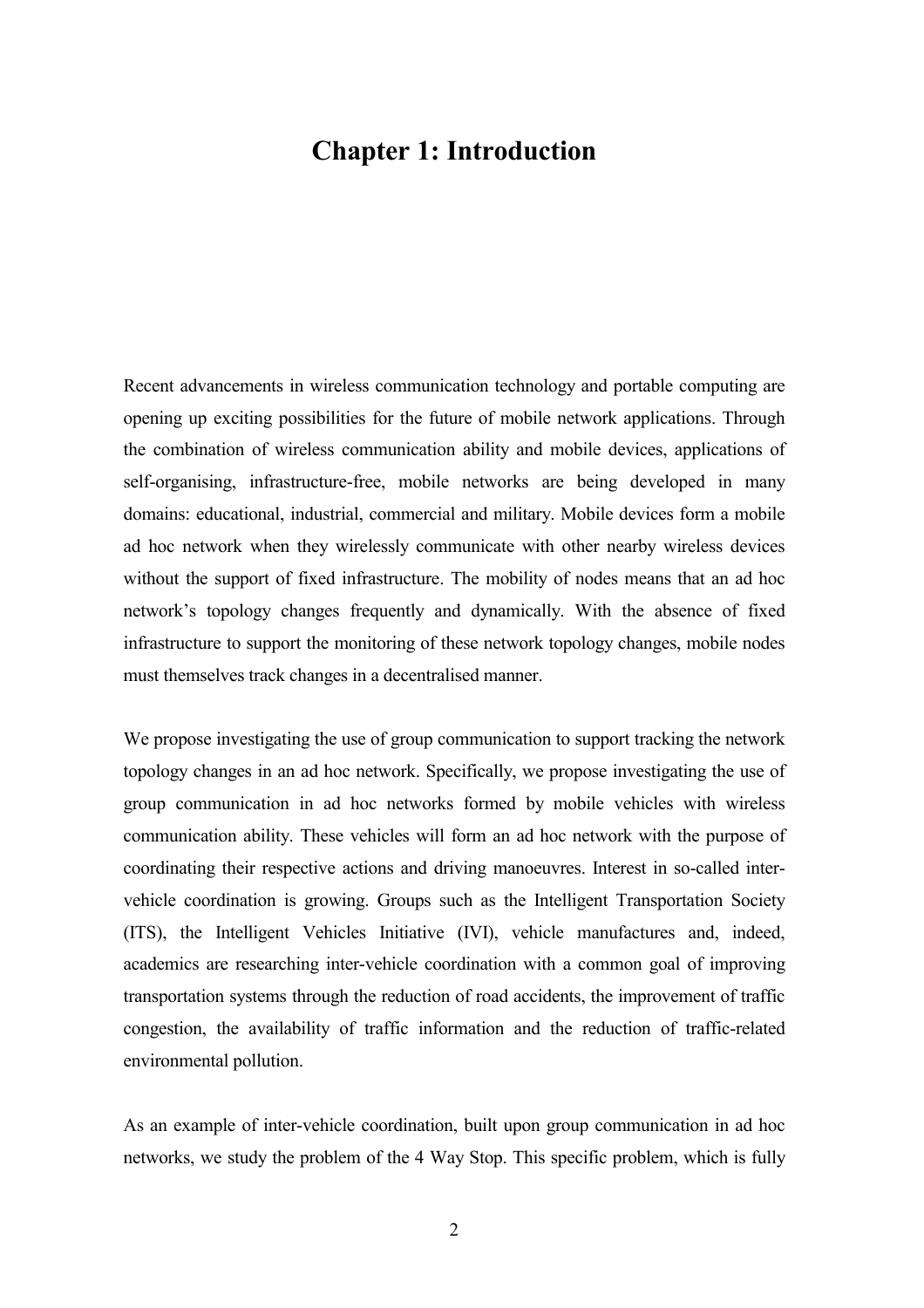<span id="page-12-0"></span>described in chapter three, was used as a case study of inter-vehicle coordination to identify the requirements on group communication to support inter-vehicle coordination in mobile ad hoc networks. The identifications of these requirements is the objective of this dissertation. Through an investigation on a specific inter-coordination application, we will make observations on such applications in general.

### *1.1 The Group Communication Paradigm*

Group communication is a powerful paradigm for creating distributed services and highly resilient, fault-tolerant applications [1, 2]. Group communication is a method of providing point to multi-point communication due to the arrangement of processes into groups. According to a principle of mutual cooperation group member processes interact and communicate to achieve a common objective. The group communication paradigm is an important and widely used technique to achieve reliability, fault-tolerance and high availability in distributed computing [3, 4].

What makes the group communication paradigm novel is that an entire set of processes can be considered as a single logical connection. This is accomplished through the notion of *group abstraction* which allows processes to be grouped together into multicast groups each of which are assigned group identifications [1, 2]. Messages to these multicast groups are addressed simply using the group's identification, which is assigned when the group is created. Depending on the strength of the associated multicast semantics, a multicast message addressed to a group is guaranteed to reach all currently connected, functional members. This means

### *1.1.1 Applications of Group Communication*

Many applications have been built using the group communication paradigm. A classic group communication application is data replication using a variant of the state machine/active replication approach [5, 6, 7]. Other classical group communication applications include load balancing [8, 9], distributed transactions and database replication [10, 11], resource allocation [12, 13], and highly available servers [14].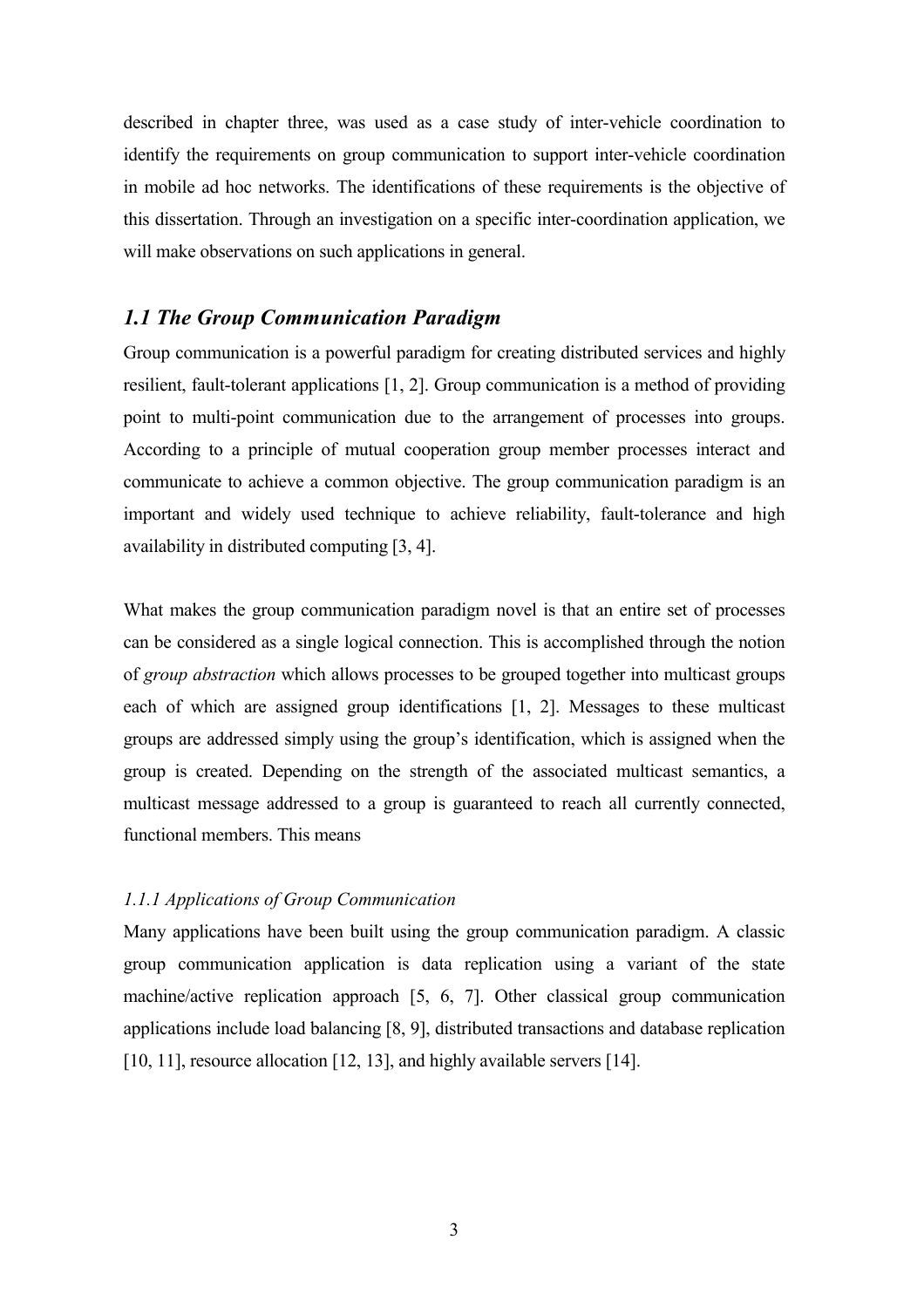<span id="page-13-0"></span>More recently, the group communication paradigm has been applied to collaborative computing applications such as distributed whiteboards [15], audio and video conferencing [16, 17] and distance learning [18].

Group communication has also been applied to vehicle traffic scenarios. Traffic jam detection and emergency braking are example of group communication used in traffic applications [19]. This dissertation will look to using group communication in coordinating automated vehicles. Member vehicles will coordinate their actions through the principle of mutual assistance, where vehicles keep each other informed of the state of the local traffic environment by location-enriched message passing. Group communication based traffic applications are faced with the challenge of operating in a wireless environment. Problems such as node mobility and message loss are obstacles to such applications. However, the current trend towards safer vehicles through automation motivates the development of such wireless group communication applications.

#### *1.1.2 Group Communication Terminology*

This section describes the key ideas and terminology in group communication. Group Communication Services (GCSs) are middleware systems that hide underlying network inconsistencies from distributed applications and provide the applications with consistent views of a distributed execution [4, 20, 21, 22]. GCSs are particularly useful for providing applications with reliable point to multi-point communication.

The idea of *group abstractions* is used by GCSs to group distributed processes into multicast groups. All multicast group members can then be addressed by applications using only their group id, which is assigned to multicast groups upon creation. The usefulness of the group abstraction is that different members of a group each have a consistent view of all group communication. In general, these semantics are achieved using *group membership* and *reliable multicast*.

*Group membership* is concerned with maintaining a view of the distributed processes that comprise a group. Membership of a group is dynamic over the lifetime of a group due to processes joining, leaving, failing or disconnecting. A Group Membership Service (GMS) is responsible for tracking the changes to the group and reporting these changes to the members of the group in the form of *group views* [2]. Group views, consist of a group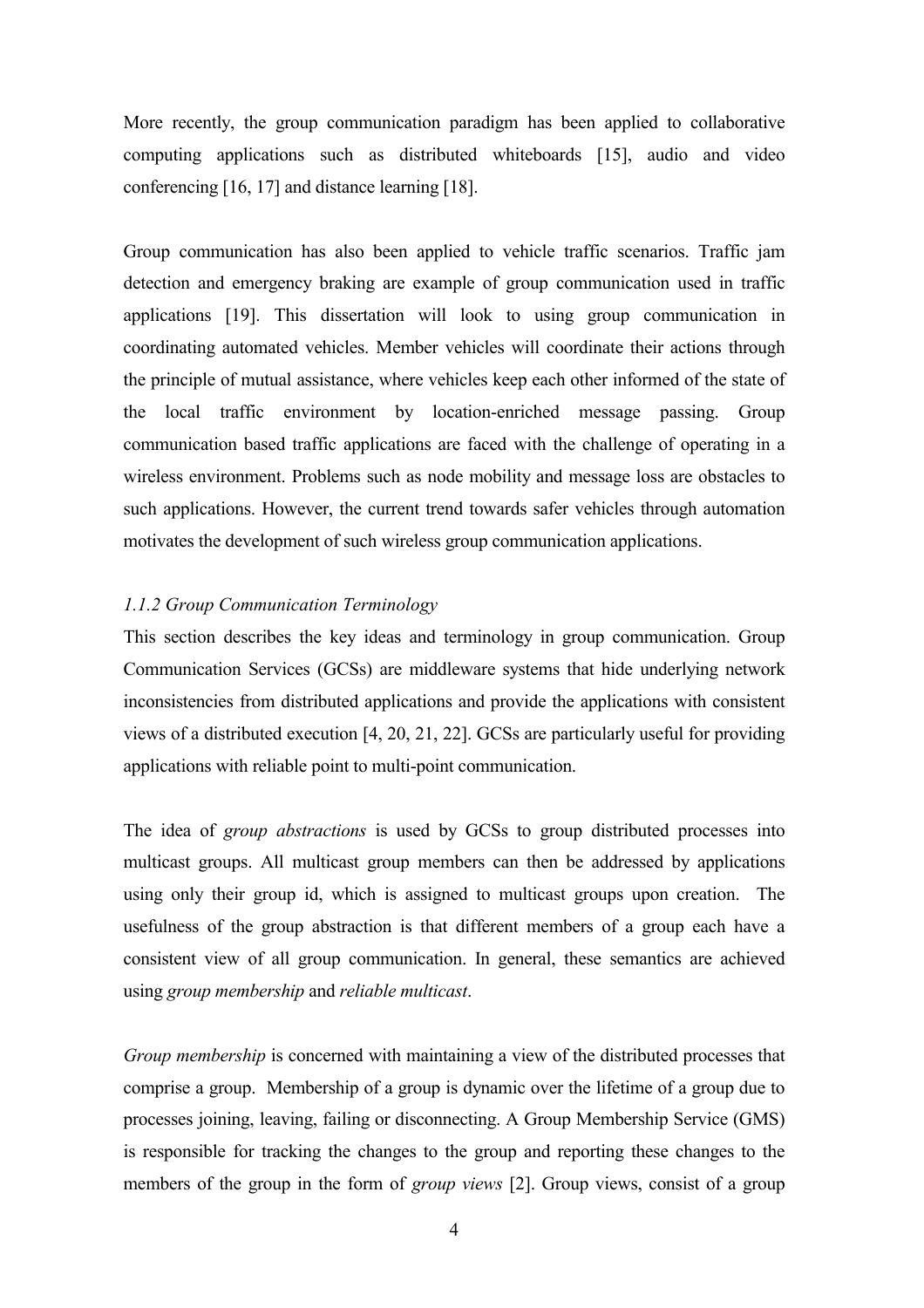view identification and a list of the current members of the group. The test of a group membership service is in delivering each connected member of the group consistent views of the group i.e. each member is to be delivered a list of currently connected members, so that members know their possible communication partners.

*Reliable multicast* is concerned with providing applications with the ability to reliably send messages to all members of a specific group. Different GCSs may provide numerous reliable multicast semantics: different reliable multicast protocols have different properties. For example, different message ordering properties could be specified. Example multicast semantics include: FIFO, Reliable FIFO, Causal, Reliable Causal and Totally Ordered [23]. However, most reliable multicast semantics can at least guarantee the property of virtual synchrony.

*Virtual Synchrony* semantics specify how group communication is synchronized with group view delivery [24]. The essence of the virtual synchrony principle is that it guarantees that membership changes within a process group are observed in the same order by all the group members that remain connected. Virtual synchrony guarantees that every two processes that observe the same two consecutive group membership changes, receive the same set of group multicast messages between the two group membership changes. Virtual synchrony places no requirements on the order of delivery or receipt of the set of multicast messages. A separate protocol could be built on top of virtual synchrony which could ensure a specific ordering of messages at all group members. With regards consistent distributed application execution, virtual synchrony means that, at group view changes, members transitioning from one consistent group view to the next have identical contexts. This means that members can act upon received messages in a consistent manner, as if synchronised.

To illustrate the virtual synchrony principle, consider the following example. Consider a group of processes that is initially comprised of processes  $\{A, B, C\}$  but changes to  $\{A, \overline{A}\}$ B, D}. Processes A and B will initially receive a configuration message indicating that the group consists of A, B and C. A and B will then receive the exact same set of regular communication messages, followed by the configuration message indicating the group now consists of A, B and D. Process C , however, after the first configuration message may receive any superset or subset of the set of messages received by A and B. The result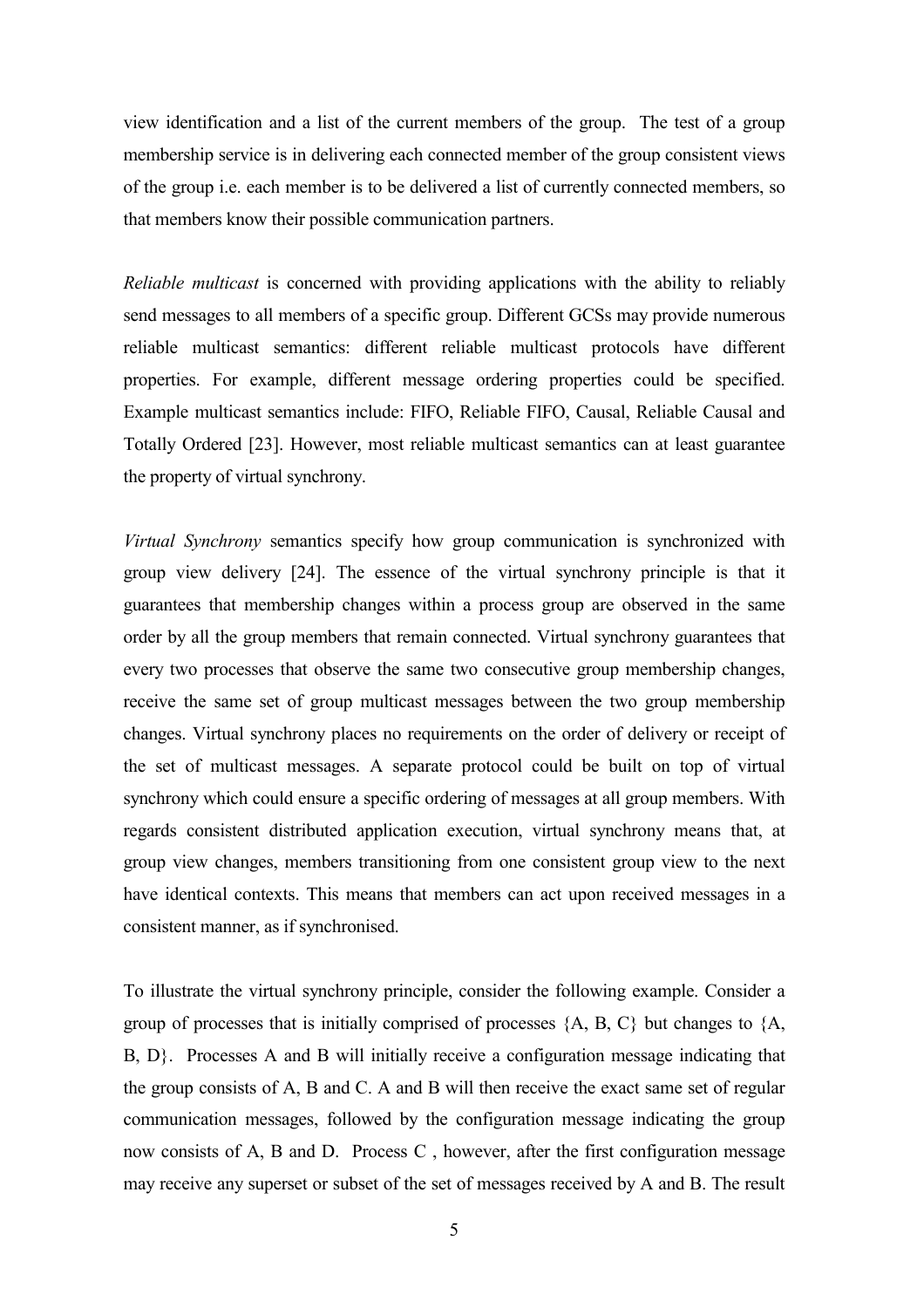<span id="page-15-0"></span>of this is that A and B, who participate in identical, consecutive group views have the same contexts when the second group view configuration message arrives and hence can act on messages in a consistent manner.

### *1.2 Inter-vehicle Coordination*

This dissertation is concerned with investigating the use of the group communication paradigm in the area of inter-vehicle coordination. Inter-vehicle coordination involves vehicles communicating and interacting, using inter-vehicle communication (IVC), so as to organize their respective movement and driving manoeuvres. Current examples of inter-vehicle coordination applications include organising vehicles into tightly spaced platoons for efficient traffic flow, cooperative lane changing and overtaking [25, 26, 27]. Our research specifically looks at coordinating automated vehicles crossing a 4 Way Stop (4WS) junction. Based solely on message passing, location-aware vehicles must unambiguously determine which vehicle is allowed to cross the junction at any one time. This coordination will be built upon group communication, which in turn will be built upon communication in an ad hoc network. This research was motivated by the need to explore and investigate the requirements on group communication to coordinate vehicles operating as mobile nodes in an ad hoc network.

Group communication offers many useful tools for implementing such an inter-vehicle coordination application, however, we will investigate the requirements on current GCSs to fully coordinate automated vehicles at a 4WS junction in an ad hoc network. Ad hoc network characteristics such as message loss, frequent disconnections, network partitions and unpredictable node mobility make reliable coordination difficult. Also, inter-vehicle coordination using group communication must accurately reflect real world vehicle situations i.e. the group communication paradigm must respect actual physical traffic constraints such as vehicle queuing order.

### *1.3 Related Technologies*

Although our research is primarily concerned with inter-vehicle coordination using group communication in ad hoc networks, other technologies are assumed. This section details the two main technologies assumed by the remainder of this dissertation: the Global Positioning System (GPS) and Vehicle Obstacle Detection.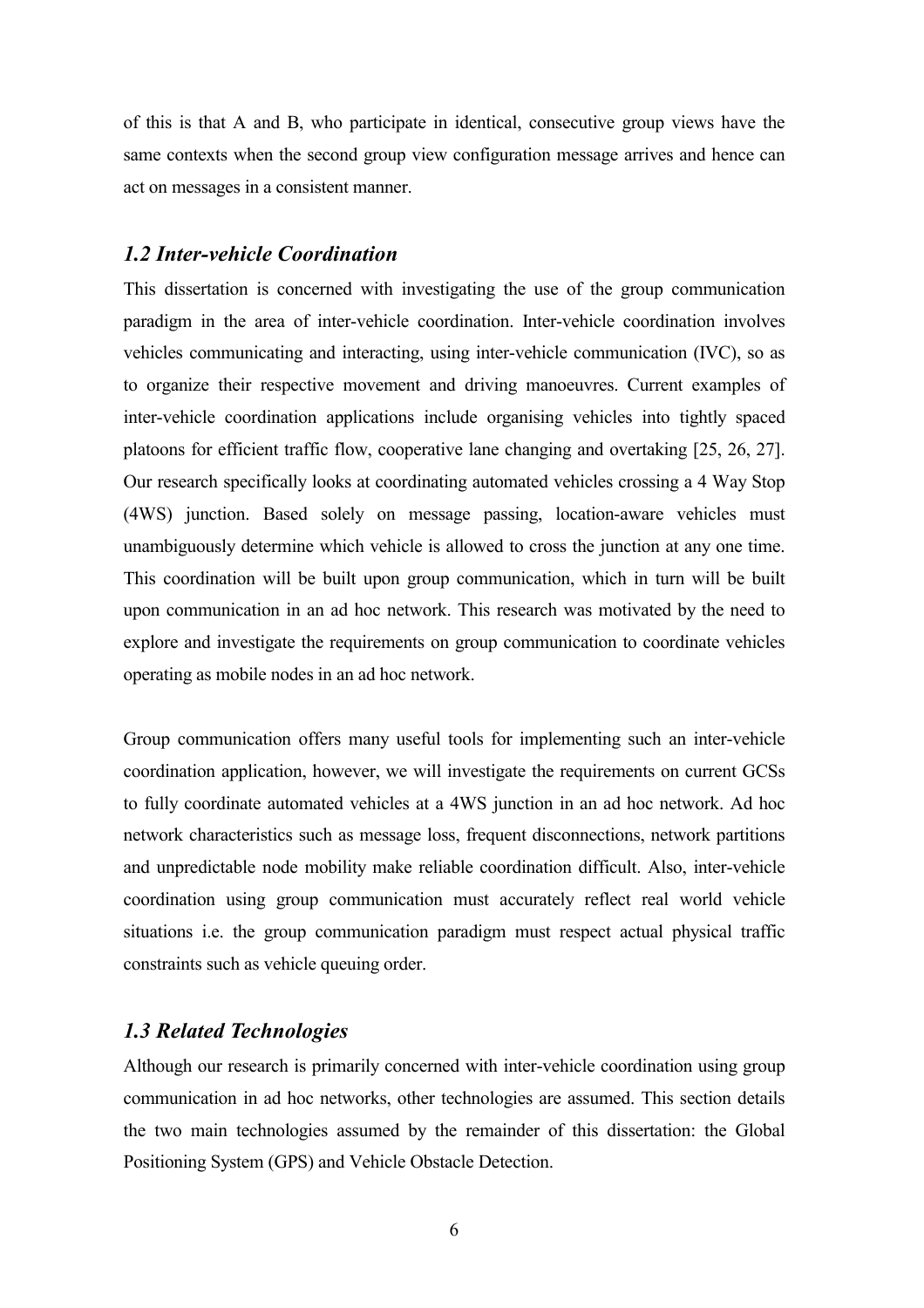#### <span id="page-16-0"></span>*1.3.1 Global Positioning System*

A fundamental assumption of the 4WS protocol, and other similar safety critical intervehicle protocols, is that a vehicle is aware of its global position. Numerous vehicles currently use the American Government's Global Positioning System (GPS) [28, 29] as part of their navigation system. Established in the early 1990's, GPS is the a system designed to give a relatively accurate (to within 10m) position on Earth, anytime, anywhere and in any weather. 24 GPS satellites orbit the Earth, each transmitting signals which can be detected by a GPS receiver. Using a minimum of three received satellite signals, a GPS receiver is able to provide a global position.

Currently, GPS can only offer positioning accuracy to within 10m, however, improvements in GPS accuracy are expected within the next few years. In [30], Rogers and Schroedl predict that future GPS vehicle systems will be accurate to one meter and better by 2005. This improvement is expected to be achieved using differential corrections. Improvements in GPS accuracy coupled with improvements in the accuracy of digital road maps using probe vehicles [31] will enable precision vehicle safety applications, such as the 4WS application, to be developed.

#### *1.3.2 Obstacle Detection*

A primary challenge in developing intelligent autonomous vehicles is reliable obstacle detection. Roadways present an unknown and dynamic environment with real-time constraints. Also, the high speeds of vehicle travel require a system to detect objects at long distances. There has been a great amount of research devoted to the obstacle detection problem in intelligent vehicles.

One method of alerting vehicles of obstacles on roadways is the deployment of sensors on the roadside. These sensors regularly scan the roadway for the presence of obstacles and broadcast information to vehicles in the locality. A significant problem with this solution is the expensive deployment of these roadside sensors. A more suitable solution would be for the vehicles to detect the presence of obstacles themselves, and hence free the detection of obstacles from a reliance on roadside support.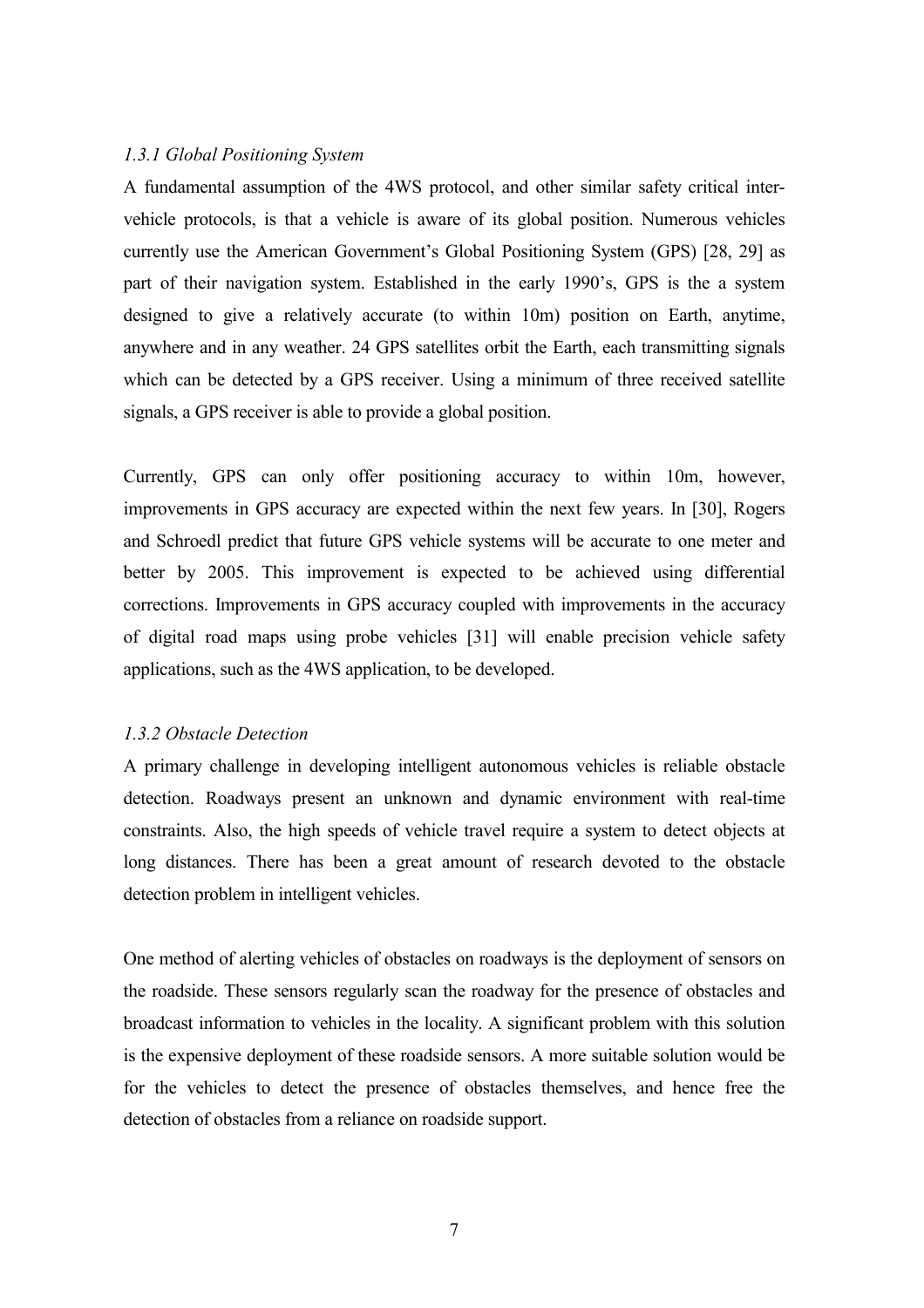A variety of competing methods for obstacle detection have been proposed for example optical flow [32, 33], stereo vision [34, 35], radar [36] and laser range-based [37, 38].

One of the most effective methods of obstacle detection are laser range scanners, or ladars, which have been used for many years for obstacle detection. Laser scanners operate by sweeping a laser across a scene and at each angle, measuring the range and returned intensity. The laser provides an elevation map of the scanned area. This elevation map is scanned for discontinuities which indicate obstacles. Radar is another excellent means of detecting obstacles. One implementation of radar obstacle detection is capable of detecting vehicles at distances of up to 200m [39]

For the purpose of this dissertation, we require vehicles to have the ability to detect the presence of an obstacle within maximum braking distance in front of the vehicle. The chosen method of obstacle detection is unimportant, assuming, however, that the obstacle detection sensors are contained within the vehicle and not on the roadside. This dissertation is concerned with infrastructure-free ad hoc networks and, as such, it would not be rational to constrain a final implementation to rely on roadside obstacle detection sensors.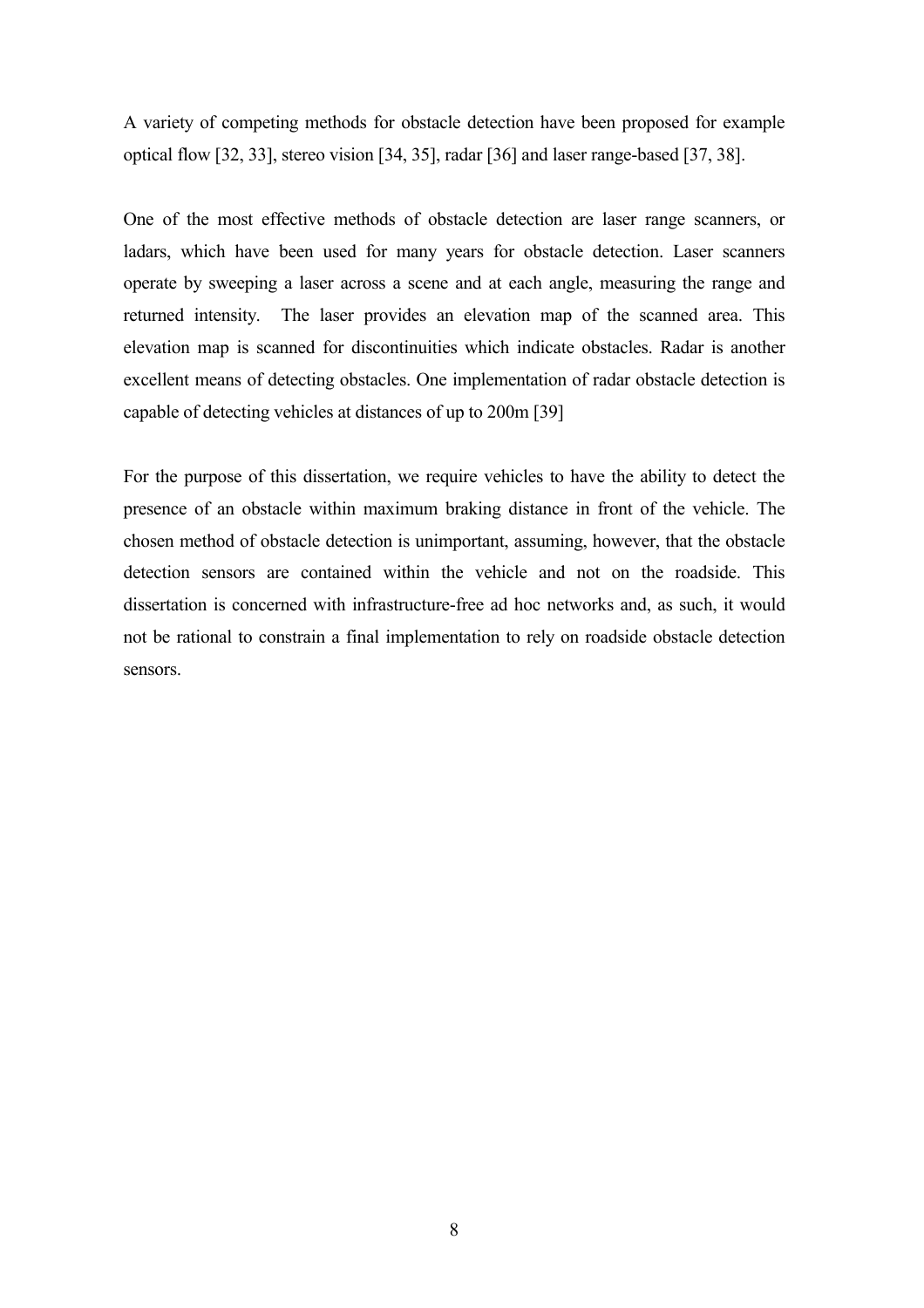## <span id="page-18-0"></span>*1.4 Dissertation Organisation*

This dissertation is organised into six chapters as follows:

In chapter two we detail the state of the art concerned with our research.

In chapter three we introduce the 4 Way Stop problem, which is the specific example of inter-vehicle coordination with which this dissertation is concerned.

In chapter four we detail the initial steps towards developing a 4 Way Stop application using group communication.

Chapter five is concerned with detailing the requirements on group communication to successfully implement a 4 Way Stop application in both primary component and partitionable network environments.

Finally, chapter six concludes the discussion.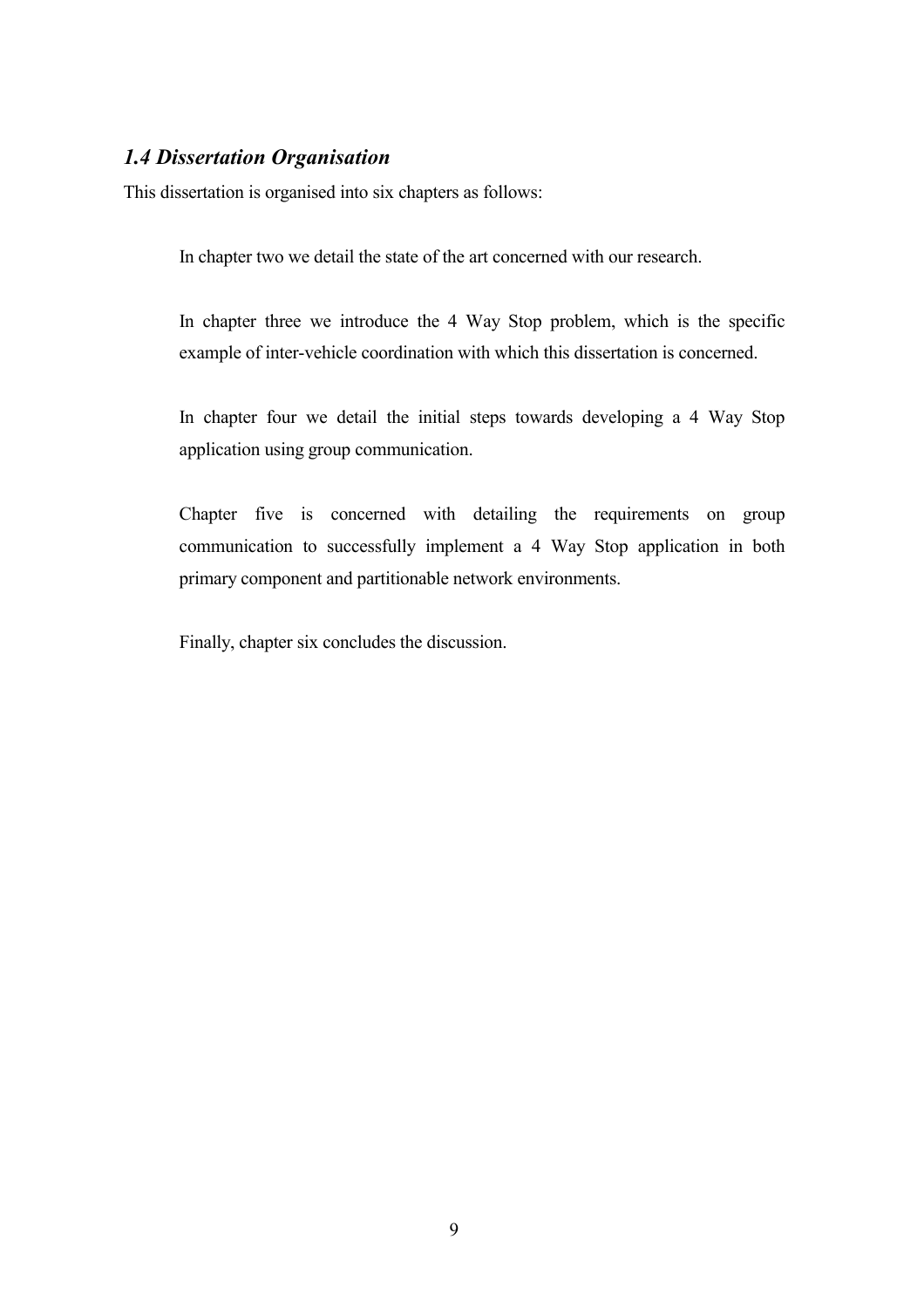# <span id="page-19-0"></span>**Chapter 2: State of the Art**

This dissertation is concerned with inter-vehicle coordination built upon group communication, where group members are aware of their global location using GPS. As a result, our literature review will examine current and previous research and industrial development in the areas of group communication, location aware group communication and wireless applications in inter-vehicle scenarios.

The examination of group communication research was motivated by the need to understand how existing Group Communication Services (GCSs) have been implemented and identify novel features of their implementations. Location aware group communication is concerned with group communication where group members have some understanding of their physical position. This is the case with inter-vehicle coordination built upon group communication and therefore it was advantageous to identify possible use of location information by mobile nodes. A study of current wireless traffic applications was also carried out. This study was carried out with the intention of identifying similar traffic applications and classifying the methods of implementation used.

## *2.1 Group Communication Services*

In this section, we detail research carried out into Group Communication Services. To understand features of the well-known GCSs we studied ISIS [2, 3, 4], Horus [2, 20], Transis [22, 40] and Totem [21]. These GCSs are middleware systems which provide distributed applications with group communication semantics, thus increasing reliability and availability. Also, the GCS's provide applications with reliable point to multi-point communication thus enabling the applications to implement reliable data replication. This study of existing GCSs was carried out so as to understand the basics of group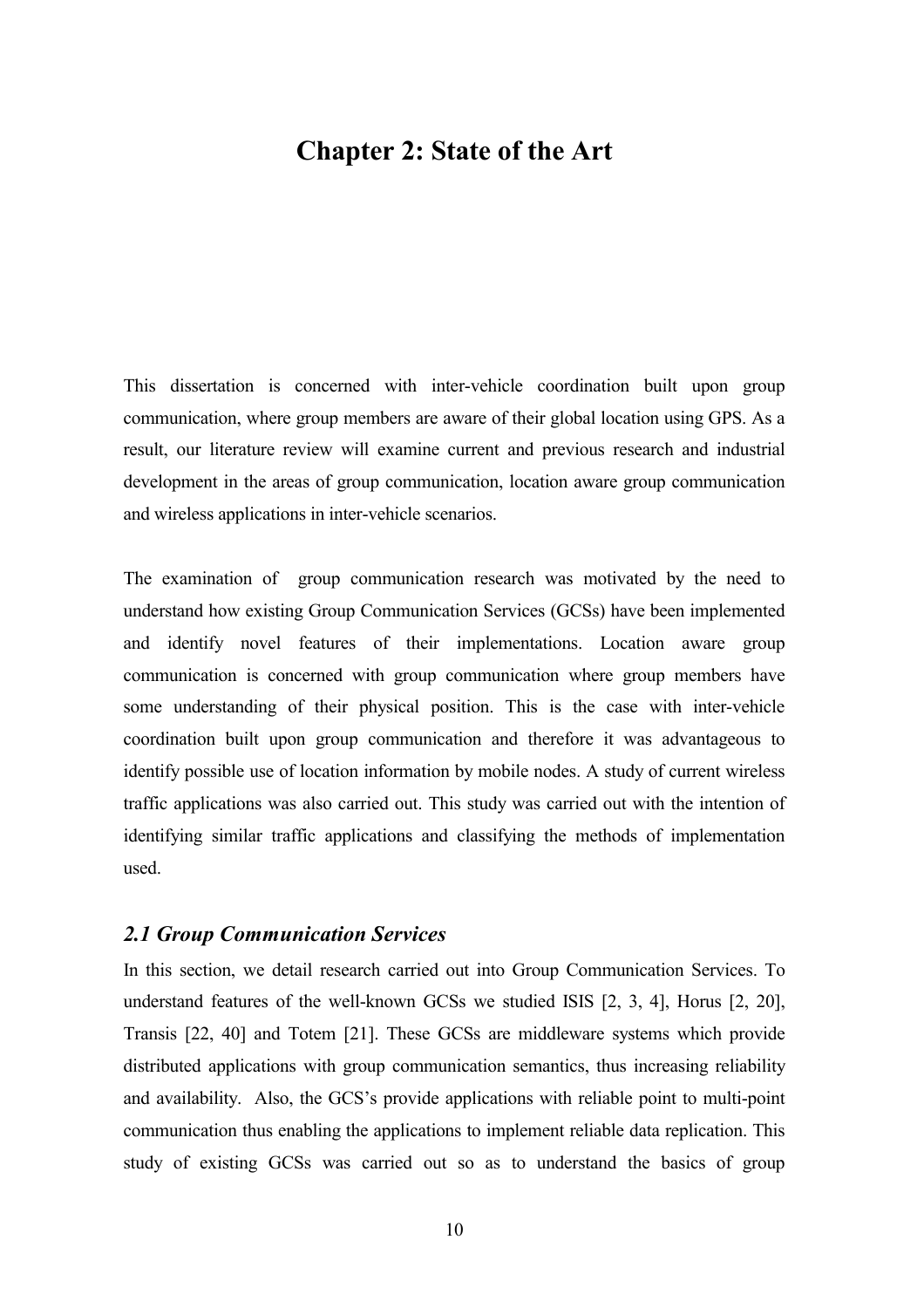<span id="page-20-0"></span>communication including group membership, group membership tracking, system architecture and multicast semantics.

#### *2.1.1 ISIS, Cornell University*

ISIS [2, 3, 4] was first developed at Cornell University in 1987 as a group communication toolkit with the aim of providing fault tolerance in distributed systems. The ISIS system implements a collection of techniques for building software for distributed systems that performs well, is robust despite both hardware and software crashes, and exploits parallelism. As the ISIS Group Membership Service (GMS) was the original group membership service, it was of particular importance to this dissertation to study this GMS so as to understand the basics and original notions of group membership. The following is a review of how group membership in ISIS is tracked.

The ISIS GMS maintains the group membership list on behalf of the group members. The ISIS GMS assumes a dynamic membership environment in which the group membership is represented by strictly ordered group views. ISIS assumes a model in which possible member processes must contact the GMS in order to join the group. The GMS itself must be a highly available entity, which itself may have a dynamic membership necessitated by GMS member process failures.

As stated, the primary role of the ISIS GMS is to track membership of processes within the system, however, in order to accomplish this the GMS must first track its own membership. This is accomplished by the Group Membership Protocol (GMP). The GMP handles the addition and deletion of GMS member processes and replicates the GMS membership list amongst the GMS members. Member failures are detected through members monitoring each others' status using a ping-timeout system.

In order to track the membership of the system, the ISIS GMS offers three operations to system members: join, leave and monitor. The join and leave operations are selfexplanatory. The monitor operation is used by a process if it suspects another process of having failed. The provision of this operation is necessary because the GMS must handle all failure notification i.e. member processes are not allowed to assume another process has failed. The use of the monitor operation by the ISIS GMS tracks membership of the entire group in the background.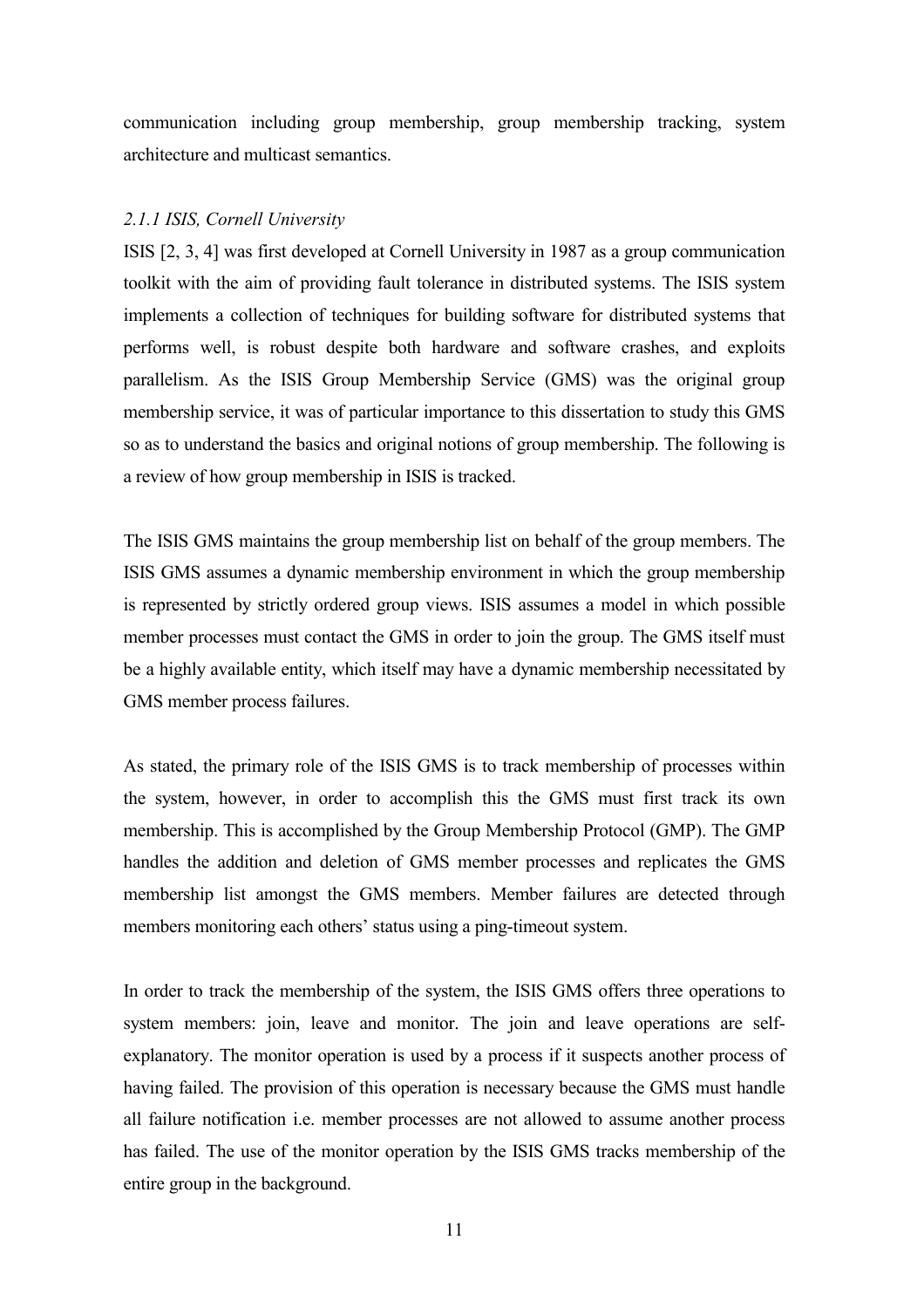<span id="page-21-0"></span>As a primary component service, the ISIS GMS may fail to progress under certain conditions. In order to create a new group view *i*, the GMS must contain a *majority* of group members from group view *i-1*.

As the first and most famous GCS, ISIS provides an invaluable investigation into the history and original implementation of group communication.

Much of the work of this dissertation follows on from the investigation and analysis of the ISIS system. ISIS being the original and most famous GCS provides much of the understanding of group membership and group membership monitoring. However, it must be noted that ISIS assumes an environment in which message loss is not possible. Such an assumption cannot be made by inter-vehicle coordination applications, which will have to operate in asynchronous environments.

#### *2.1.2 Horus, Cornell University*

The Horus middleware system [2, 20] offers application developers a flexible group communication model. Horus was designed to facilitate adding group communication semantics such reliability, fault-tolerance and security to already existing applications without significant changes to the application. The flexibility of Horus is due to the fact that Horus embeds group communication support into a modular systems architecture. Before Horus, GCSs tended to offer a "flat" architecture: in that the offered API was fixed and closely matched to exact group communication primitives, regardless of the specific requirements of the distributed application using the GCS middleware. Horus, on the other hand, offers a configurable group communication architecture, meaning that Horus' API is dynamic depending on the application's requirements.

The configurable group communication architecture is achieved by a protocol block abstraction. These protocol blocks can be looked upon as Lego blocks, where the Horus system is a box containing the Lego blocks (see figure 2.1 taken from [20]). Each block offers a unique group communication microprotocol, with standardised top and bottom interfaces. Combinations or stacks of blocks form macroprotocols, which contain the desired group communication properties of the distributed applications.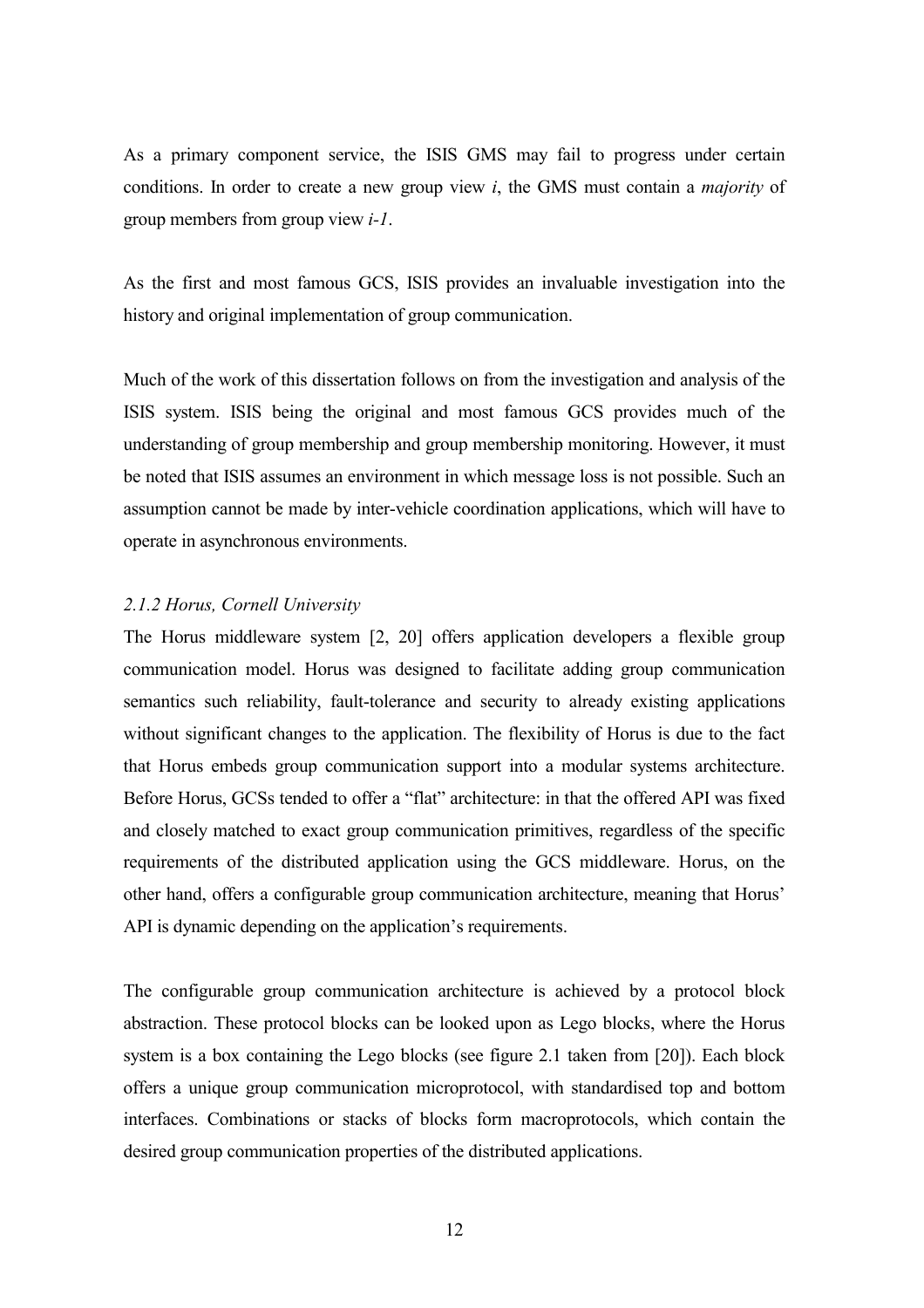<span id="page-22-0"></span>

Figure 2.1: Group communication microprotocols envisaged as Lego blocks [20].

This modular architecture of group communication protocols, to support a distributed application, can be configured at runtime to match the requirements of the specific application. Horus' flexibility comes from the fact that its protocol stack can be optimized by including or excluding specific protocol stack blocks, or modules, depending on the specific application's requirements. For example, in a secure environment group communication need not be encrypted so Horus offers the application developer the option of removing the encryption/decryption functionality from the protocol stack. Other example microprotocol (block) functionalities include: encryption/decryption (CRYPT), provision of group membership list through use of virtual synchronous protocol (MBRSHIP), flow control (FC), totally ordered messaging (TOTAL) and detection of stable messages at all endpoints (STABLE).

Although novel, the architectural modularity of Horus is not relevant to the group communication functionality that will be offered by a 4 Way Stop application. Horus was designed to "slide under" existing distributed applications to offer optional and configurable group communication semantics. A 4 Way Stop application has specific group communication requirements, which will be detailed in later chapters. These requirements will be the sole requirements implemented by the group communication layer of a 4 way Stop application. To offer a dynamic set of configurable group communication semantics to a specific application, with its own specific group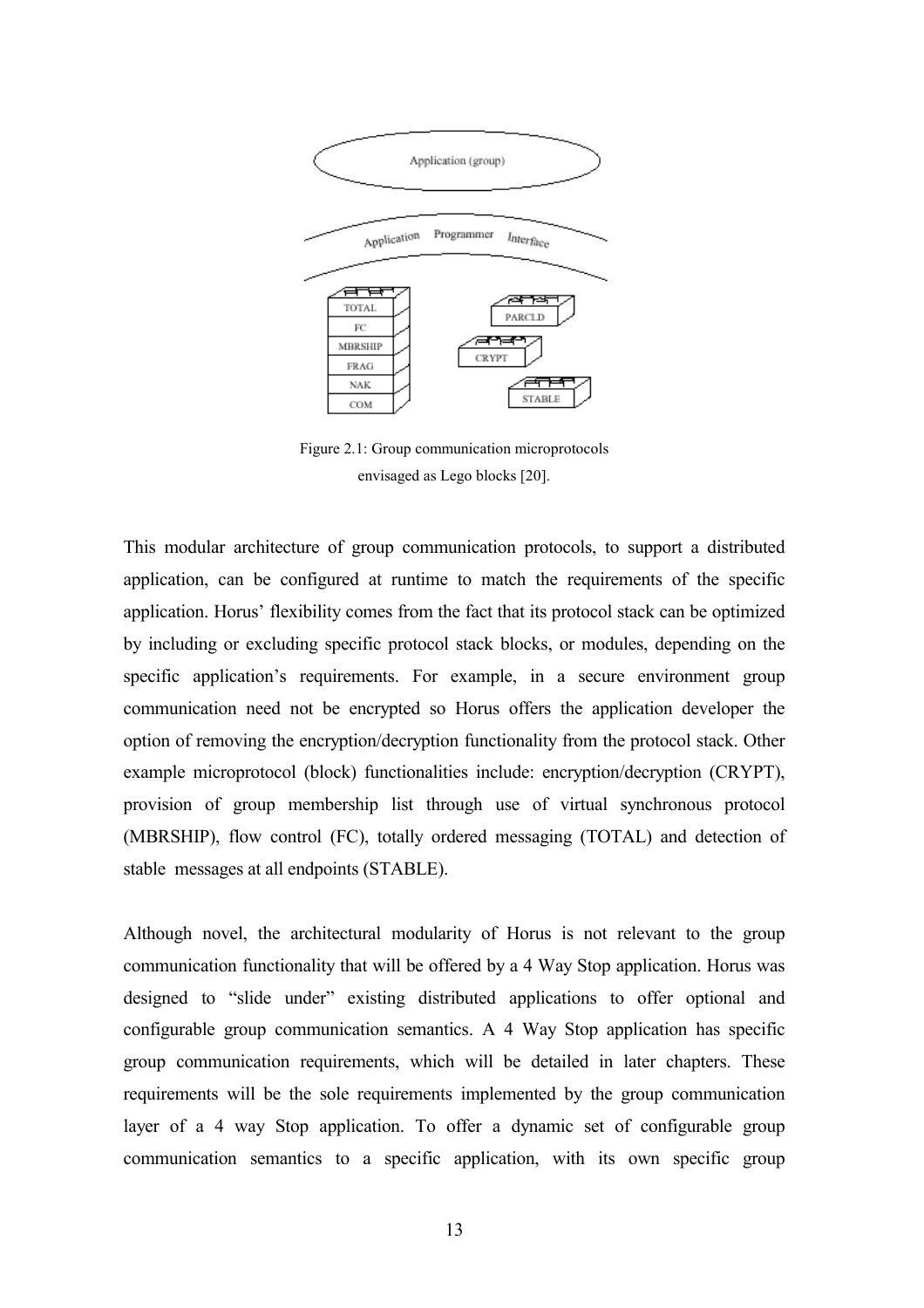<span id="page-23-0"></span>communication requirements, would be overkill. The study of Horus was useful in that the Horus configurable architecture provided an insight into the fact that group communication semantics can be modularized, an insight which proved useful in identifying specific 4 Way Stop requirements.

#### *2.1.3 Transis, Hebrew University of Jerusalem*

Transis [22, 40] is a multicast communication middleware system that was designed to facilitate easier development of fault tolerant distributed applications over a network of machines. Transis supports high availability applications through the provision of reliable group communication and associated multicasts.

The primary design feature of Transis to support ease of application development was that it offers distributed application developers numerous multicast protocols with different ordering guarantees. Specifically, Transis offers: FIFO ordered, causally ordered, totally ordered, and safely delivered. As multicast semantics vary, so do the associated costs of the multicasts (e.g. message latency, number of rounds etc.), with FIFO ordered and causally ordered having the least associated cost. Application developers choose a multicast based on an application's requirements. For example, total ordering of messages, which incurs a high cost, means that all messages are delivered to all applications in the same order. Application developers would use such multicast semantics for data replication applications. Also, for example, causal ordering will guarantee that a response to a message will never be delivered to an application before the original message.

Of particular interest to this dissertation is Transis' observation: that different multicast semantics are required for different application requirements. Transis offers software developers a suite of multicast semantics. With regards this dissertation, the specific case study on inter-vehicle coordination too will require specific multicast semantics for its specific requirements, which shall be detailed in a later chapter.

#### *2.1.4 Totem, University of California*

Totem [21] is a group communication system designed to facilitate productive software development of reliable, fault-tolerant group applications involving replicated data in local area networks. This is accomplished by the Totem system's provision of totally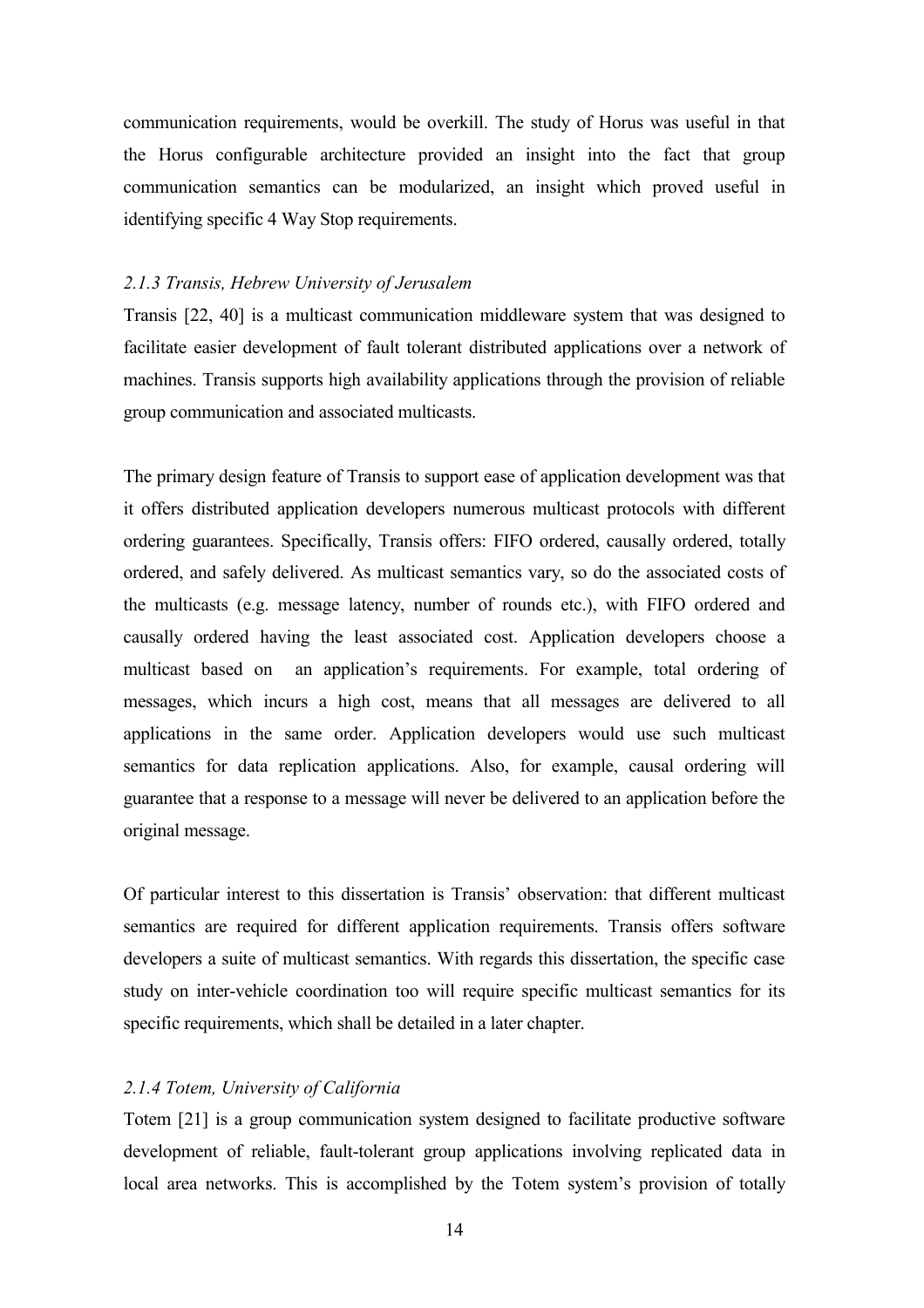<span id="page-24-0"></span>ordered multicast message delivery throughout the entire process group system. A protocol hierarchy delivers totally ordered messages to group members over a LAN or even over multiple LANs connected by gateways. The Totem system offers two reliable totally ordered multicast message delivery services: *agreed delivery* and *safe delivery*. Of particular use is safe delivery which guarantees that before a process delivers a message, it has determined that every other process in the current group view has received the message. Total ordering is achieved using a system of logical time stamps, token passing and message sequence numbers.

Totem is an example of the use of multicasting messages to achieve data replications in a network. Unlike this dissertation, Totem is only concerned with operation in a LAN. Operation in an ad hoc network poses serious network problems which will be detailed in a later chapter. However, the use of multicast semantics to replicate data will be of importance in the remainder if this dissertation.

## *2.2 Location Aware Group Communication Research*

Research has been carried out into group communication with an emphasis on the mobile nodes being aware of their physical location. Likewise, this dissertation will be concerned location-aware hosts. Using GPS technology, vehicles approaching the 4WS junction will know their global location and, in conjunction with digital roadmaps, their position on the road/highway. The following section examines other research in the area of location aware mobile hosts, with the aim of understanding how mobile node location information has been used.

#### *2.2.1 "Safe Distance"*

In ad hoc networks unexpected node disconnection can be frequent and common, the network may even partition and never remerge. [41] uses node location information to decide if a node is to be admitted to or eliminated from a group. Node location and movement is monitored and announced disconnection is forced to ensure that nodes are eliminated from the group before an unexpected disconnection can occur. Node connectivity is mapped by a logical connective graph and not a physical connective graph. The former is a sub-graph of the latter. Both graphs share the same vertices (nodes), but the logical graph is missing some of the edges (links). The concept of *safe distance* (figure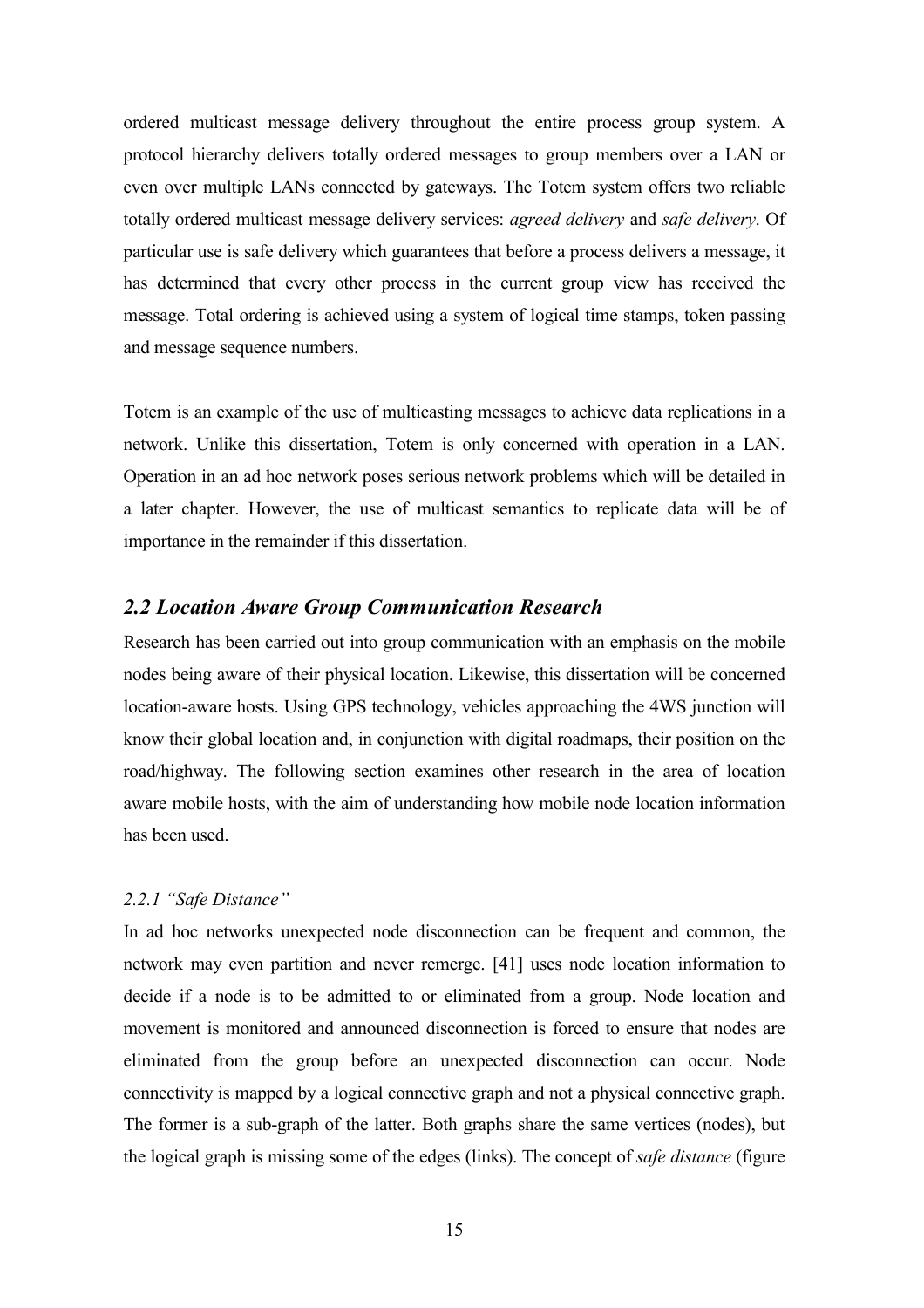<span id="page-25-0"></span>2.2 based on [41]) is used to generate the logical connective graph. Taking node relative velocity, node transmission range and network latency, for a given communication task, into account a maximum safe distance is calculated for any two nodes. If the actual physical distance between the two nodes does not exceed this threshold distance then these two nodes can complete the communication task in question.

With regards figure 2.2a (based on [41]), mobile nodes a and b are within communication range, R. Both a and b may wish to form a group, however, under the concept of safe distance, they will not be allowed to do so. This is because, a and b may move out of communication range immediately after acknowledging membership of the group, resulting in messages, sent between them, being lost. As stated above, the solution of safe distance enforces nodes to be within a threshold distance from each other before membership of a group is established. In figure 2.2b, the threshold distance is shown as r, where:

 $r = R - 2v * (t + t')$ ;

R is the transmission range of mobile hosts;

t is the upper bound on message latency;

t' is the time required for a group level operation (group merge / split); and, v is the maximum speed of a mobile host.



Figure 2.2: Example of safe distance [41].

Safe distance is an example of novel use of location information to predict mobile node disconnection. However, this novel design assumes that all inter-node communication is symmetric and that link failure cannot not occur when nodes are within communication range. These assumptions can not be made for the 4WS protocol because message loss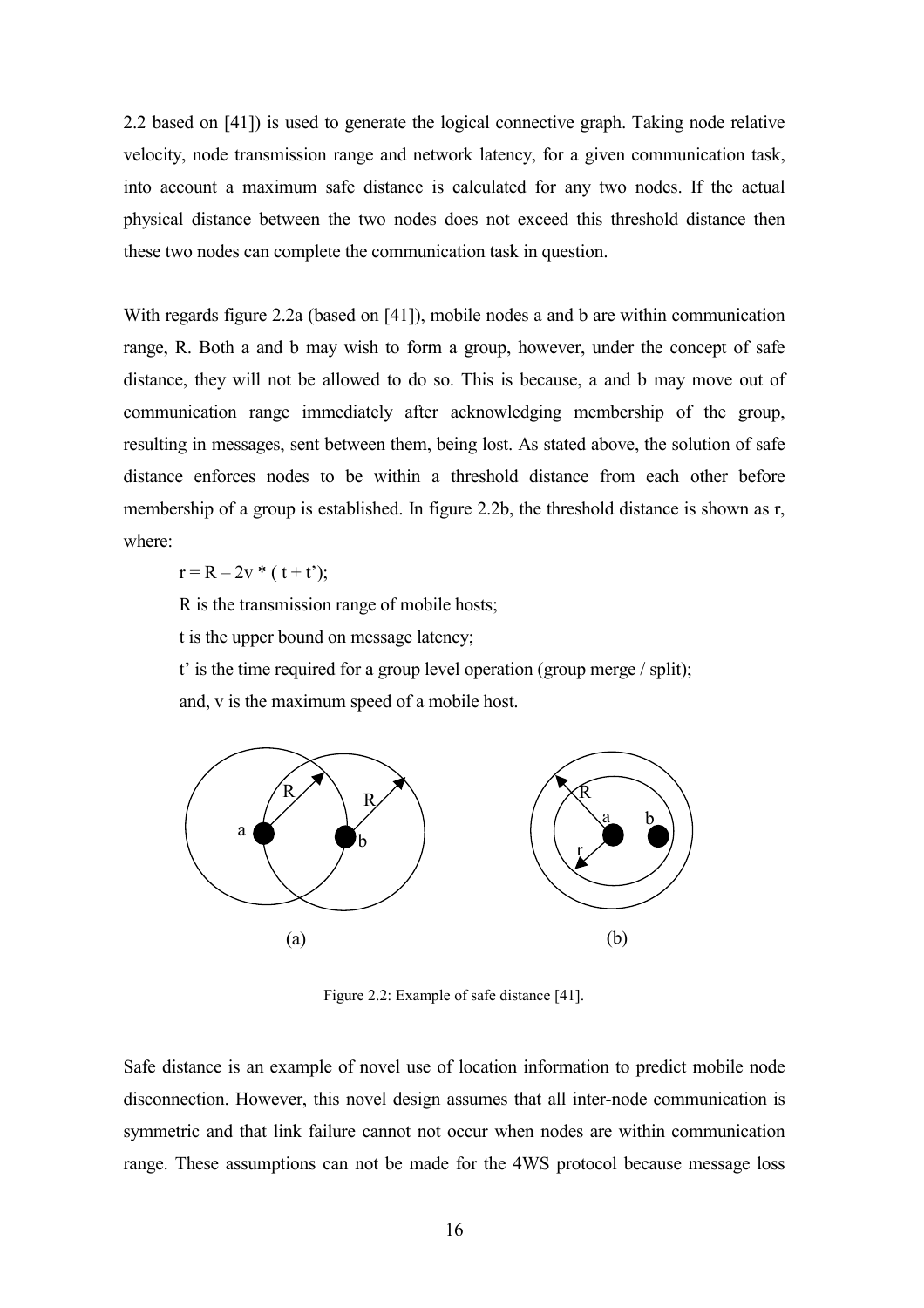<span id="page-26-0"></span>and asymmetric communication are common in ad hoc networks. To ignore these issues in a safety critical protocol would not be acceptable.

#### *2.2.2 "Proximity Groups"*

In [42] Killijian, Cunningham, Meier, Mazare and Cahill introduce a new definition of *proximity groups*. According to their definition, a proximity group takes into account a mobile node's location information and functional aspects before membership is allowed. Location alone does not warrant a node's membership of a group. An example cited is a group of vehicles in the vicinity of traffic lights which are interested in receiving traffic light state changes. Clearly, this example of an absolute proximity group (i.e. a proximity group formed around an fixed geographic location) is concerned with both location information (area around traffic lights) and functional aspects (interest in traffic light changes). In order to be able to apply for group membership, a node must be within the geographical area corresponding to the group and must also be interested in the group. [42] also details a novel approach to coverage estimation and partition anticipation of member nodes.

The definition of absolute proximity groups is extended in this dissertation from the general to the specific. The remainder of the dissertation will be concerned with an example absolute proximity group comprised of vehicles in the vicinity of a 4WS junction (location aspect) and who are interested in gaining right of way at the junction (functional aspect).

#### *2.2.3 Architecture for location-aware group members*

Prakash and Baldoni [43] propose an architecture for group communication in mobile systems based on mobile nodes' location awareness. Under this architecture, a group is composed of all nodes within a certain distance from the group co-ordinating node. The proposed architecture introduces two layers between the Application Layer and the Underlying Network Layer: the Proximity Layer and Group Membership Layer (figure 2.3, taken from [43]). The Proximity Layer uses MAC sub layer services to determine all mobile hosts within a certain distance from the original group creator. The Group Membership Layer, which is built upon the Proximity Layer, constructs group views based on a three phase protocol. This architecture, however, does not address the issues of network partitions and host disconnection. These issues are of paramount concern to any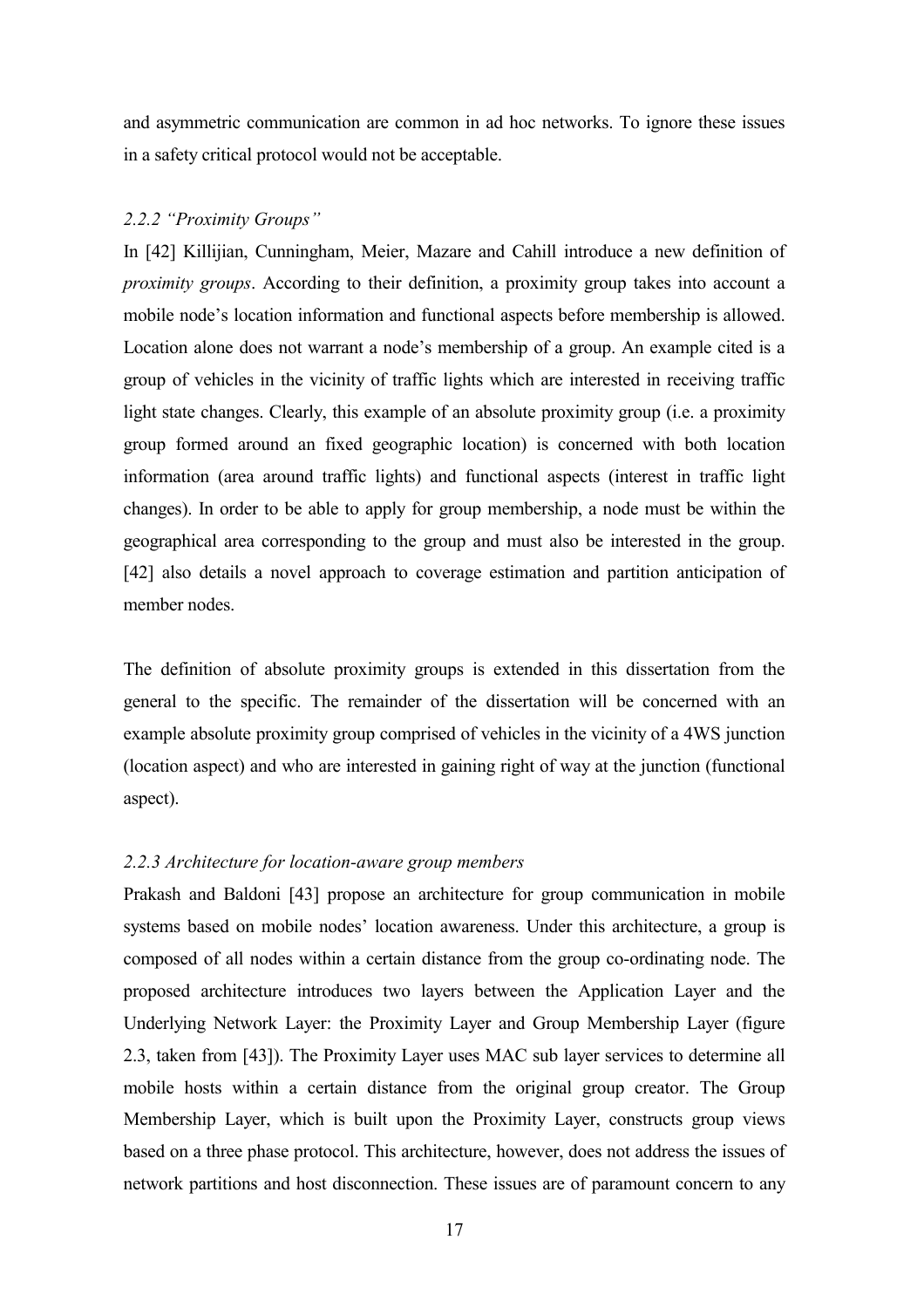<span id="page-27-0"></span>protocol implementing a distributed inter-vehicle co-ordinating application where human life is at stake. What is important to this dissertation is the layered architecture and the modularisation of the various subsections of an group communication-based application.



Figure 2.3: Layered Architecture for Group Communication [43].

## *2.3 Wireless Traffic Applications*

As wireless networking is gaining increased importance within the communications industry, more and more applications for wireless technologies are being investigated. The automotive industry has proved to be an obvious area in which to develop such wireless applications. Academics and automotive industrialists alike are both researching novel uses of mobile technology in vehicles. Likewise, the automotive industry has proved an ideal area for development of civilian applications using GPS. As a result, we will examine research being carried out in the area of wireless traffic applications, specifically traffic applications using GPS technology.

#### *2.3.1 "FleetNet – Internet on the Road"*

The FleetNet project [44] was set-up by a consortium of six companies and three universities with the objective of developing an open-standard inter-vehicle communication platform to handle data exchange between vehicles and between roadside infrastructure and vehicles. The development of such a communication platform is fuelled by vehicles and drivers' increased need for information on their current location. Information regarding traffic flow conditions, available local services and even entertainment information are all valid types of information which could be distributed by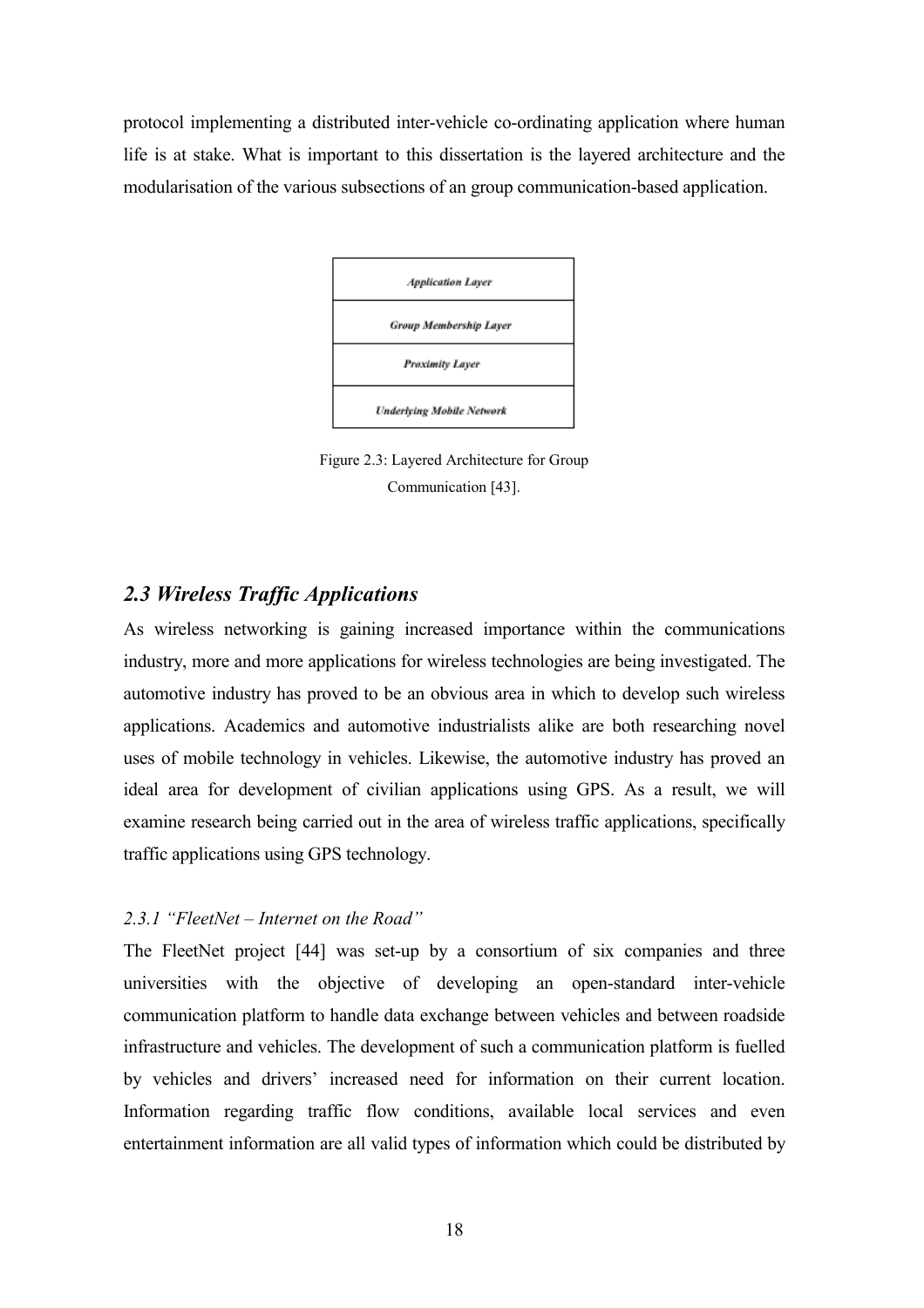<span id="page-28-0"></span>future FleetNet systems. All results of the FleetNet project will be open, available international standards.

FleetNet assumes vehicle-vehicle and vehicle-infrastructure radio communication in an ad hoc network (figure 2.4 from [44]). FleetNet assumes the roll-out of permanently immobile nodes in the form of FleetNet roadside gateways which provide vehicles with access to the Internet. The FleetNet ad hoc network is not designed to be stand alone. Other nodes with the FleetNet network are mobile nodes (moving vehicles) and temporarily immobile nodes (parked vehicles), which together with the roadside infrastructure form the ad hoc network (although, the validity of such an "ad hoc network" could be questioned due to the presence of fixed infrastructure).



Figure 2.4: High level FleetNet infrastructure and communication methods [44].

The FleetNet project is attempting to address both technical and marketing issues of developing such a system. The main technological challenges facing the project are: the development of suitable communication protocols for use in such an ad hoc network environment; the choice of appropriate existing radio broadcasting hardware for standardisation; the integration of Internet availability into the ad hoc network environment; the interpretation of data and the presentation of interpretations to the driver in a safe manner. Marketing issues facing the FleetNet project are due to the fact that ad hoc network applications require a principle of mutual assistance in order to for the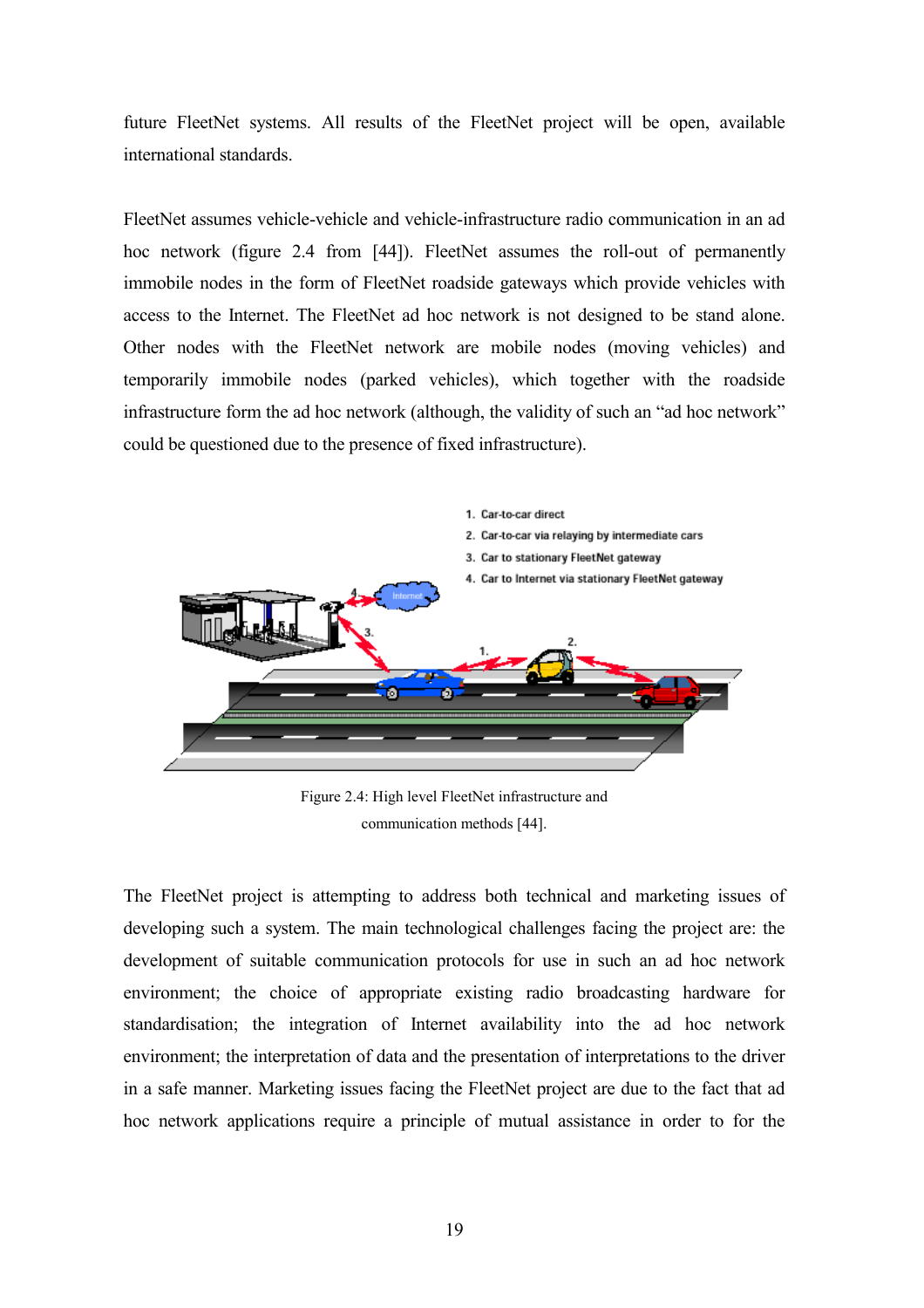<span id="page-29-0"></span>application to function as specified. Therefore, a FleetNet system will require a high market penetration in order for meaningful applications to be provided.

FleetNet applications are designed with passenger comfort and safety in mind. [44] cites three FleetNet application classes: 1) cooperative driving assistance e.g. emergency braking; 2) decentralised floating car data applications e.g. traffic jam detection and 3) user communication and information services e.g. online games and chat.

The FleetNet project is concerned with inter-vehicle communication, however, unlike this dissertation, the FleetNet platform is being designed to cater for a general suite of applications which involve information distribution and integration to the Internet. We are concerned with a more specific application of reliably coordinating automated vehicles within a stand alone ad hoc network using group communication. Also, FleetNet assumes the use of fixed infrastructure for some of its intended applications, this dissertation makes no such assumption meaning cheaper rollout of services.

#### *2.3.2 DriveBy InfoFueling™*

DaimlerChrysler Research [45] are currently investigating a new high performance, low cost, scalable technology called "DriveBy InfoFueling" [46]. Similar to the suggested infrastructure of FleetNet, this technology involves providing an infrastructure of roadside wireless local area network access points. These network access points will allow passing road vehicles to download large volumes of data from the internet. An example scenario is shown in figure 2.5, taken from [46]. Research estimates that a vehicle passing an InfoFueling station at 60 MPH would be able to download many Megabytes of data in a matter of seconds. Some quoted in-vehicle applications for use in conjunction with DriveBy InfoFueling are: vehicle navigation, news provision (traffic, current affairs, stock market information etc.) and entertainment (radio, video, email etc.).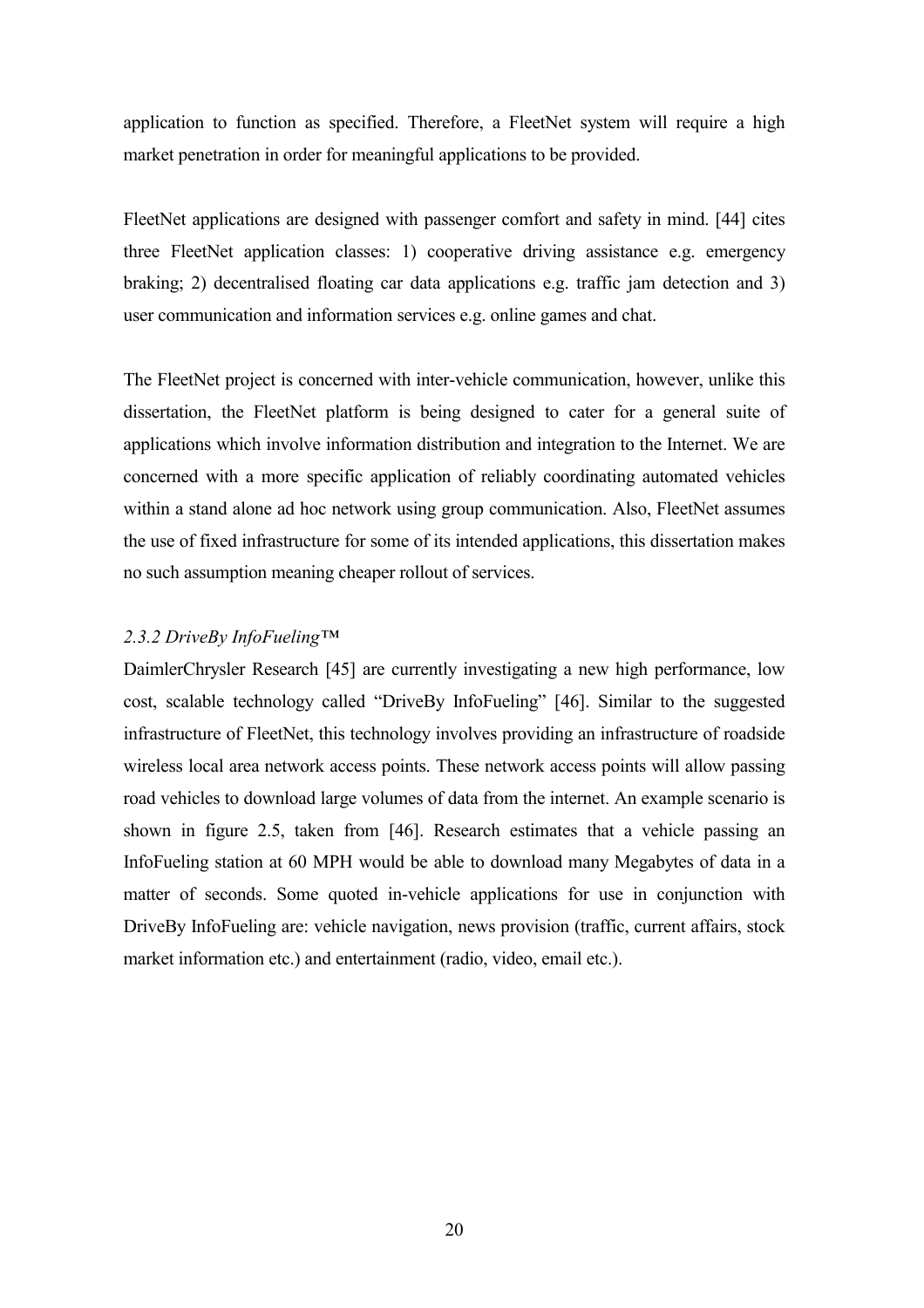<span id="page-30-0"></span>

Figure 2.5: Example DriveBy InfoFueling scenarios [46].

Of particular interest to this dissertation is DriveBy InfoFueling's contribution to vehicle navigation. DaimlerChrysler envisage that a vehicle passing a InfoFueling station will be able to download up to date local traffic information in the form of a digital road map. This digital road map will be used in conjunction with the vehicle's GPS equipment to help the driver navigate through a strange city or town. Navigation using DriveBy InfoFueling shows the possibility of an innovative joining of wireless and GPS technologies in the area of traffic control. However, the necessity of fixed infrastructure in the new technology could prohibit its development and will increase associated costs. This dissertation will look at implementing a decentralised vehicle protocol without the need for fixed infrastructure yet involving both GPS and wireless technologies. Such an implementation of a traffic application would be cheaper to deploy and quicker to market.

### *2.3.3 Traffic jam detection using wireless technology*

In [19] Breisemeister explores a new routing paradigm in the context of inter-vehicle communication in ad hoc networks. The routing paradigm implicitly addresses message destinations based on the network situation. Scoped, controlled flooding is used to reach destination nodes. Considering possible scaling problems, nodes only maintain a localized group membership list, which is comprised only of adjacent nodes within radio range. The sample inter-vehicle application built on this new paradigm detects the presence of a traffic jam and estimates the size of the jam (figure 2.6 from [19]). Using digital road maps and GPS equipment, slow vehicles share their location information with other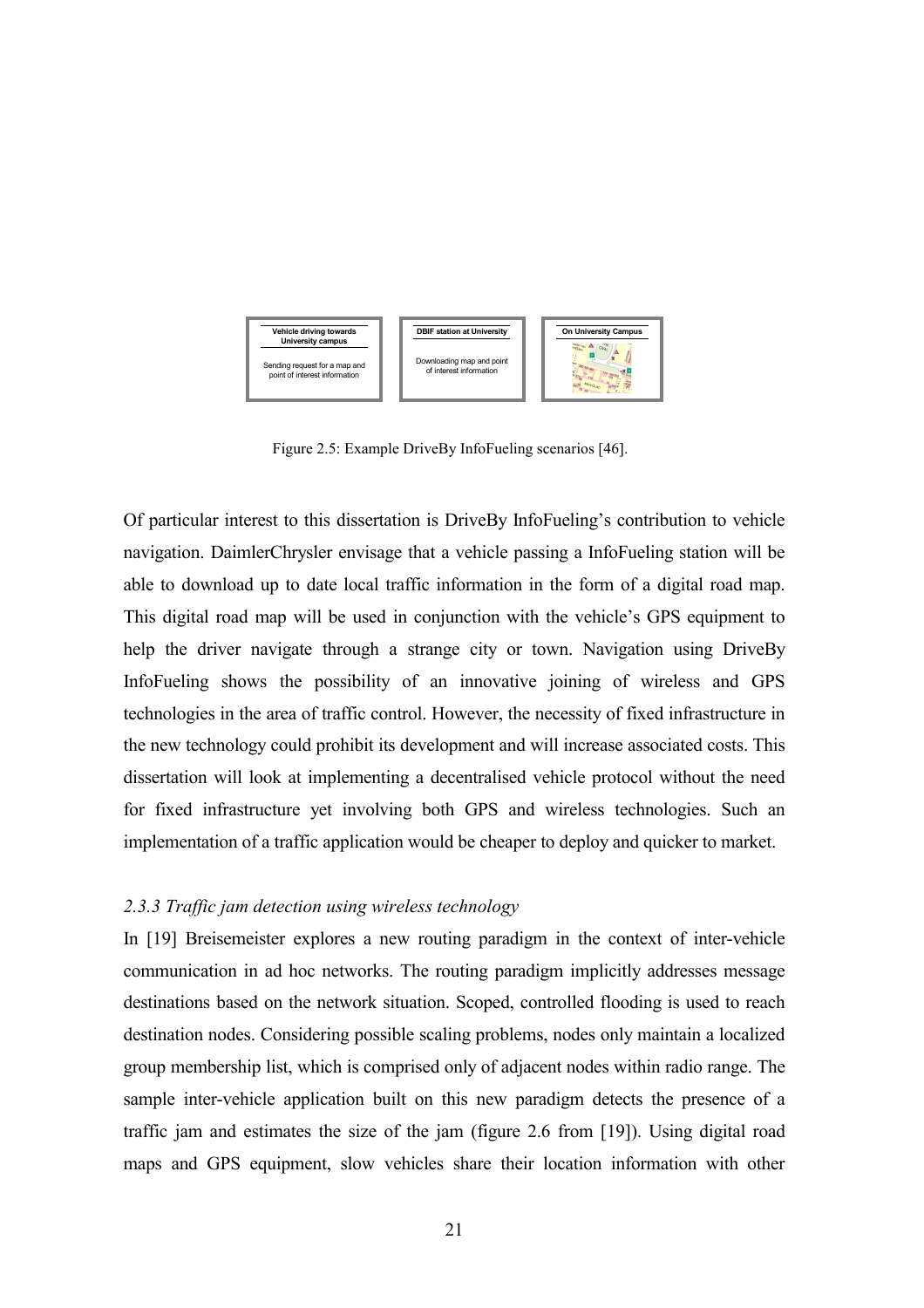<span id="page-31-0"></span>vehicles in order to distribute the traffic situation. Other vehicles can then detect and estimate the size of traffic jams.



Figure 2.6: Example of detecting the traffic jam size [19].

This inter-vehicle system was designed to operate in sparsely connected ad hoc networks. Also, a system constraint was that 100% deployment was not required for the system to operate, however, traffic jam estimations may be inaccurate as a result. This system is an example of original use of a vehicle's location information in an ad hoc network environment. Similarly, the 4WS system will make clever use of node location information, yet an important difference must be noted: in order to operate correctly, 100% deployment of the 4 Way Sop system will be necessary. Also, the 4WS system will involve reaching distributed agreement as to which vehicle should receive right of way at the junction, whereas, Breisemeister's system is concerned with incomplete dissemination of information about the traffic situation and hence vehicles have an incomplete observation of the traffic situation.

#### *2.3.4 CarNet*

[47] describes CarNet, a new wireless network system for vehicles being developed at MIT. CarNet is designed around the authors' work on GLS (Grid Location Service). In GLS a node's location is distributed throughout the network and maintained in nodes which act as location servers for other nodes. Geographic information is used by a source node to forward packets to a destination node. Intermediate nodes make local decisions to forward the packet to geographically closer nodes. CarNet is an application of intervehicle communication in an ad hoc network, which will be used to develop other traffic applications which need to be geographically aware such as congestion monitoring, fleet tracking, resource location discovery and even inter-vehicle chat.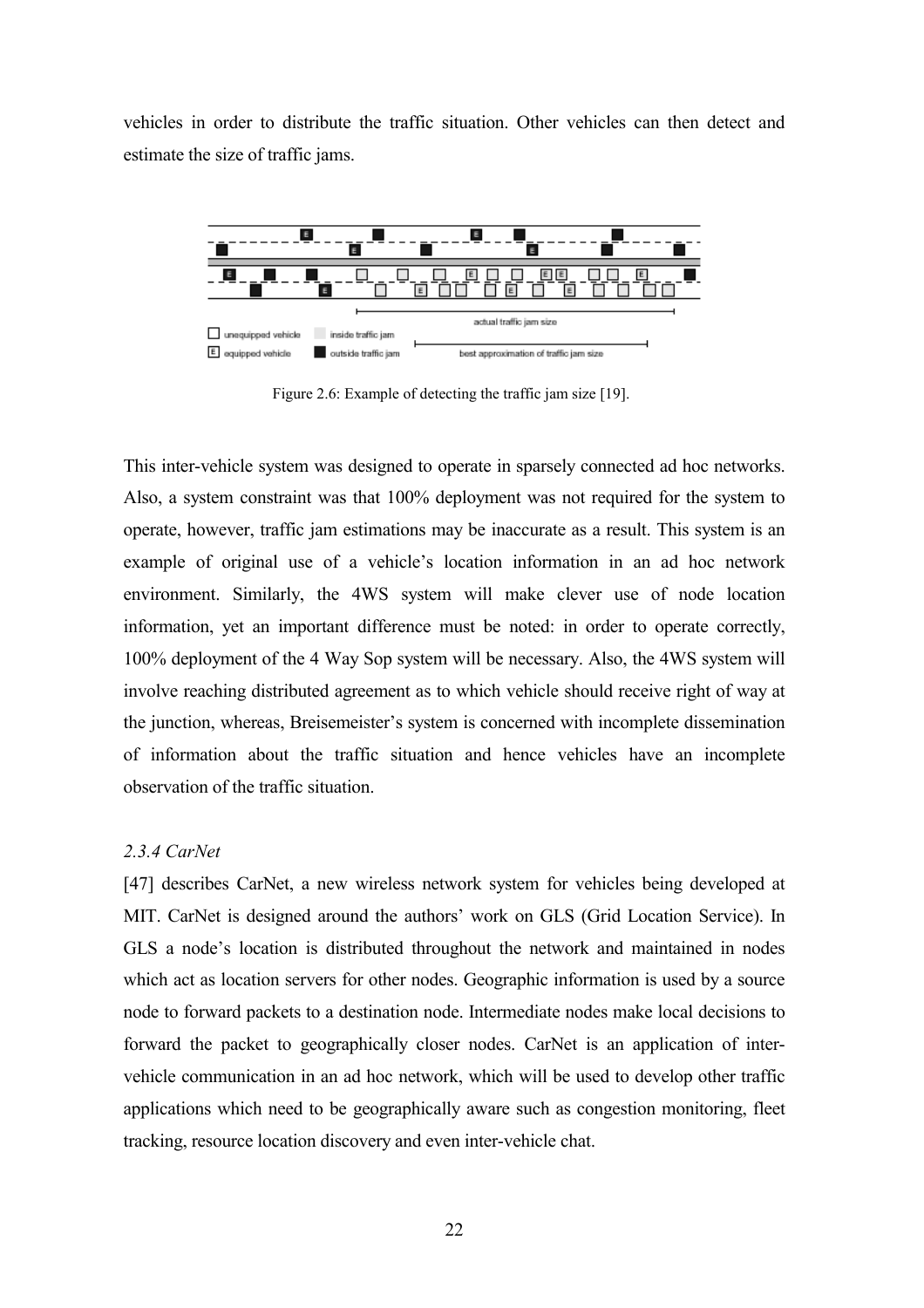<span id="page-32-0"></span>CarNet is designed to be a large scale, widely deployed inter-vehicle system. It shows how geographic location within an ad hoc network can be used to develop useful distribute applications. From this we can explore the idea of using geographic location and distributed consensus to develop a right of way system at a 4WS junction. However, geographical forwarding, in which only a subset of all possible nodes are reached, will be irrelevant in the 4WS system as *all* nodes will have to reach a distributed consensus as to which node should be granted right of way.

#### *2.3.5 GPS-based message broadcasting*

In [48] the authors propose a new wireless broadcast protocol specifically designed for inter-vehicle scenarios using GPS technology. The authors cite two important differences between Inter-Vehicle Communication (IVC) and standard ad hoc networks. Firstly, node speed in IVC is assumed to be faster than in average ad hoc networks. This has the effect of making vehicles travelling in opposite directions be only briefly connected. Secondly, node velocity is not random as vehicles travel along fixed roads. This observation is exploited by the new broadcast protocol in that message propagation need only occur in a single dimension i.e. the direction of the road and not in two or three dimensions as would be expected in standard ad hoc networks. The key to the new protocol is that a (re)sending node only selects a subset of neighbouring nodes to rebroadcast its message. The advantage of only selecting a subset of nodes to (re)broadcast the message is that bandwidth utilization is improved while maintaining node reachability. The choice of the subset of re-broadcasting nodes is based on nodes' GPS location. Although not directly related to the 4WS system, this new broadcast protocol again shows how GPS location information and inter-vehicle communication can be used in innovative ways.

With the state of the art identified, the next chapter looks at a specific case study of intervehicle coordination. The problems of coordinating vehicles in a 4 Way Stop are identified. This case study serves to provide an insight into inter-vehicle coordination applications and scenarios in general.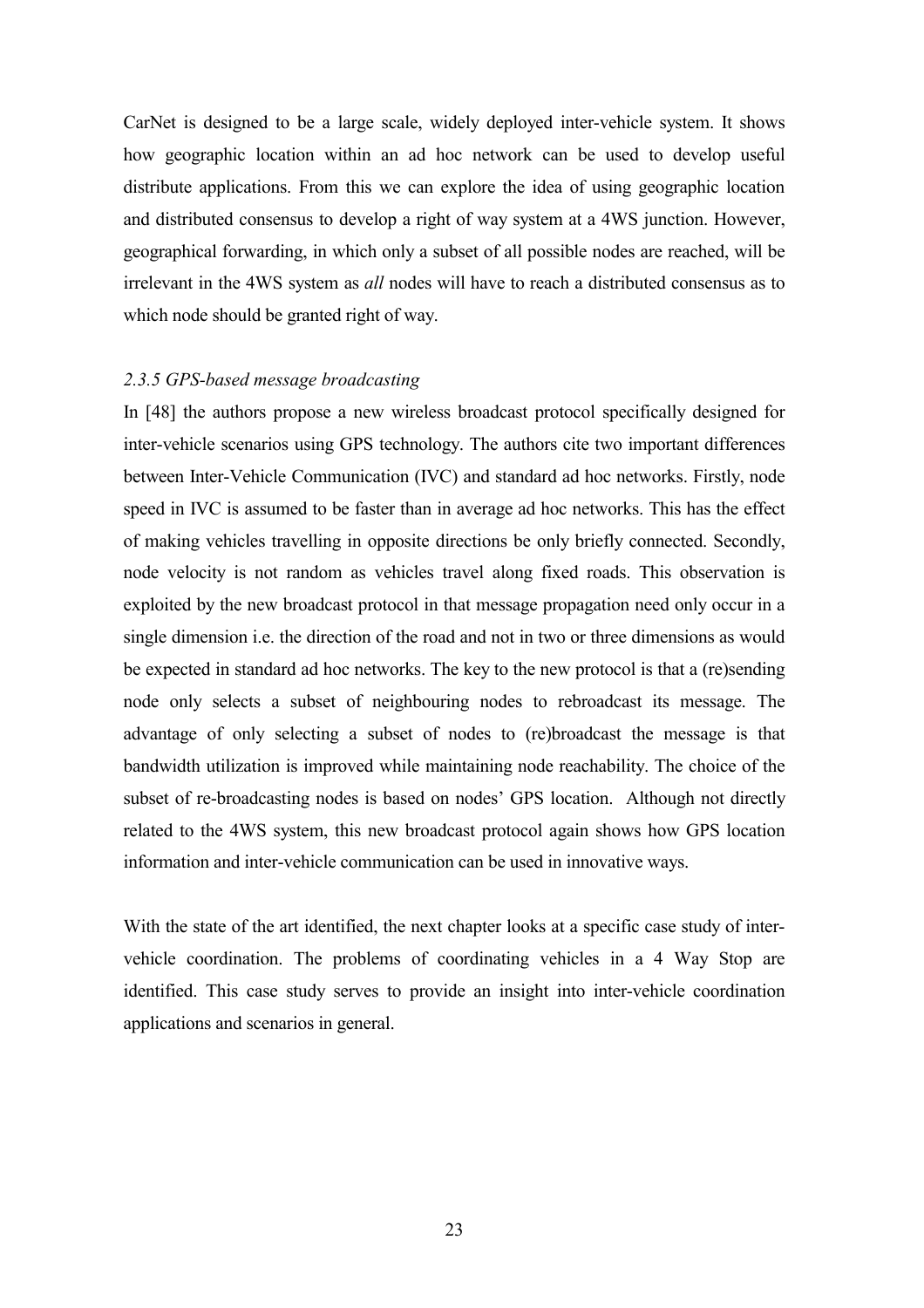# <span id="page-33-0"></span>**Chapter 3: The 4 Way Stop Problem**

This chapter details the inter-vehicle coordination scenario that we investigated. The problem is concerned with a 4 Way Stop (4WS) junction. A 4WS is a common road junction, with four approaching roads, of equal importance, meeting at a single point.

In the following sections we detail the physical environment of a 4WS junction. The problem of the 4WS is explained. We also describe the vehicle model which is assumed to operate in the 4WS environment. Finally, all application 4WS scenarios are listed.

In the next chapter, chapter four, we detail steps towards implementing a 4WS application using group communication. It must be noted, before reading this chapter, that a core feature of a group communication implementation of the 4WS problem is the development of a suitable data structure, which will be shared among vehicles. The purpose of this data structure is to provide vehicles with shared knowledge so that they can independently determine which vehicle should have right of way at the junction.

#### *3.1 Junction Layout*

So as to understand the 4WS rules and the eventual shared data structure, it is first necessary to understand the physical environment in which a 4WS protocol will be expected to operate. As can be seen in figure 3.1, a 4WS junction consists of four approach roads, of equal importance, joining at a single point. For descriptive purposes, approach roads are labelled 1 to 4 in a clockwise manner. Also, it must be noted that this dissertation assumes that vehicles travel on the *left hand side* of the road.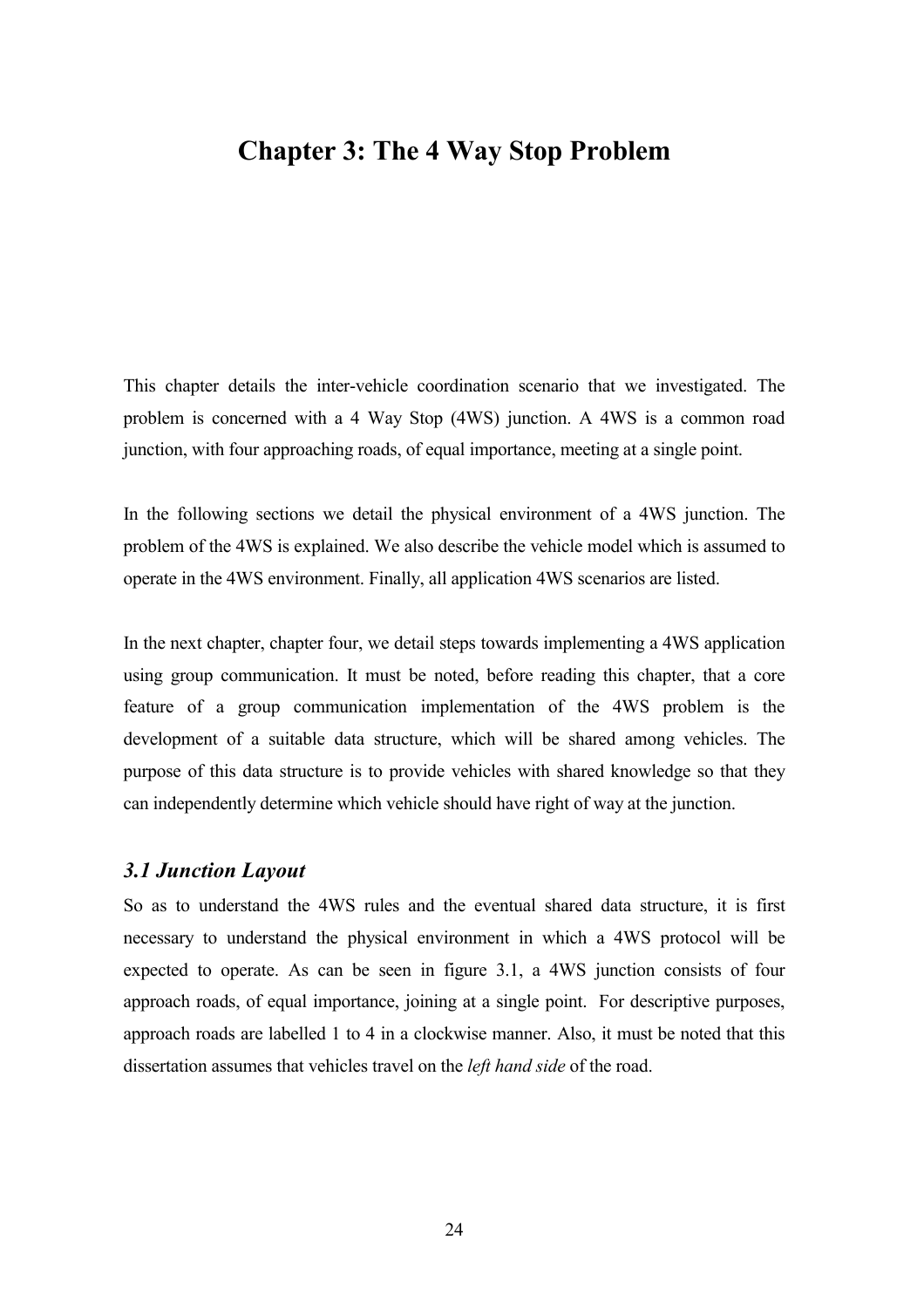<span id="page-34-0"></span>

Figure 3.1: 4WS Junction (aerial view).

## *3.2 The Problem*

The problem presented to automated vehicles approaching a 4WS junction is: *Which vehicle should have right of way at the junction?* 

The general rule which we assume for granting right of way at a 4WS junction is: *The vehicle longest awaiting right of way at the front of an unblocked 4WS approach will be granted right of way.* 

For example, in figure 3.2 an example traffic scenario is shown. Four vehicles (1, 2, 3 and 4) are queuing on four different 4WS approaches. Assume that vehicle 1 has been waiting, at the front of approach road 1, for right of way longer than any of the other three vehicles. Vehicle 2 has been queuing for the second longest period of time at the front of an approach, vehicle 3 the third longest period of time and vehicle 4 the most recent vehicle to queue at the front of an approach road. In such a scenario, the vehicle to be granted right of way first will be vehicle 1, followed by vehicle 2, then vehicle 3 and finally vehicle 4. This is due to the fact that vehicle 1 has been queuing at the front of an approach for the longest period of time.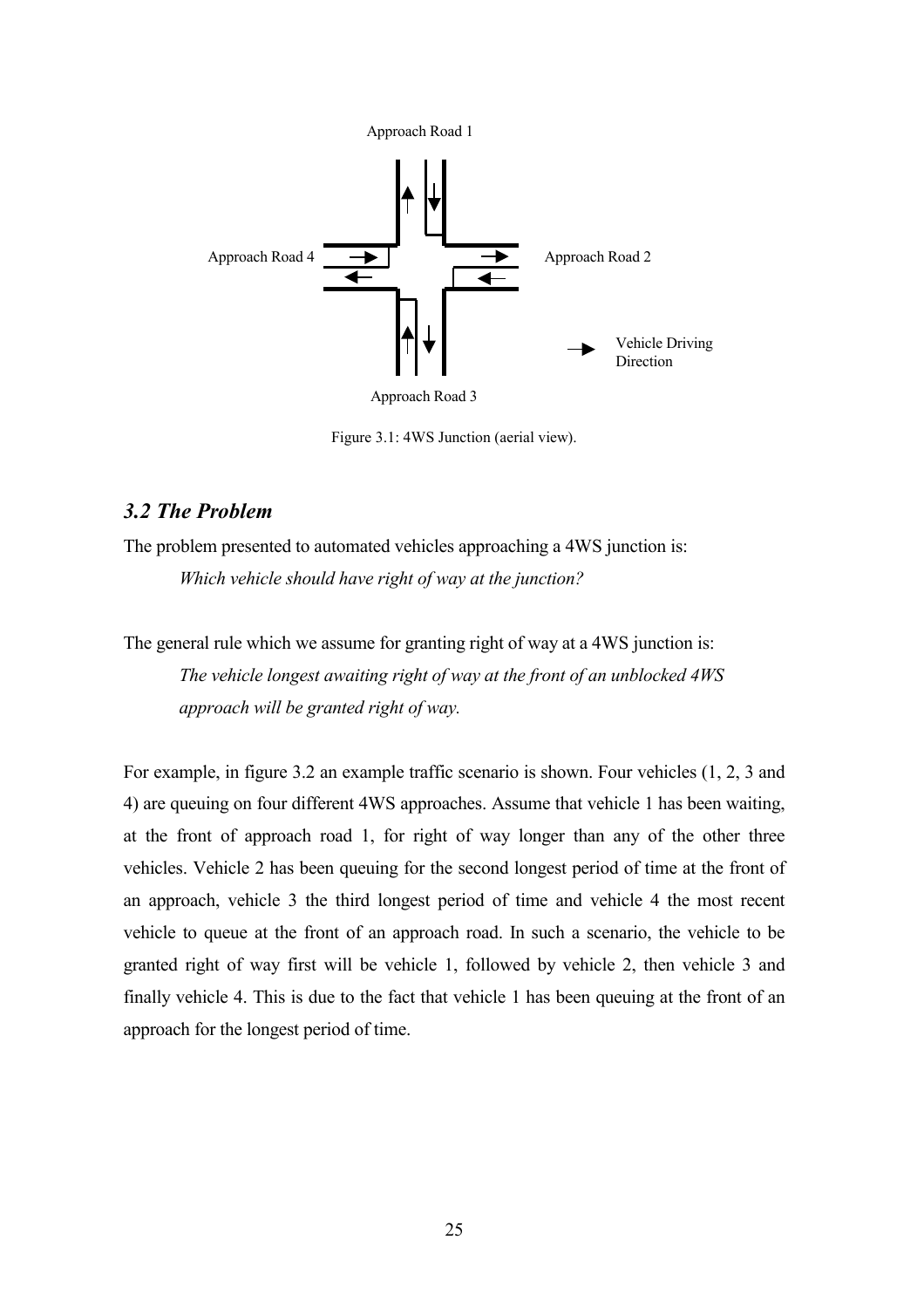<span id="page-35-0"></span>

Approach Road 3

Figure 3.2: Example 4WS scenario, illustrating rule of right of way granting.

An algorithm is presented in the next chapter which will be performed by vehicles to determine which vehicle has right of way or which vehicle is entitled to right of way. This algorithm is based on the 4WS shared data structure also detailed in the next chapter.

It must be noted that the ordering of right of way granting to vehicles is relatively unimportant to this dissertation. This is due to the fact that deciding which vehicle has right of way at any one time is based on an *interpretation* of the vehicles' shared data structure (detailed later). Future research could involve revising this interpretation of the shared data structure to ensure maximum efficiency or fairness for all concerned vehicles. Of primary concern to this dissertation is the *correctness* and *maintenance* of the shared data structure, not the interpretation thereof. We are investigating if current group communication services can accurately maintain the shared data structure.

## *3.3 4WS Automated Vehicle Model*

Automation is an important focus of current research in transportation systems. Research indicates that vehicle automation will lead to improved transportation systems through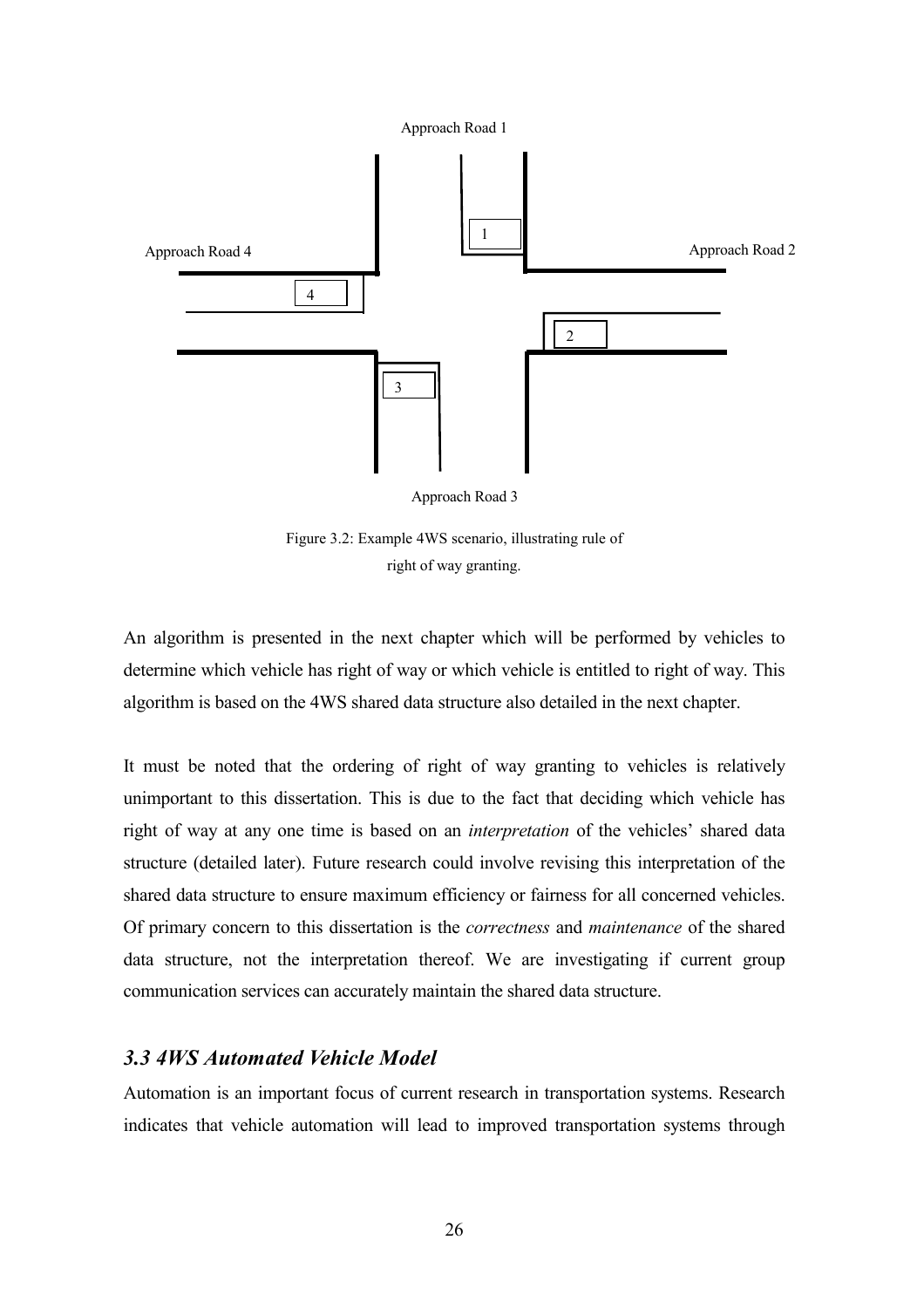increased safety, decreased traffic congestion and improved environmental pollution [49, 50, 51].

We are concerned with a specific automated vehicle model which will operate in a 4WS implementation. A 4WS vehicle is expected to be intelligent and sentient, in that it must be aware of its surrounding environment and be able to react reasonably to changes in the environment. Such vehicle sentience, will be provided by a diverse range of onboard sensors and decentralised vehicle communication. At a minimum, for implementation of a 4WS application, the required features of a 4WS vehicle will be provided by: global position awareness using GPS, digital road maps, vehicle obstacle detection and wireless communication ability.

A 4WS vehicle will be more or less aware of its accurate global location. This will be achieved by a system integrating accurate GPS and digital road maps, with the effect that vehicles can determine what road they are on, which direction they are travelling, what junction they are approaching etc.

Using obstacle detection technology, 4WS vehicles will be able to detect the presence of an obstacle in front of the vehicle. Such vehicle obstacle detection will be accurate to a distance that exceeds the maximum braking distance of the vehicle. This maximum braking distance is in turn dependent on the maximum allowable speed of the vehicle. Although, vehicles will be able to detect the presence of an obstacle, they will be unable to identify the obstacle. For example, when an obstacle is detected, the vehicle will not be able to determine if the obstacle is another vehicle or a pedestrian etc.

Another feature of 4WS vehicle, is its ability to wirelessly communicate with other 4WS vehicles. This will be accomplished using wireless 802.11 transmitters and receivers. This hardware will enable vehicles to wirelessly communicate in a decentralised manner. This wireless communication will enable vehicles to inform each other about their common environment. In conjunction with GPS and digital roadmaps, vehicles can enrich messages with location information.

An intelligent vehicle may also have other sensors or features, not mentioned above. Other optional sensors may be incorporated into an intelligent 4WS vehicle, but are not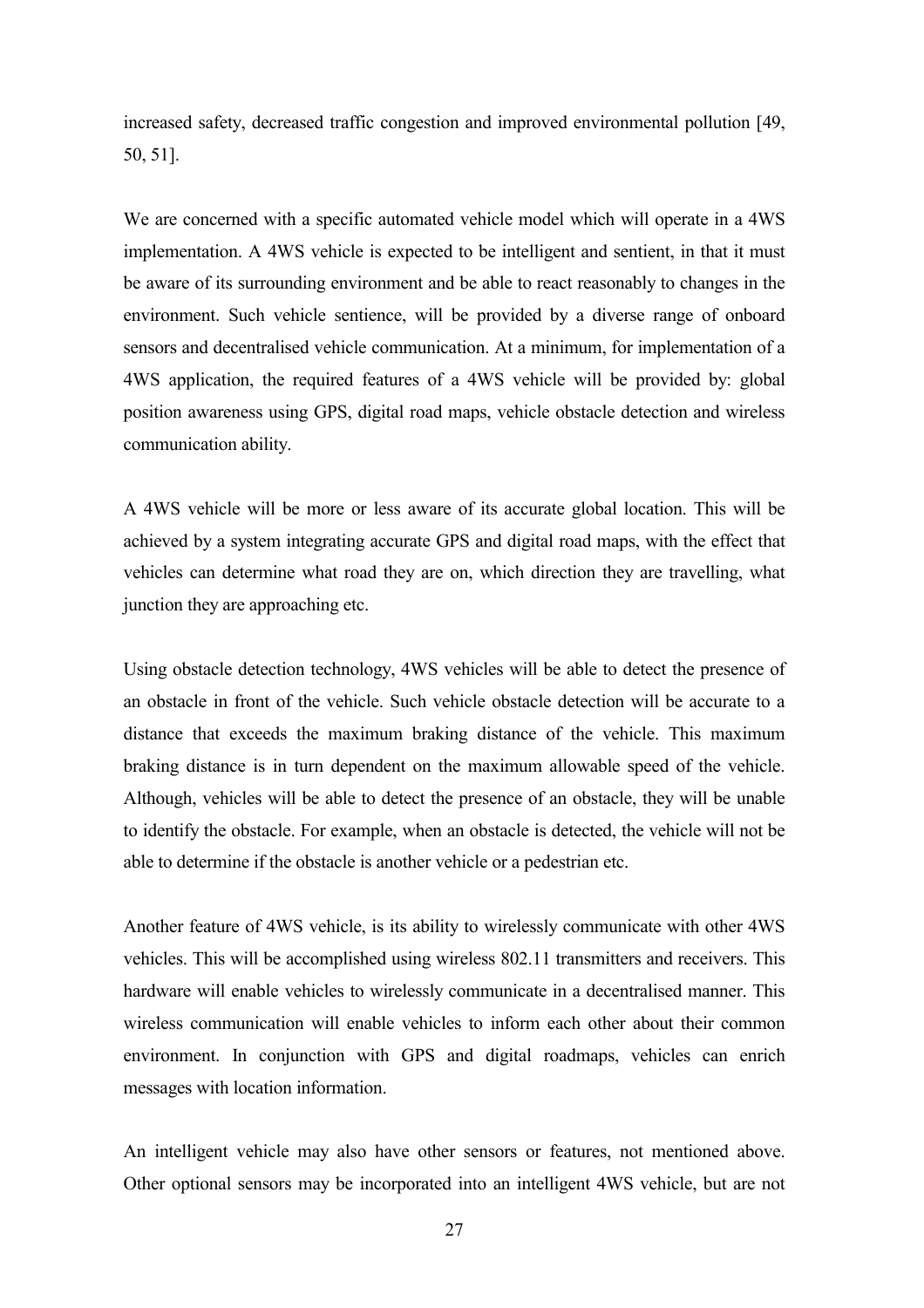directly required for a 4WS implementation. It must also be noted that this dissertation is only concerned the problem posed at a 4WS: which vehicle has right of way to cross the junction. Other protocols may be responsible for actually driving and manoeuvring the vehicle in the vicinity of the junction.

# *3.4 Application-Level Traffic Scenarios*

In order to develop a suitable shared data structure which can be accurately and unambiguously interpreted to determine which vehicle at the 4WS junction should seize right of way, we must first look at all possible application-level scenarios at the junction. Eleven general scenarios were identified which classify all possible traffic scenarios at the 4WS. These scenarios were used to identify group communication primitives and features of a suitable share data structure, both of which are detailed in chapter four. The identified application level scenarios are detailed now:

- 1. An empty junction:
	- a. In the initial case, the 4WS junction and its surrounding area is empty of vehicles interested in gaining right of way at the junction (figure 3.3).



Figure 3.3: An empty junction.

- 2. Vehicle(s) approach an empty junction:
	- a. A single vehicle approaches an empty junction (figure 3.4a);
	- b. More than one vehicle approach an empty junction "simultaneously"

(figure 3.4b).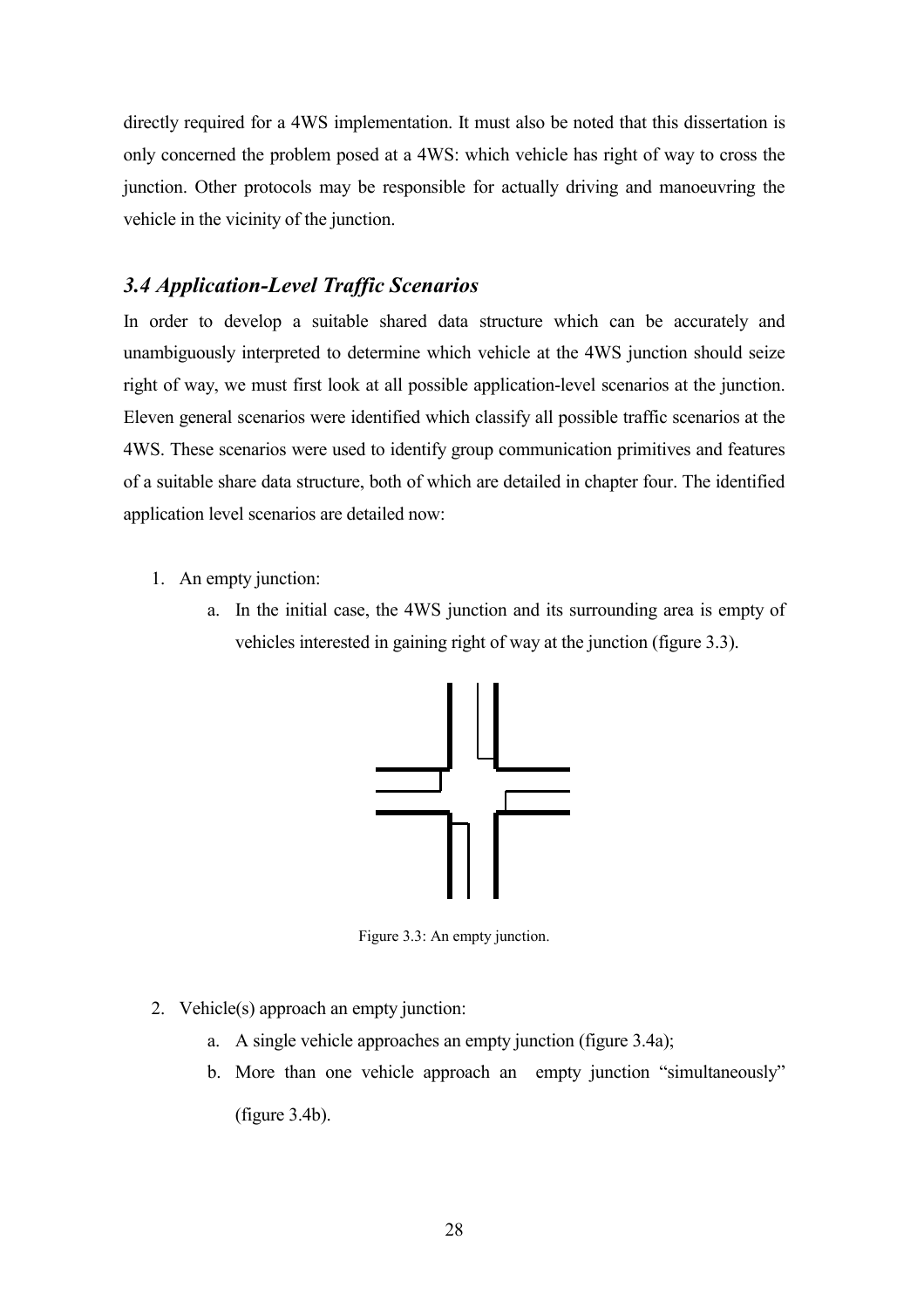Note, that by "simultaneously", we mean that the vehicles enter the vicinity of the 4WS junction at approximately the same time.



Figure 3.4a: A single vehicle approaching an empty junction.

Figure 3.4b: Multiple vehicles approaching an empty junction "simultaneously".

- 3. A vehicle approaches a non-empty junction:
	- a. A vehicle approaches a non-empty junction along an empty approach road (figure 3.5a);
	- b. A vehicle approaches a non-empty junction along a non-empty approach road (figure 3.5b).





Figure 3.5a: Vehicle approaches a nonempty junc. along an empty approach road.



- 4. A vehicle seizes right of way:
	- a. Based on an interpretation of the shared data structure, a vehicle determines that it should have right of way at the junction. It then seizes the right of way (figure 3.6) with the intention of crossing the junction.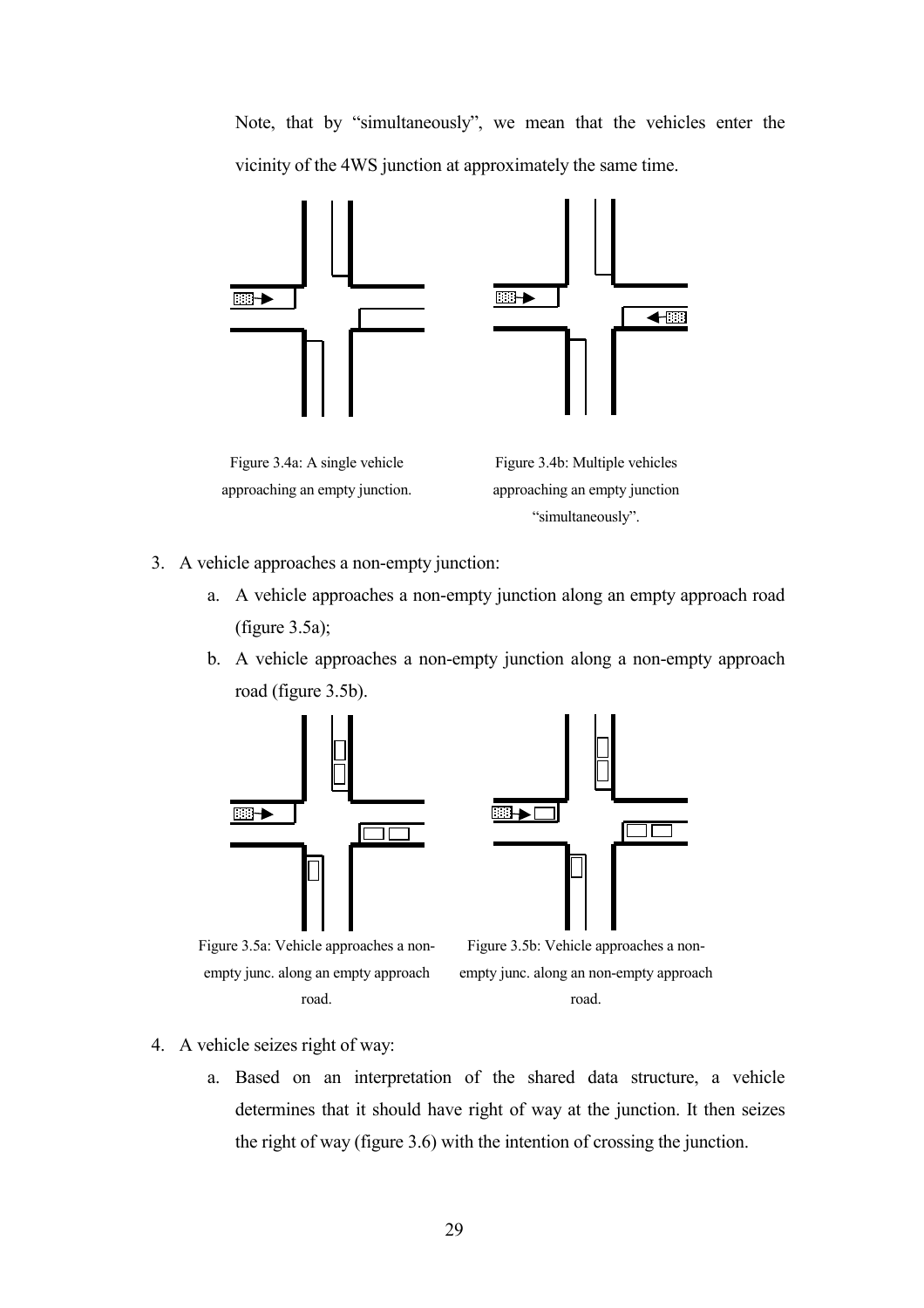

Figure 3.6: Vehicle seizes right of way (with the *intention* of crossing the junction).

- 5. A vehicle leaves junction after seizing right of way:
	- a. A vehicle has seized right of way then crossed the junction leaving the junction subsequently empty of interested vehicles (figure 3.7a);
	- b. A vehicle has seized right of way then crossed the junction leaving the junction subsequently non-empty of interested vehicles (figure 3.7b).



Figure 3.7a: A vehicle seized right of way and left the junction subsequently empty.

Figure 3.7b: A vehicle seized right of way and left the junction subsequently nonempty.

- 6. A vehicle leaves 4WS queue before seizing right of way (e.g. vehicle "pulls in" or performs a u-turn):
	- a. A vehicle leaves 4WS queue leaving the junction subsequently empty (figure 3.8a);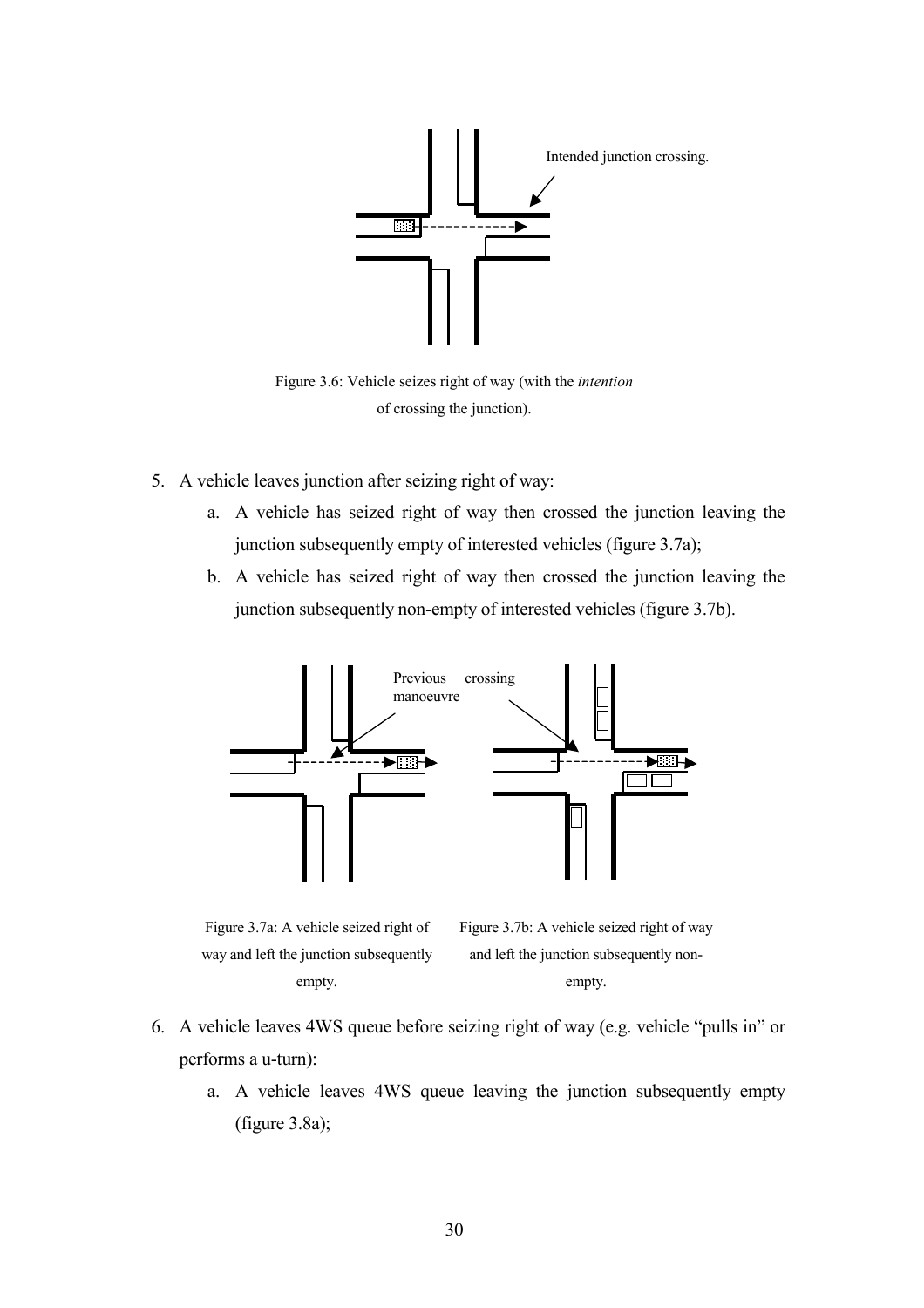b. A vehicle leaves 4WS queue leaving junction subsequently non-empty (figure 3.8b).



Figure 3.8a: A vehicle, before seizing RoW, leaves the junction subsequently empty.

Figure 3.8b: A vehicle, before seizing RoW, leaves the junction subsequently non-empty.

- 7. A vehicle stalls:
	- a. A vehicle stalls at the front of an approach road (figure 3.9a);
	- b. A vehicle stalls along an approach road, but not the front of the approach road (figure 3.9b);
	- c. A vehicle stalls on the junction (figure 3.9c).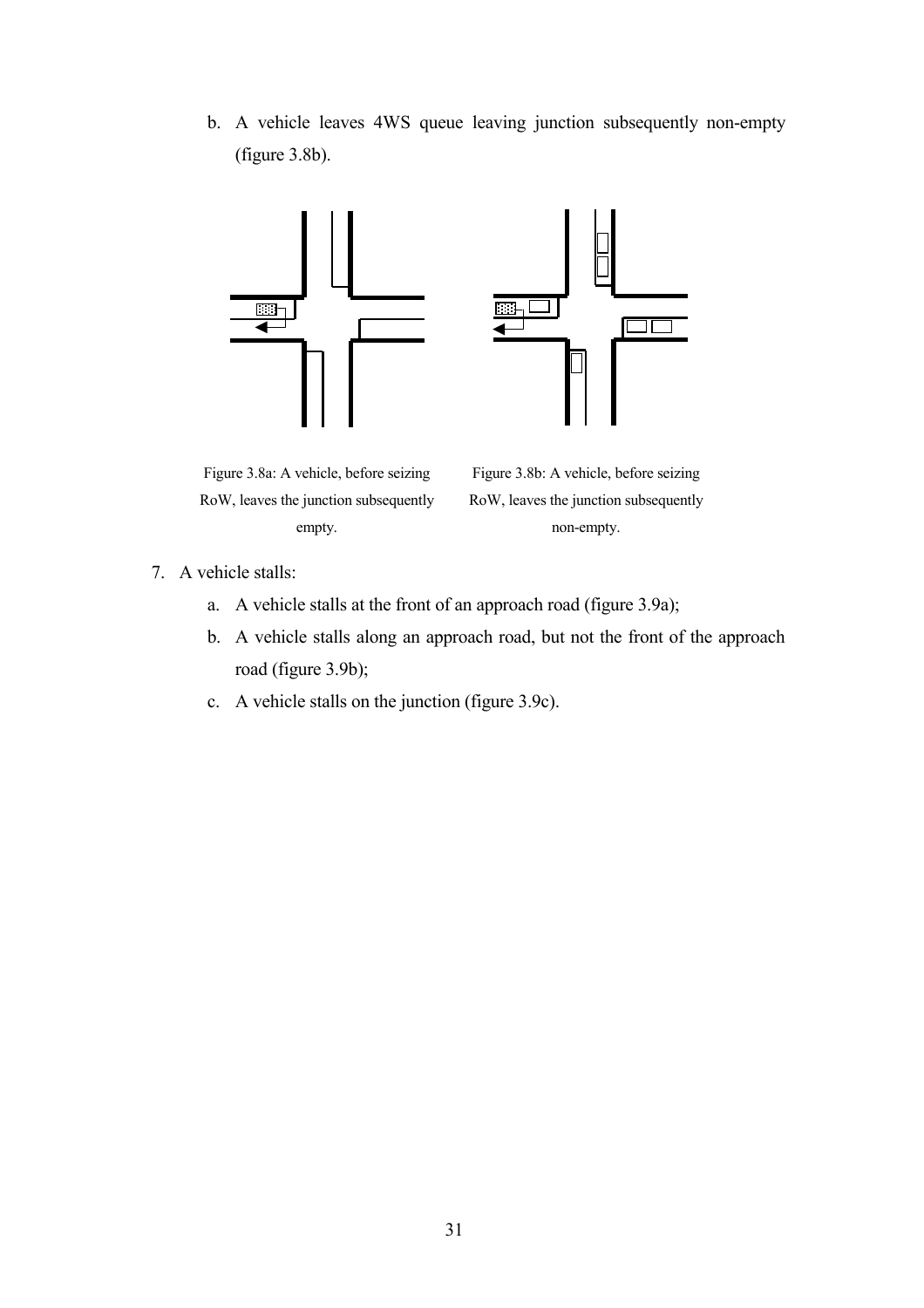



Figure 3.9c: A vehicle stalls on the junction.

*Definition:* A "local vehicle" is a vehicle that is in the proximity of a 4WS junction but that is not interested in crossing the junction. For example: a vehicle that has already crossed the junction and is driving away from the junction, or a vehicle that is travelling on an approach road but that intends pulling in before the junction.

- 8. A "local" vehicle obstruction:
	- a. A local vehicle causes an obstruction at the front of an approach road (figure 10.a);
	- b. A local vehicle causes an obstruction along an approach road, but not the front of the approach road (figure 10.b);
	- c. A local vehicle causes an obstruction on the junction (figure 10.c).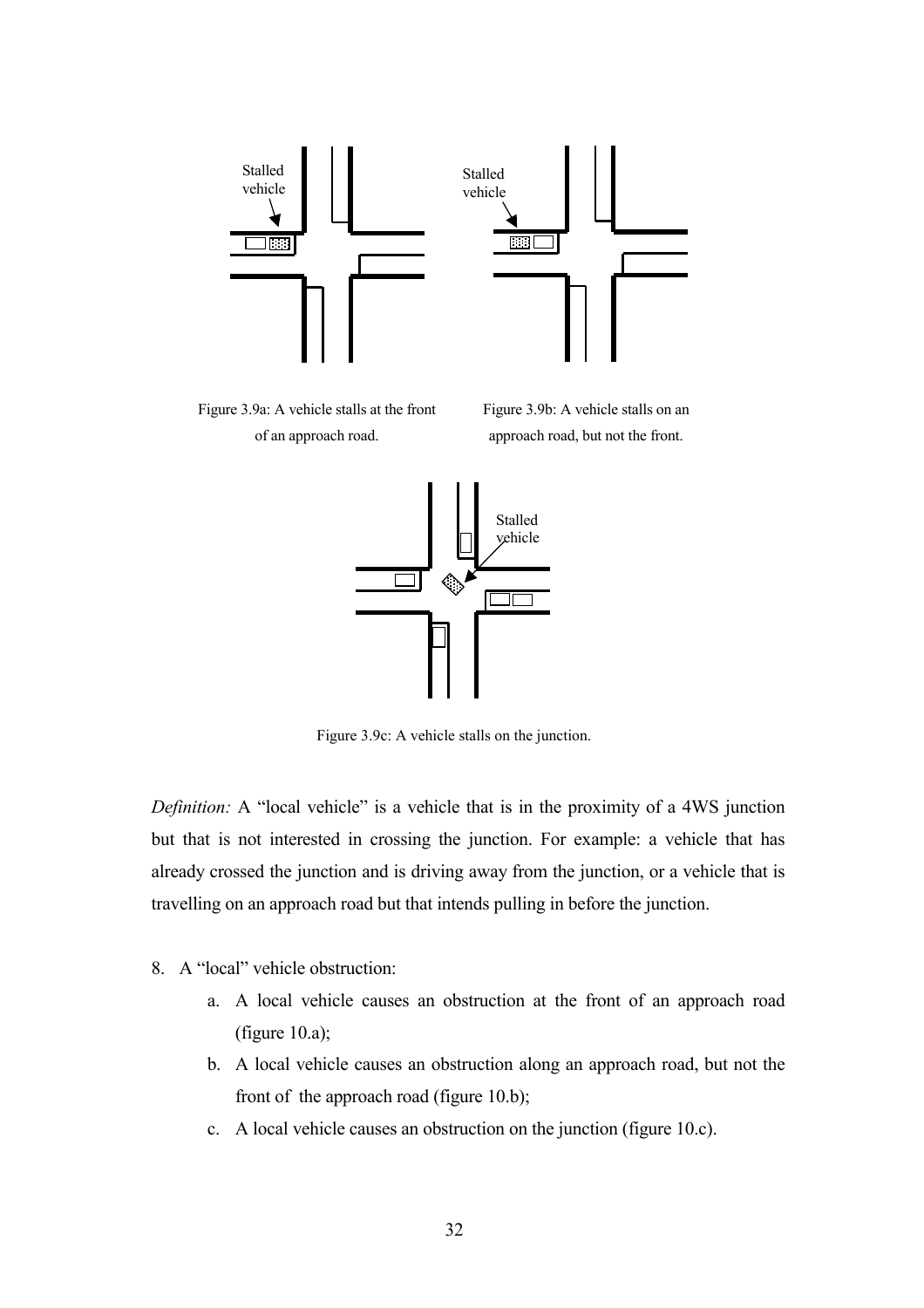

Figure 3.10a: A local vehicle obstruction at the front of an approach road.

Figure 3.10b: A local vehicle obstruction on an approach road, but not at the front.



Figure 3.10c: A local vehicle obstruction on the junction.

- 9. A vehicle relinquishes right of way before leaving the junction:
	- a. A vehicle relinquishes right of way before entering on to the junction (figure 3.11);

Note, a vehicle may not relinquish right of way while on the junction. For example, if a vehicle stalled on the junction, it should not relinquish right of way, because to do so would imply that another vehicle should cross the road while the stalled vehicle is still present on the junction. This could lead to possible collisions.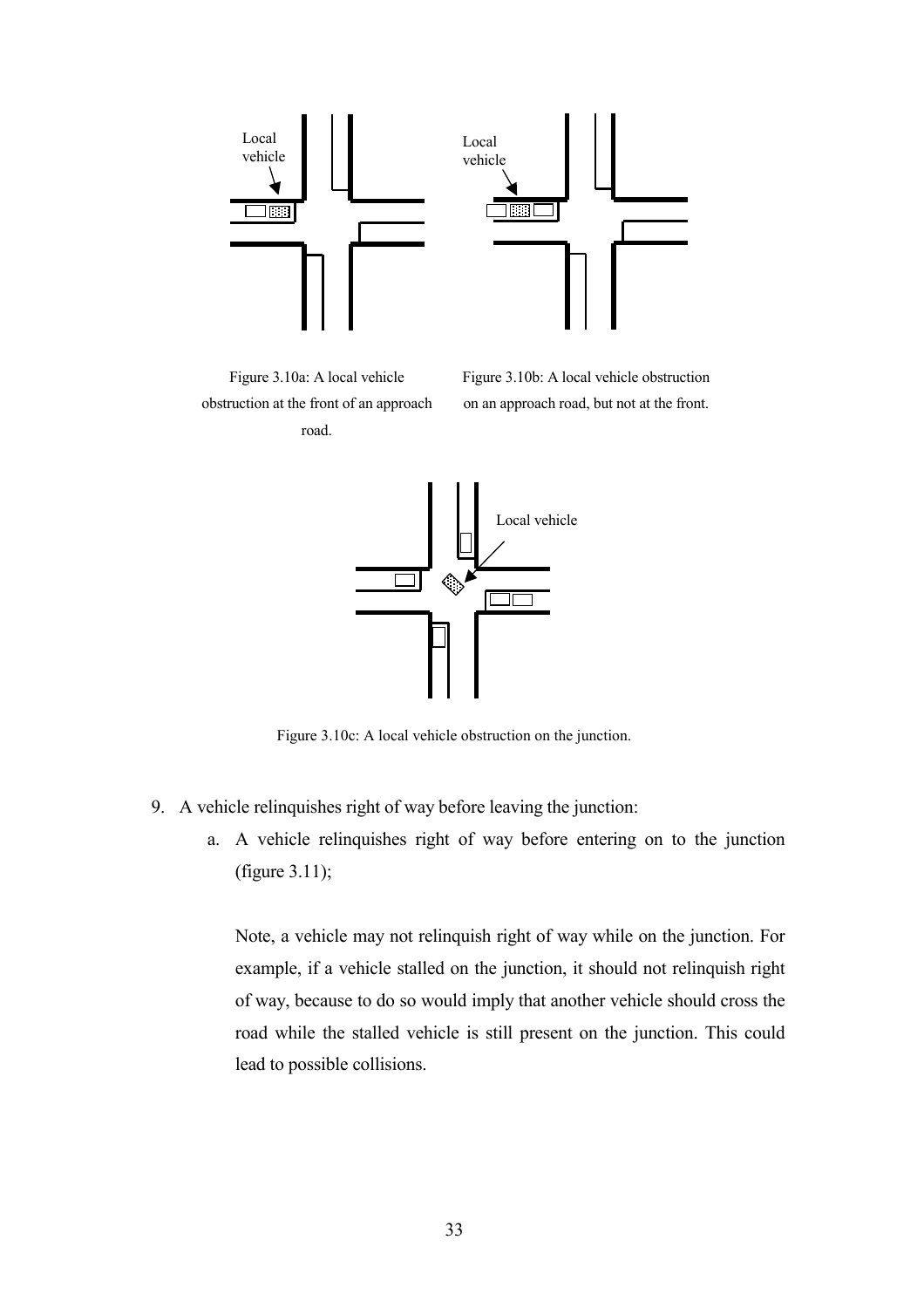

Figure 3.11: Vehicle relinquishes right of way before entering on to the junction.

- 10. A vehicle reports a blockage:
	- a. A vehicle reports a blockage at the front of an approach road (figure 3.12a);
	- b. A vehicle reports a blockage along an approach road, but not the front of the approach road (figure 3.12b);
	- c. A vehicle reports a blockage on the junction (figure 3.12c).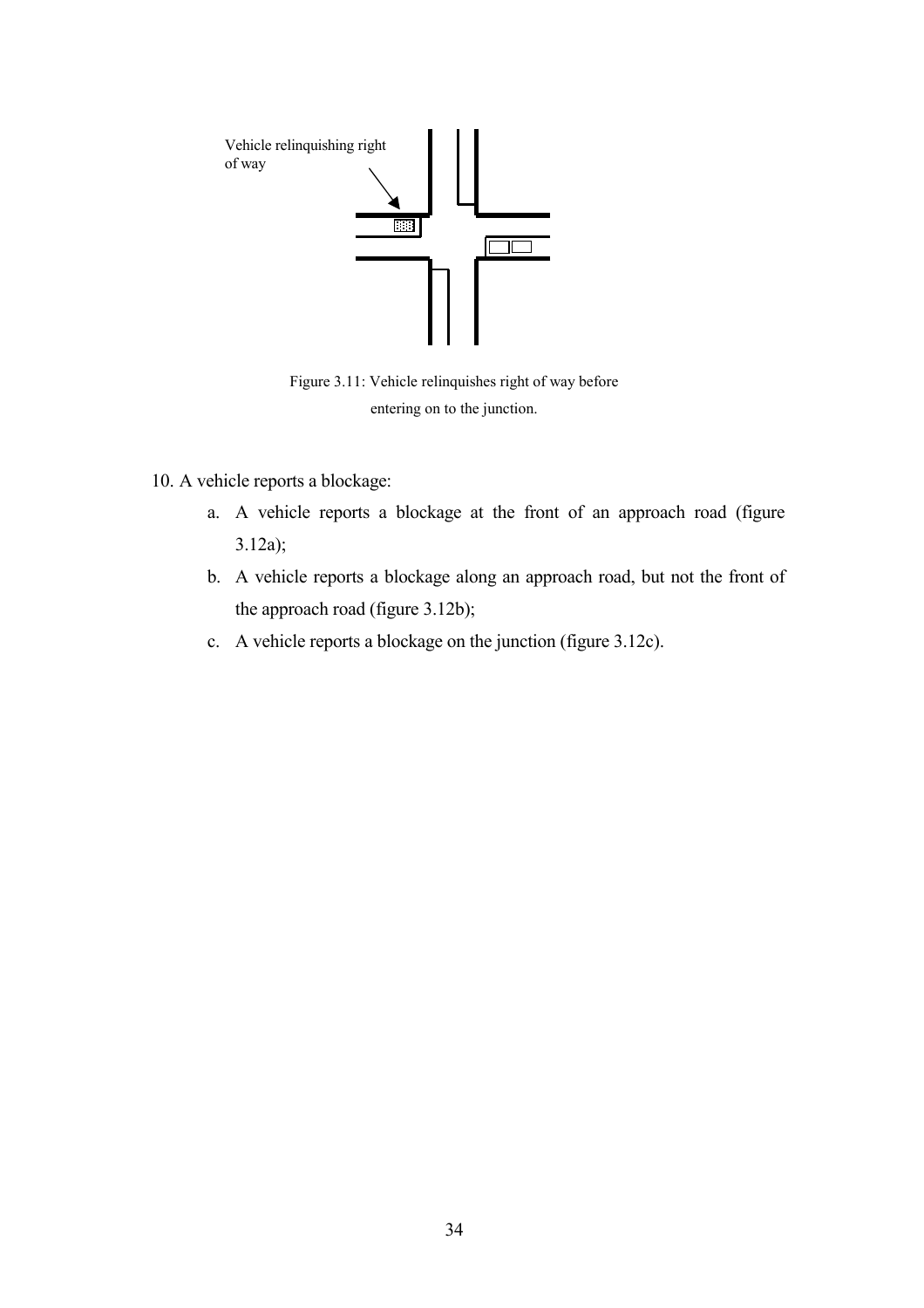

Figure 3.12a: A vehicle reports a blockage at the front of an approach road..

Figure 3.12b: A vehicle reports a blockage along an approach road, but not the front.



Figure 3.12c: A vehicle reports a blockage on the junction.

- 11. Vehicle reports removal of a blockage:
	- a. A vehicle reports the removal of a blockage previously on the junction;
	- b. A vehicle reports the removal of a blockage previously on an approach road.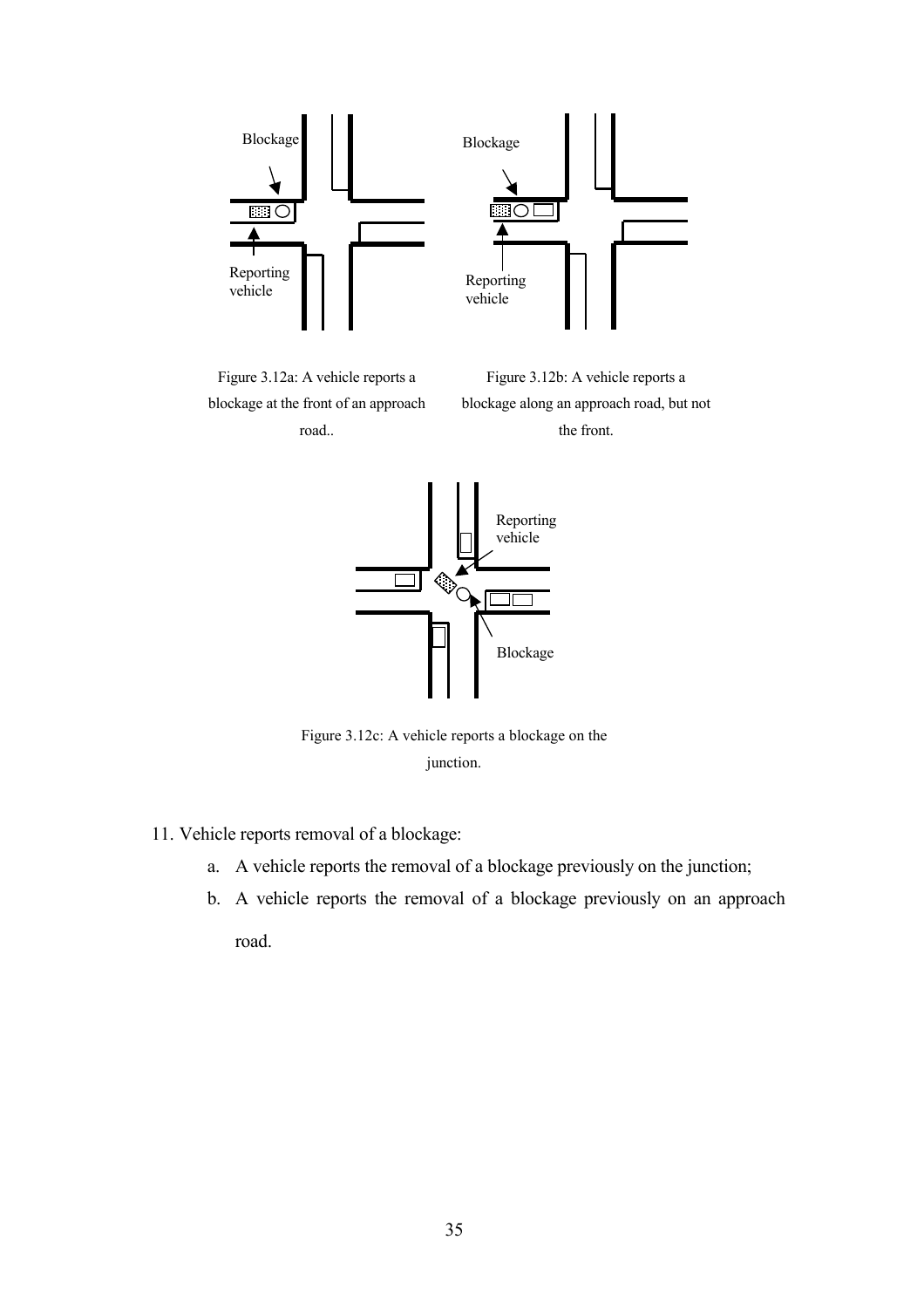

Figure 3.13a: Vehicle reports a removal of a blockage on the junction.

Figure 3.13b: Vehicle reports a removal blockage of a blockage along an approach road.

This chapter introduced the background behind the 4 Way Stop problem. The rule for granting right of way to vehicles was described and application-level 4WS traffic scenarios were detailed. The next chapter builds on this background and makes steps towards implementing a 4WS application using group communication. Group communication primitives and a suitable 4WS shared data structure are discussed.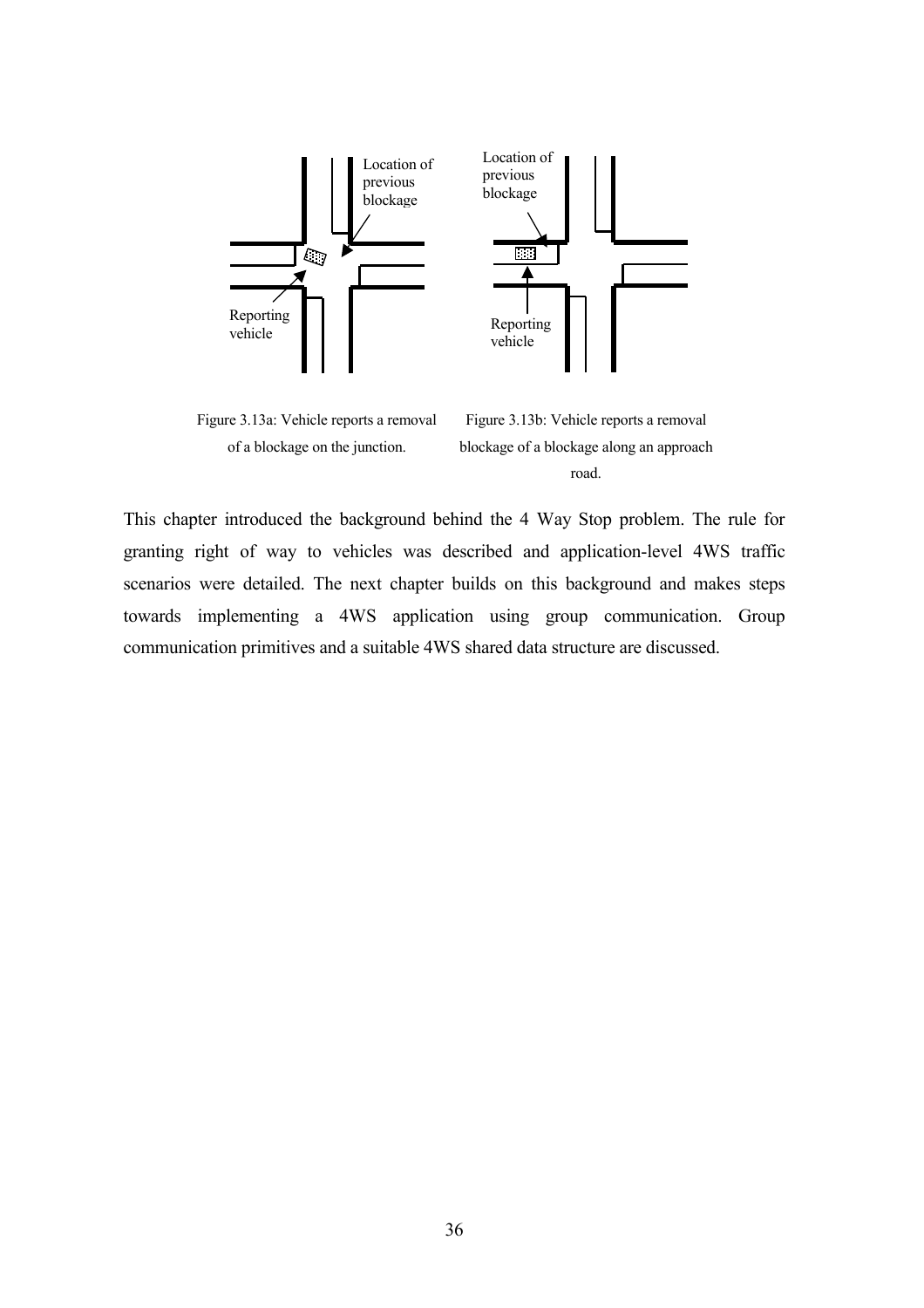# **Chapter 4: Mapping 4 Way Stop Problem to Group Communication**

In order to implement a 4WS protocol to coordinate vehicles, we must identify group communication primitives based on the application-level scenarios detailed in the previous chapter. Also, we must understand membership of the 4WS group. Finally, we must develop a shared data structure to represent the traffic scenario, and identify the requirements on the shared data structure.

## *4.1 Membership Interest*

Following on from the definition of *proximity groups* in [42], which states that membership of groups in mobile systems should depend on both location and on functional aspects, only certain vehicles within the 4WS junction's proximity will be involved in determining who has right of way. This is necessitated by the fact that some vehicles in the vicinity of the junction may not be interested in joining the group: for example vehicles intent on "pulling in" before the junction or vehicles performing a uturn. Also, vehicles driving away from the junction do not need to involve themselves in group communication, however, they may have previously been involved. A vehicle's presence in proximity to the junction is not sufficient for membership in the proximity group: a vehicle must explicitly specify its interest in joining the group and hence its interest in eventually gaining right of way at the junction.

# *4.2 Group Communication Primitives*

From the application level traffic scenarios listed previously, we have identified the following 4WS group communication primitives which if successfully implemented will enable the 4WS shared data structure to be accurately maintained through mutual assistance of member vehicles. The purpose of each primitive is detailed in this section,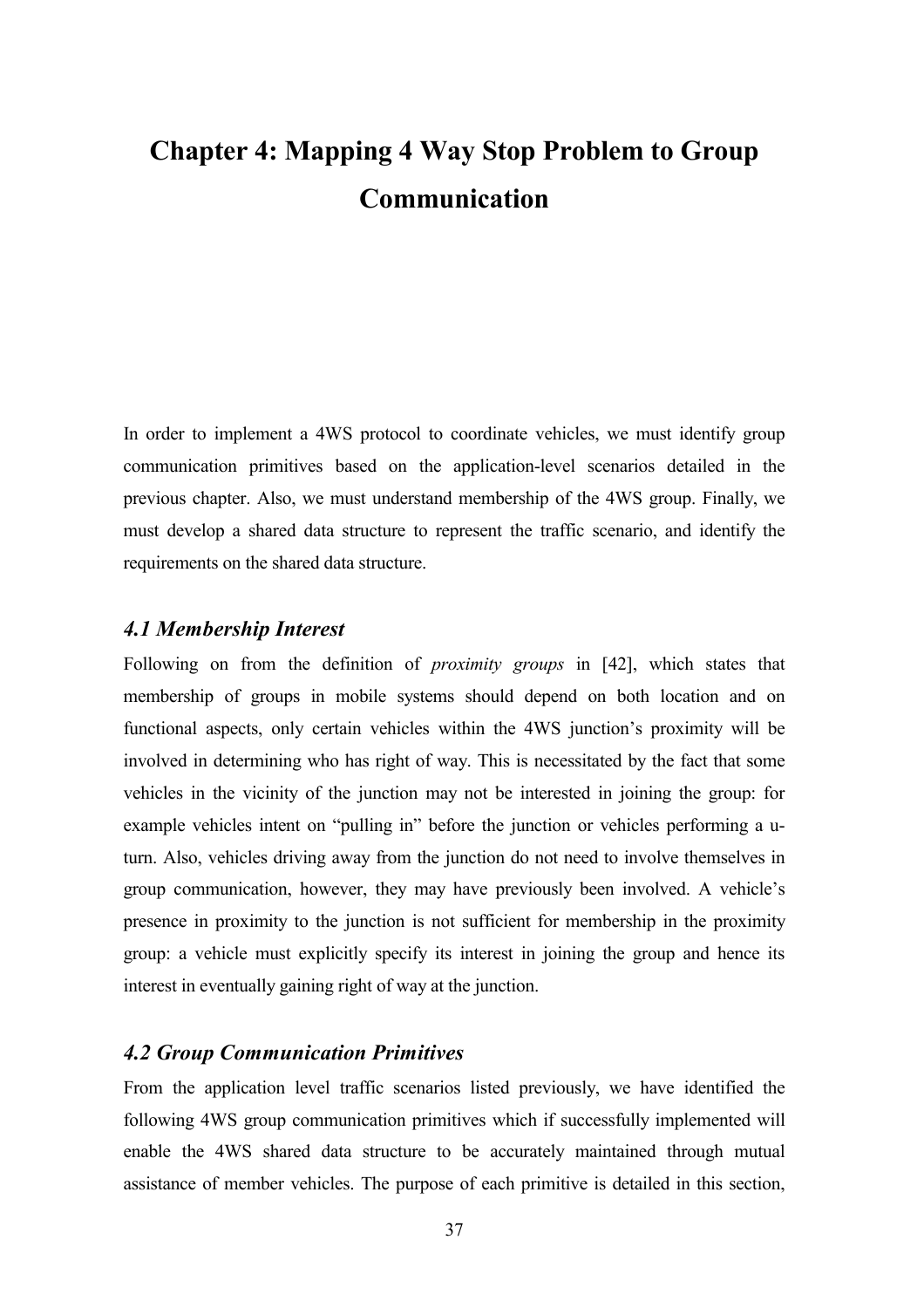however, later in the chapter, the effects of each of these primitives on the shared data structure will be discussed.

1. Create:

A vehicle creates a proximity group when it approaches a previously empty 4WS junction. This will involve, creating and initialising the 4WS shared data structure.

2. Join:

A vehicle issues this join primitive when it wishes to join the proximity group around a 4WS junction with the intention of eventually seizing right of way at the junction.

3. Expected leave:

This primitive is issued by a vehicle when it successfully crossed the 4WS junction and wishes to leave the proximity group.

# 4. Unexpected leave:

This primitive is issued by a vehicle when it wishes to leave the proximity group before seizing right of way at the junction. This primitive is used when a vehicle performs a u-turn, for example, after deciding it is no longer interested in gaining right of way at the junction.

5. Seize right of way:

After interpreting the shared data structure and determining that it should have right of way, this primitive is issued by a vehicle before attempting to cross the junction.

6. Relinquish right of way:

A vehicle may relinquish right of way using this primitive. If a vehicle is to issue this primitive, it must also have previously reported a blockage on an approach road (primitives 8).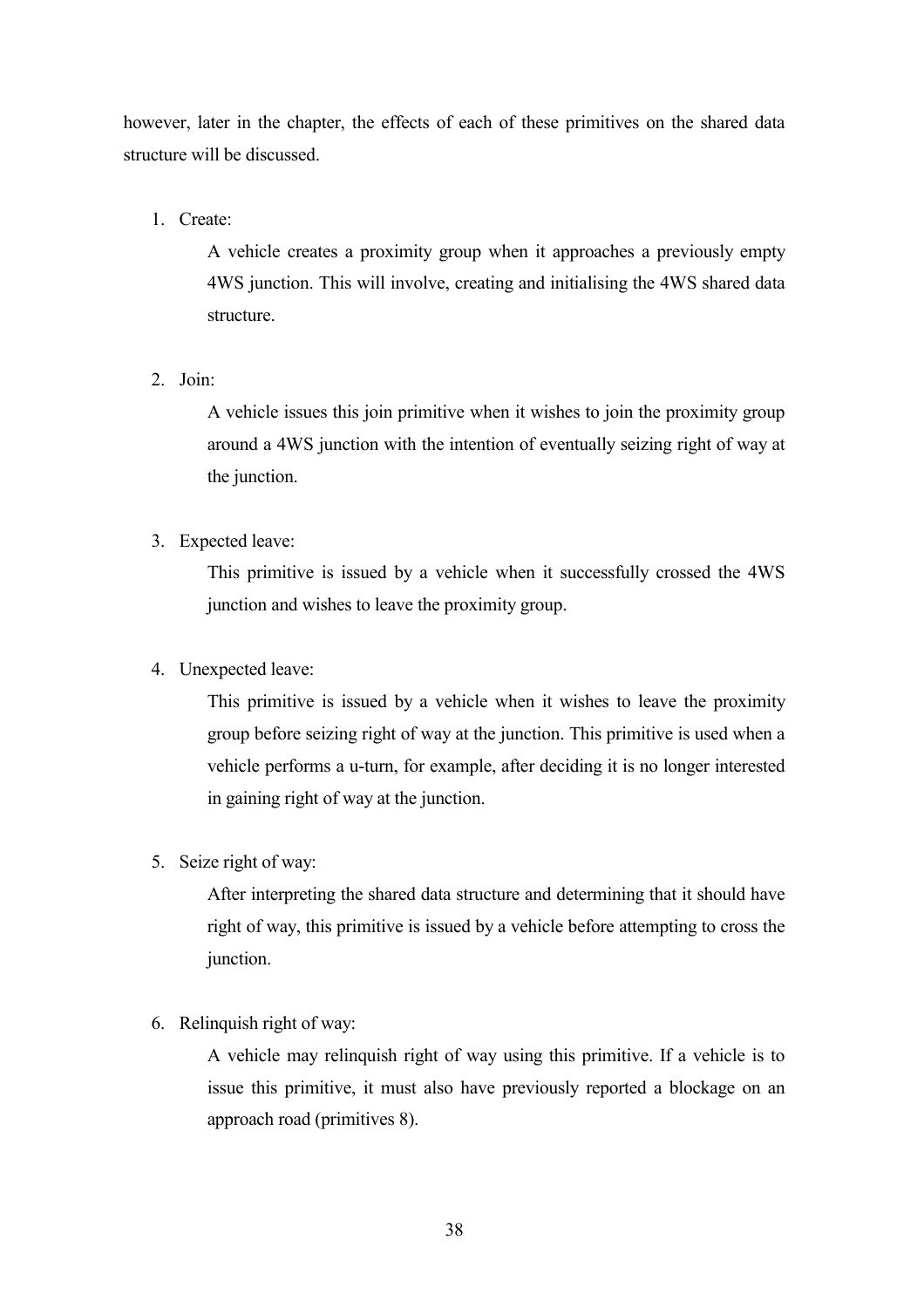7. Report junction blocked:

A vehicle can report the junction as blocked using this primitive. This may be done because of an unexpected obstacle detected on the junction, or due to the vehicle itself stalling on the junction.

8. Report approach blocked:

A vehicle can report an approach road as blocked using this primitive. This may be done because of an unexpected obstacle detected on the approach, or due to the vehicle itself stalling on the approach.

9. Report removal of blockage on junction:

This primitive is used by a vehicle to report the removal of a blockage on the junction.

10. Report removal of blockage on an approach road:

This primitive is used by a vehicle to report the removal of a blockage on an approach road.

# *4.2.1 Ordering of Group Communication Primitives*

The above group communication primitives should be subject to certain ordering constraints. Primitive ordering is classified into local ordering and global ordering. Local ordering means that primitives must be issued by individual vehicles in specific orders, for example a vehicle can only issue an *unexpected leave* primitive after issuing a *join*  primitive. Global ordering enforces an ordering on primitives being issued among all member vehicles, for example one vehicle must issue the *create* primitive before another vehicle can issue the *join* primitive.

Local ordering of primitives:

o *join* before *seize right of way*:

A vehicle must have joined the proximity group before it can possibly seize right of way at the junction.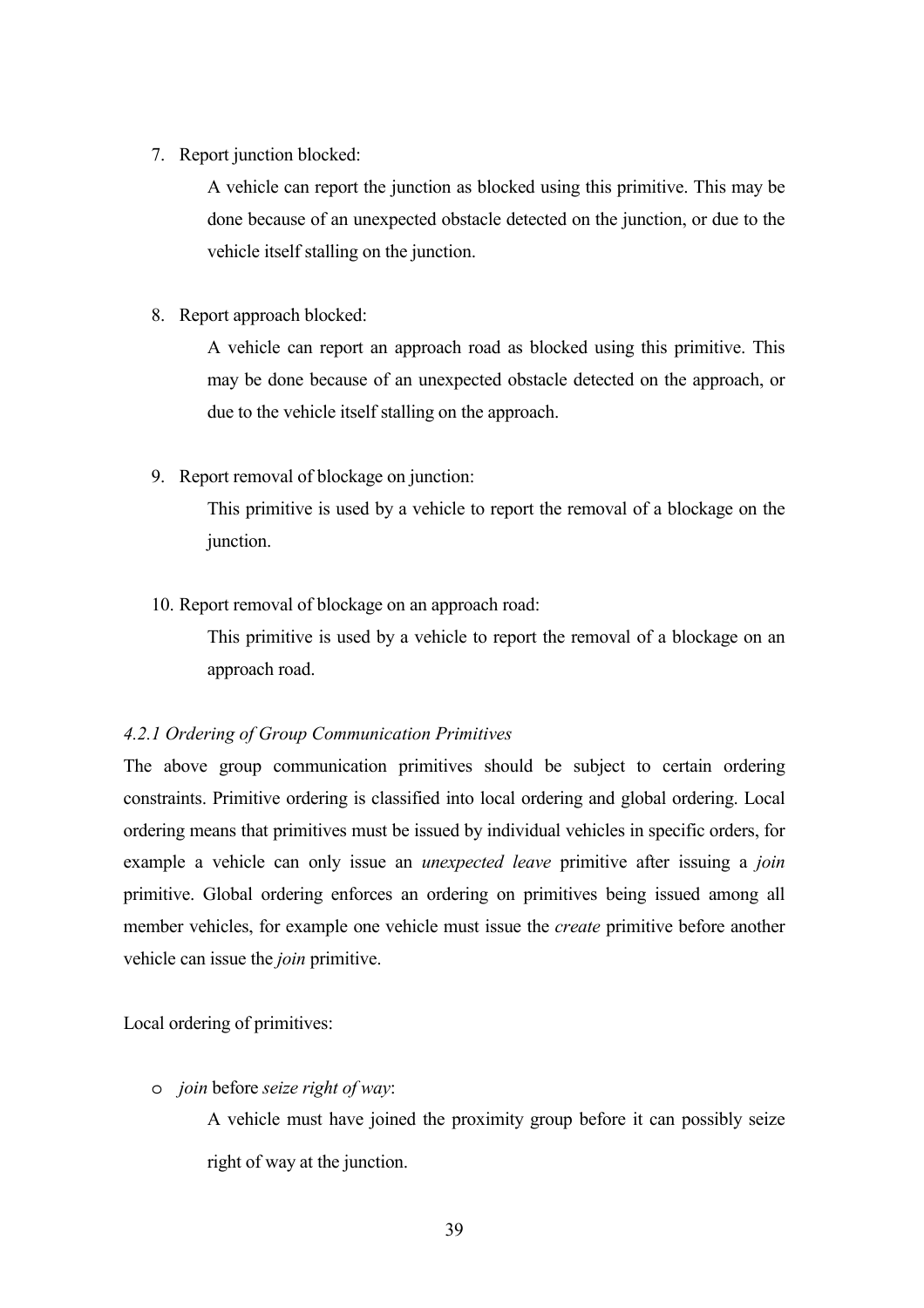o *seize right of way* before *expected leave:*

A vehicle must have seized right of way and successfully crossed the junction before it can leave the group by issuing an expected leave primitive.

o *join* before *unexpected leave:*

A vehicle must have joined the proximity group before it can leave the group by issuing an unexpected leave primitive.

o *Seize right of way* before *report approach blocked:*

A vehicle must have seized right of way, and still be in possession of the right of way, before it can report an approach as blocked. This has the effect of ensuring that only one car can report a blockage along an approach at any one time, thus limiting shared data structure updates.

o *Seize right of way* before *report junction blocked*:

A vehicle must have seized right of way, and still be in possession of the right of way, before it can report the junction as blocked. This has the effect of ensuring that only one car can report a blockage on the junction at any one time, thus limiting shared data structure updates.

#### o *report approach blocked* before *relinquish right of way:*

A vehicle can only relinquish right of way if it has reported an approach as blocked. This is because, if the vehicle cannot successfully cross the junction after seizing right of way then there must exist a blockage of some form (foreign object, other vehicle or the vehicle itself stalled) at the front of the approach, which is required to be reported to other vehicles.

Global ordering of primitives:

o *Create* before *join:*

One vehicle must have established a proximity group using the create primitive before another vehicle can join the group.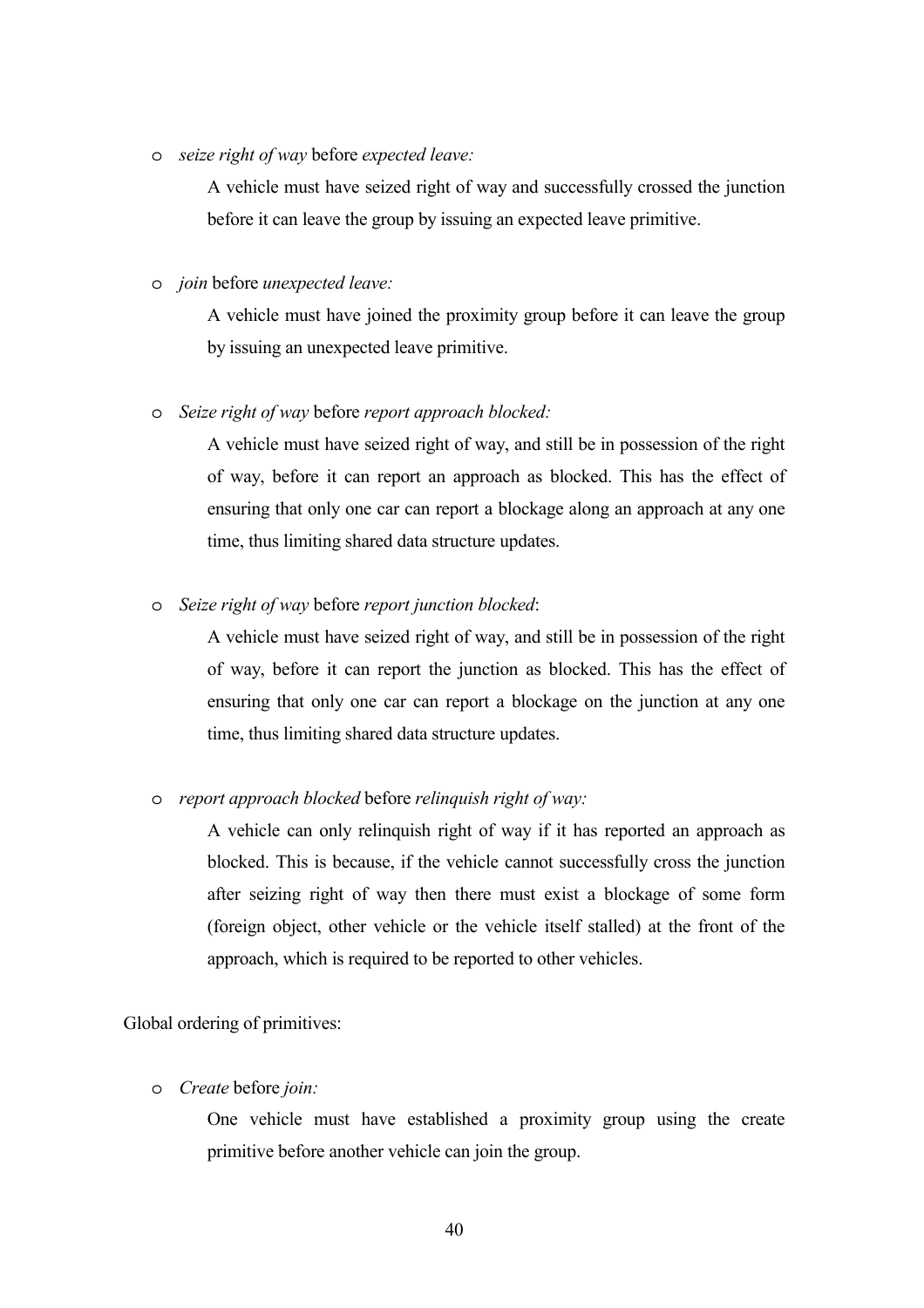o *report approach blocked* before *report removal of blockage on approach road*: An approach must have been reported as blocked by one vehicle before another vehicle can report the approach as unblocked. The vehicle reporting the approach as unblocked may have been the same vehicle that reported the approach as blocked, but not necessarily so.

o *report junction blocked* before *report removal of blockage on junction*:

The junction must have been reported as blocked by one vehicle before another vehicle can report the junction as unblocked. The vehicle reporting the junction as unblocked may have been the same vehicle that reported the junction as blocked, but not necessarily so.

The above ordering constraints can be nested to give full ordering constraints for any particular primitive. For example, when a vehicle reports the removal of a blockage on an approach, the following is a possible ordering of primitives:

Create before join (global); join before seize right of way (local); seize right of way before report approach blocked (local); report approach blocked before report removal of blockage on approach (global).

#### *4.3 Shared Data Structure*

In order for the 4WS protocol to be successfully implemented, it is necessary that a suitable data structure be successfully shared among, and maintained by, all proximity group member vehicles. If the data structure is successfully distributed amongst all interested group members then, all members can independently determine which vehicle is next to be granted right of way at the 4WS junction by interpreting the shared data structure. A level of sentience is achieved when vehicles independently determine which vehicle has right of way. This is due to the fact that vehicles identified changes in their environment (4WS), through group communication, obstacle detection, GPS and digital roadmaps, and acted upon these changes to control crossing the junction.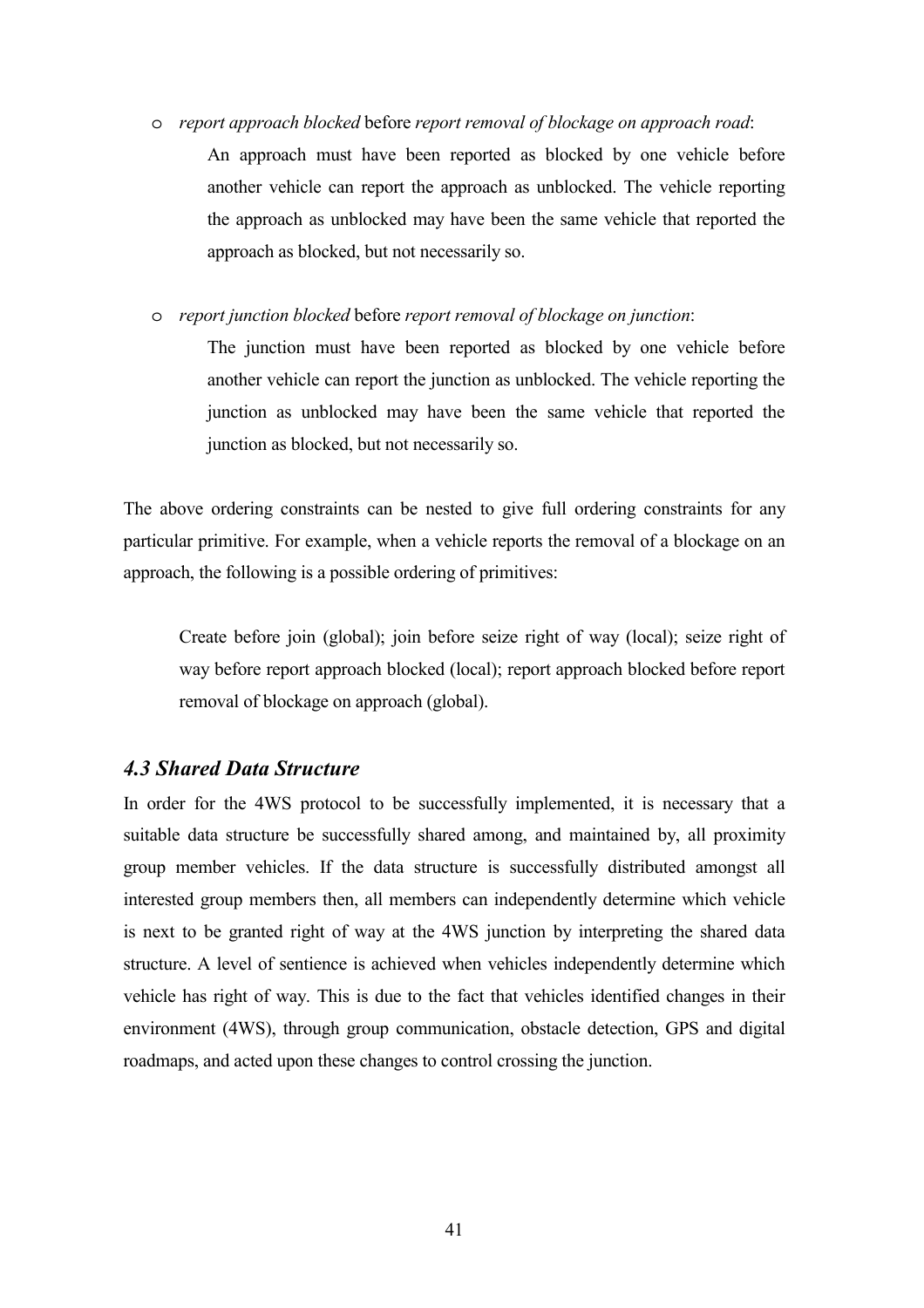The proposed shared data structure is composed of three elements:

1. Membership Queue:

This element lists the member vehicles according to the approach road (1 to 4) on which they queue and also orders the vehicles according to their actual physical ordering upon the approach road.

2. Right of Way History:

This element is an historical record of the ordering of right of ways granted to each of the four approach roads.

3. Blockage Status:

This element contains a Boolean status flag for each of the four approach roads. These Booleans represent each of the approaches' blockage status. For example, if an approach has been reported as blocked, then its Boolean will be set to true, otherwise the Boolean is set to false. There is also a Boolean to represent the blockage status of the entire junction. If the junction is reported as blocked then the Boolean is set to true, otherwise it is set to false.

These data structure elements are best explained by examples.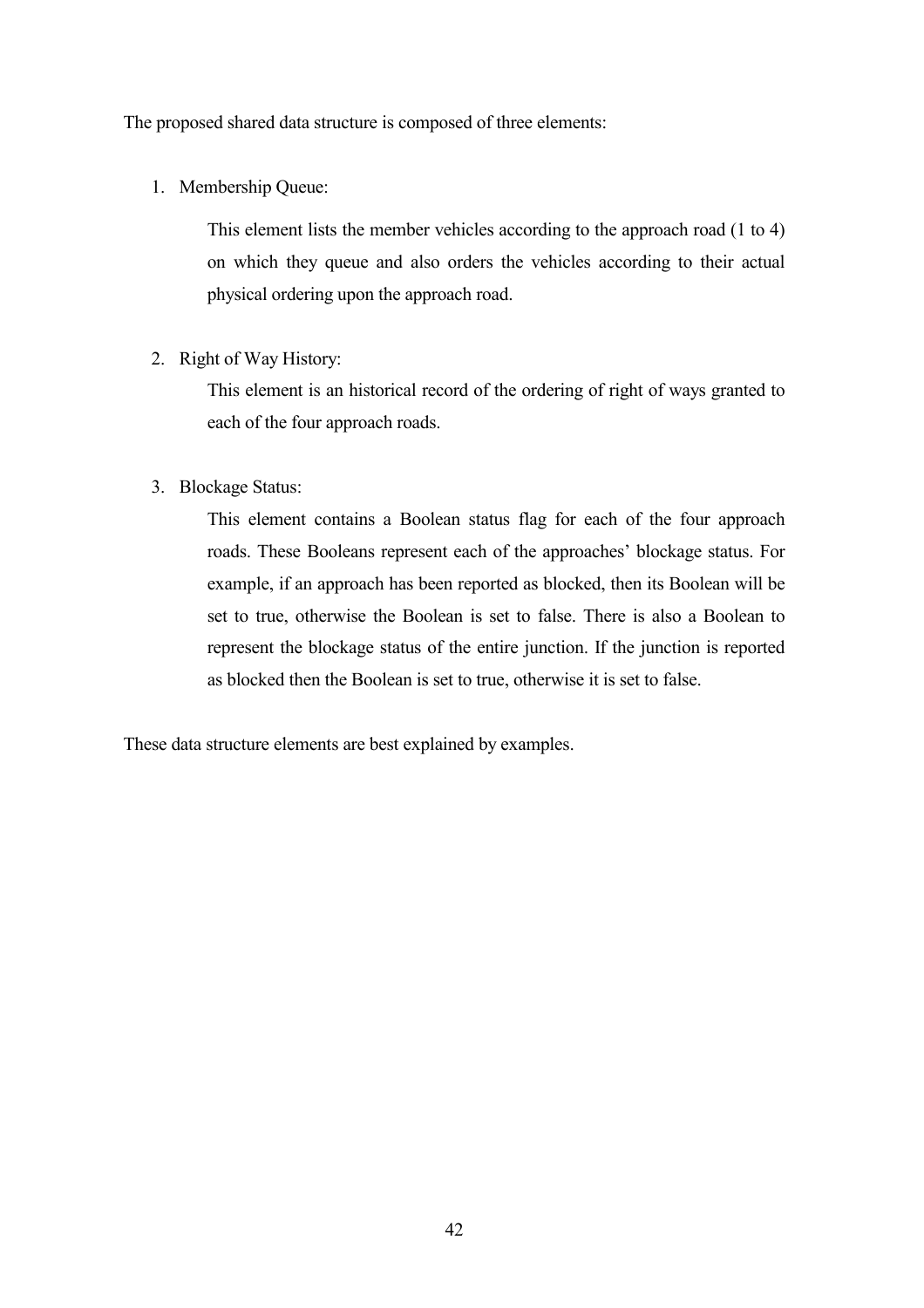

Approach Road 3

Figure 4.1: Example Traffic Scenario.

In figure 4.1, there are twelve vehicles in the vicinity of the junction: ten vehicles queuing on the four approach lanes and two vehicles driving away from the junction. Although, vehicles 879, 936 and 655 are within the geographical area of the junction, they are not members of the 4WS group. Vehicle 936 and 655 are driving away from the junction and hence are not interested in receiving right of way to cross the junction. Vehicle 879 is queuing along approach road, yet has not joined the group. This "local vehicle" may be about to "pull in" before the junction or might be about to perform a u-turn or may even be broken down. Perhaps, the vehicle intends on joining the group, but has not yet. This, however, is only speculation: the fact remains that the vehicle is not a group member. Taking all this into account, the *Membership Queue* data structure element for this scenario will look like that shown in figure 4.2: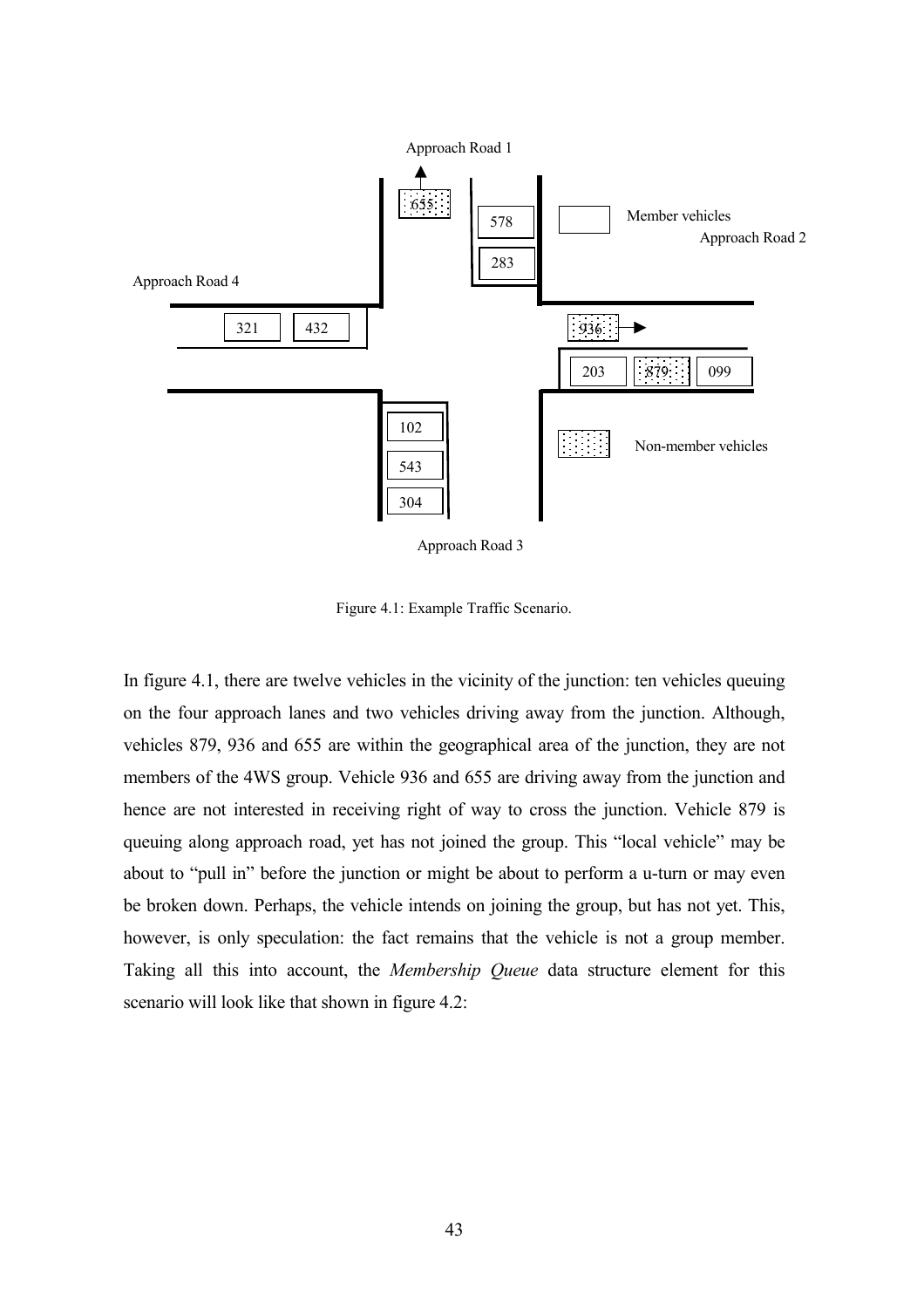|            | <b>Membership Queue</b> |                            |                        |            |                 |
|------------|-------------------------|----------------------------|------------------------|------------|-----------------|
|            | <b>Vehicle ID</b>       | Approach<br><b>Road ID</b> | <b>Right of</b><br>Way |            |                 |
|            | 321                     | 4                          | False                  |            |                 |
|            | 432                     | 4                          | False                  |            |                 |
| Decreasing | 304                     | 3                          | False                  | Ordered    | according<br>to |
| index      | 543                     | 3                          | False                  | increasing | physical        |
|            | 102                     |                            | False                  | distance   | 4WS<br>from     |
|            | 099                     | ∍                          | False                  | junction   |                 |
|            | 203                     | ↑                          | False                  |            |                 |
|            | 578                     |                            | False                  |            |                 |
|            | 283                     |                            | False                  |            |                 |

Figure 4.2: Element 1: "Membership Queue".

Please note, that no global ordering exists throughout this data structure element. For example vehicle 283 being indexed lower than vehicle 321 in the data structure does not hold any significance. However, there does exist an ordering within the data structure element with regards to each of the approach road queues. Take the approach road queue consisting of vehicles on approach 3. This queue contains vehicles 102, 543 and 304. The indexing of vehicles within this approach road queue is significant: the significance is that the three vehicles are ordered within the approach road queue according to their actual physical ordering on the approach road (i.e. their physical distance from the 4WS junction). That is vehicle 102 is physically in front of vehicle 543, which in turn is in front of vehicle 304. This will be a very important requirement on the 4WS application: group membership joins must be added to the "Membership Queue" in a manner respecting the joining vehicle's actual physical ordering on the approach road.

The second data structure element is the *Right of Way History*. This historical data structure element consists of four fields, one field for each of the four approach roads. The fields represent the order in which vehicles on each of the approach roads last received right of way at the junction and hence it represents the future right of way priority of an approach. Consider the *Right of Way History* in figure 4.3: this log shows that the last approach to receive right of way at the junction was approach 4 and the approach longest waiting for right of way is approach 3. Hence approach 3 should be the next approach to receive right of way. This is of course assuming that there are vehicles queuing on approach 3, which is the case on this example scenario. If in a scenario some approach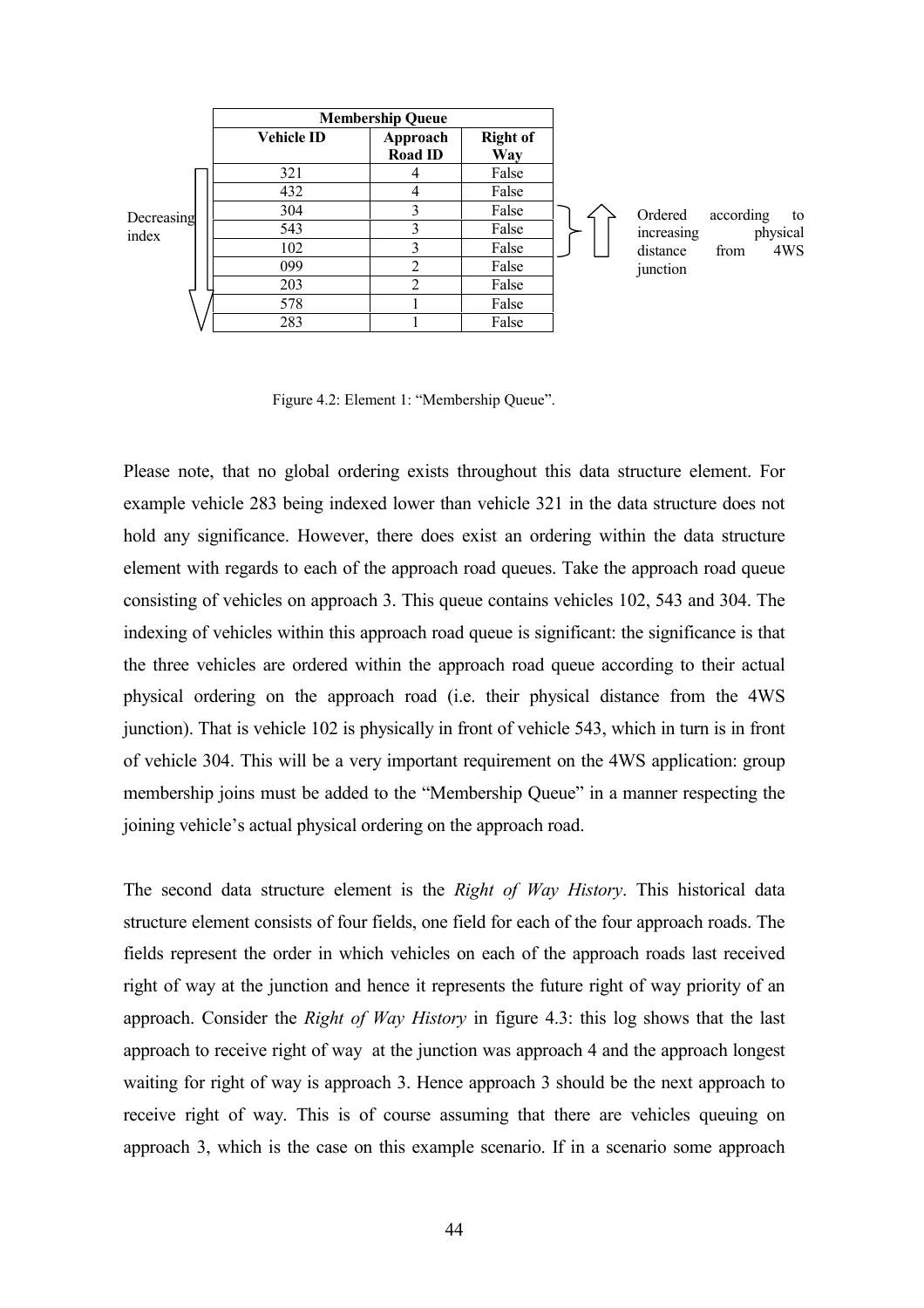roads were empty of queuing vehicles, then right of way is given to the highest prioritised non-empty approach road.



Figure 4.3: Element 2: "Right of Way History".

The third and final data structure element is the *Blockage Status*. This element is comprised of five Booleans, one for each of the four approaches and a fifth for the junction itself. The fields represent the current status of each of the approaches and the junction with regard any possible blockages. An approach is considered blocked if and only if *all vehicles*, interested in gaining right of way at the 4WS junction, along the approach in question cannot make progress towards the 4WS due to a blockage. Example blockages include: a fallen tree, a stalled car, road works, pedestrians, a local vehicle obstruction etc. Consider the scenarios shown in figure 4.4 and figure 4.6. As can be seen in figure 4.4 a local vehicle has blocked approach 3 such that *no* member cars on the approach can make progress. In this case the *blockage status* should look like figure 4.5, assuming approaches 1, 3 and 4 (unshown in figure 4.4) are unblocked. As can be seen, the entry corresponding to approach road 3 indicates that the approach is blocked and no vehicles along approach 3 can make progress. The scenario illustrated in figure 4.6 is different however: not all the vehicles along approach road 3 are blocked, only vehicle 035. Again, according to the above definition of a blocked approach, *all* vehicles must be unable to make progress. Hence, the blockage status data structure element corresponding to figure 4.6 will show approach road 3 to be unblocked, although, after vehicle 903 has seized right of way, approach road 3 will be reported as blocked assuming the local vehicle is still causing an obstruction.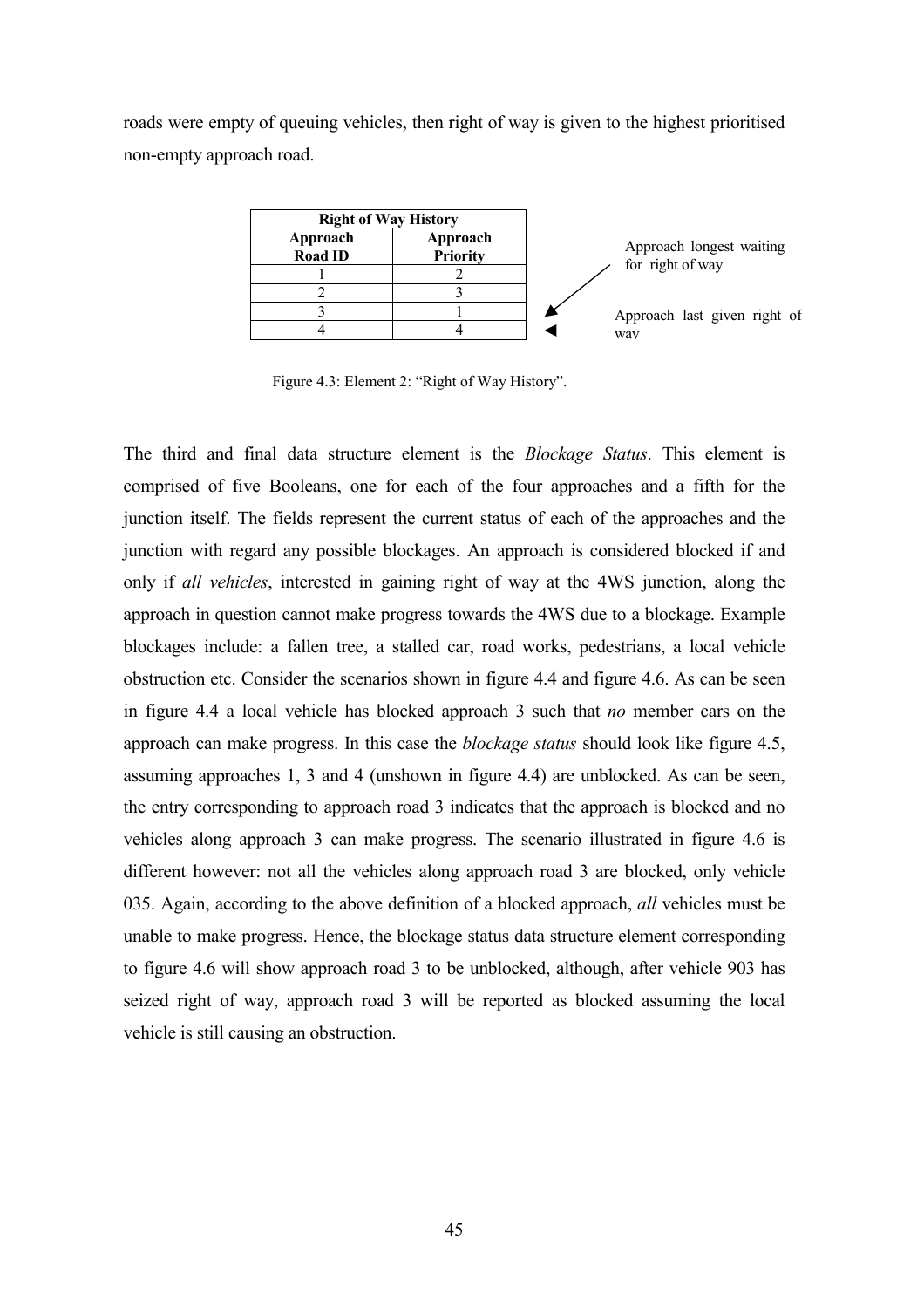

Approach Road 3

Figure 4.4: Local vehicle blocking all vehicles on

approach road 3.

| <b>Blockage Status</b>                |                                          |  |  |  |
|---------------------------------------|------------------------------------------|--|--|--|
| <b>Approach Road</b><br>ID / Junction | <b>Blockage Status</b><br>(Blocked=true) |  |  |  |
| Junction                              | False                                    |  |  |  |
|                                       | False                                    |  |  |  |
|                                       | False                                    |  |  |  |
|                                       | True                                     |  |  |  |
|                                       | False                                    |  |  |  |

Figure 4.5: Element 3: "Blockage Status".



Figure 4.6: Local vehicle blocking subset of vehicles on approach 3.

The blockage status data structure element also contains a field to represent the blockage status of the junction itself. The junction should be reported as blocked, by a vehicle in possession of right of way, if any unexpected obstruction exists on the junction. Reporting of a junction as blocked will have the effect of causing the 4WS application of also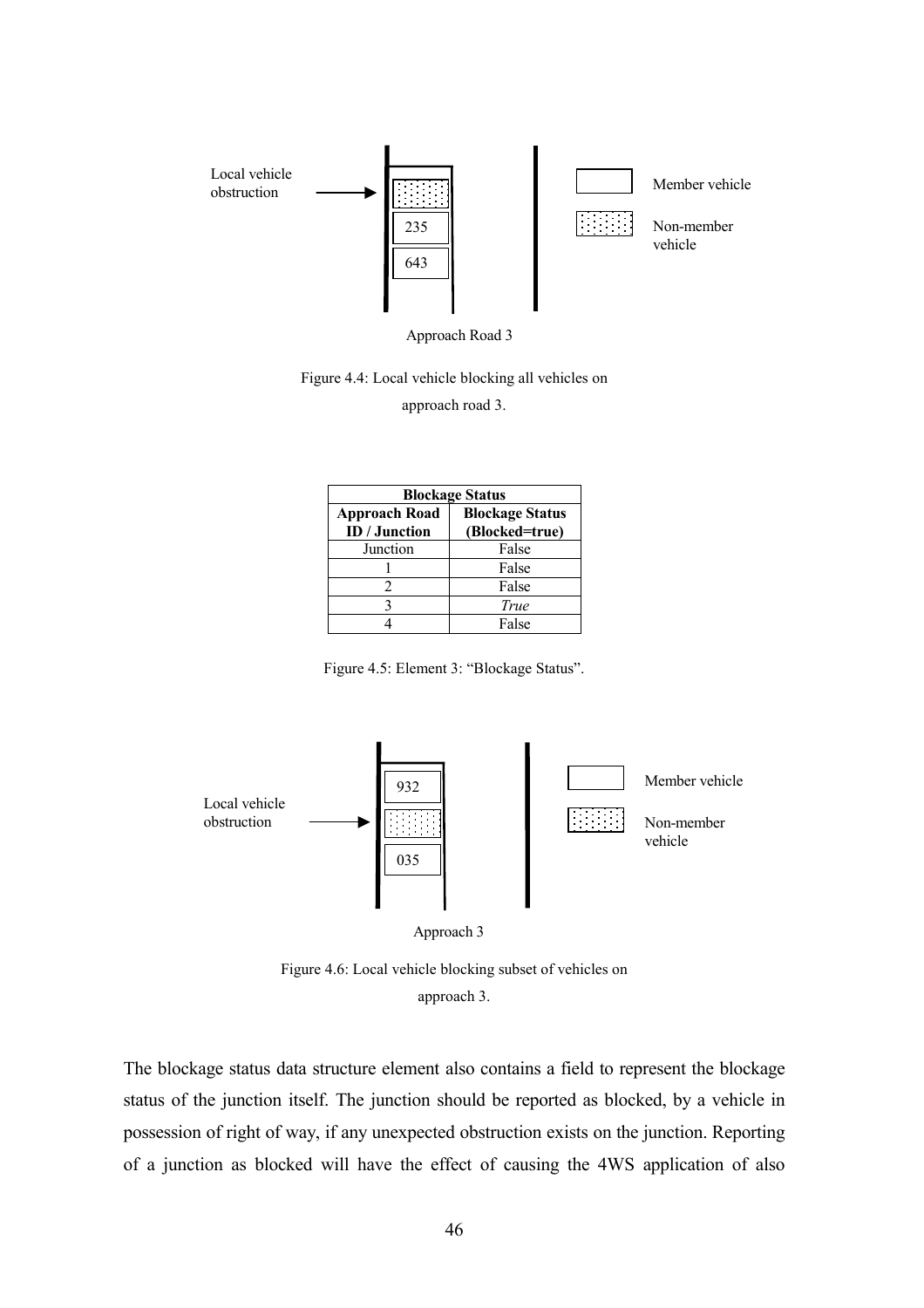blocking. No vehicles should attempt to cross the junction if the junction is blocked. All vehicles must simply wait for the obstruction to be reported as cleared before progress can be made.

#### *4.3.1 Maintenance of Shared Data Structure using Primitives*

To show how the shared data structure is maintained using the 4WS group communication primitives this section explained shared data structure updates for each primitive.

Create:

The group-creating vehicle will create a data structure and initialise it. The membership queue data structure element shall contain only a single entry containing the creating vehicles id and its approach road number. The right of way history log will be initialised to prioritise the approach on which the creating vehicle approaches the junction. The other approaches' priorities will be set in a clockwise manner starting from the creating vehicle's approach. The blockage status data structure element will also be initialised to assume that no blockages exist on any of the four approach roads or on the junction. For example, assuming a group-creating vehicle of id 915, say, approach a 4WS junction along approach number 1, the newly created data structure elements will look like that shown in figure 4.7.

| <b>Membership Queue</b>                |                |        |  |  |  |
|----------------------------------------|----------------|--------|--|--|--|
| Vehicle ID<br><b>Right</b><br>Approach |                |        |  |  |  |
|                                        | <b>Road ID</b> | of Way |  |  |  |
| 915                                    |                | False  |  |  |  |

| <b>Right of Way History</b> |                             |  |  |  |  |
|-----------------------------|-----------------------------|--|--|--|--|
| Approach<br><b>Road ID</b>  | Approach<br><b>Priority</b> |  |  |  |  |
|                             |                             |  |  |  |  |
|                             |                             |  |  |  |  |
|                             |                             |  |  |  |  |
|                             |                             |  |  |  |  |

| <b>Blockage Status</b>                         |                |  |  |  |
|------------------------------------------------|----------------|--|--|--|
| <b>Blockage Status</b><br><b>Approach Road</b> |                |  |  |  |
| ID / Junction                                  | (Blocked=true) |  |  |  |
| Junction                                       | False          |  |  |  |
|                                                | False          |  |  |  |
|                                                | False          |  |  |  |
|                                                | False          |  |  |  |
|                                                | False          |  |  |  |

Figure 4.7: Example data structure elements after group is

created.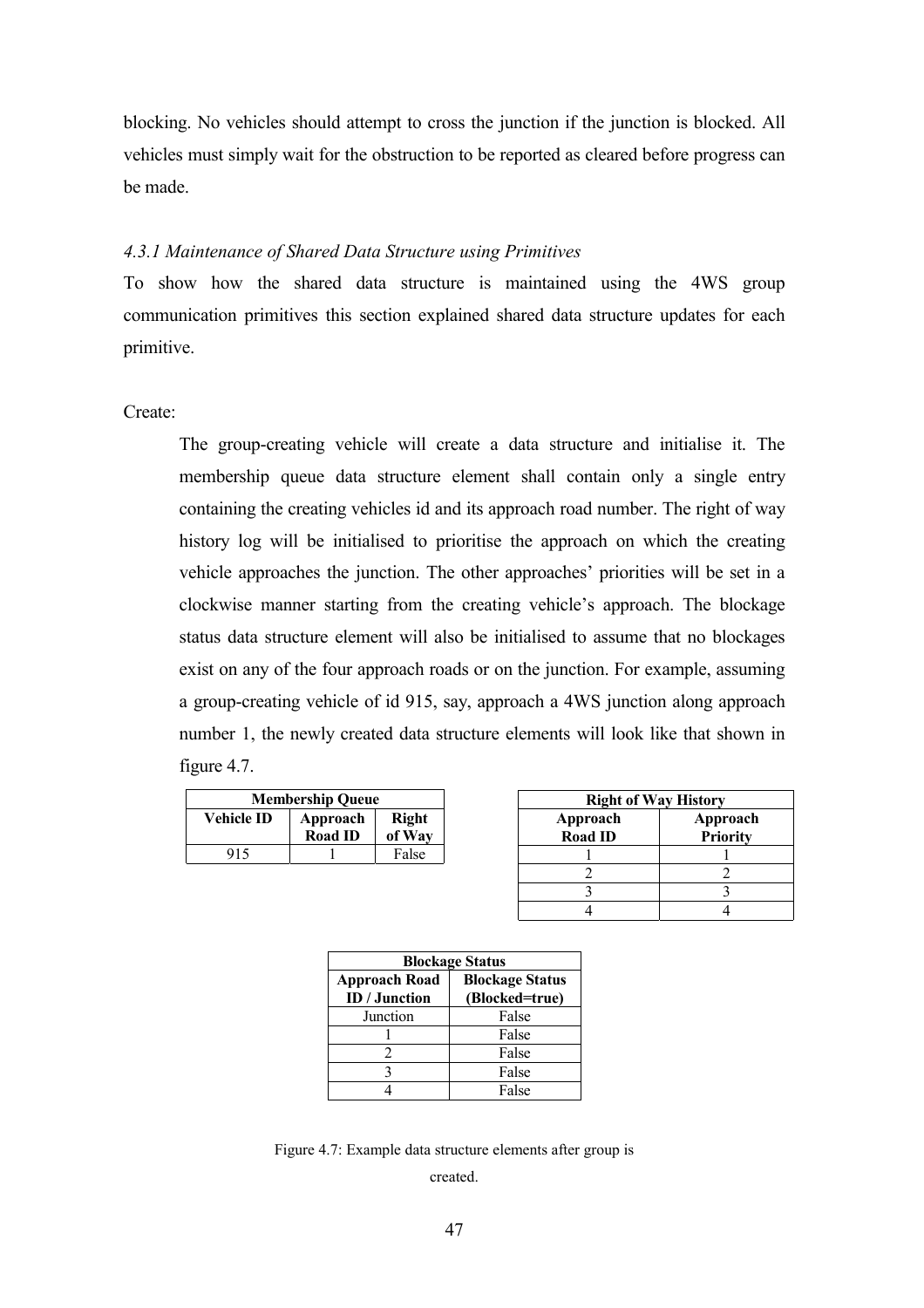Join:

When a vehicle joins an established proximity group, the only required change to the data structure is to the membership queue. The joining vehicle's id and the number of the approach road on which the vehicle is approaching the junction are added to the data structure element. If a vehicle joins the group on an approach road which was previously empty of member vehicles, then the joining vehicle is simply added to the membership queue with no ordering constraints. However, if the approach road has other member vehicles queuing for right of way then an ordering constraint does exist on the membership queue: the joining vehicle's associated membership queue entry must be added to the data structure element with an index higher than all membership queue entries of vehicles physically ordered in front of the joining vehicle and with an index lower than all membership queue entries of vehicles physically order behind the joining vehicle. For example, say vehicle of id 407 joins a group while approaching a junction on approach road 2. Also, assume that on approach road 2, two vehicles of id 200 and 943 are already group members with vehicle 200 physically in front the joining vehicle and vehicle 943 physically behind the joining vehicle. This scenario, shown in figure 4.8, could occur if vehicle 943 somehow managed to join the group before 407. Vehicle 407 may for example have pulled out in front of vehicle 943.



Figure 4.8: Example "join" traffic scenario.

Such a join scenario will be required to update the membership queue as shown in figure 4.9, assuming that no other member vehicles have joined the group.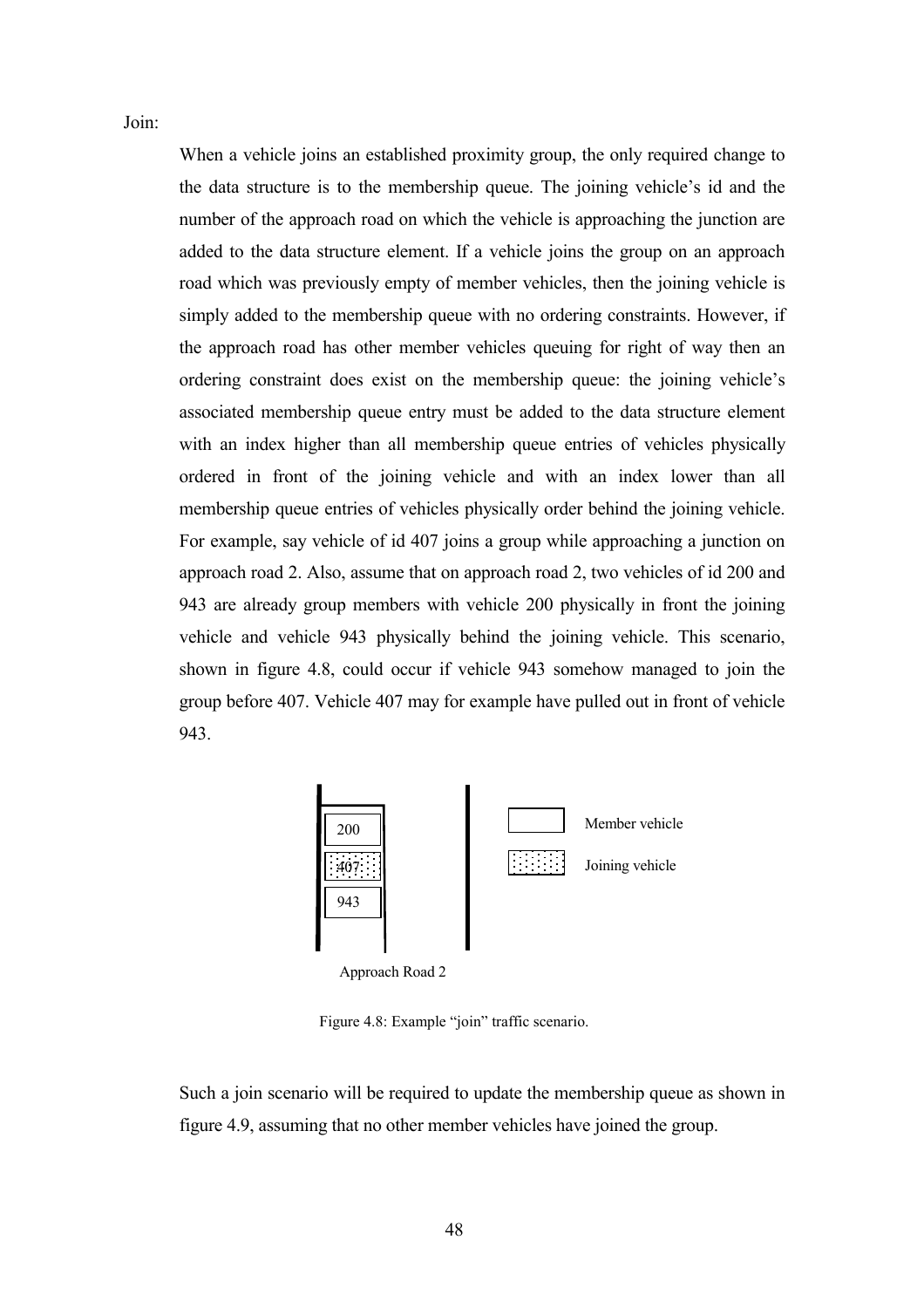|                   | <b>Membership Queue</b>    |                        |                   |
|-------------------|----------------------------|------------------------|-------------------|
| <b>Vehicle ID</b> | Approach<br><b>Road ID</b> | <b>Right</b><br>of Way | Increasing        |
| 943               |                            | False                  | distance from     |
| 407               |                            | False                  | start of approach |
| 200               |                            | False                  | road              |

Figure 4.9: Membership queue update after join.

Expected leave:

An expected leave has the result of removing a member vehicle from the data structure. The member vehicle will be in possession of right of way when the removal occurs. An example membership queue update is shown in figure 4.10 when vehicle id 768 leaves the group after crossing the junction.

| <b>Membership Queue (before)</b> |                |                        |  |  |  |
|----------------------------------|----------------|------------------------|--|--|--|
| <b>Vehicle ID</b>                | Approach       | <b>Right</b><br>of Way |  |  |  |
|                                  | <b>Road ID</b> |                        |  |  |  |
| 303                              |                | False                  |  |  |  |
| 768                              |                | True                   |  |  |  |
| 285                              |                | False                  |  |  |  |

| <b>Membership Queue(after)</b>                |                |        |  |  |  |
|-----------------------------------------------|----------------|--------|--|--|--|
| <b>Right</b><br><b>Vehicle ID</b><br>Approach |                |        |  |  |  |
|                                               | <b>Road ID</b> | of Way |  |  |  |
| 303                                           |                | False  |  |  |  |
| 285                                           |                | False  |  |  |  |

Figure 4.10: Before and after membership queue for an "expected leave".

An expected leave also has an effect on the right of way history data structure element. The approach which is now releasing right of way (approach road 2), in the form of vehicle 768's expected leave, will be the least prioritised approach (new priority of 4). All other approach roads' priorities are decreased by one. Figure 4.11 shows that approach road 1 is the highest prioritised approach after the expected leave.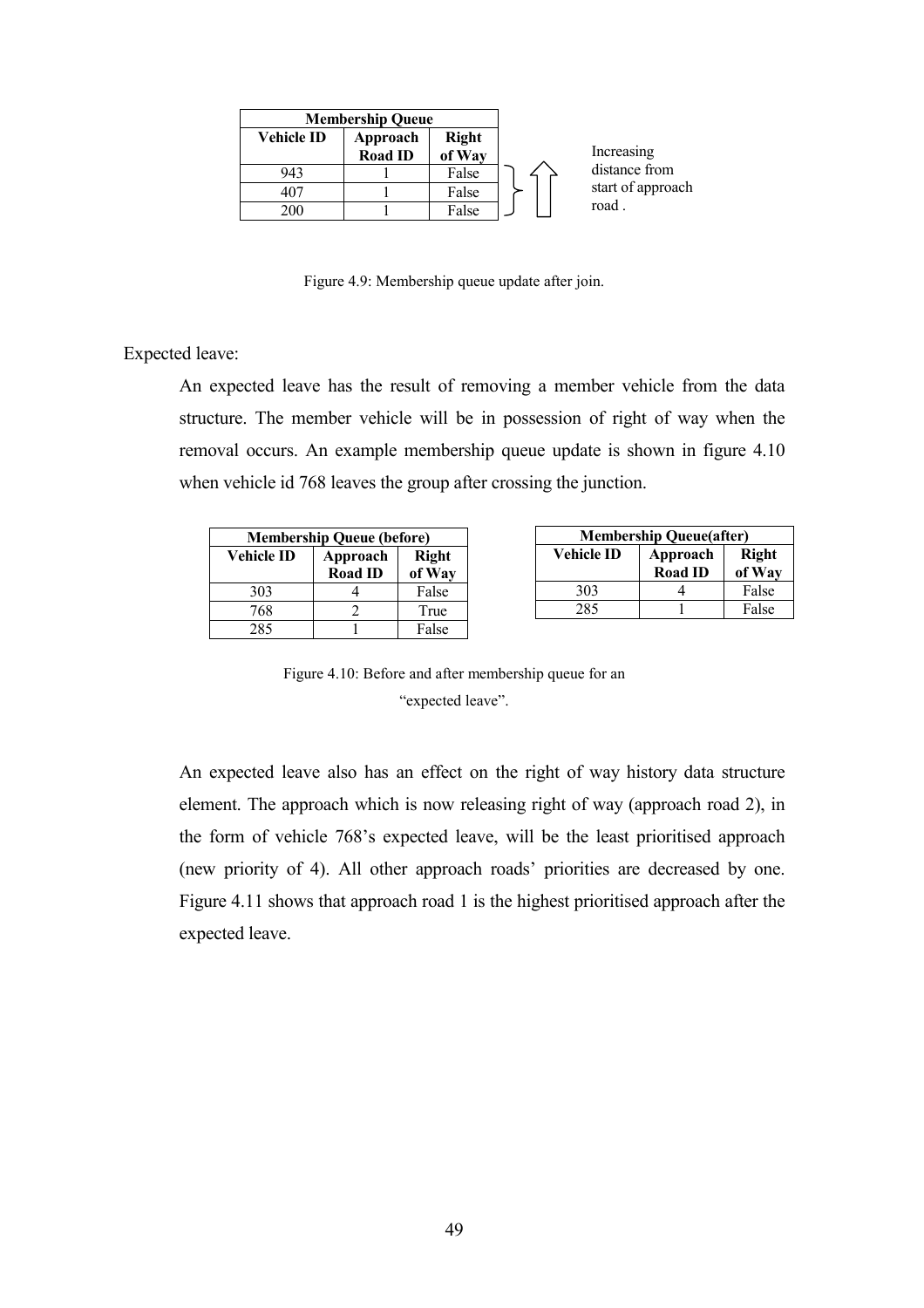| <b>Right of Way History (before)</b> |                             |  |  |  |  |
|--------------------------------------|-----------------------------|--|--|--|--|
| Approach<br><b>Road ID</b>           | Approach<br><b>Priority</b> |  |  |  |  |
|                                      |                             |  |  |  |  |
|                                      |                             |  |  |  |  |
|                                      |                             |  |  |  |  |
|                                      |                             |  |  |  |  |

| <b>Right of Way History (after)</b> |                             |  |  |  |
|-------------------------------------|-----------------------------|--|--|--|
| Approach<br><b>Road ID</b>          | Approach<br><b>Priority</b> |  |  |  |
|                                     |                             |  |  |  |
|                                     |                             |  |  |  |
|                                     |                             |  |  |  |
|                                     |                             |  |  |  |

**Right of Way**  True

Figure 4.11: Before and after right of way history for an "expected leave".

Unexpected leave:

An expected leave has the same effect on the membership queue data structure element as an expected leave, above, except that the leaving vehicle was not previously in possession of right of way before leaving the group. Although both "leave" primitives could be implemented as a single primitive, with the "expected" and "unexpected" semantics determined locally by an interpretation of the data structure change, it was decided to allow two specific leave primitives for the sake of enforcing ordering constraints on when leave events can occur.

An unexpected leave has no effect on any data structure elements other than the membership queue.

Seize right of way:

The seize right of way primitive is issued by a vehicle when it has determined that it is due to receive right of way. A vehicle issuing a seize right of way primitive changes its membership queue entry to indicate that it now has right of way as shown in figure 4.12.

| <b>Membership Queue (before)</b> |                            |                 |  |                                                 | <b>Membership Queue (after)</b> |              |
|----------------------------------|----------------------------|-----------------|--|-------------------------------------------------|---------------------------------|--------------|
| <b>Vehicle ID</b>                | Approach<br><b>Road ID</b> | Right<br>of Way |  | <b>Vehicle ID</b><br>Approach<br><b>Road ID</b> |                                 | R<br>-of     |
| 285                              |                            | False           |  | 285                                             |                                 | $\mathbf{r}$ |

Figure 4.12: Before and after membership queue for

"seize right of way".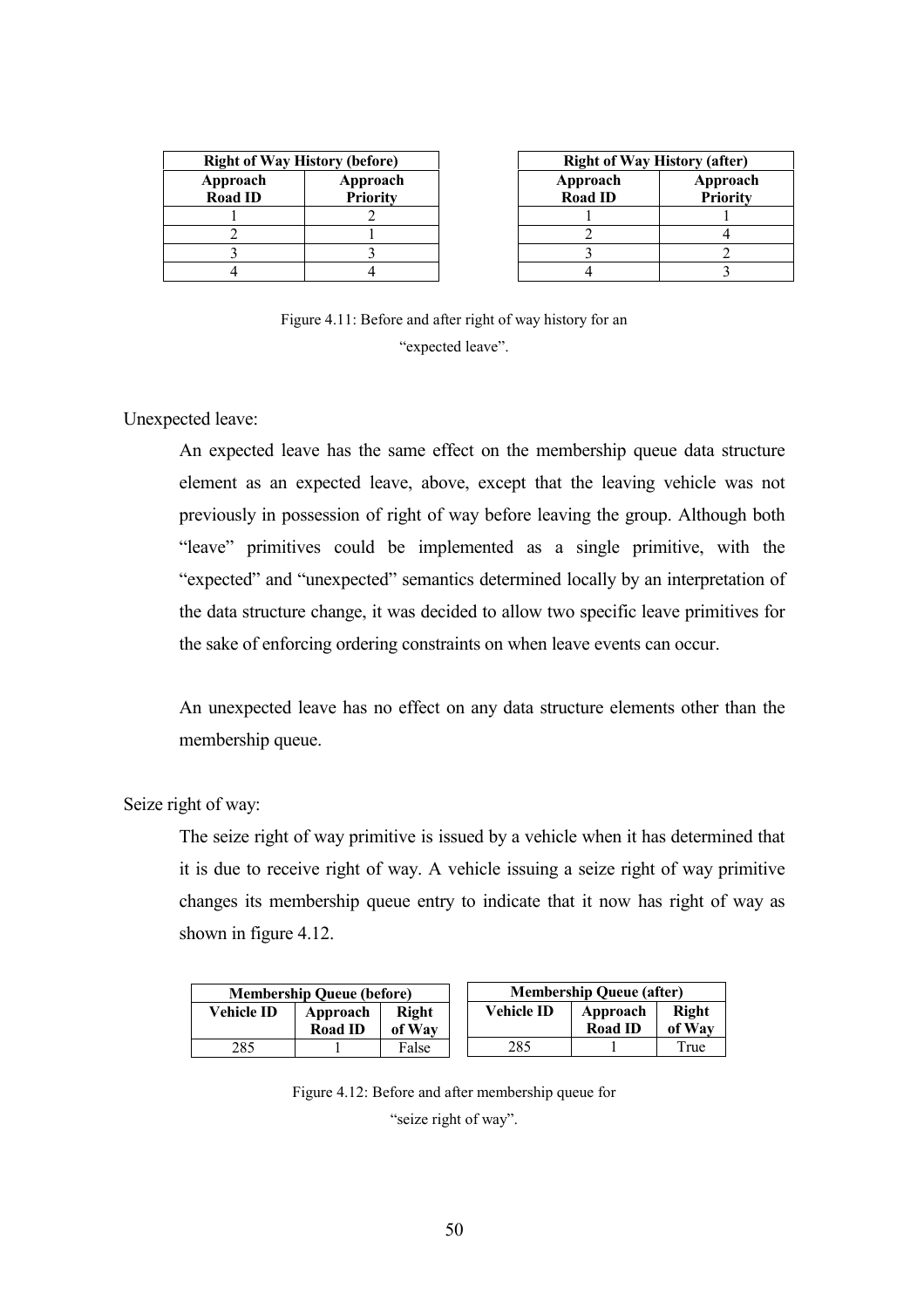Relinquish right of way:

A vehicle issues a relinquish right of way primitive if it cannot cross the junction for some reason e.g. vehicle stalled or obstruction. Such a primitive will be follow a blocking report approach primitive (primitive 8). The effect of the relinquish right of way primitive, as shown in figure 4.13, is that the vehicle's membership queue entry is updated to show that the vehicle no longer is in possession of the right of way.

| <b>Membership Queue (before)</b>                             |  |            |                            | <b>Membership Queue (after)</b> |       |
|--------------------------------------------------------------|--|------------|----------------------------|---------------------------------|-------|
| Vehicle ID-<br>Right<br>Approach<br><b>Road ID</b><br>of Way |  | Vehicle ID | Approach<br><b>Road ID</b> | Right<br>of Way                 |       |
| 285                                                          |  | True       | 285                        |                                 | False |

Figure 4.13: Before and after membership queue for "relinquish right of way".

Report junction blocked:

A vehicle, in possession of the right of way, can report the junction as blocked if it detects an obstruction on the junction preventing the vehicle from crossing the junction or if the vehicle itself has stalled on the junction. The associated data structure update, affecting the blockage status element, changes the junction status to indicate the blockage. This in turn will have the effect of stopping all vehicles from proceeding across the junction. An example update is shown in figure 4.14.

| <b>Blockage Status (before)</b> |                        |
|---------------------------------|------------------------|
| <b>Approach Road</b>            | <b>Blockage Status</b> |
| <b>ID</b> / Junction            | (Blocked=true)         |
| Junction                        | False                  |
|                                 | False                  |
| 2                               | False                  |
| 3                               | False                  |
|                                 | False                  |

| <b>Blockage Status (after)</b> |                        |
|--------------------------------|------------------------|
| <b>Approach Road</b>           | <b>Blockage Status</b> |
| ID / Junction                  | (Blocked=true)         |
| Junction                       | True                   |
|                                | False                  |
| 2                              | False                  |
| 3                              | False                  |
|                                | False                  |

Figure: 4.14: Before and after blockage status for "report junction blocked".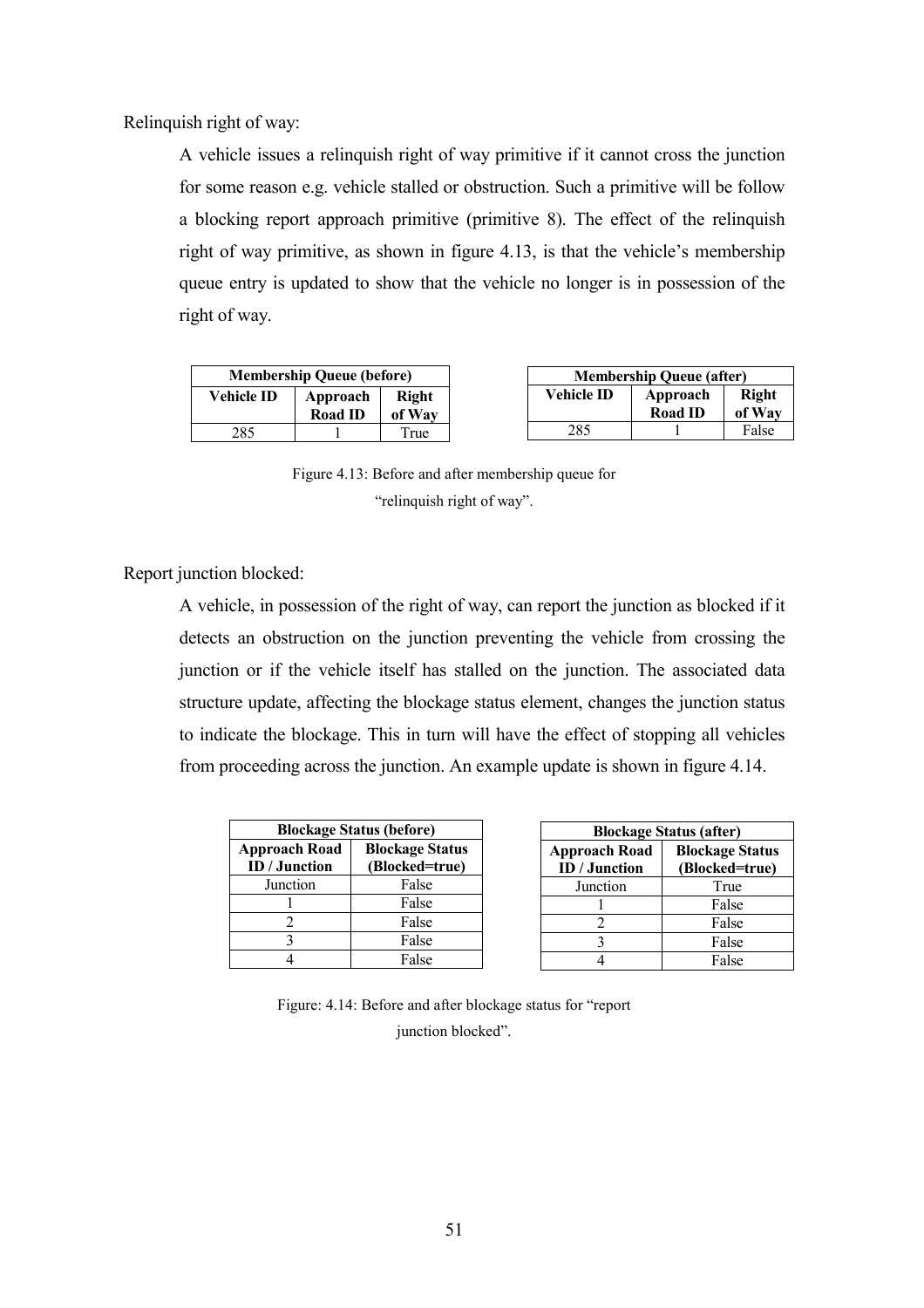Report approach blocked:

A vehicle, in possession of the right of way, can report the approach, on which it is located, as blocked if it detects an obstruction at the front of the approach preventing the vehicle from crossing the junction or if the vehicle itself has stalled. The associated data structure update, affecting the blockage status element, changes the affected approach status to indicate the blockage. This in turn will have the effect of stopping all vehicles on that approach from gaining right of way. An example update for a blockage detected on approach 2 is shown in figure 4.15.

| <b>Blockage Status (before)</b>       |                                          |
|---------------------------------------|------------------------------------------|
| <b>Approach Road</b><br>ID / Junction | <b>Blockage Status</b><br>(Blocked=true) |
| Junction                              | False                                    |
|                                       | False                                    |
| 2                                     | False                                    |
| 3                                     | False                                    |
|                                       | False                                    |

| <b>Blockage Status (after)</b>        |                                          |
|---------------------------------------|------------------------------------------|
| <b>Approach Road</b><br>ID / Junction | <b>Blockage Status</b><br>(Blocked=true) |
| Junction                              | False                                    |
|                                       | False                                    |
| 2                                     | True                                     |
| 3                                     | False                                    |
|                                       | False                                    |

Figure: 4.15: Before and after blockage status for "report approach blocked".

Report removal of blockage on junction:

A vehicle can report the removal of a blockage on the junction after an obstruction was previously reported on the junction by a vehicle. This occurs when a vehicle no longer detects a blockage on the junction. The associated data structure update, affecting the blockage status element, changes the junction status to indicate the removal of the blockage. Vehicles will be able to resume normal operation following the issuance of this primitive. An example update for is shown in figure 4.16.

| <b>Blockage Status (before)</b> |                        |
|---------------------------------|------------------------|
| <b>Approach Road</b>            | <b>Blockage Status</b> |
| ID / Junction                   | (Blocked=true)         |
| Junction                        | True                   |
|                                 | False                  |
|                                 | False                  |
| 3                               | False                  |
|                                 | False                  |

| <b>Blockage Status (after)</b> |                        |
|--------------------------------|------------------------|
| <b>Approach Road</b>           | <b>Blockage Status</b> |
| ID / Junction                  | (Blocked=true)         |
| Junction                       | False                  |
|                                | False                  |
| 2                              | False                  |
| 3                              | False                  |
|                                | False                  |

Figure: 4.16: Before and after blockage status for removal of blockage on junc.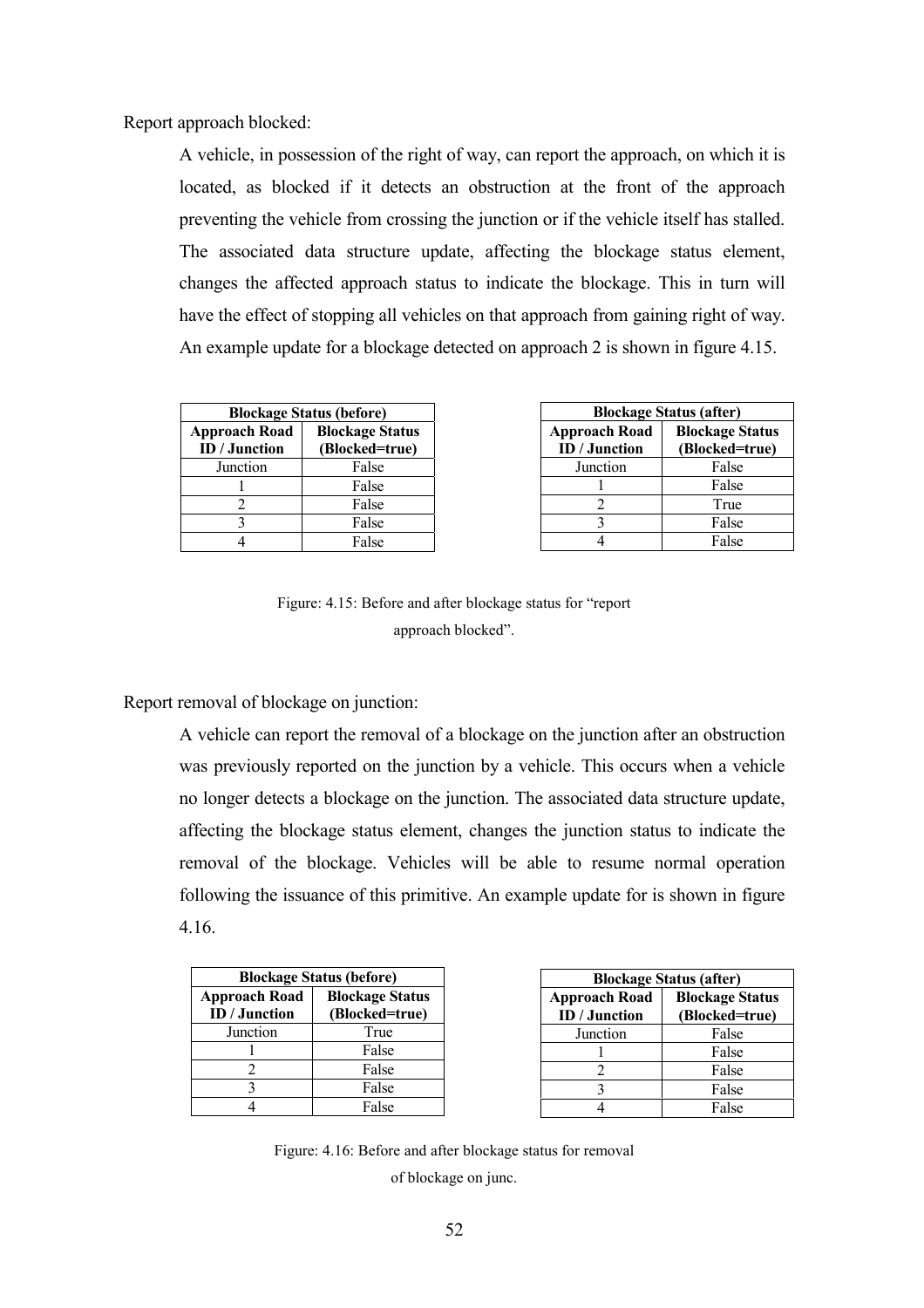Report removal of blockage on an approach road:

A vehicle can report the removal of a blockage on an approach road after an obstruction was reported on the approach by a vehicle. This occurs when a vehicle no longer detects the presence a blockage on the approach. The associated data structure update, affecting the blockage status element, changes the affected approach road status to indicate the removal of the blockage. Vehicles on the affected approach will be able to resume normal operation following the issuance of this primitive, assuming the junction is unblocked. An example update for a is shown in figure 4.17.

| <b>Blockage Status (before)</b> |                        |
|---------------------------------|------------------------|
| <b>Approach Road</b>            | <b>Blockage Status</b> |
| ID / Junction                   | (Blocked=true)         |
| Junction                        | False                  |
|                                 | True                   |
|                                 | False                  |
| 2                               | False                  |
|                                 | False                  |

| <b>Blockage Status (after)</b>               |                                          |  |
|----------------------------------------------|------------------------------------------|--|
| <b>Approach Road</b><br><b>ID</b> / Junction | <b>Blockage Status</b><br>(Blocked=true) |  |
| Junction                                     | False                                    |  |
|                                              | False                                    |  |
| 2                                            | False                                    |  |
|                                              | False                                    |  |
|                                              | False                                    |  |

Figure 4.17: Before and after blockage status for removal of blockage on approach.

#### *4.3.2 Right of Way Algorithm*

The following algorithm is used to determine which vehicle currently has right of way or which vehicle is entitled to seize right of way at the 4WS junction. The algorithm is based on the 4WS shared data structure. If the shared data structure is correctly maintained then this algorithm can be used by each vehicle to locally determine if it is seize right of way at the junction.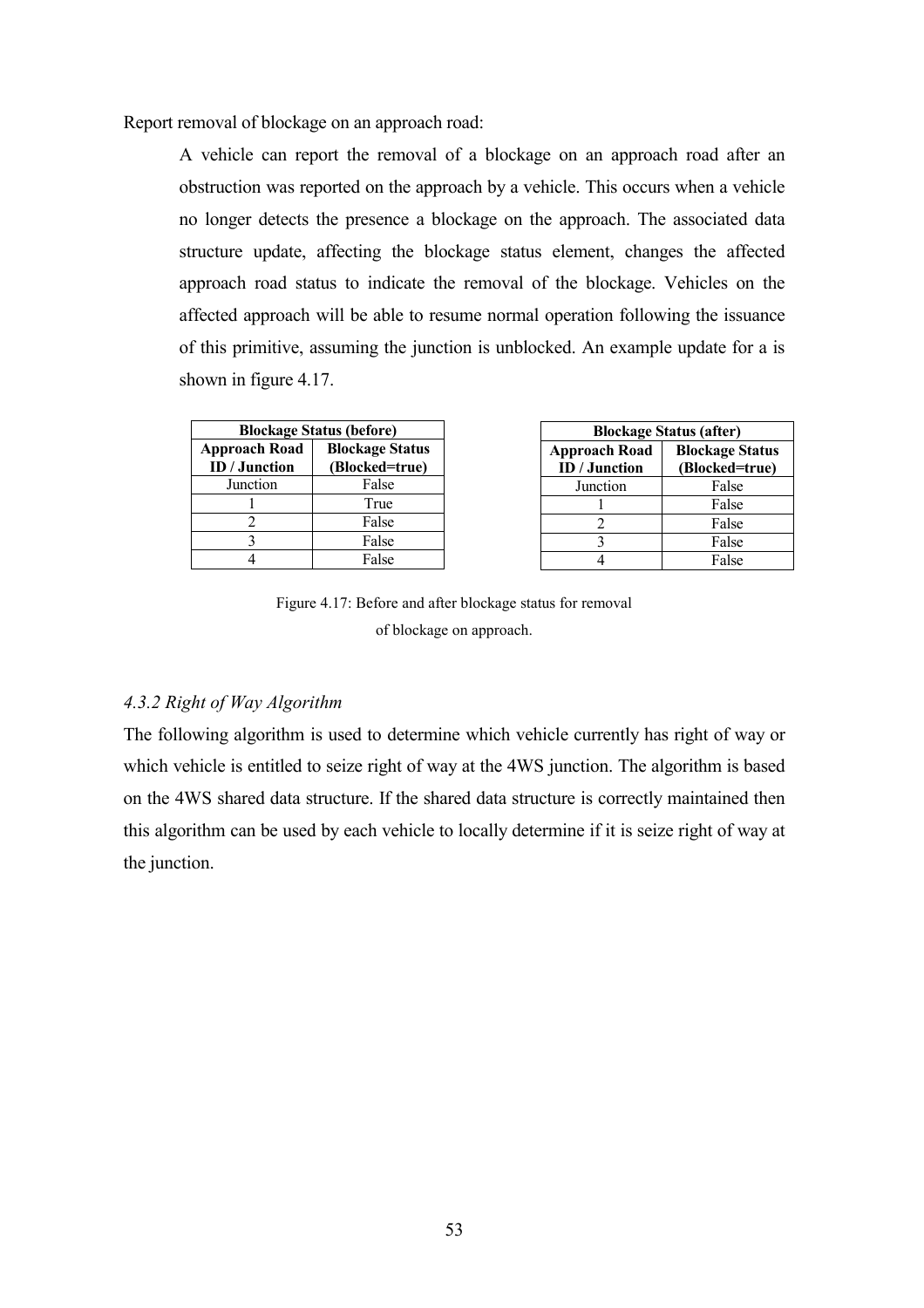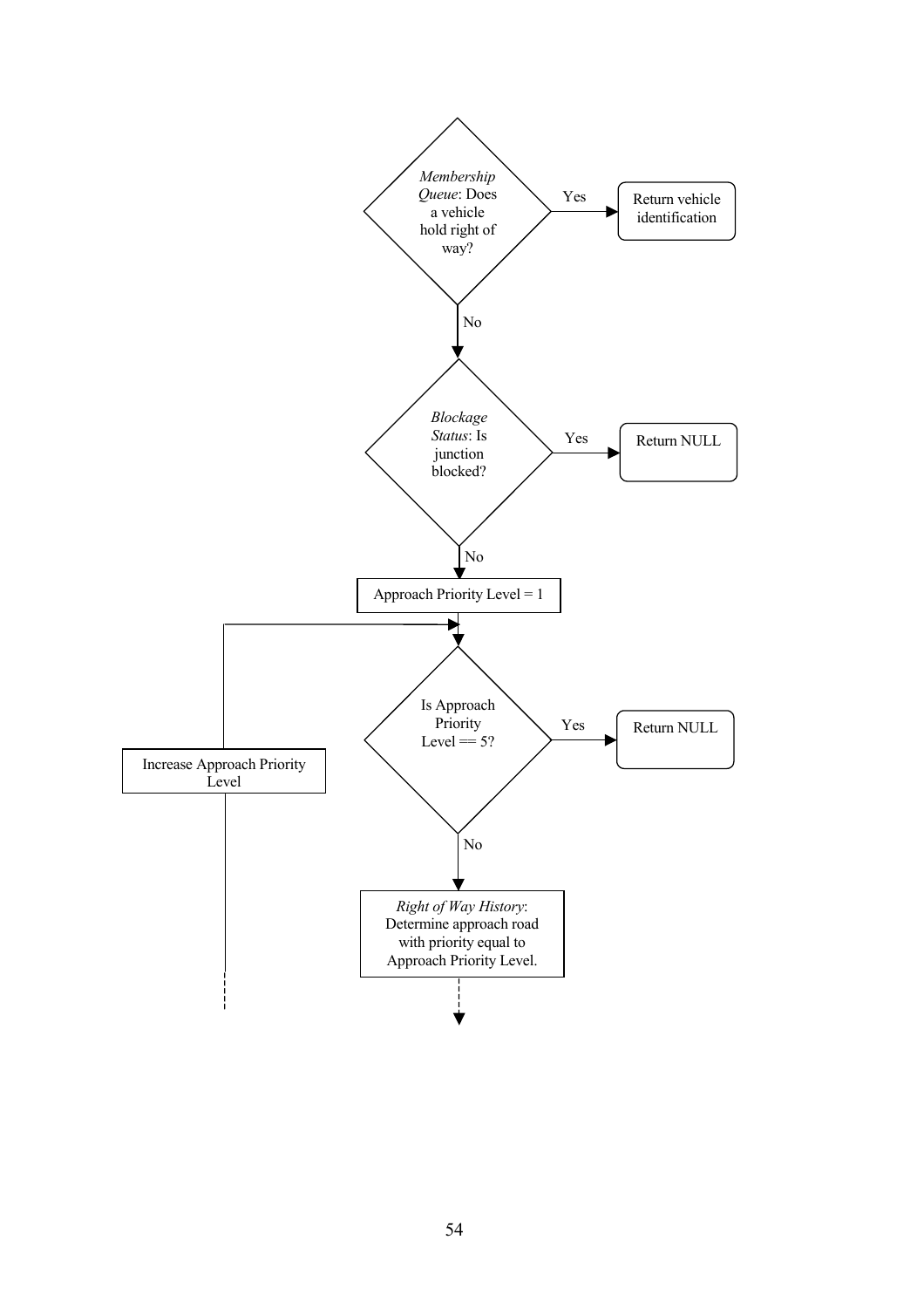

Figure 4.18: Right of Way algorithm.

If the ten 4WS group communication primitives are successfully implemented to maintain the correctness of the shared data structure as described in this chapter, then the a 4WS group communication protocol could be developed to reliably determine vehicle right of way at a 4WS junction using the algorithm detailed above. The next chapter shall list the requirements on a group communication service to successfully implement a replication service to maintain the global consistency of the shared data structure. The chapter shall detail the requirements for both a primary component implementation and a partitionable membership implementation.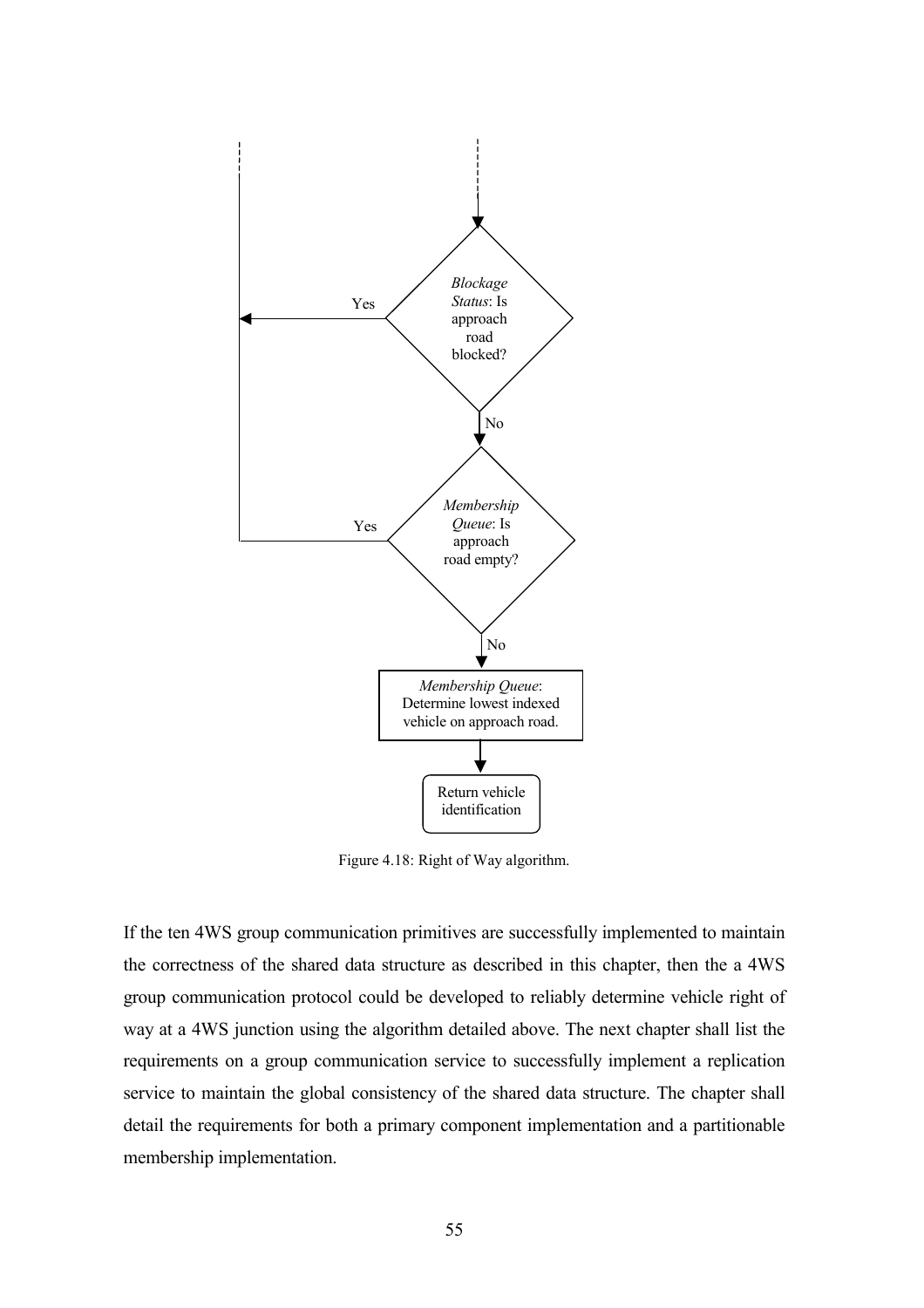# **Chapter 5: Group Communication Requirements**

This chapter examines the requirements on group communication to successfully support the 4WS inter-vehicle coordination application. Group communication will be required to maintain the consistency of the replicated 4WS shared data structure. We provide specific group communication requirements for two optional 4WS group communication–based implementations: primary component membership and partitionable membership.

#### *Related Work*

The group communication requirements considered in this chapter are based on those defined by Chockler, Keidar and Vitenberg in their exhaustive survey of over thirty published group communication specifications [23]. Chockler et al. provide a comprehensive set of clear and rigorous group communication requirements. These requirements can be combined to provide the required guarantees of most existing group communication systems.

The paper provides a unifying framework for analysis, comparison and classification of group communication protocols. The authors' work was fuelled by the fact that many GCSs use different terminologies to express their respective requirements. Also, some expressed requirements were found to be ambiguous, thus increasing the difficulty in analysing and comparing GCSs.

#### *Primary component and partitionable membership services*

A group membership service may be either primary component or partitionable. In a primary component membership service, views installed by all the member processes in the system are totally ordered. However, in a partitionable membership service, views are only partially ordered. This implies that within a partitionable membership service,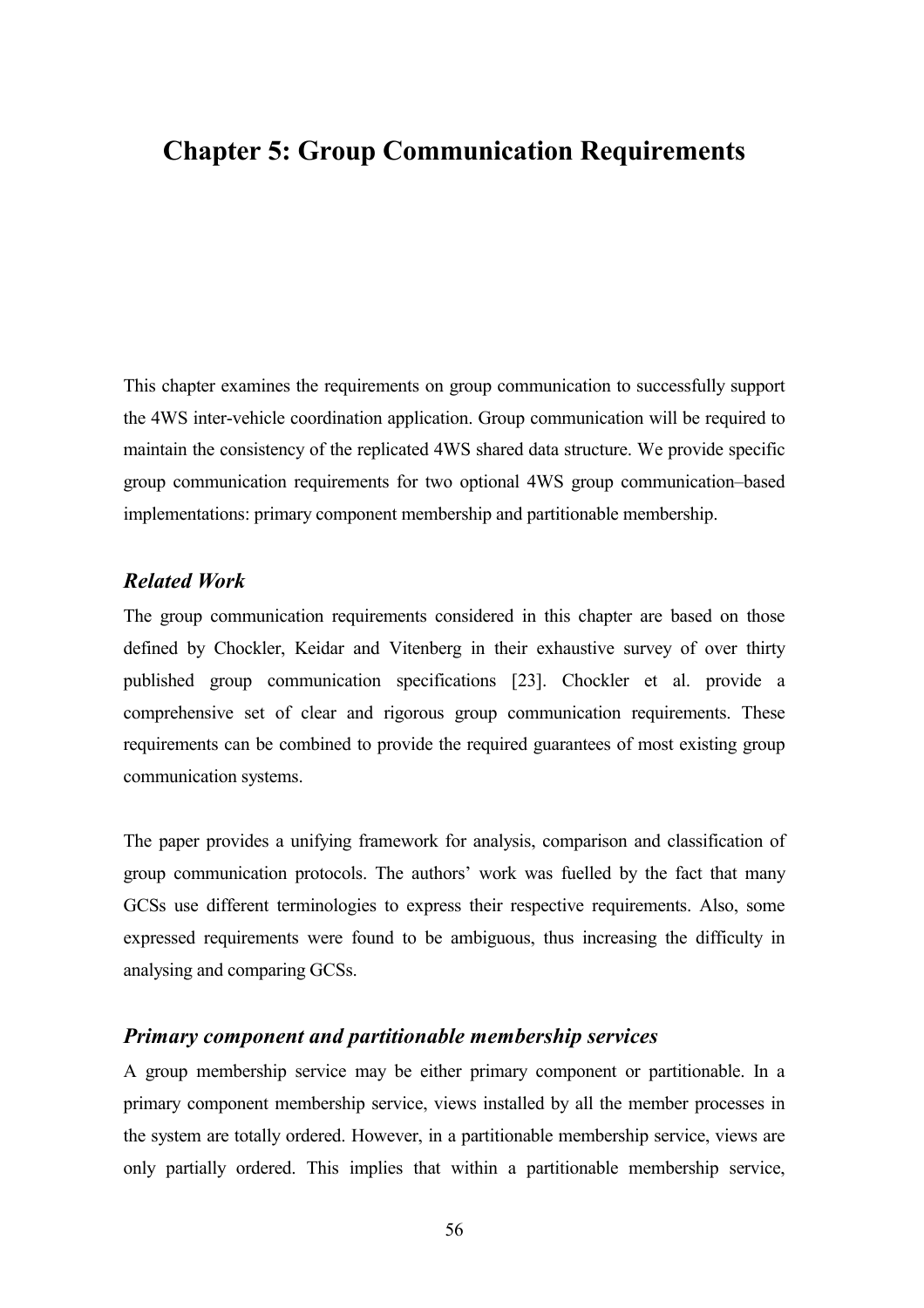multiple disjoint views may exist concurrently within the system. A GCS is partitionable if its membership service is partitionable; otherwise it is primary component. With regards the 4WS problem, a network partition could occur. In a primary component GCS, one network component identifies itself as primary. Vehicles in all other network components (non-primary) must rejoin the primary component group and be reissued the shared data structure from the primary component. However, in a partitionable implementation no network component identifies itself as primary: all network components are considered equals. Each component continues issuing dynamic, disjoint group views and, when a network merge occurs, vehicles within components perform state transfers to update their respective shared data structures with changes that occurred in other components during the partition.

## *Operating Environment: Fault Model and Assumptions*

Any 4WS or other inter-vehicle coordination application implementation will be required to operate in an wireless network environment. Specifically, this dissertation investigates 4WS implementations operating in an infrastructure-free, ad hoc network wireless environment. As a result, an implementation (primary component or partitionable membership) would not require an expensive, time consuming deployment of wireless hardware infrastructure at all required junctions. All coordination would be managed on a peer-to-peer basis by the vehicles communicating amongst themselves and would therefore not be reliant on any form of upper hierarchy or infrastructure. The operating environment of an ad hoc network characteristics must be investigated to shape a fault model for a 4WS implementation.

The physical characteristics of an ad hoc network environment give rise to the fault model for the 4WS. These characteristics will, in turn, affect how each of the group communication properties described in this chapter are approached.

It is observed that in an ad hoc network any communication system is subject to *message omission* and *network partitions*:

*Message omission* is common in ad hoc networks primarily due to unpredictable node mobility and limited bandwidth availability.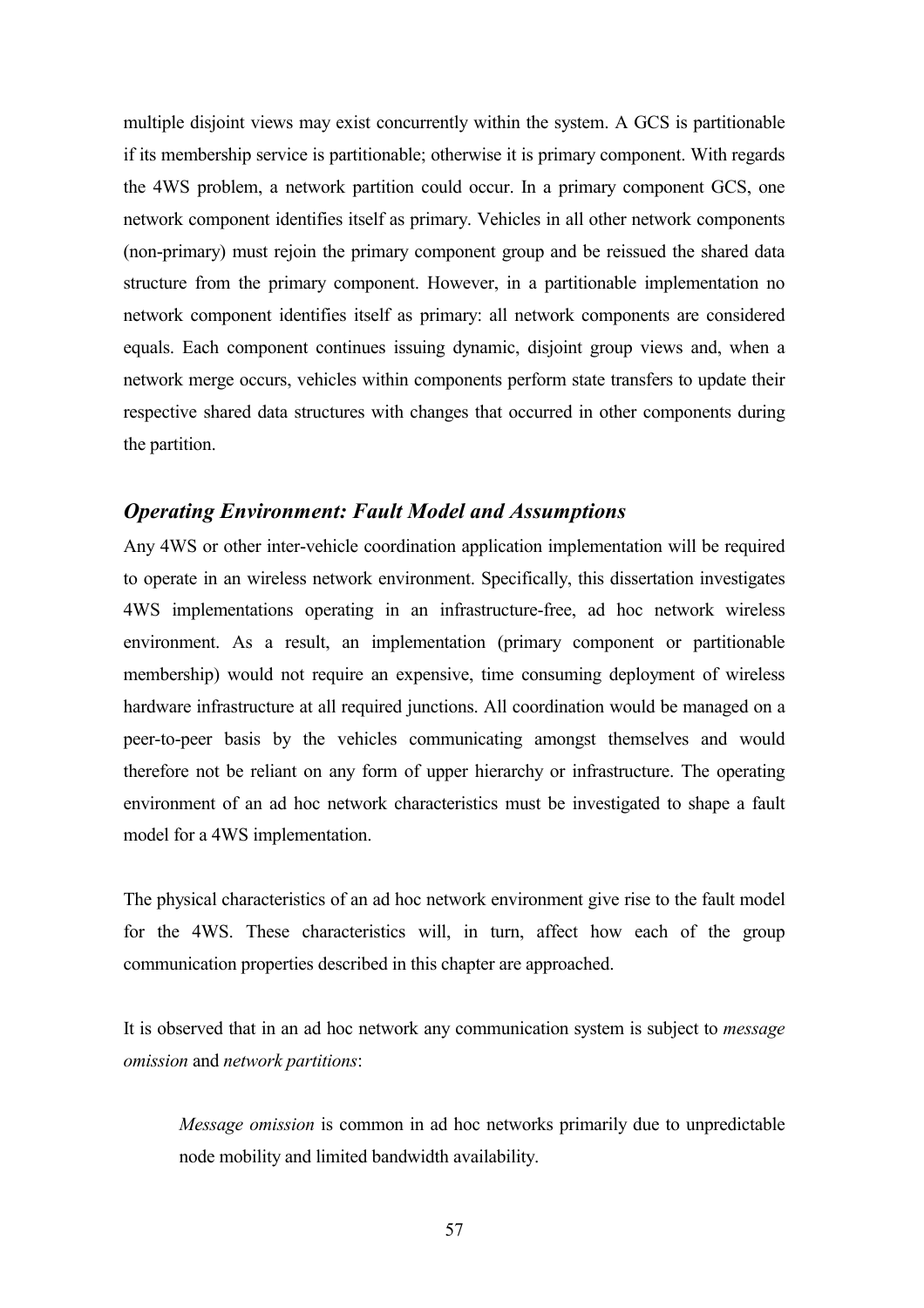With regard *network partitions*, it is noted that an ad hoc network may partition into a finite number of components. Processes in a component can receive multicasts from other processes within the component, but processes in two different components cannot communicate.

Some observations of mobile ad hoc networks are noted, but not addressed by this dissertation. We assume message corruption is not possible. Also it is assumed that Byzantine failures [53] do not occur, that is, processes to do not behave in a malicious manner. Most group communication systems do not address Byzantine failures. Also, we assume network partitions will eventually heal.

In order for a 4WS application to be developed, any implementation must address the fault model laid out above, specifically, the issues of message omission and network partitioning.

# *Proposed System Architecture*

The proposed system architecture is comprised of two layers (figure 5.1): 4WS application layer (application layer) and group communication service layer (group communication layer). The application layer integrates the necessary GPS, digital roadmaps and obstacle detection technologies as required. Also, the application layer, will have internal functionality to determine if a vehicle has right of way, based on the shared data structure interpretation using the algorithm detailed in the previous chapter. Embedded within the application layer is a shared data structure replication module. This replication module will maintain a local replica of the shared data structure. Updates to the local data structure replica are handled by the replication module based on the multicast semantics provided by the lower group communication layer. Finally, the group communication layer is primarily responsible for providing a totally ordered multicast to the upper layers based on simple send and receive operations to and from the underlying network. Requirements on the group communication layer are further detailed later in this chapter.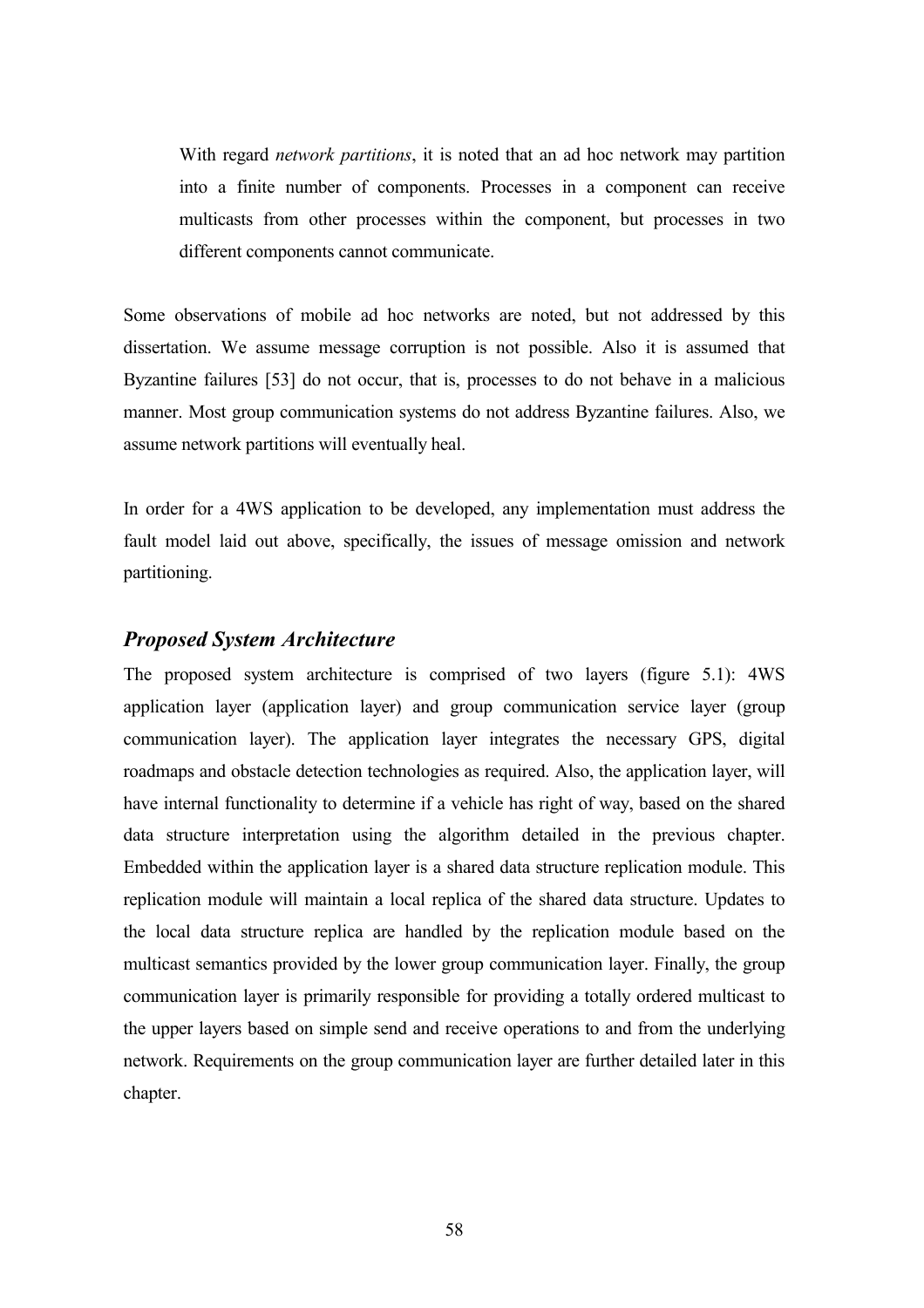

Underlying Network ( Ad Hoc Network)

Figure 5.1: Proposed System Architecture.

# *Notation*

This section summarises the notation used by Chockler et al. For more detailed references of the formal language used to describe the group communication properties, see [23]. The following are the basic sets used to formally define the group communication properties:

| P          | The set of processes within the system.                                |
|------------|------------------------------------------------------------------------|
| M          | The set of messages sent by the application.                           |
| V          | The set of views delivered to the application, where $V$ is a pair     |
|            | containing <i>V.id</i> and <i>V.elements.</i>                          |
| <i>VID</i> | The set of view identifiers, partially ordered by the $\leq$ operator. |

Each action of the GCS is parameterised by a unique process p (an element of *P*) at which the action occurs. This means that one of the parameters of every GCS action must be the process which performs the action. The GCS interactions with the application are shown in figure 5.2 [23].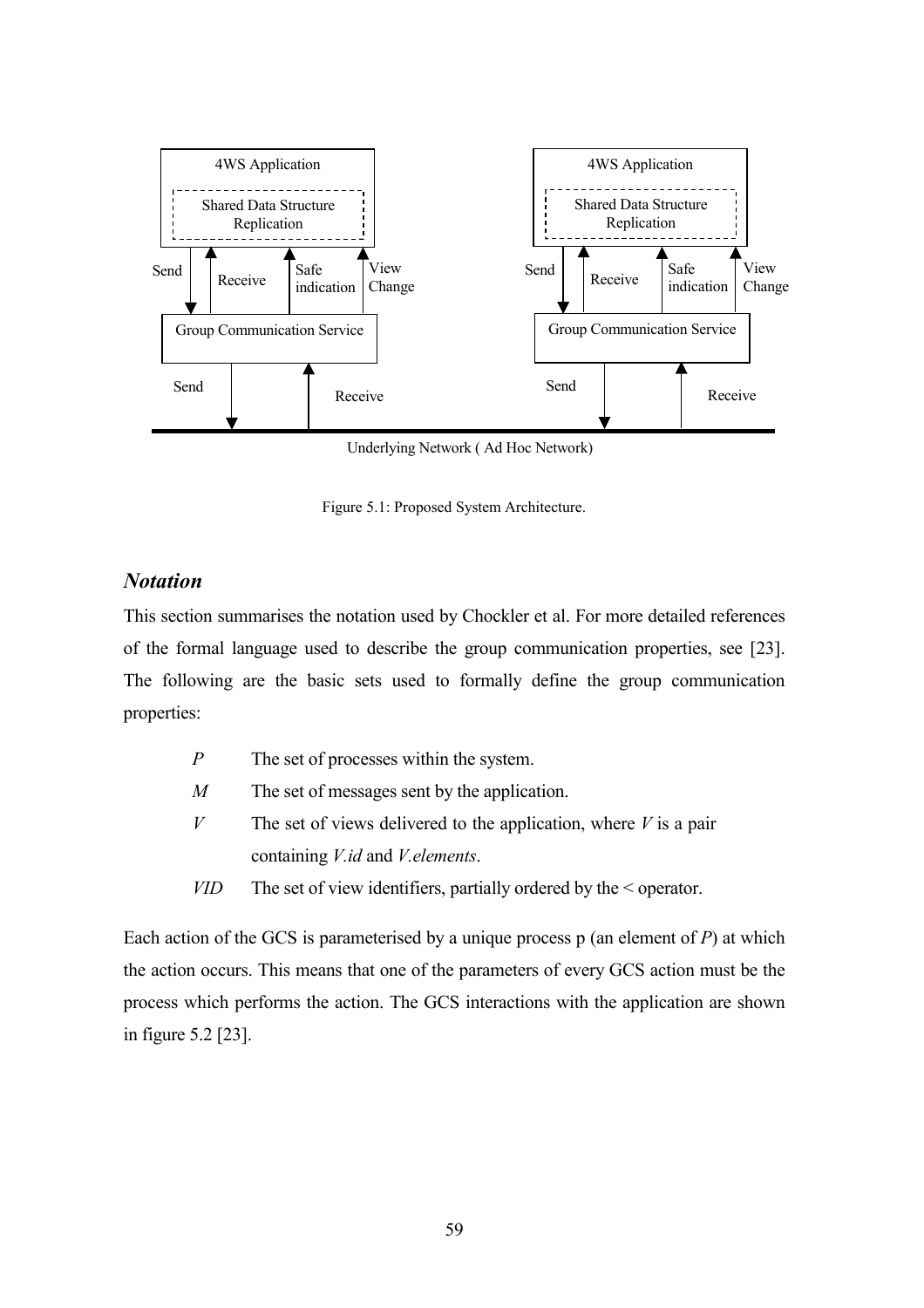

Figure 5.2: External actions of the GCS [23].

As can be seen, the application uses the GCS to both send and receive messages. The GCS also notifies the application of changes in the group view and indicates to the application when a message is safe. The external actions of the GCS are summarized in table 5.1.

| send $(p, m)$                     | Process $p$ sends message $m$ .                           |
|-----------------------------------|-----------------------------------------------------------|
| recv(p, m)                        | Process $p$ receives message $m$ .                        |
| view chng $(p, (id, members), T)$ | Process $p$ is informed of a group view change.           |
|                                   | The new group view is identified by <i>(id,</i>           |
|                                   | <i>members</i> ) where <i>id</i> is the group view id and |
|                                   | <i>members</i> are the member processes. T is the         |
|                                   | transitional set associated with the group view           |
|                                   | change.                                                   |
| safe prefix $(p, m)$              | Process $p$ is indicated that message $m$ is safe         |
|                                   | within the system.                                        |
| crash $(p)$                       | Process $p$ crashes.                                      |
| recover(p)                        | Process $p$ recovers after crashing.                      |

Table 5.1: External actions of the GCS.

The group communication requirements are also formally stated using shorthand predicates. These predicates are summarised for reference in table 5.2.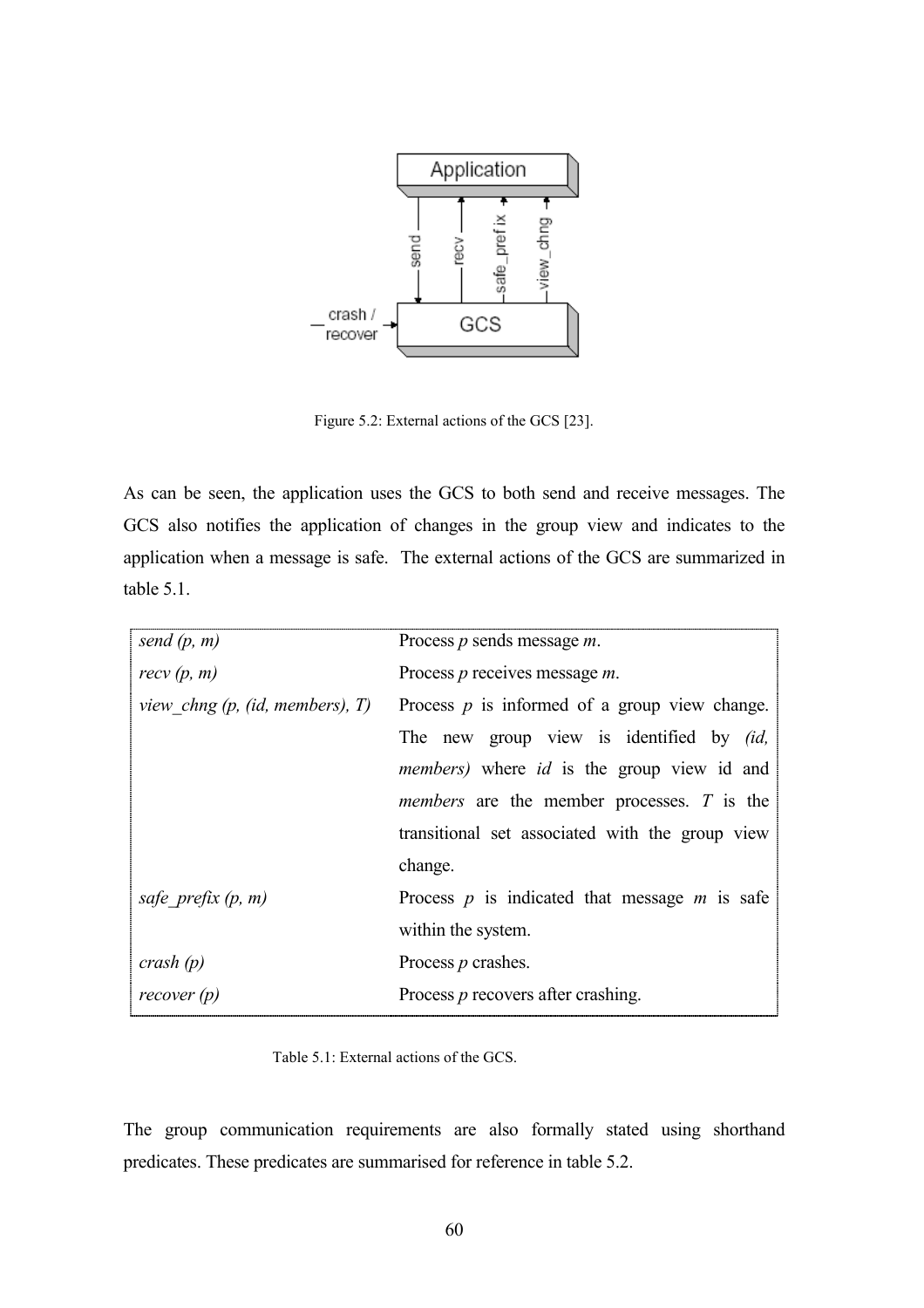| receives $(p, m)$             | Process $p$ receives message $m$ .                     |
|-------------------------------|--------------------------------------------------------|
| receives in $(p, m, v)$       | Process $p$ receives message $m$ in view $v$ .         |
| sends(p,m)                    | Process $p$ sends message $m$ .                        |
| installs(p, v)                | Process $p$ installs view $v$ .                        |
| installs $in(p, v, v')$       | Process $p$ installs view $v$ in view $v'$ .           |
| <i>viewof(t<sub>i</sub>)</i>  | This returns the view in which event $t_i$ occurred.   |
| receive before $(p,m,m')$     | Process $p$ receives message $m$ before message $m'$ . |
| receive before $in(p,m,m',v)$ | Process $p$ receives message $m$ before message $m'$ , |
|                               | both in view $v$ .                                     |
| indicated safe $(p,m,v)$      | Message $m$ received in view $v$ is indicated as safe  |
|                               | at process $p$ .                                       |
| stable(m, v)                  | Message $m$ is stable in view $v$ .                    |

Table 5.2: Shorthand Predicates.

With the formal notation used to express the group communication properties summarised, the next two sections shall describe the group communication requirements to successfully support a 4WS application. The first section is concerned with a 4WS implementation based on a primary component GCS. The subsequent section is concerned with an implementation based on a partitionable membership GCS.

# *Primary Component Membership Required Properties*

As discussed previously, in a primary component membership GCS, views installed by all the member processes in the system are totally ordered. In a 4WS traffic scenario, a network partition could occur, meaning that certain vehicles in the vicinity of the 4WS junction cannot communicate with each other. This will mean that different network components have different views of their membership and hence will have different views of the traffic situation based on their respective, inconsistent shared data structures. In a primary component implementation one component will identify itself as primary (based on members that survive from the unpartitioned group to the partititioned group). This component will be the only component allowed to continue after a partition. Vehicles, not members of the primary component, will be expected to join the primary component after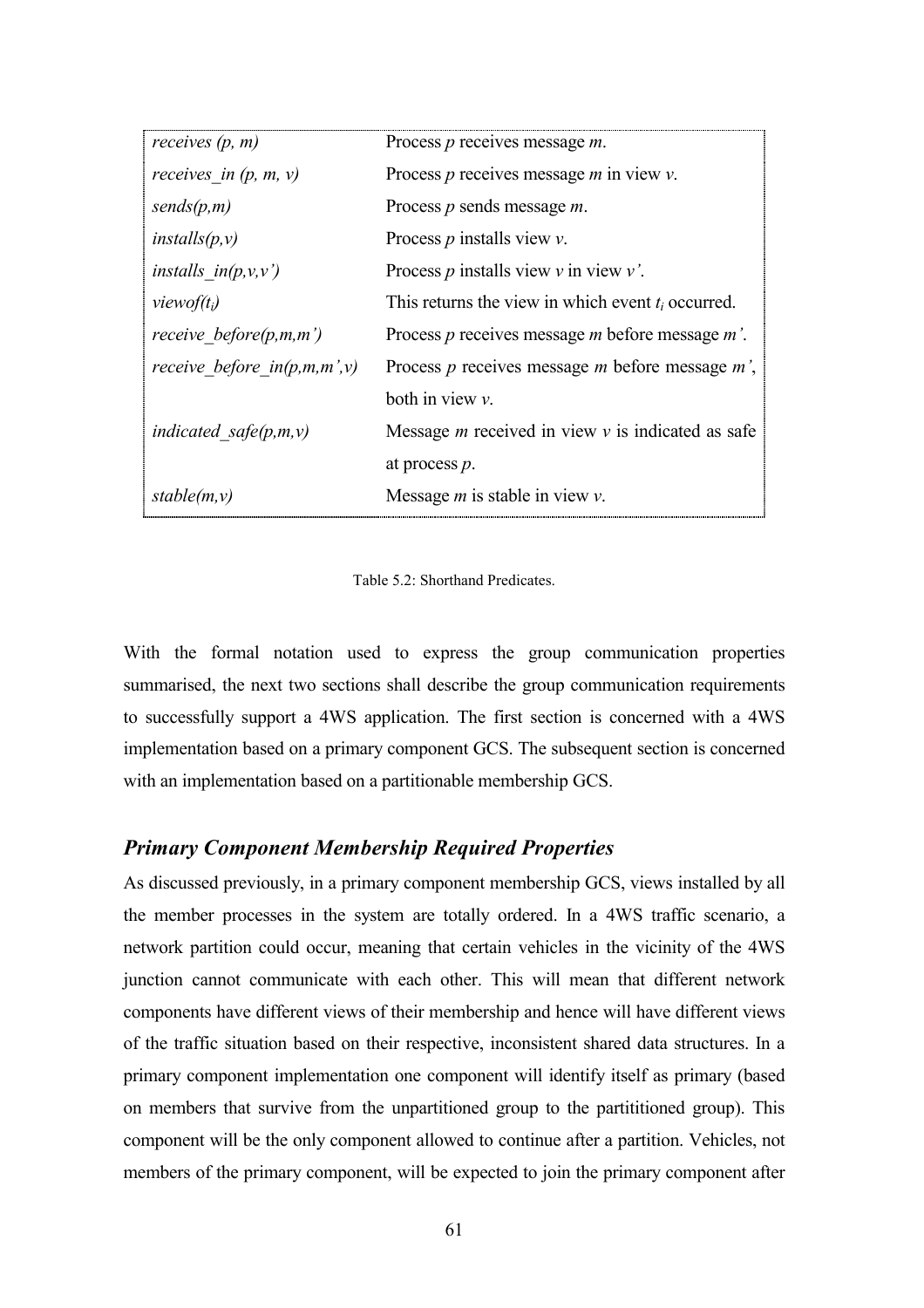the partition. The group communication requirements for a primary component 4WS implementation primarily involve maintaining a consistent shared data structure, within the primary component, through the use of a totally ordered broadcast communication service using a view-synchronous group communication service. The individual group communication requirements and an explanation thereof follows.

*Property 1: "Self Inclusion"* 

*Definition: "If process p installs view V, then p is a member of V."* 

*Formally: installs*( $p, v$ )  $\Rightarrow$   $p \in v$ *.members* 

The first required group communication property states that a process should always be a member of the view it is installing. In order to deliver a new group view, the vehicle should be part of the 4WS membership. It wouldn't make sense for a process to install a group view of which it was not a member. A group membership list is meant to be the set of processes with which a process can communicate. A process can always communicate with itself and as such should always be a member of any group it delivers.

*Property 2: "Local Monotonicity"* 

*Definition: "If a process p installs view V after installing view V' then the identifier of V is greater than that of V'."* 

*Formally:*   $t_i =$ *view*  $\int chng(p, v, T) \wedge t_j =$ *view*  $\int chng(p, v', T') \wedge i > j \Rightarrow$ *v.id* >  $v' \cdot id$ 

This property means that views are installed locally at any process in increasing order of view identifiers. This property guarantees that a member does not install the same view more than once and that if two members both install the same two views, they install these views in the same order. Local monotonicity is required because, otherwise, a vehicle could possibly install the same group view twice. This in turn could lead to duplicate messages being received from the GCS. Duplicate messages would result in multiple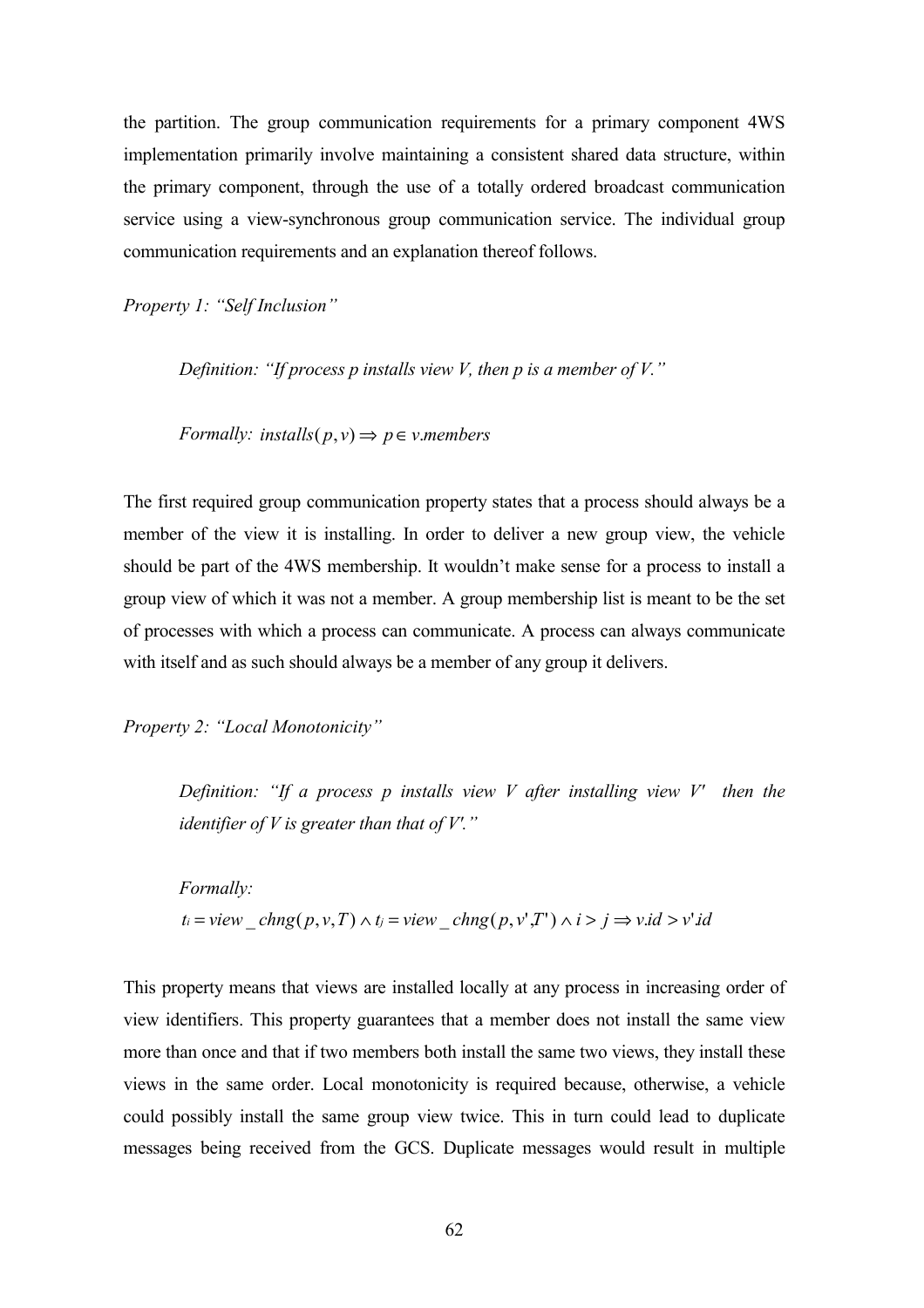updates to the shared data structure where only one was intended. This could lead to inconsistent views of the current traffic scenario and potentially lead to an accident.

*Property 3: "Initial View Event"* 

*Definition: "Every* **send**, **recv** *and* **safe\_prefix** *event occurs within some view."*

*Formally:*  

$$
t_i = send(p, m) \lor t_i = recv(p, m) \lor t_i = safe\_prefix(p, m) \Longrightarrow viewof(t_i) \neq \lambda
$$

This property means that all communication events, with respect to each process, must occur within a specific group view. This mainly relates to restricting a process from a **send** event before the first **view** chng event. The advantage of such a requirement is in that a vehicle should not be allowed to send or receive shared data structure updates until it has joined the group and installed its initial group view. When a vehicle joins the primary component group, it is issued a copy of the shared data structure. Only then should the vehicle be in a position to update the shared data structure, otherwise, updates would be "blind", in that the vehicle wouldn't have a copy of the data structure which it is updating. Such blind updates could be meaningless and lead to an inaccurate shared data structure that doesn't represent the true traffic situation.

#### *Property 4: "Primary Component Membership"*

*Definition: "There is a one to one function f from the set of views installed in the trace to the natural numbers, such that f satisfies the following property: for every view V with f(V) >1 there exist a view V', such that f(V)=f(V')+1, and a member p of V that installs V in V' (i.e., V is the successor of V' at process p)."*

*Formally:*  $\exists f : \{v | \exists p : \text{installs}(p, v) \} \rightarrow N$  *such that:*  $\Rightarrow \exists v' (f(v) = f(v') + 1 \land \exists p \in v.\text{members} : \text{installs } \text{in} (p, v, v'))$  $(f(v) = f(v') \Rightarrow v = v') \land \forall v(f(v) > 1$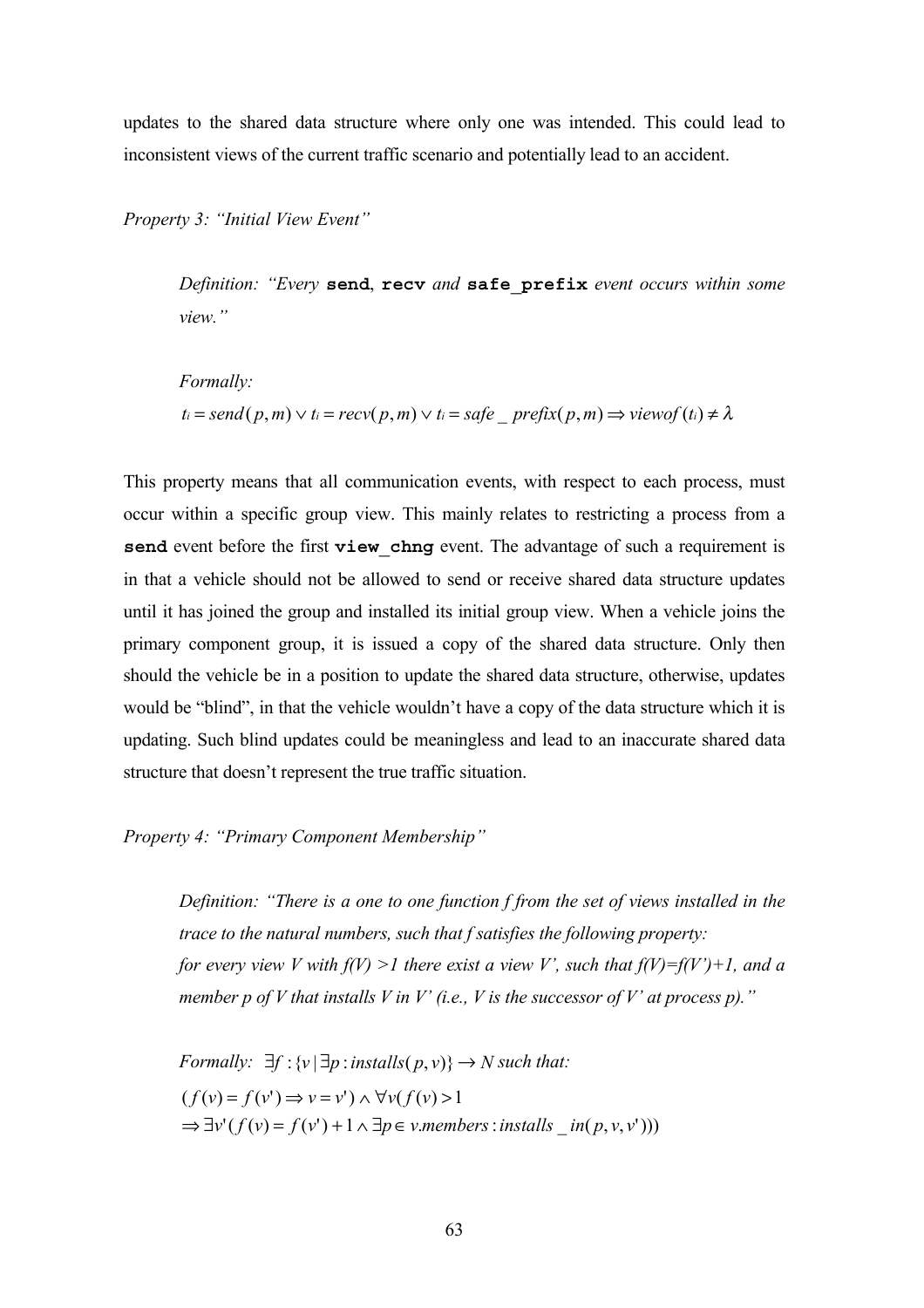This property requires that for every pair of consecutive group views, there is a process that survives from the first group view to the second. This means that the intersection of the membership list of two consecutive group views is not the null set. The property of primary component membership is fundamental to a primary component membership 4WS implementation. From one group view to the next, at a minimum, a single vehicle must survive. Vehicles that expected to survive, but did not, will be expected to rejoin the primary group.

*Property 5: "Delivery Integrity"* 

*Definition: "For every* **recv** *event there is a preceding* **send** *event of the same message."* 

*Formally:*  $t_i = receive(p, m) \Rightarrow \exists q \exists j ( j \le i \land t_j = send(q, m))$ 

This property requires that messages are never generated spontaneously by the group communication service, that is every receive communication event must have a corresponding, preceding send communication event. If this requirement was not implemented, meaningless messages could be delivered to the 4WS application which would be undesirable if these messages were misinterpreted.

*Property 6: "No Duplication"* 

*Definition: "Two different* **recv** *events with the same content cannot occur at the same process."*

*Formally:* 
$$
t_i = recv(p, m) \land t_j = recv(p, m) \Longrightarrow i = j
$$

Every message is received *at most once* by each member. The GCS should not deliver duplicate messages to the application. This implies that the GCS cannot offer the same quality of service as the underling network which could deliver duplicate messages to the member processes. If duplicate messages were allowed, then multiple data structure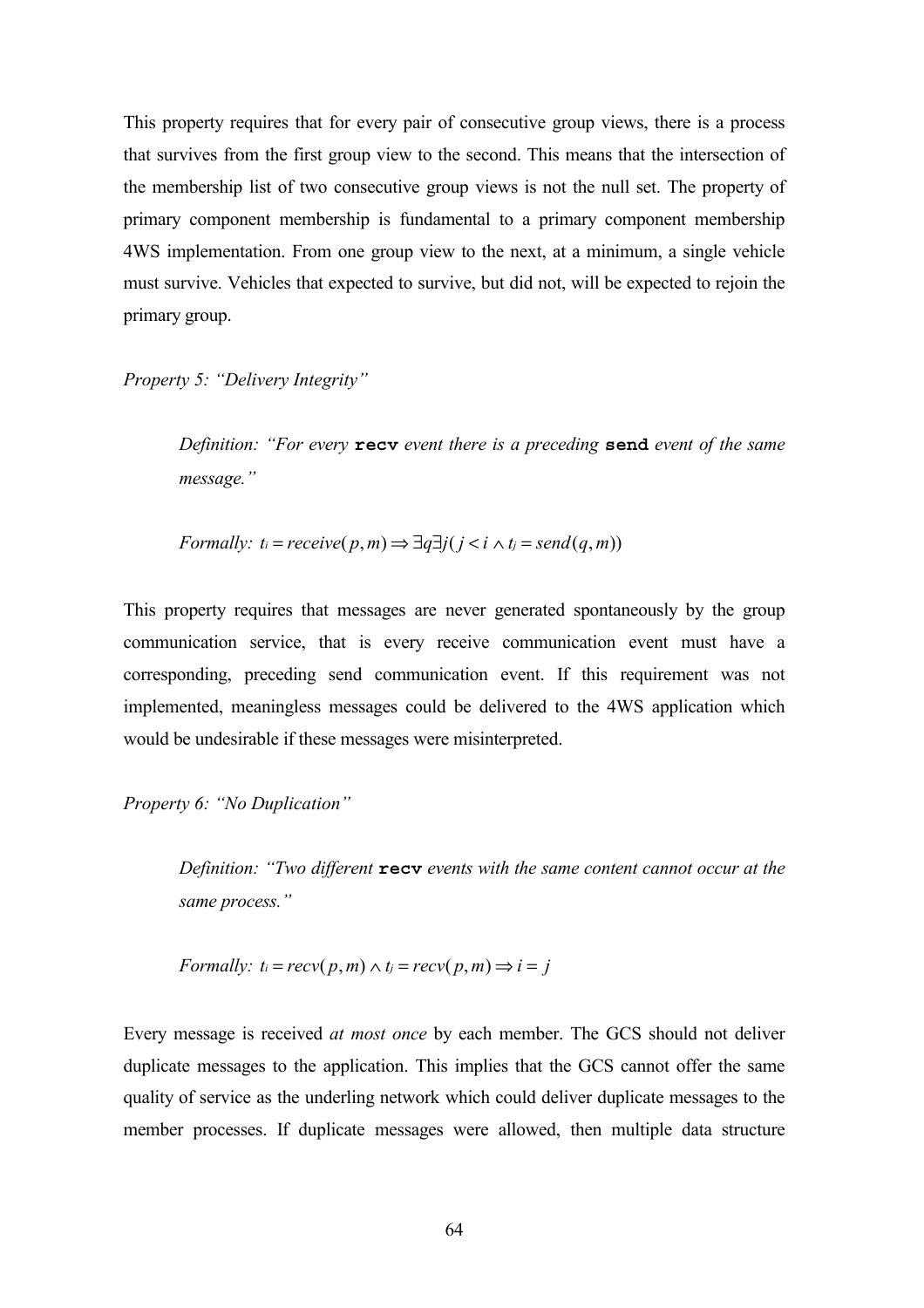updates could take place for a single intended update, which could lead to inconsistent views of the data structure within the primary component.

*Property 7: "Same View Delivery"* 

*Definition: "If a process p receives message m in view V, and some process q (possibly p = q) sends in view V', then*  $V = V'$ *."* 

*Formally: receives*  $in(p, m, v) \wedge receives \quad in(q, m, v') \Rightarrow v = v'$ 

If a GCS has the property of same view delivery, it guarantees that a message will be delivered in the same view at all members that deliver the message. The view in which the message is delivered need not necessarily be the same view in which the message was initially sent. With regards the 4WS, it is important that messages containing shared data structure updates should be delivered in the same view at each process in the group view. Otherwise, update messages will be received in different group views at different processes. This in turn would mean that local replicas of shared data structures would be inconsistent for periods of time. Inconsistent data structures implies that vehicles will have different views of the traffic situation, possibly two vehicles could both seize right of way and block each other on the junction.

Coupled with virtual synchrony and strong total ordering this property has the effect that all receiving group members can act upon shared data structure updates in a consistent manner. The result is that processes can take consistent actions based on received messages as their contexts will be identical.

*Property 8: "Virtual Synchrony"* 

*Definition: "If process p and q install the same new view V in the same previous view V', then any message received by p in V' is also received by q in V'.*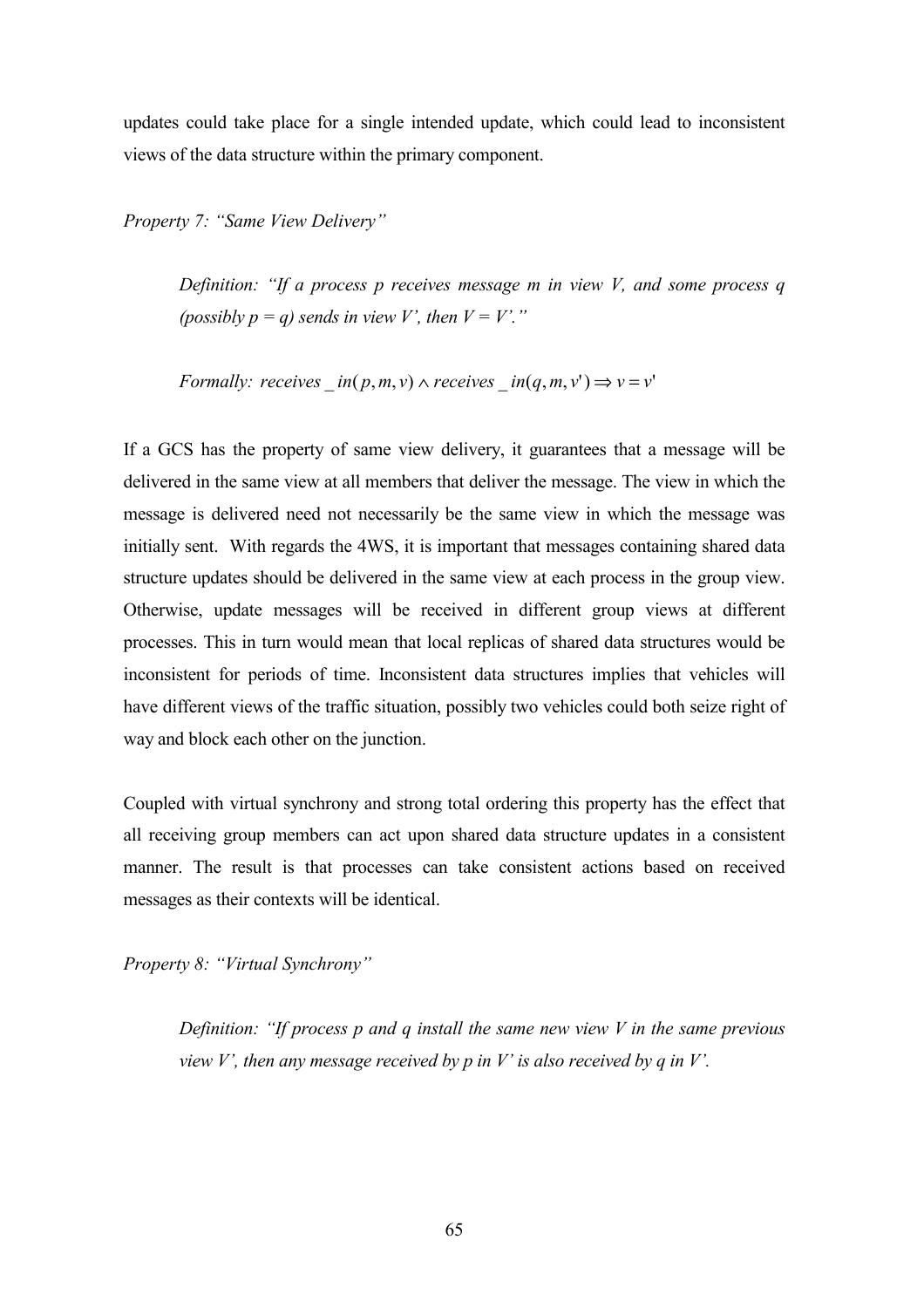*Formally:*   $\Rightarrow$  *receives*  $\pm$  *in*(*q*, *m*, *v*')  $\int$  *installs*  $\int$   $\int$  *in*( $p, v, v'$ )  $\wedge$  *installs*  $\int$  *in*( $q, v, v'$ )  $\wedge$  *receives*  $\int$  *in*( $p, m, v'$ )

This property requires that two processes that participate in the same two consecutive views deliver the same set of messages in the former view. This property is useful for GCSs which operate in the presence of network partitions. Processes that remain connected will receive the same set of messages in the previous group view and hence will have identical contexts. Thus, these processes can continue updating, through message passing, the shared data structure. Disconnected processes (from the primary component) will be required to rejoin the primary group and therefore update their internal contexts. Only then can these disconnected processes continue updating the shared data structure

*Property 9: "Safe Indication Prefix"* 

*Definition: "If a message is indicated as safe, then it is stable in the view in which it was received"* 

*Formally: indicated*  $\text{safe}(p,m,v) \Rightarrow \text{stable}(m,v)$ 

All or nothing semantics are desirable in many distributed applications, however, in network environments where message loss is possible, all or nothing semantics are impossible to achieve. As an approximation to all or nothing, the concept of safe messages were introduced by the EVS Model [52]:

"A safe message *m* is received by the application at process *p* only when *p*'s GCS knows that the message is stable", where, "a message is stable when all members of the current view have delivered this message to the application (and not just received the message from the network)".

This property means that a message is indicated as safe only if it has been delivered to all member processes of the current view. Such an indication would be required in ensuring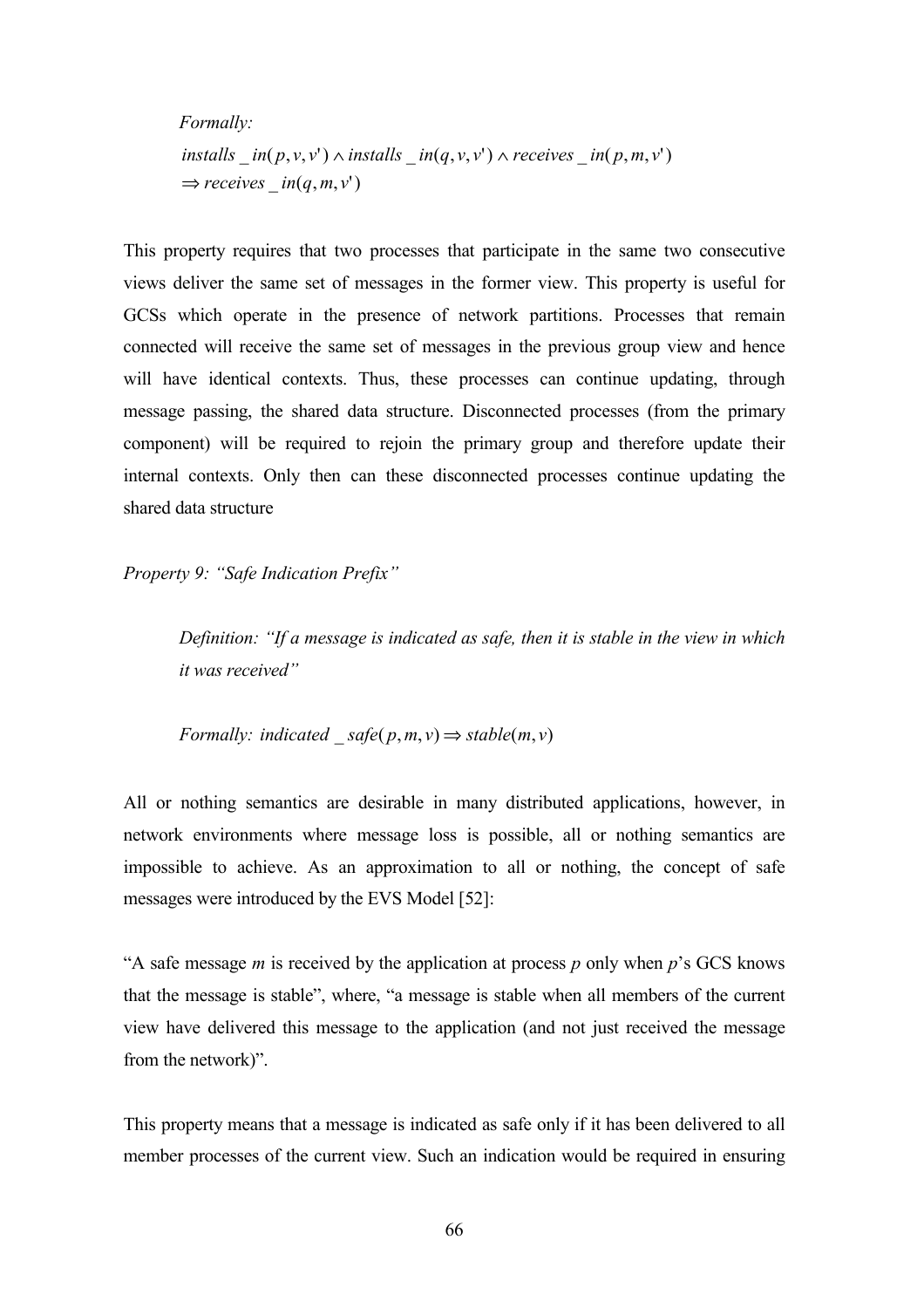that a shared data structure update has been carried out (delivered to the 4WS application) at all vehicles. The use of this property with totally ordered multicast messages would ensure consistent replication of the shared data structure among all member processes that deliver the messages.

*Property 10: "Strong Total Order"* 

*Definition: "There is a TS function f such that messages are received at all the processes in an order consistent with f."* 

*Formally:*   $\exists f(TS \text{ function}(f) \land \forall p \forall m \forall m' (recv \text{ before}(p, m, m') \Rightarrow f(m) < f(m'))$ 

Strong total order multicast semantics require that messages are delivered in the same order at all processes that deliver these messages. These semantics will be used to maintain the consistency of replicated data in primary component groups, hence, will be used to maintain the consistency of the 4WS shared data structure in a primary component implementation. Strong total ordering only applies to processes that continue together in consecutive group views. Strong total ordering offers no guarantees to processes that are disconnected from the primary group. As such, again, disconnected processes will be expected to rejoin the primary group in order to receive totally ordered data structure updates.

The ten group communication requirements for a primary component-based 4WS application are summarised in table 5.3.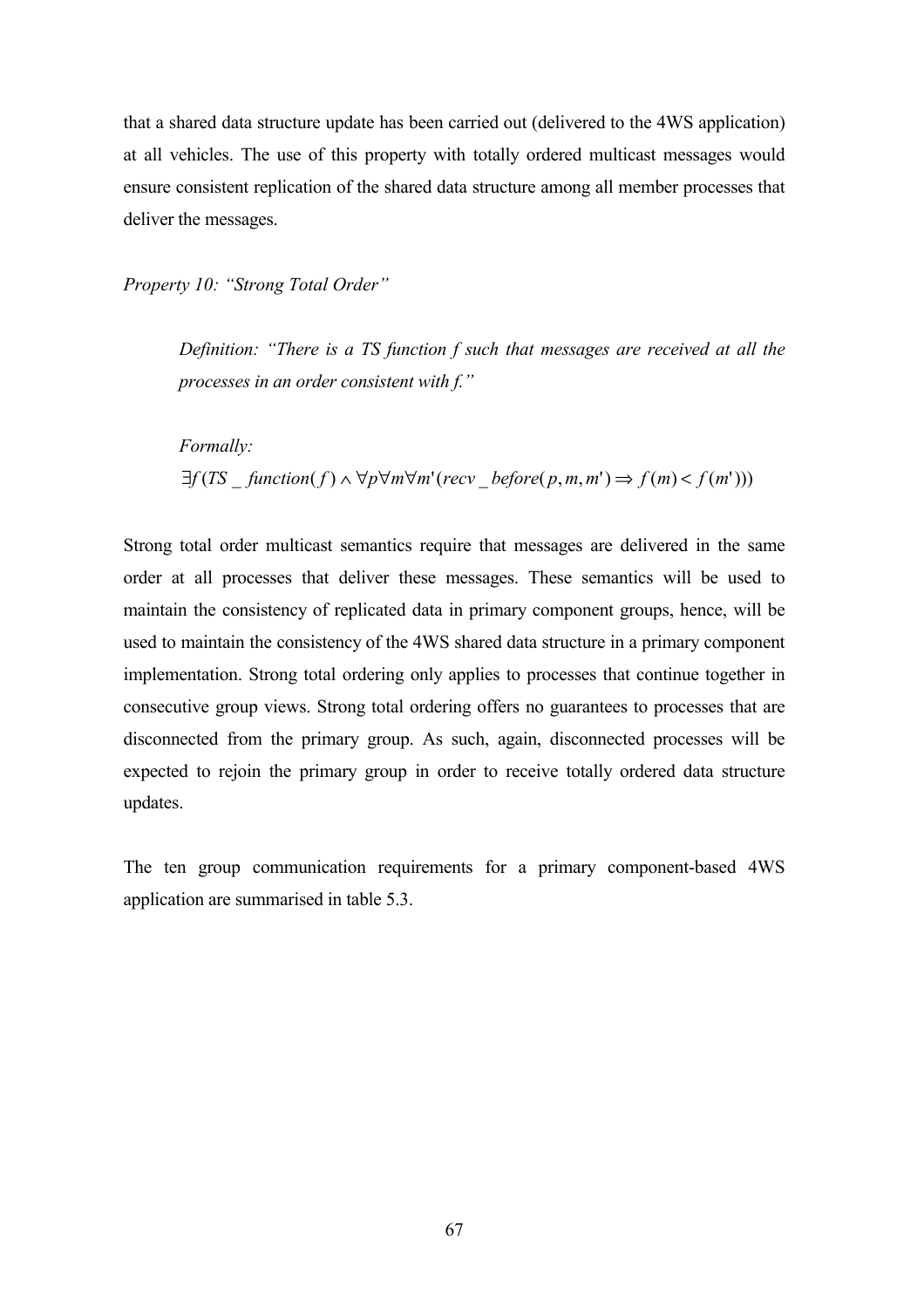| Property 1                                                           | Self Inclusion                 |
|----------------------------------------------------------------------|--------------------------------|
| Property 2                                                           | Local Monotonicity             |
| Property 3                                                           | Initial View Event             |
| Property 4                                                           | Primary Component Membership * |
| Property 5                                                           | Delivery Integrity             |
| Property 6                                                           | No Duplication                 |
| Property 7                                                           | Same View Delivery             |
| Property 8                                                           | Virtual Synchrony              |
| Property 9                                                           | Safe Indication Prefix         |
| Property 10                                                          | Weak Total Order *             |
| * These properties are unique to a primary component implementation. |                                |

Table 5.3: Summary of primary component requirements.

The advantage of a primary component 4WS implementation is that a connected majority of vehicles can always make progress. However, vehicles, not members of the primary component due to a network partition, will not be able progress and will be expected to rejoin the primary group. From the perspective of vehicles in the primary component, disconnected vehicles will be removed from the membership list and their corresponding shared data structure entries will also be removed using an "unexpected leave" primitive. In effect, disconnected vehicles will be viewed upon as "local vehicles". In figure 5.3, part *a* shows a traffic situation before a network partition in which all vehicles are members of the same, primary, component. Part *b*, then shows the situation after a partition where, previously connected vehicles which are now disconnected are viewed upon as local vehicles. As can be seen, the primary component will be able to continue granting right of way to entitled vehicles as normal. This is because of an implicit knowledge that no other views of the traffic situation exist in, non-existent, non-primary components and that disconnected vehicles will be looked upon as local vehicles and handled accordingly. When disconnected vehicles rejoin the primary component they recover the state of the primary and form part of the new primary component.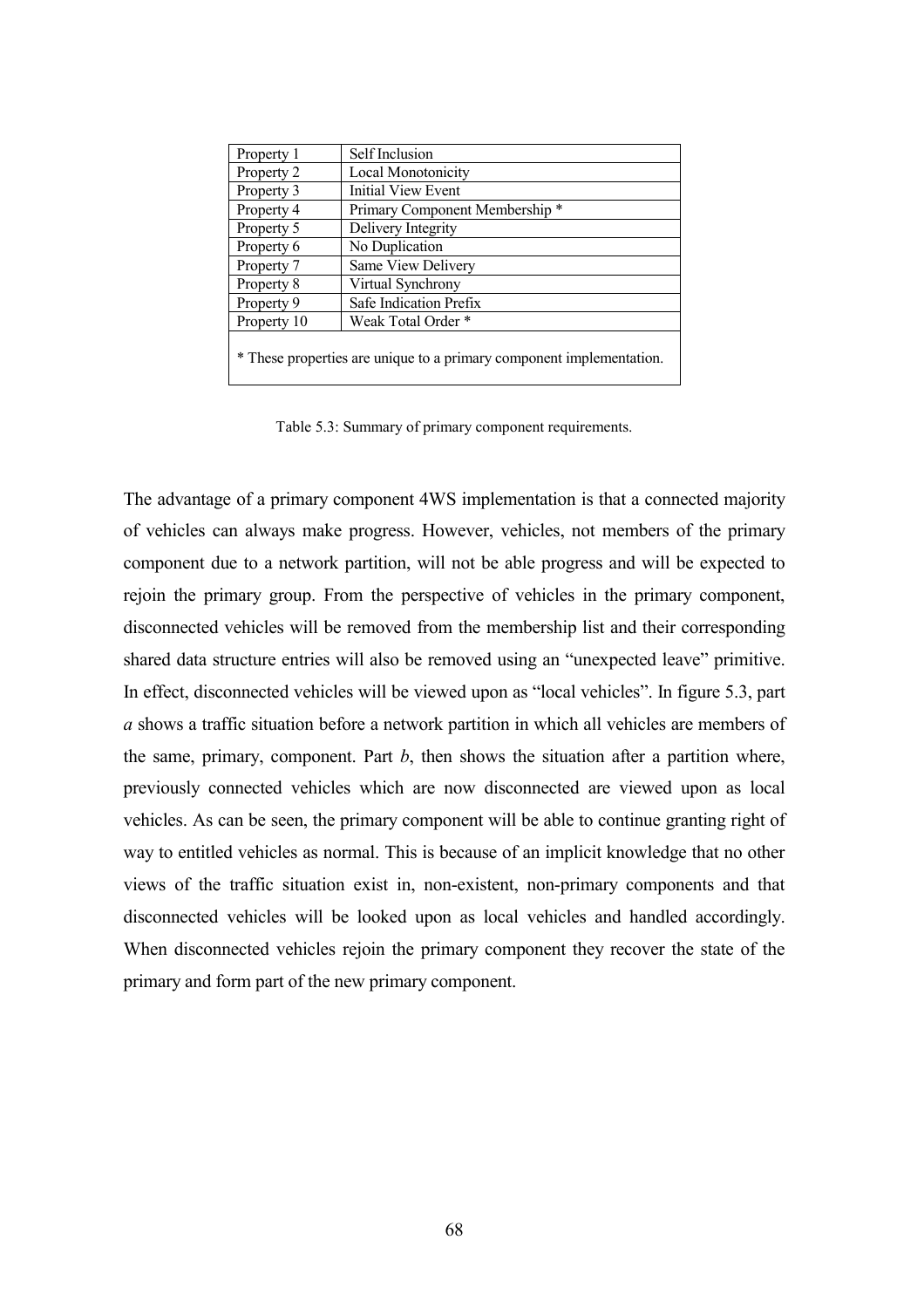

A notion of fairness could be used to argue that a primary component implementation would not respect the equal priorities of member vehicles and partitioned vehicles, treated as local vehicles. Treating a vehicle as a local vehicle implies that the vehicle is uninterested in gaining right of way at the junction, which is not necessarily the case with vehicles disconnected from the primary component. However, with safety being a paramount concern of any inter-vehicle coordination application, fairness must be a secondary concern.

### *Partitionable Membership Required Properties*

A partitionable membership service allows different group views of the same group to coexist. Such group views are called concurrent, disjoint group views. Network partitioning is a fact of life in most distributed systems, however, the presence of wireless links, as is the case in ad hoc networks, further increase the frequency and number of partitions. During a partition, multiple network components exist within a system. A partitionable membership service supports disconnected operation of these components i.e. components disconnected from each other are allowed to make progress by maintaining their own dynamic membership and by sending and receiving multicast messages. This is in contrast to a primary component membership service, which, requires only a single group view and hence only a single component, to exist within the system at any one time

With regards a 4WS partitionable membership implementation, groups of vehicles may be disconnected from each other during a network partition. These distinct vehicle groups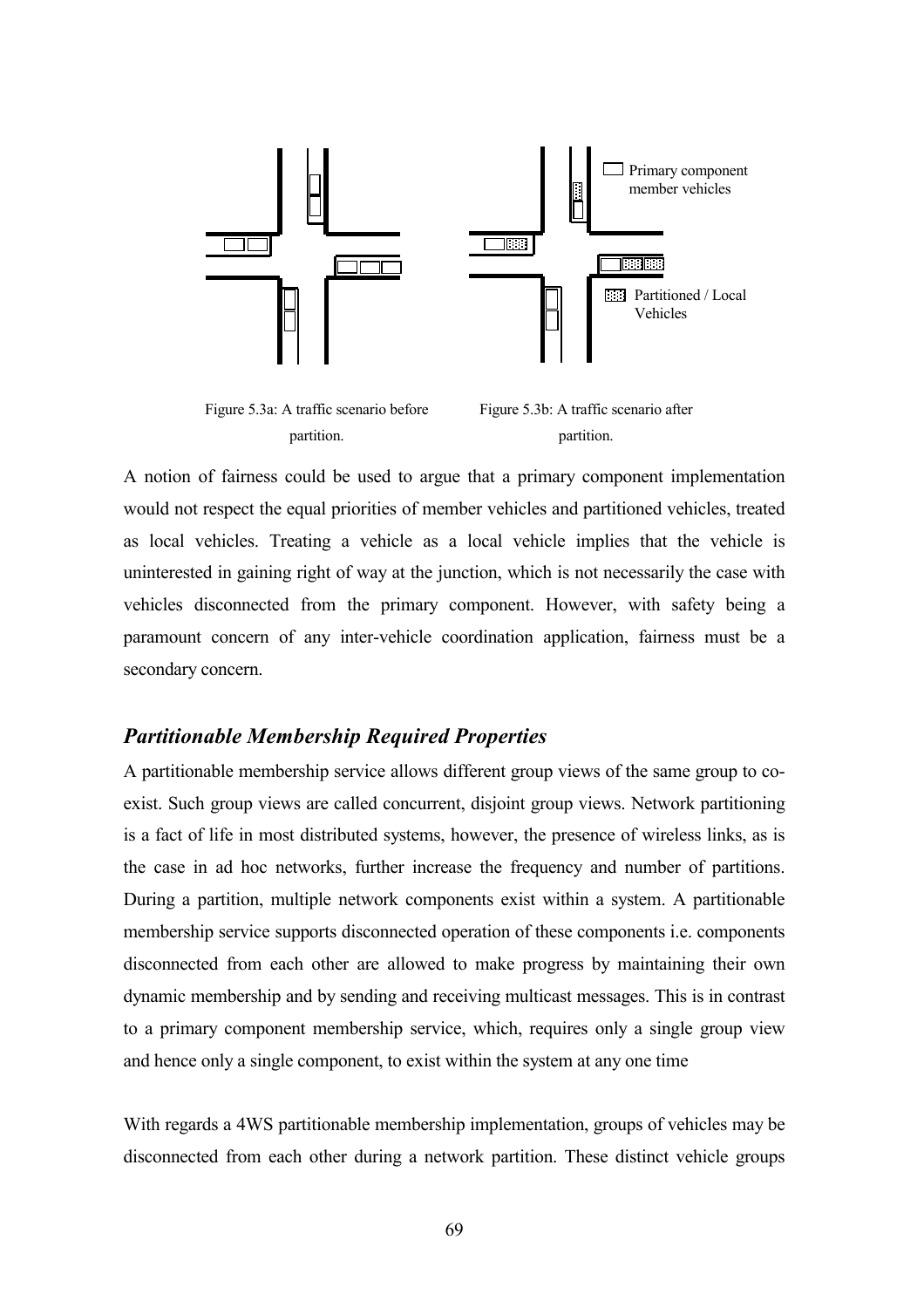may continue to operate in the presence of such a partition by continuing to update their group membership and maintain their respective copies of the now disjoint, shared data structures. Group membership will be required to provid an ordered multicast service to each of these partitioned groups. Such a membership service, will be used to maintain the consistency of the shared data structures within each group. In a primary component implementation, a strong totally ordered multicast service was required. In a partitionable implementation a strong totally ordered multicast service is not relevant because it requires a single group view to exist in the system at any one time. However, a weak totally ordered multicast does not require such a constraint. It is upon this weak total ordering that the partitionable 4WS application will be built. A list of the required group communication properties for a partitionable membership service is now given.

Please, note that many of the group communication properties are required for both a primary component implementation and a partitionable membership implementation. As such, some of the following discussions are similar to discussions on the previous section.

*Property 1: "Self Inclusion"* 

*Definition: "If process p installs view V, then p is a member of V."* 

*Formally: installs*( $p, v$ )  $\Rightarrow$   $p \in v$ *.members* 

Again, this required group communication property states that a process should always be a member of the view it is installing, regardless of whether the system is partitioned or not. In order to deliver a new group view, the vehicle should be part of the 4WS membership. Because, a group membership list is meant to be the set of processes with which a process can communicate, and a process can always communicate with itself, it wouldn't make sense for a process to install a group view of which it was not a member.

*Property 2: "Local Monotonicity"* 

*Definition: "If a process p installs view V after installing view V' then the identifier of V is greater than that of V'."*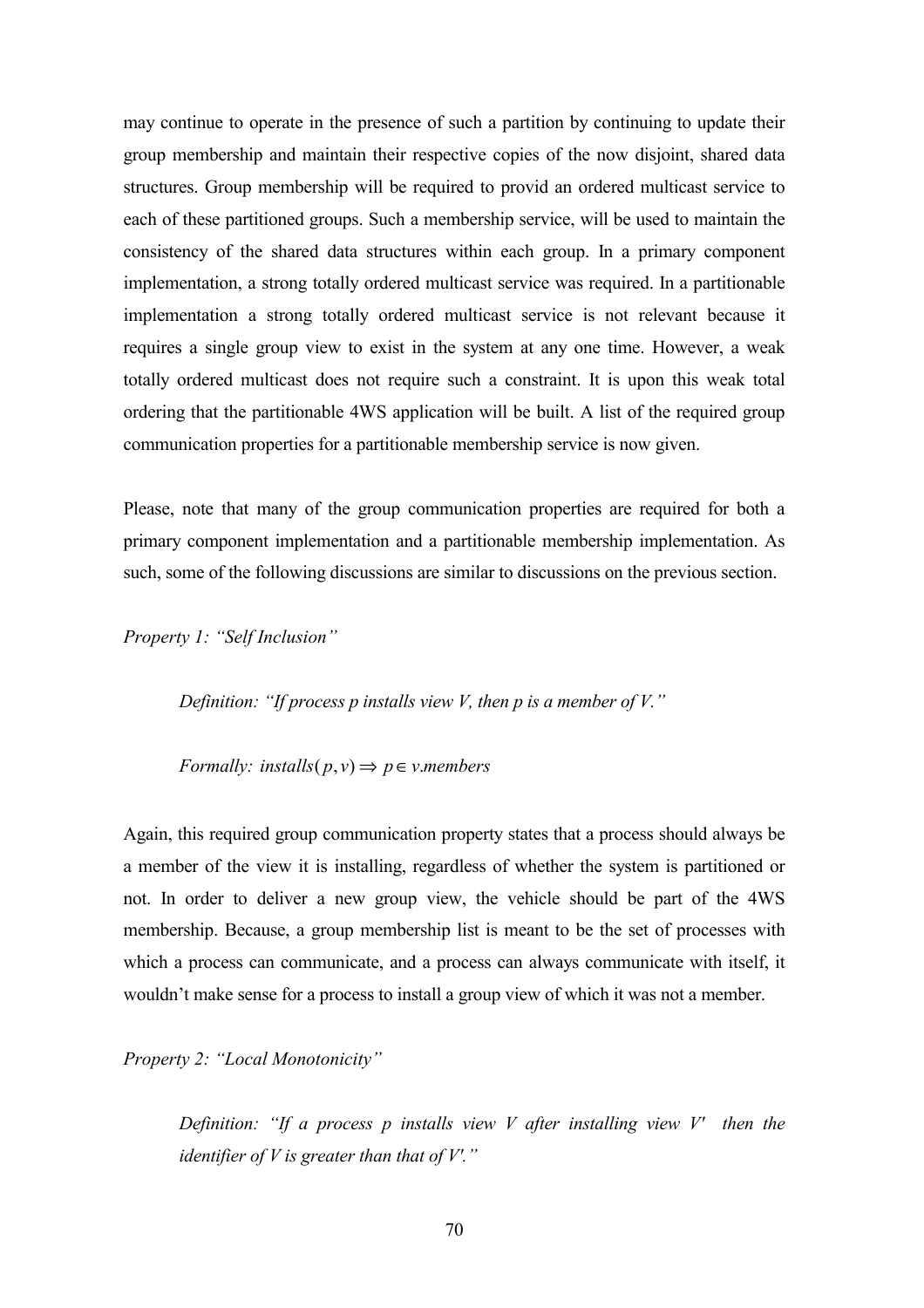*Formally:*  

$$
t_i = view\_chng(p, v, T) \land t_j = view\_chng(p, v', T') \land i > j \Rightarrow v.id > v' id
$$

This property means that views are installed locally at any process in increasing order of view identifiers. This property guarantees that a member does not install the same view more than once and that if two members both install the same two views, they install these views in the same order. Local monotonicity is required because, otherwise, a vehicle could possibly install the same group view twice. This in turn could lead to duplicate messages being received from the GCS. Duplicate messages would result in multiple updates to the shared data structure where only one was intended. This could lead to inconsistent views of the current traffic scenario and potentially lead to an accident.

*Property 3: "Initial View Event"* 

*Definition: "Every* **send**, **recv** *and* **safe\_prefix** *event occurs within some view."*

*Formally:*   $t_i = send(p, m) \vee t_i = recv(p, m) \vee t_i = safe \text{prefix}(p, m) \Rightarrow viewof(t_i) \neq \lambda$ 

This property means that all communication events, with respect to each process, must occur within a specific group view. This mainly relates to restricting a process from a **send** event before the first **view** chng event. The advantage of such a requirement is in that a vehicle should not be allowed to send or receive shared data structure updates until it has joined a group, be it a partitioned group or not, and installed its initial group view.

When a vehicle joins a group, it is issued a copy of the group's shared data structure and added to the group's membership list. Only then should the vehicle be in a position to update the group's shared data structure, otherwise, updates would be "blind", in that the vehicle wouldn't have a copy of the data structure which it is updating. Such blind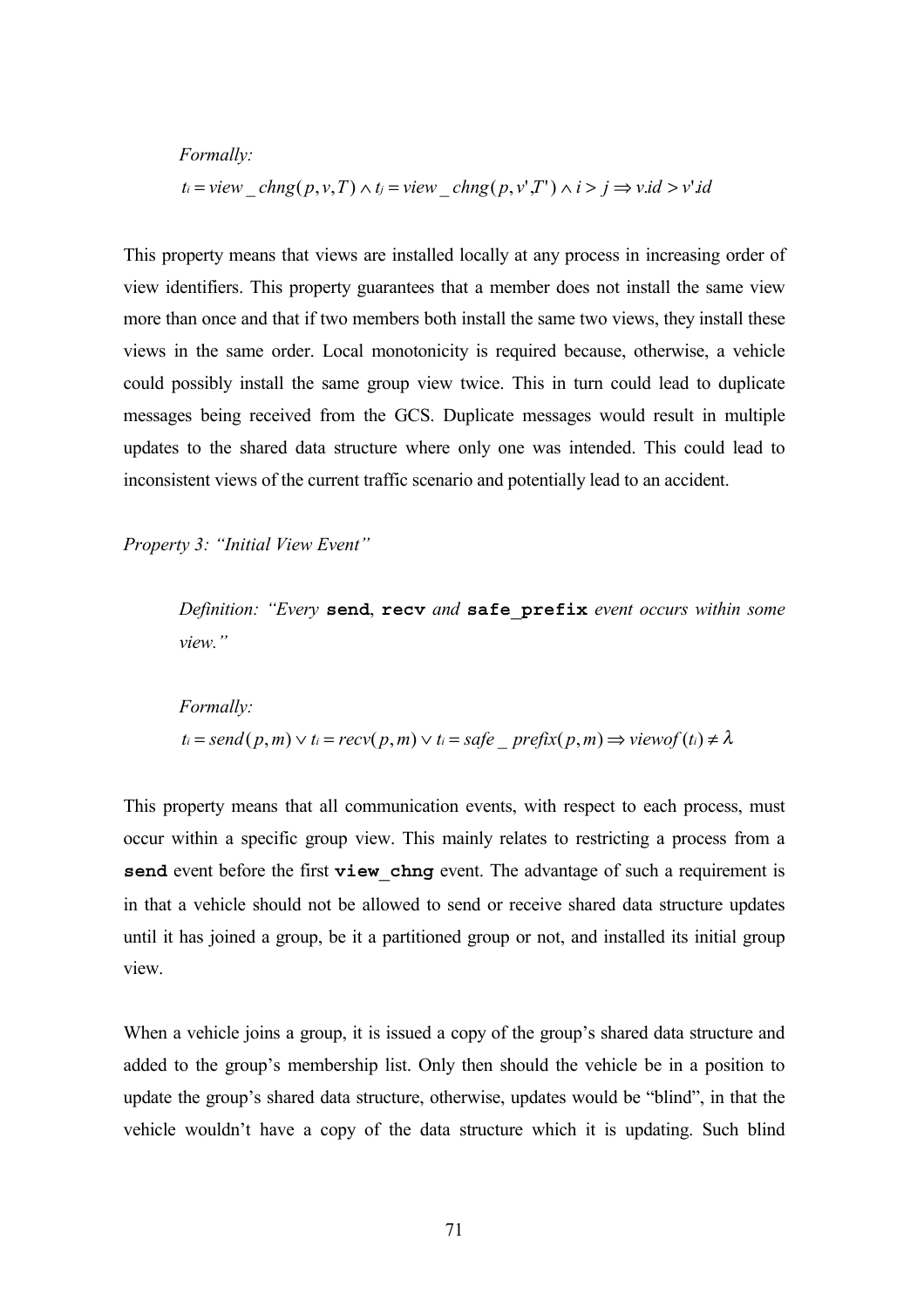updates could be meaningless and lead to an inaccurate shared data structure that doesn't represent the true traffic situation.

*Property 4: "Delivery Integrity"* 

*Definition: "For every* **recv** *event there is a preceding* **send** *event of the same message."* 

*Formally:* 
$$
t_i = receive(p, m) \Rightarrow \exists q \exists j (j < i \land t_j = send(q, m))
$$

This property requires that messages are never generated spontaneously by the group communication service, that is every receive communication event must have a corresponding, preceding send communication event. If this requirement was not implemented, meaningless messages could be delivered to the 4WS application which would be undesirable if these messages were misinterpreted.

*Property 5: "No Duplication"* 

*Definition: "Two different* **recv** *events with the same content cannot occur at the same process."*

*Formally:*  $t_i = recv(p, m) \wedge t_j = recv(p, m) \Rightarrow i = j$ 

Every message is received *at most once* by each member of a group, whether the group is within a partitioned component or a non-partitioned group. The GCS should not deliver duplicate messages to the application. This implies that the GCS cannot offer the same quality of service as the underling network which could deliver duplicate messages to the member processes. If duplicate messages were allowed, then multiple data structure updates could take place for a single intended update, which could lead to inconsistent views of the data structure within a group (partitioned component or non-partitioned group).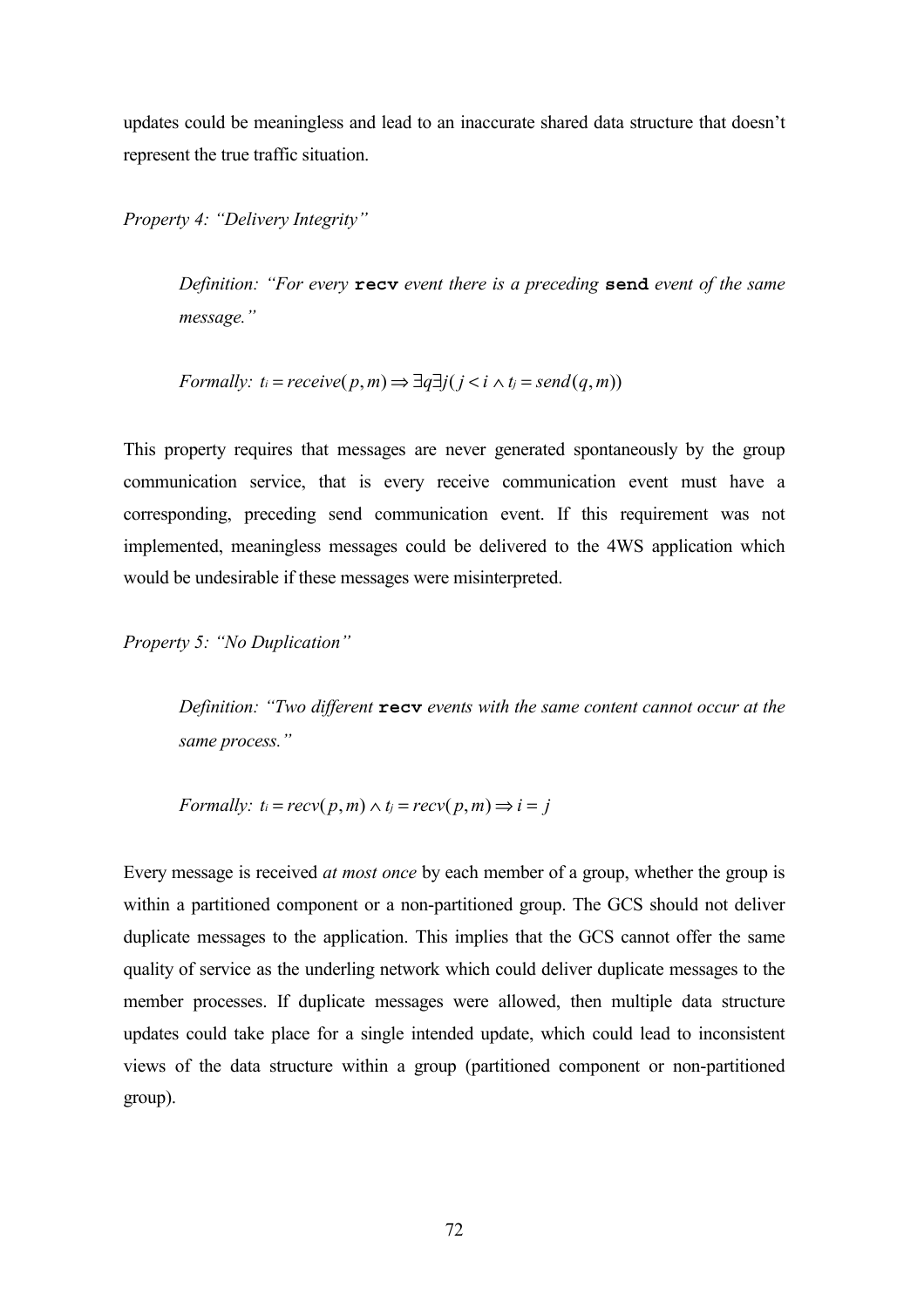*Property 6: "Same View Delivery"* 

*Definition: "If a process p receives message m in view V, and some process q (possibly p = q) sends in view V', then*  $V = V'$ *."* 

*Formally: receives*  $in(p, m, v) \wedge receives \quad in(q, m, v') \Rightarrow v = v'$ 

If a GCS has the property of same view delivery, it guarantees that a message will be delivered in the same view at all group members that deliver the message. The view in which the message is delivered need not necessarily be the same view in which the message was initially sent. With regards the 4WS, it is important that messages containing shared data structure updates should be delivered in the same view at each process in the group's view. Otherwise, update messages will be received in different group views at different processes. This in turn would mean that local replicas of shared data structures, within groups, would be inconsistent for periods of time. Inconsistent data structures implies that vehicles will have different views of the traffic situation, possibly two vehicles could both seize right of way and block each other on the junction.

Coupled with virtual synchrony and weak total ordering this property has the effect that all receiving group members, within a partitioned component or non-partitioned group, can act upon shared data structure updates in a consistent manner. The result is that processes within specific groups can take consistent actions based on received messages as their contexts will be identical relative to the group of which they are members.

*Property 7: "Virtual Synchrony"* 

*Definition: "If process p and q install the same new view V in the same previous view V', then any message received by p in V' is also received by q in V'.* 

*Formally:*   $\Rightarrow$  *receives*  $\pm$  *in*(*q*, *m*, *v*')  $\int$  *installs*  $\int$   $\int$  *in*( $p, v, v'$ )  $\wedge$  *installs*  $\int$  *in*( $q, v, v'$ )  $\wedge$  *receives*  $\int$  *in*( $p, m, v'$ )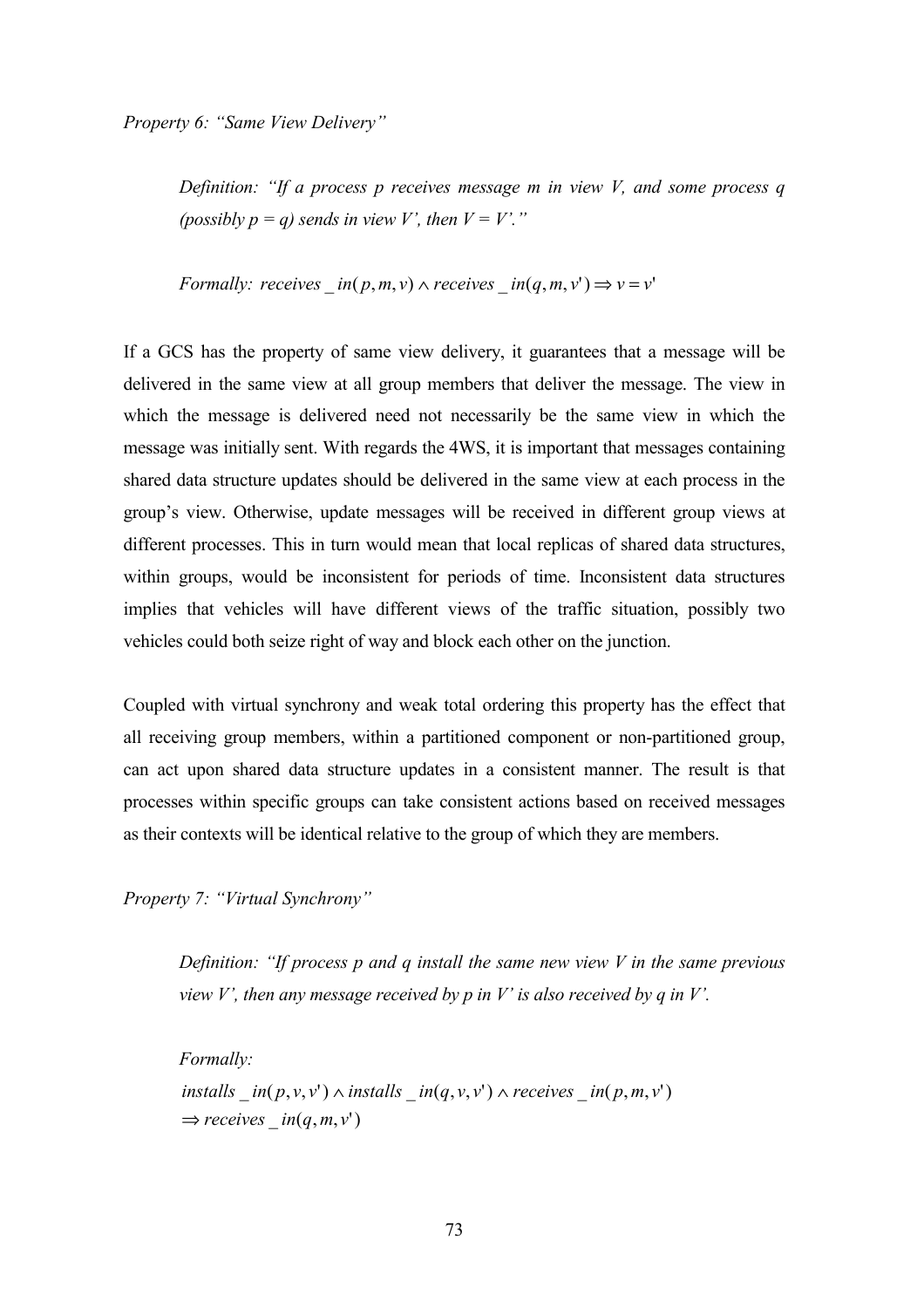This property requires that two processes that participate in the same two consecutive views deliver the same set of messages in the former view. This property is useful for GCSs which operate in the presence of network partitions. Whenever the network partitions, disconnected processes may diverge and reach different states. When disconnected processes merge, they must perform state transfer to reach a common state. Virtual synchrony allows transfer to be avoided among processes that continued together. The next property, transitional sets, is used to determine the subset of merged group members which will require state transfers.

With regards a 4WS implementation, during a network partition multiple disjoint views of the traffic situation may exist within the network. It must be possible for groups of vehicles to make progress during a network partition by continuing to update their respective shared data structures, although progress across the junction is not allowed during a partition. Once a network has merged, state transfer must take place in order for the previously disconnected groups of vehicles to once again establish a common view of the traffic situation and resume determining which vehicle has right of way.

*Property 8: "Transitional Set"* 

*Definition: "If process p installs a view V in (previous) view V', then the transitional set for view V at process p is a subset of the intersection between the member sets of V and V'."* 

*,or,* 

*"If two processes p and q install the same view, then q is included in p's transitional set for this view if and only if p's previous view was also identical to q's previous view."* 

*Formally:* 

*ti* = *view* \_ *chng*( *p*, *v*,*T*) ∧ *viewof* (*ti*) = *v*'⇒ *T* ⊆ *v*.*members* ∩ *v*'.*members ,or,* 

*ti* = *view*  $\text{chng}( p, v, T) \land \text{viewof}(t_i) = v' \land \text{installs}$   $\text{in}(q, v, v'') \Rightarrow (q \in T \Leftrightarrow v' = v'')$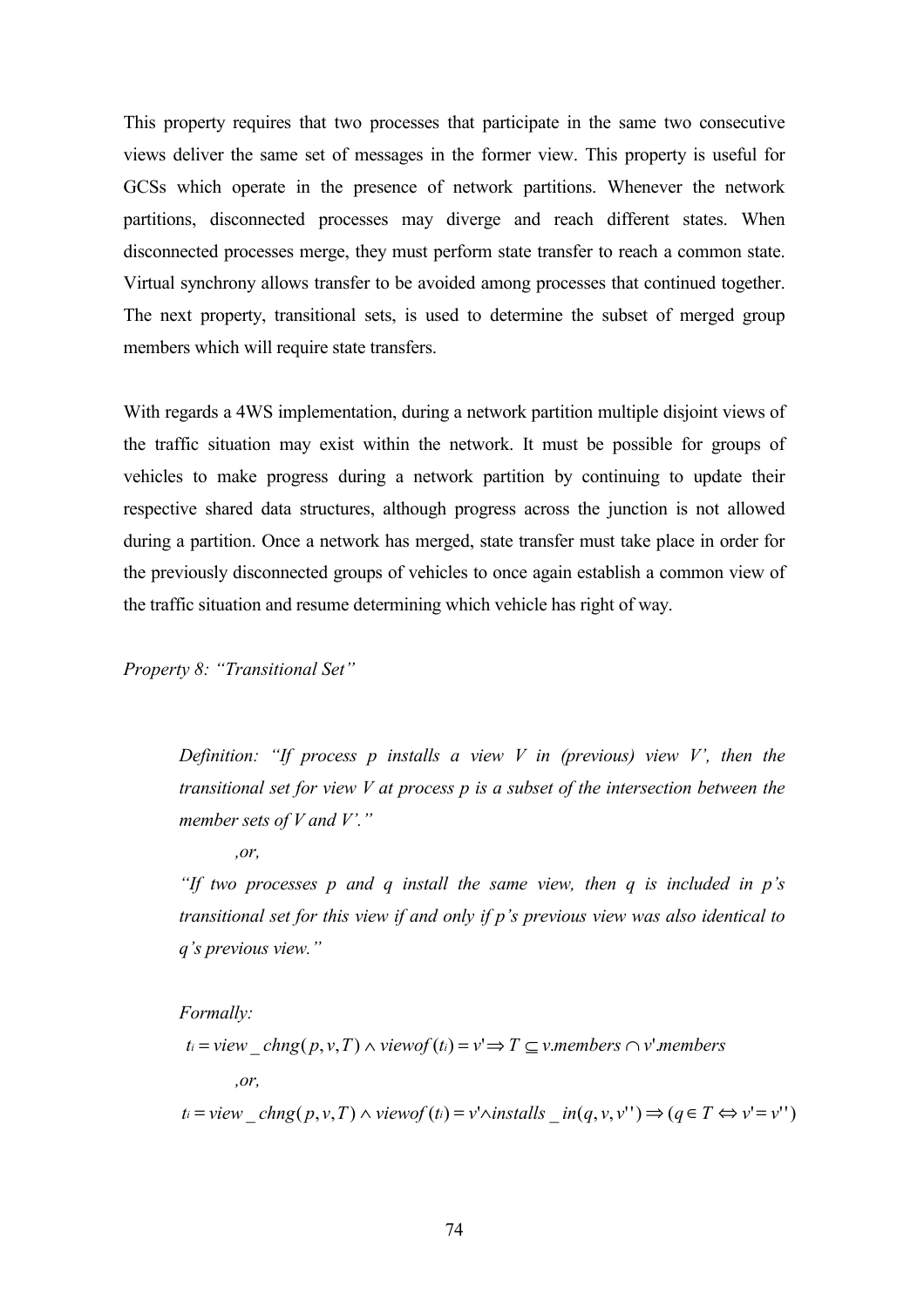A transitional set contains information that allows processes to *locally* determine whether the hypothesis of virtual synchrony applies or a state transfer is required. When used in conjunction with virtual synchrony the transitional set delivered at process *p* reflects the set of processes whose states are identical to *p*'s state. In order to facilitate state transfers, it must be possible for processes to determine whether or not state transfers are actually required after a network partition has remerged. A possible solution would be for processes to piggyback their previous group membership details with any group communication messages sent. Processes could therefore locally determine if state transfer is required.

Groups of previously disconnected vehicles will use this property after a network merge to determine which vehicles will require state transfers. Updates to disjoint shared data structures (such as new vehicles joining) which took place during a network partition must be represented in the shared data structure of the remerged group. Transitional sets will be used to determine which vehicles will need to perform this state transfer, of shared data structure and membership list, to reach mutually consistent internal contexts. After a state transfer, weak totally ordered multicast and virtual synchrony will mean that vehicles that continue together in the same group view will continue to maintain their identical internal contexts and hence be able to act upon received messages in a consistent manner.

*Property 9: "Safe Indication Prefix"* 

*Definition: "If a message is indicated as safe, then it is stable in the view in which it was received"* 

*Formally: indicated*  $\text{safe}(p, m, v) \Rightarrow \text{stable}(m, v)$ 

Recall the definition of a safe message, introduced by the EVS Model [52], as an approximation to all or nothing semantics:

"A safe message *m* is received by the application at process *p* only when *p*'s GCS knows that the message is stable", where, "a message is stable when all members of the current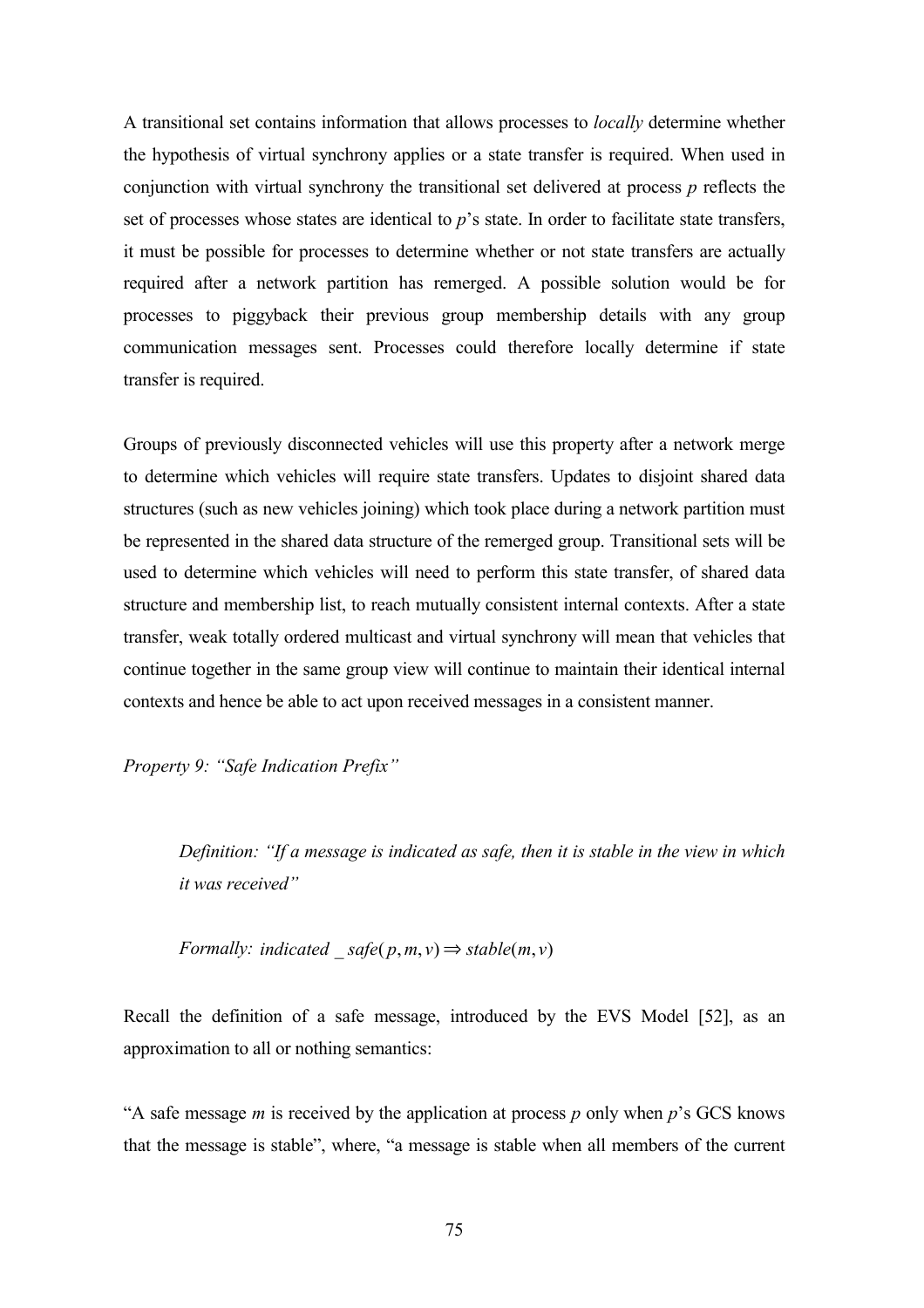view have delivered this message to the application (and not just received the message from the network)".

Again, the property of safe indication prefix means that a message is indicated as safe only if it has been delivered to all member processes of the current view. Such an indication would be required in ensuring that a shared data structure update has been carried out (delivered to the 4WS application) at all vehicles. The use of this property with weak totally ordered multicast messages would ensure consistent replication of the shared data structure among member processes that continue together through successive group and that actually deliver the messages.

*Property 10: "Weak Total Order"* 

*Definition: "For every pair of views V and V' there is a timestamp function f so that every process that installs V in V' receives messages in V' in an order consistent with f"* 

*, or,* 

*"For every view V there is a timestamp function f so that every process that has V as its last view receives messages in V in an order consistent with f"*

*Formally:*   $\Rightarrow$   $f(m) < f(m')$ TS \_ function(f)  $\land \forall p \forall m \forall m'$  (installs \_in(p,v,v')  $\land$  recv \_before \_in(p,m,m',v') ∀*V∀V`∃f* (

*,or,*   $\Rightarrow$   $f(m) < f(m')$  $TS\_function(f) \wedge \forall p \forall m \forall m' (last\_view(p, v) \wedge recv\_before\_in(p, m, m', v)$ ( *V f* ∀ ∃

Weak total order semantics guarantee that processes that remain connected receive messages in the same order. Weak total order allows disconnected processes (i.e. processes in different network components due to a network partition) to disagree on the order of messages. However, if all processes remain permanently connected, then weak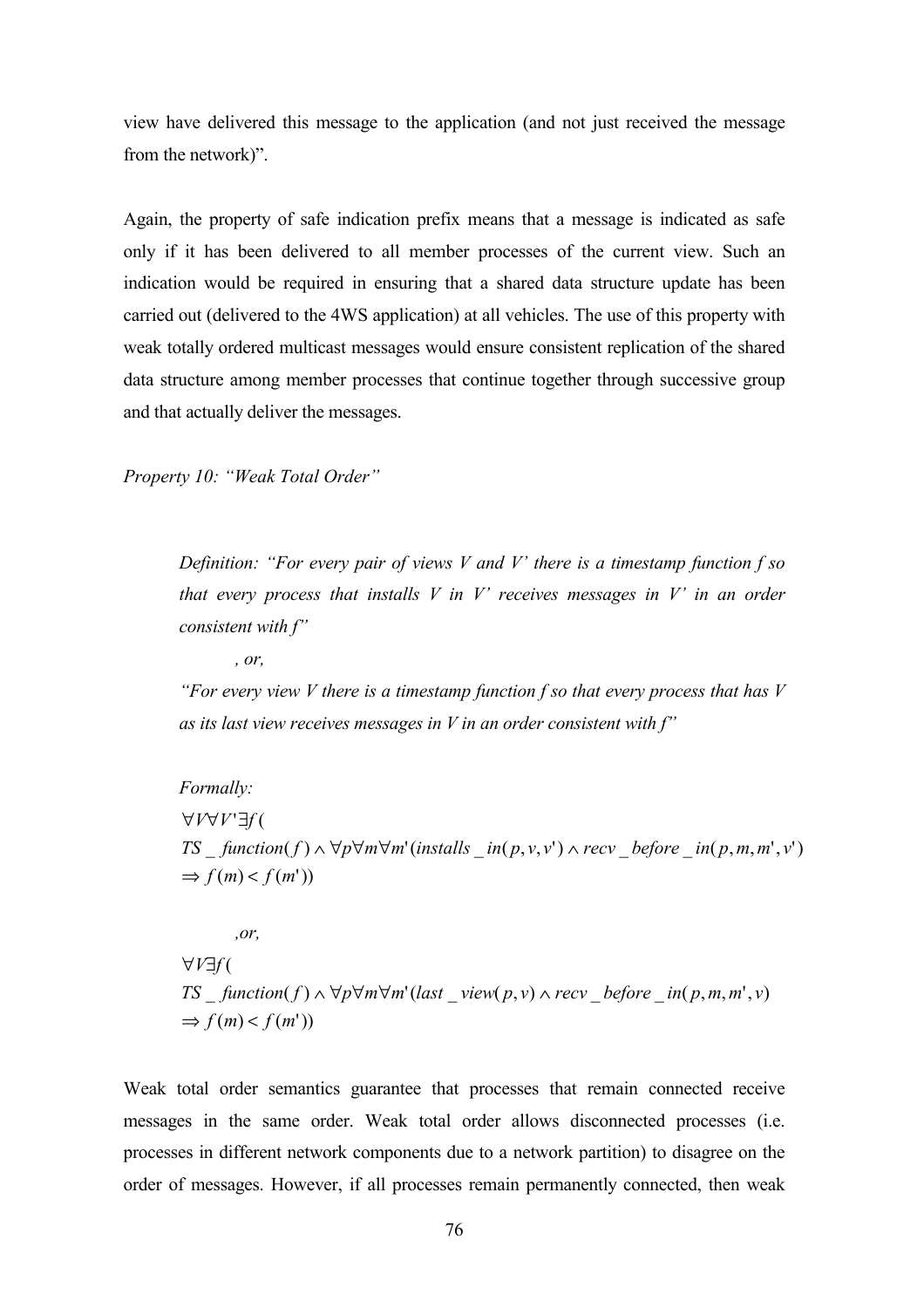total order offers the same guarantee as strong total order where all processes receive messages in the same order.

Weak total ordering in a 4WS implementation means that vehicles within a specific group (partitioned-component or non-partitioned group) receive the same shared data structure updates in the exact same order. This means that shared data structures within a group are consistently maintained, although, other versions of the shared data structure may exist in other network components.

The above properties, summarised in table 5.4, if guaranteed by a group communication service would provide a partitionable membership service 4WS application with the necessary tools to successfully support accurate, consistent and complete maintenance of the shared data structure.

| Property 1                                                                  | Self Inclusion            |
|-----------------------------------------------------------------------------|---------------------------|
| Property 2                                                                  | <b>Local Monotonicity</b> |
| Property 3                                                                  | <b>Initial View Event</b> |
| Property 4                                                                  | Delivery Integrity        |
| Property 5                                                                  | No Duplication            |
| Property 6                                                                  | Sending View Delivery     |
| Property 7                                                                  | Virtual Synchrony         |
| Property 8                                                                  | Transitional Set*         |
| Property 9                                                                  | Safe Indication Prefix    |
| Property 10                                                                 | Weak Total Order *        |
| * These properties are unique to a partitionable membership implementation. |                           |

Table 5.4: Summary of partitionable membership service requirements.

The advantage of a partitionable membership 4WS implementation is in the fact that all network components can continue to make progress during a network partition. Each component maintains its own version of the 4WS shared data structure during a partition. Also, each component can continue to maintain its own dynamic vehicle membership.

Partitions are not hidden from the 4WS application, instead, the application becomes aware of network partitions and handles them by allowing group membership to change and allowing updates to the shared data structure. However, an exception to normal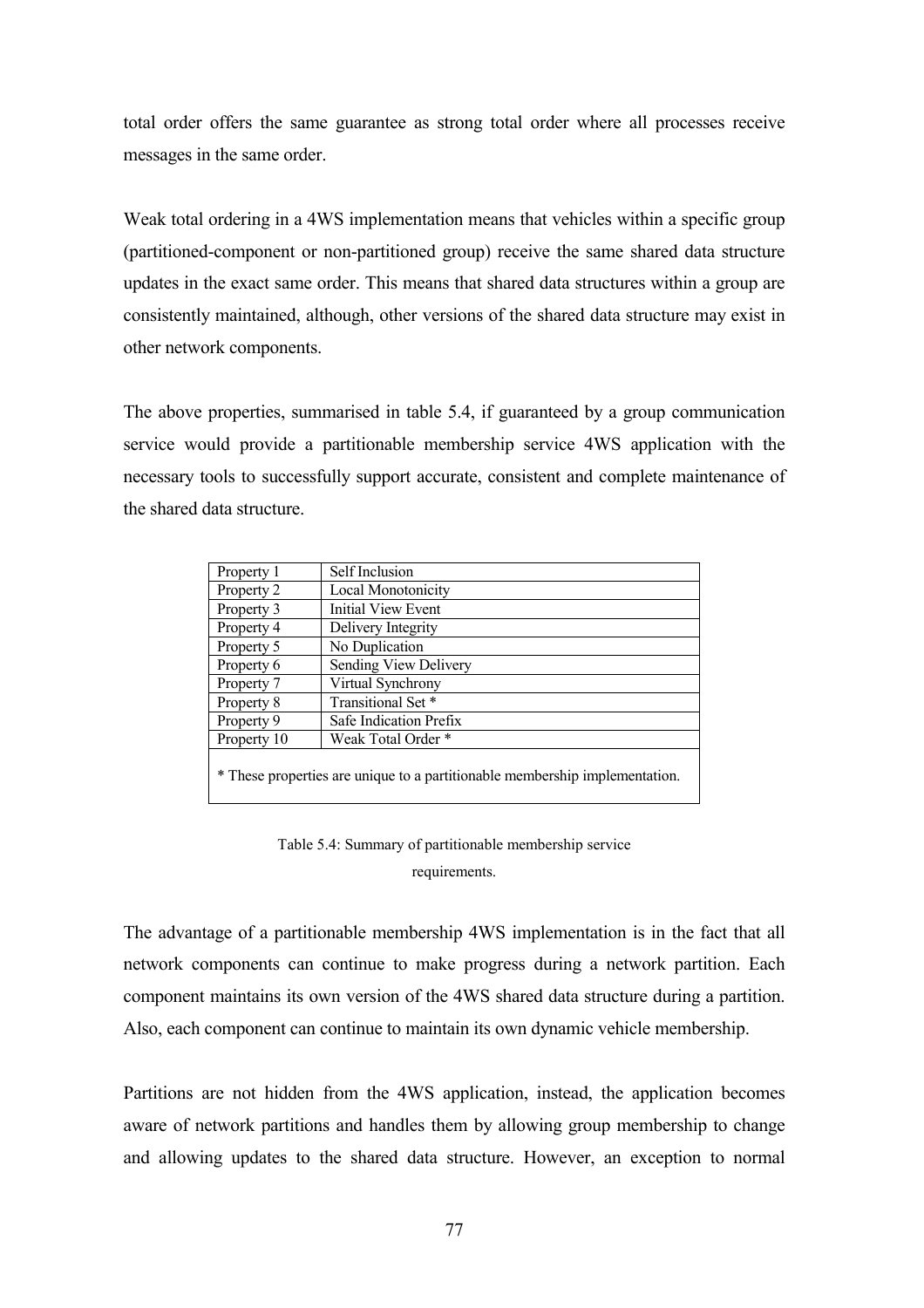operation is enforced during a partition: no vehicle is allowed to seize right of way during a network partition. If a vehicle in one partitioned component was to seize right of way and attempt to cross the junction, it cannot do so safe it the knowledge, that no other vehicle in a different partitioned component is also attempting to cross the junction. Thus, the seize right of way primitive is not allowed during a partition. Instead, network components will be required to fully merge before any vehicle can seize right of way. The act of merging will make use of the property of transitional sets to identify vehicles that must update their internal contexts (membership lists and shared data structure) to respect changes that occurred in other network components during a partition.

One possible disadvantage of not granting right of way during a network partition is that a partition may never remerge. However, according to the fault model, described above, we operate under the principle that every partition will eventually remerge.

This chapter offered group communication requirements to successfully maintain the consistency of the 4WS shared data structure. Requirements were listed for both a primary component implementation and a partitionable membership implementation. These requirements are not just specific to a 4WS implementation, the are applicable to any inter-vehicle coordination application, based on group communication, in which vehicles actions are determined by the contents of a shared data structure. The investigation of a specific inter-vehicle coordination scenario was used to identify the group communication requirements for inter-vehicle coordination applications in general. The next, and final, chapter will conclude the discussion.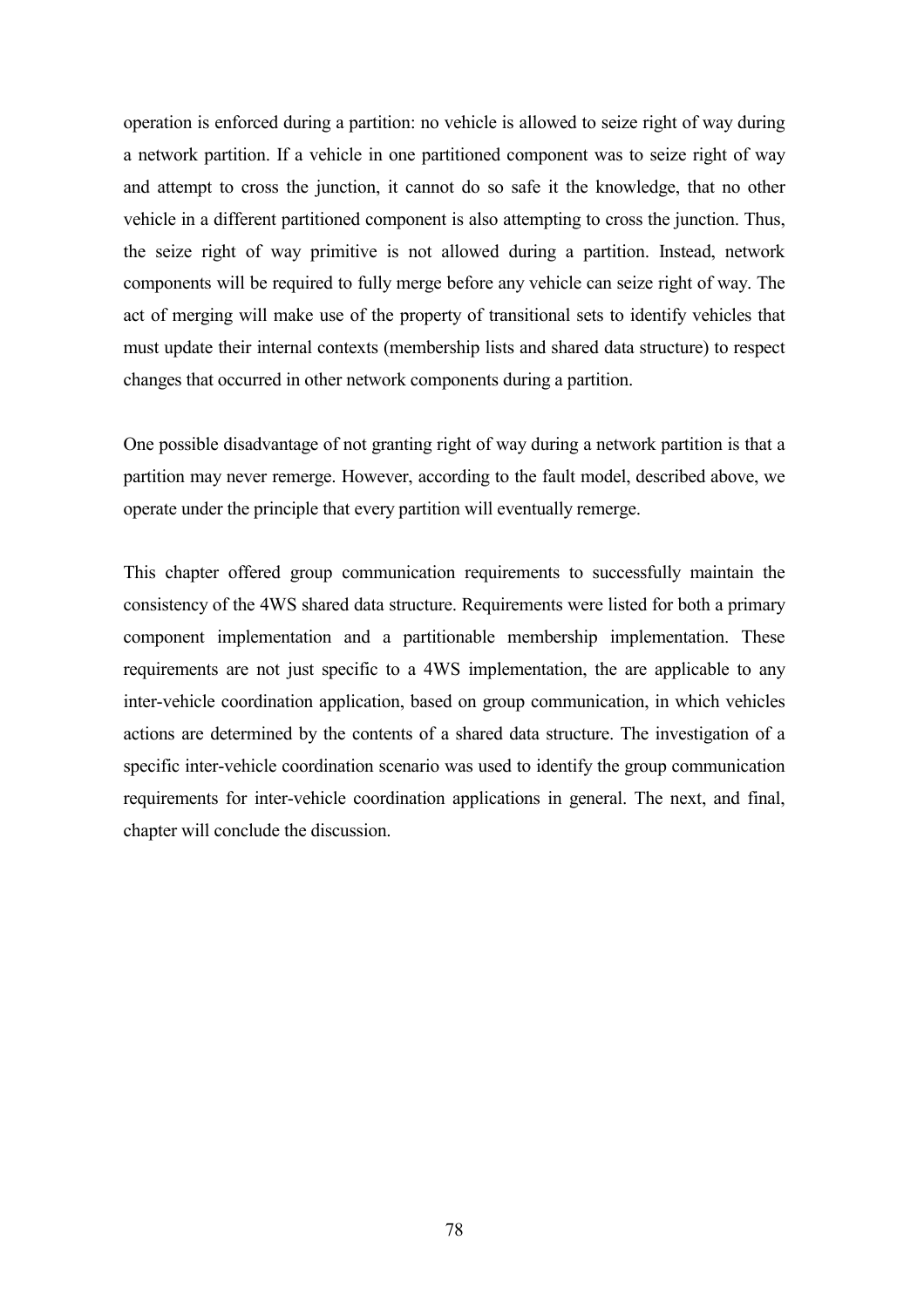# **Chapter 6: Conclusion**

Advancements in wireless communication technology and portable computing have fuelled research in mobile ad hoc network applications. Ad hoc networks provide a unique application environment, in which applications are posed challenges in the form of node mobility, limited bandwidth availability, frequent network topology changes, network partitions and the absence of fixed infrastructure.

One application domain which must face these communication challenges is that of intervehicle coordination. Due to the mobility of vehicles, wireless communication, and hence ad hoc networks, provide the obvious communication domain to develop inter-vehicle coordination applications. This dissertation investigated the use of group communication to support the development of inter-vehicle coordination. We identified the requirements on group communication in a specific inter-vehicle coordination application: the 4 Way Stop.

By investigating this specific inter-vehicle coordination example, we made some important observations of inter-vehicle coordination applications in general.

Firstly, we believe that the notion of a proximity group will be important to any intervehicle coordination application. Vehicles' interests in coordinating their manoeuvres should not solely be based on a location aspect: it should also involve a functional aspect. This means that vehicles in the vicinity of an inter-vehicle coordination application need not necessarily be interested in coordinating their actions with other vehicles. For example, a coordination application to platoon vehicles, for efficient movement of traffic, should not try to involve parked vehicles, or emergency vehicles, which by their nature would be uninterested in "normal" traffic flow.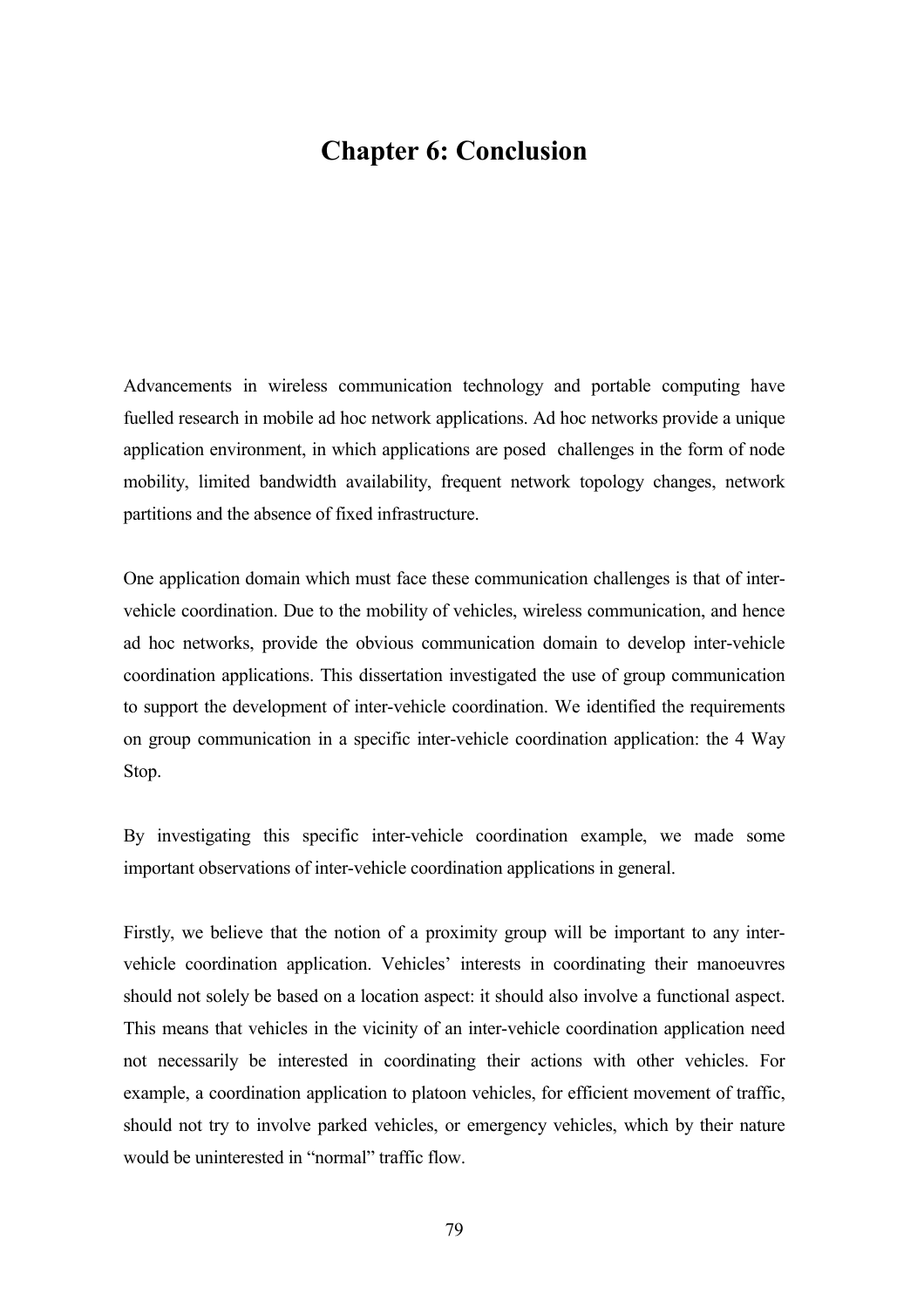Core to the 4WS application was the use and maintenance of a shared data structure. From the perspective of individual vehicles, this shared data structure provided the basis on which vehicles decided upon their actions. From a wider perspective, the shared data structure was used to coordinate the actions of all interested vehicles within proximity of the junction. We believe that many, though perhaps not all, inter-vehicle coordination applications will involve the use of some form of shared data structure. Vehicles must decide upon their coordinated actions based on access to information regarding other involved vehicles and the traffic environment. We suggest that such information will be stored in the form of a shared data structure, which vehicles update and read from. Although, the complexity and size of the applicable shared data structures may vary: from a simple data structure to handle coordinated overtaking, to a intricate data structure to control coordination and navigation of vehicles through an urban setting, the notion of a shared data structure will be of paramount importance to inter-vehicle coordination.

An investigation to identify how group communication should support inter-vehicle coordination in an ad hoc network primarily involved determining the requirements on group communication to maintain the consistency of the shared data structure. An important observation was that the requirements on the consistency of the shared data structure varied depending on the implementation of choice: primary component implementation or partitionable membership implementation. In a partitionable implementation multiple versions of a shared data structure can exist concurrently within a system (one version per partitioned components), whereas in a primary component only one version can exist at any time. Again, depending on the implementation of choice, an inter-vehicle application may have to constrain application primitives, as both primary component and partitionable membership implementations did in the face of network partitions. Recall, for example, that in a partitionable membership implementation, vehicles could not seize right of way to cross the junction during a network partition. Other such application constraints may be necessary in other inter-vehicle coordination application.

In chapter five, we presented the requirements on group communication to maintain a 4WS shared data structure in a partitionable ad hoc network. These requirements were presented in two classes: those for a primary component implementation and those for a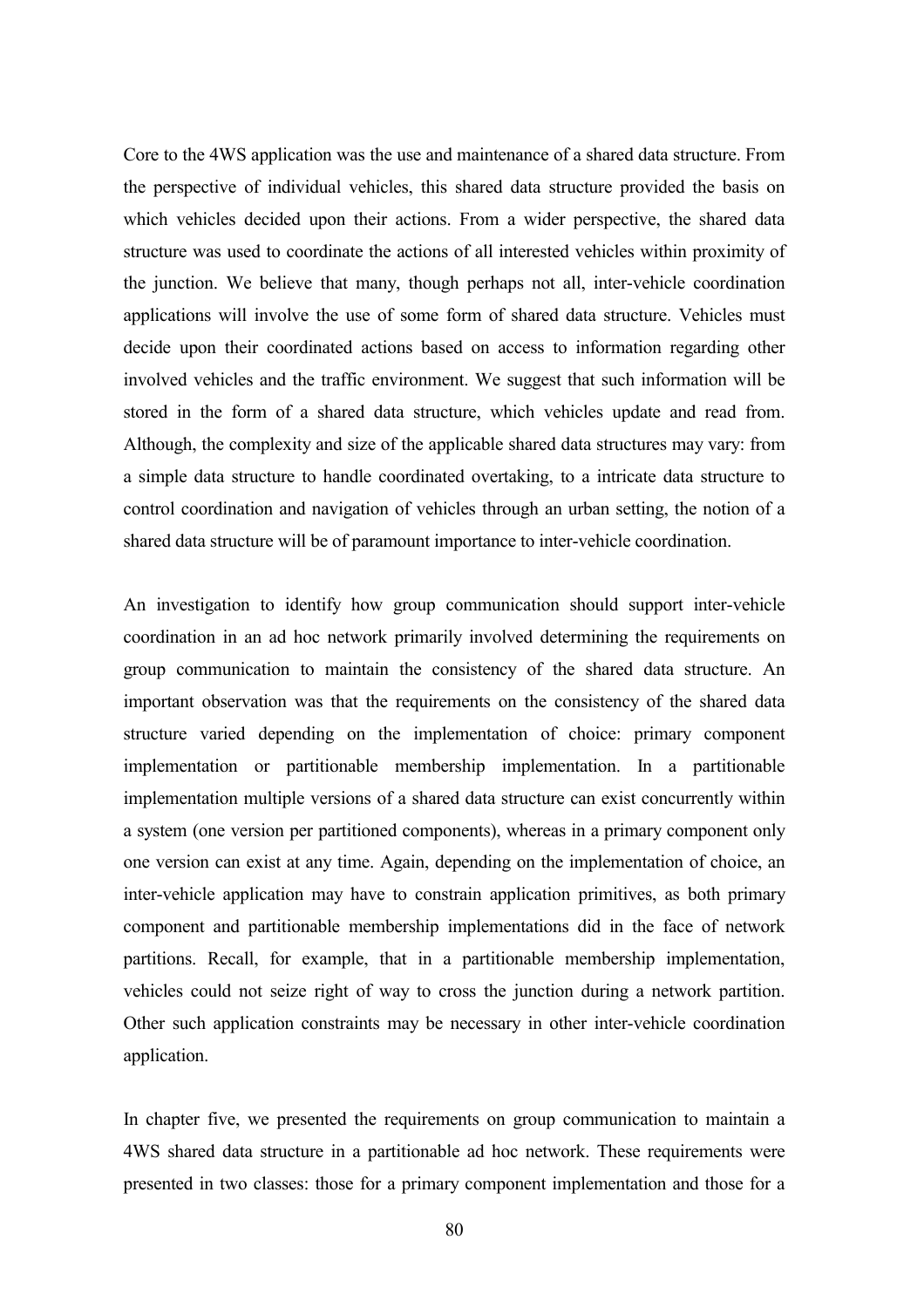partitionable membership implementation. These requirements made no stipulations on the type of, or contents of, the shared data structure. This means that these requirements can be used by any inter-vehicle coordination application to maintain a shared data structure, indeed, the requirements are applicable to any data replication application in a partitionable network. Also presented was a fault model for these requirements. This fault model must be addressed by any inter-vehicle coordination application operating in an ad hoc network.

As was the case in the 4WS, we foresee that in inter-vehicle coordination, group membership and the associated shared data structure will be strongly linked, in that every group member may have an associated entry in the shared data structure. As such, an inter-vehicle coordination application may need to respect certain real world physical conditions. For example, in the 4WS application a physical ordering requirement was stipulated to ensure the shared data structure represented the actual physical ordering of vehicles on an approach. Standard group communication "join" primitives offer no such respect for a mobile nodes physical location: a node which joins a group is simply added to the next group view. We foresee that location information, through GPS for example, will have to be used in conjunction with group communication primitives to respect such physical constraints.

Obviously, the primary use of this research is as a reference for an implementation of a 4WS application. Although specific in its examination of the 4 Way Stop case study, the above conclusions and observations and indeed, the entire dissertation, will prove useful in the development of general inter-vehicle coordination applications. The specified requirements on group communication to successfully maintain an inter-vehicle coordination shared data structure are also applicable to all such applications.

### *Future Work*

The most obvious suggestion for future work would be the implementation, or simulation, of a 4WS group communication-based protocol based on the group communication requirements and shared data structure proposed by this research. Perhaps, two versions of a 4WS implementation could be developed: a primary component implementation and a partitionable membership implementation. Then these two implementations could be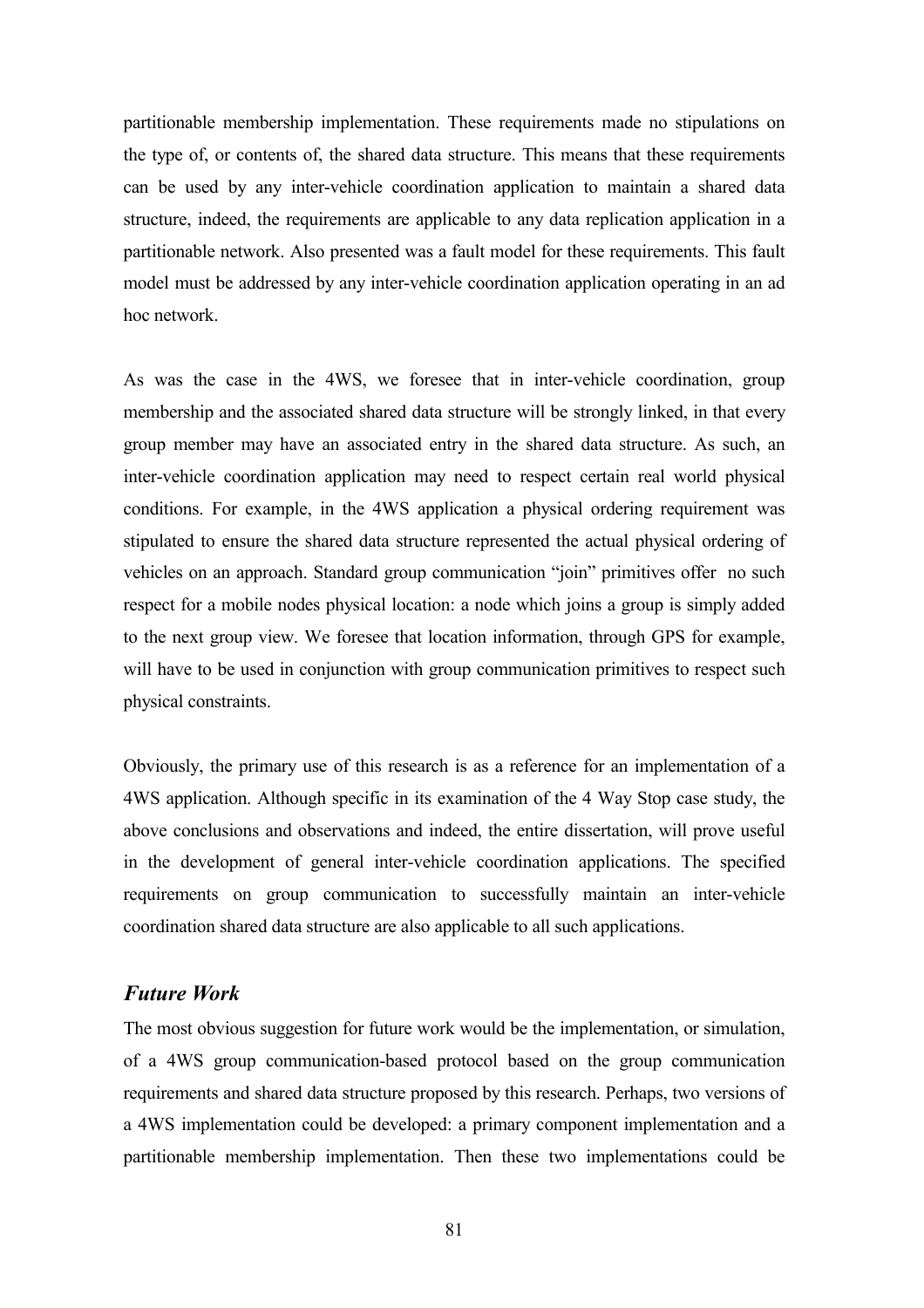tested and analysed to determine which implementation works most efficiently in terms of both group communication cost and application level costs. Such research would further provide an insight into group communications support of inter-vehicle coordination.

Although, not directly related to group communication, other research could be carried out to determine a suitable 4WS shared data structure and right of way algorithm to maximise performance or fairness at the 4WS junction. This suggested research is fuelled by the implicit insight that at a junction, there is a fixed overhead, in terms of time, for every vehicle to cross the junction: the vehicle must accelerate from the front of the approach, turn (or go straight), and exit the junction before another vehicle can attempt to cross the junction. Perhaps, groups of vehicles, from the same approach, should cross the junction "simultaneously" to maximise throughput at the junction. Otherwise, perhaps, the right of way algorithm could be optimised for fairness, such that vehicles longest queuing on an approach, and not just the front of the approach as is the case with the 4WS, are prioritised over vehicles queuing for shorter periods of time.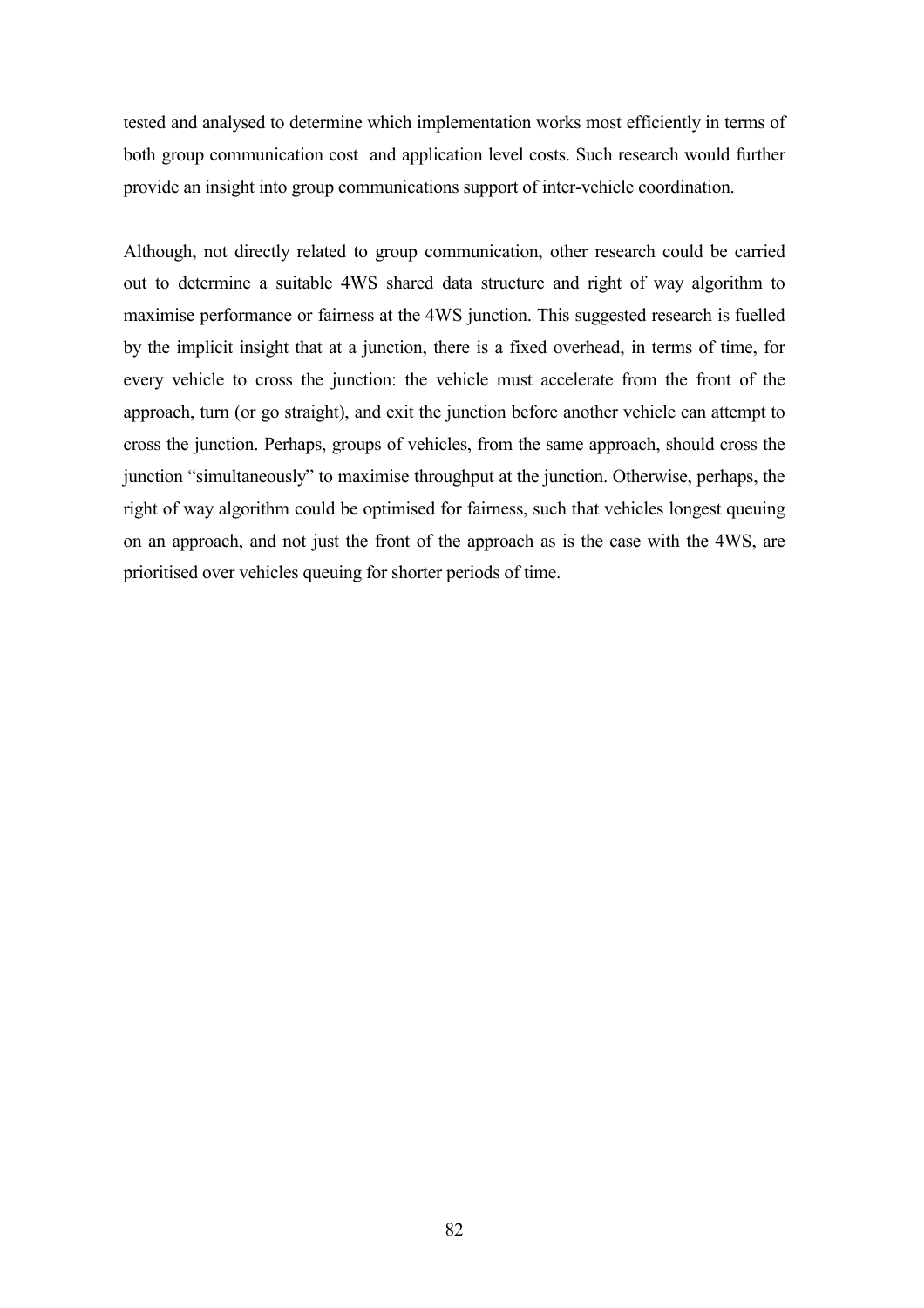# **References**

[1] K. Birman, "The process group approach to reliable distributed computing.", Communications of the ACM, December 1993.

[2] K. Birman, "Building Secure and Reliable Network Applications.", chapters 13-18, Manning Publications, 1996.

[3] K. Birman and R. van Renesse, "Reliable Distributed Computing with the Isis Toolkit.", IEEE Computer Society Press, 1994.

[4] K. Birman, "ISIS: A System for Fault-Tolerant Distributed Computing.", Technical Report , Department of Computer Science, Cornell University, April 1986.

[5] R. Friedman and A. Vaysburg, "Fast replicated state machines over partitionable networks.", In 16<sup>th</sup> IEEE International Synopsium on Reliable Distributed Systems, October 1997.

[6] R. Friedman and A. Vaysburg, "High-performance replicated distributed objects in partitionable environments.", Technical Report 97-1639, Department of Computer Science, Cornell University, Jul 1997.

[7] I. Keidar and D. Dolev, "Efficient message ordering in dynamic networks.", In 15<sup>th</sup> ACM Symposium on Principles of Distributed Computing, May 1996.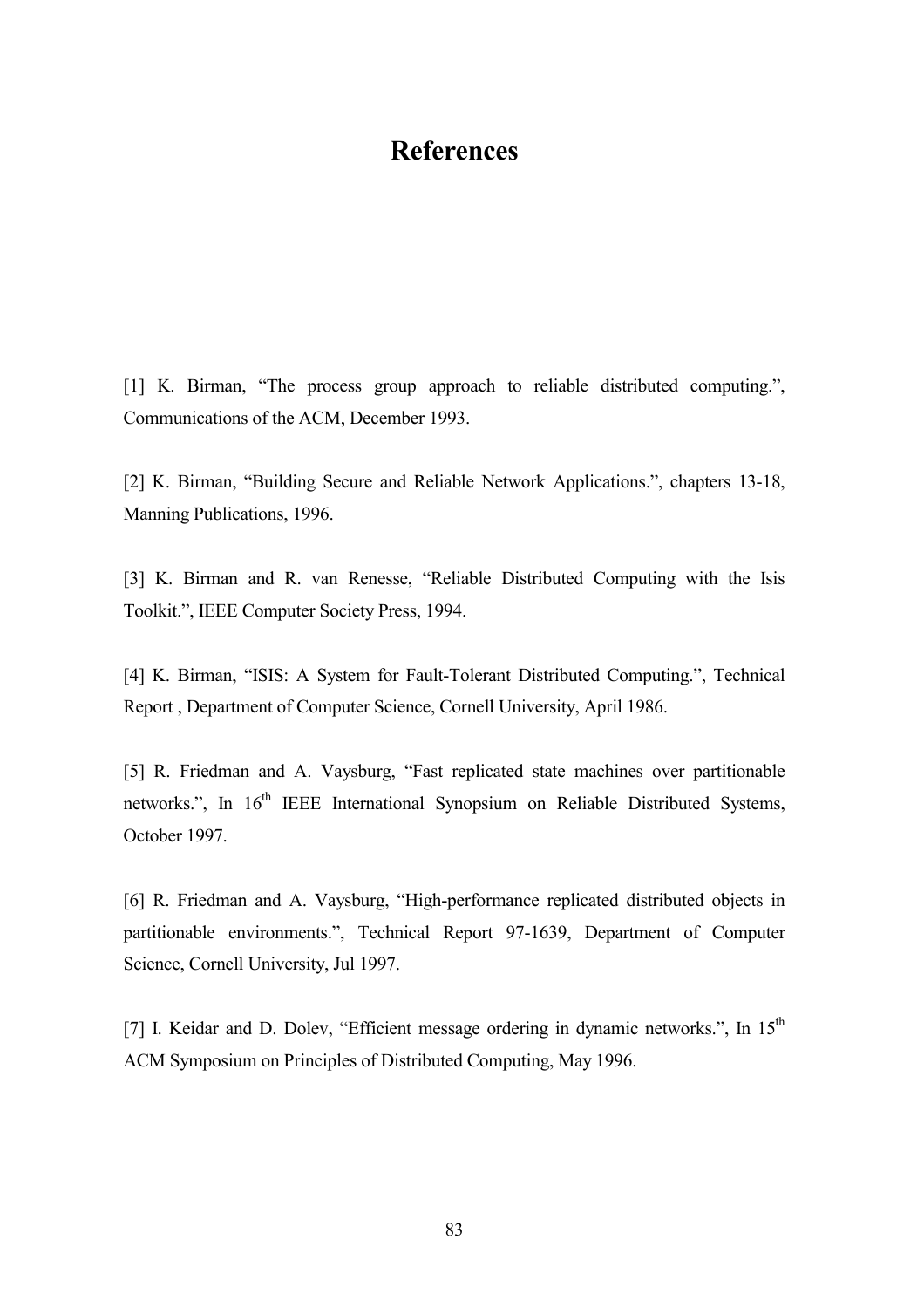[8] R. Khazan, "Group Communication as a base for a load-balancing, replicated data service.", Masters thesis, Department of Electrical Engineering and Computer Science, Massachusetts Institute of Technology, June 1998.

[9] R. Khazan, A. Fekete and N. Lynch, "Multicast Group Communication as a Base for a Load-balancing Replicated Data Service.", In 12<sup>th</sup> International Symposium on Distributed Computing, September 1998.

[10] A. Schiper and M.Raynal, "From group communication to transactions in distributed systems.", In Communications of the ACM, April 1996.

[11] B. Kemme and G. Alonso, "A suite of database replication protocols based on group communication primitives.", In 18<sup>th</sup> International Conference on Distributed Computing Systems, June 1999.

[12] J. Sussman and K. Marzullo, "The Bancomat problem: An example of resource allocation in a partitionable asynchronous system.", In 12th International Symposium on Distributed Computing, September 1998.

[13] O. Babaoglu, R. Davoli, A. Montresor and R. Segala, "System Support for Partition-Aware Network Applications.", In 18th International Conference on Distributed Computing Systems, May 1998.

[14] S. Mishra, and G. Pang, "Design and implementation of an availability management service.", In 19th International Conference on Distributed Computing Systems Workshop on Middleware , June 1999.

[15] G. Shamir, "Shared Whiteboard: A Java Application in the Transis Environment.", Lab project, High Availability Lab, The Hebrew University of Jerusalem, 1996.

[16] M. Valenci, "Audio Conferencing using Transis.", Lab project, High Availability Lab, The Hebrew University of Jerusalem, 1998.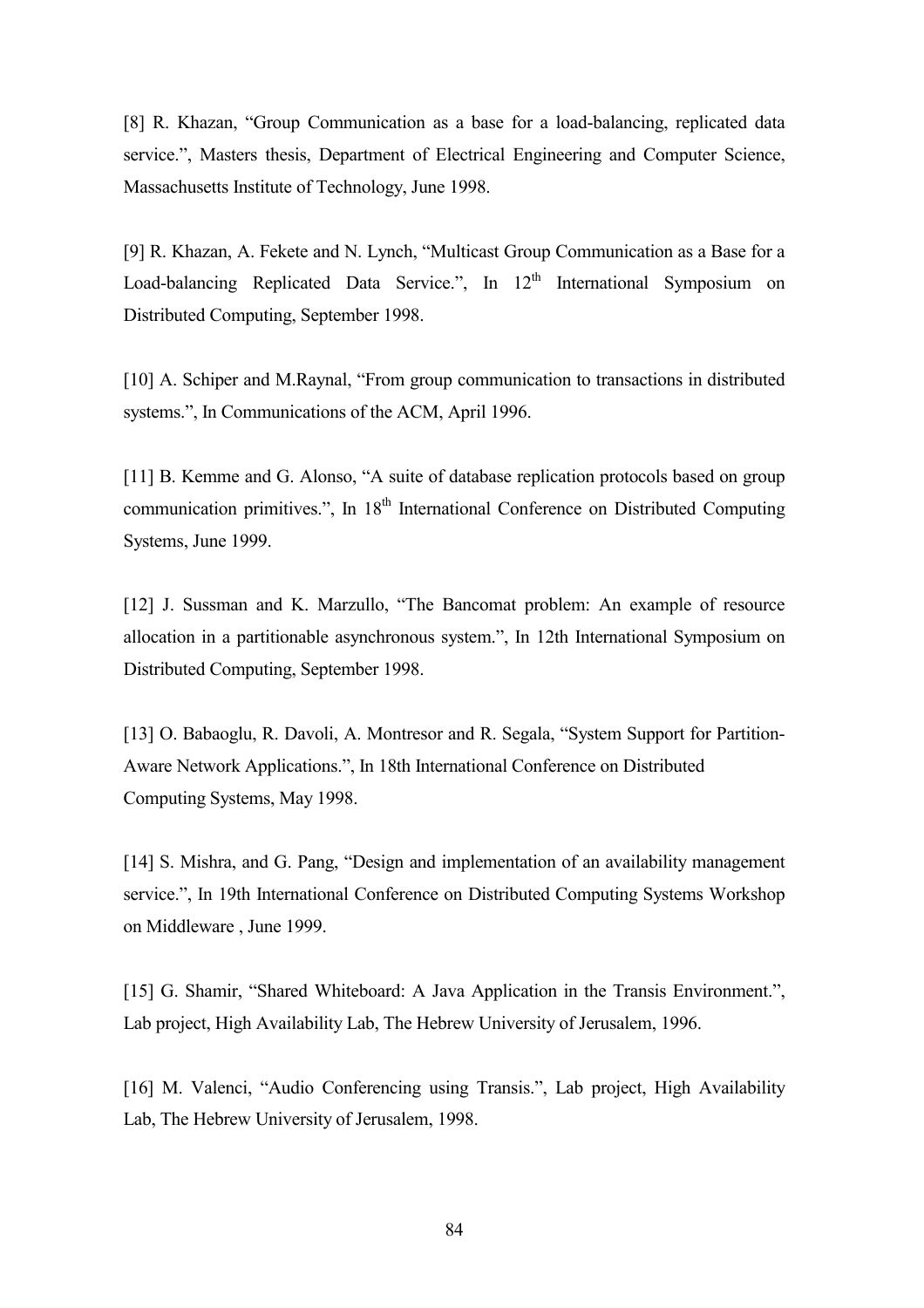[17] S. Chodrow, M. Hircsh, I. Rhee and S. Cheung, "Design and implementation of a multicast audio conferencing tool for a collaborative computing framework.", In JCIS, March 1997.

[18] E. Al-Shaer, A. Youssef, H. Abdel-Wahab, K. Maly and C. Overstreet, "Reliability, scalability and robustness issues in IRI.", In IEEE Sixth Workshops on Enabling Technologies: Infrastructure for Collaborative Enterprises, June 1997.

[19] Linda Briesemeister, "Group Membership and Communication in Highly Mobile AdHoc Networks.", Technical University of Berlin , School of Electrical Engineering and Computer Sciences, Berlin, November, 2001.

[20] R. van Renesse, K.P. Birman and S. Maffeis, "Horus: A Flexible Group Communication System.", In Communications of the ACM, vol.39, no.4, April 1996.

[21] D. Agarwal, R. Budhia and C. Lingley-Papadopoulos, "Totem: A Fault-Tolerant Multicast Group Communication System.", In Communications of the ACM, 39 (4) April 1996.

[22] Y. Amir, D. Dolev, S. Kramer, D. Malki, "Transis: A Communication Sub-System for High Availability.", In 22nd International Conference on Fault-Tolerant Computing, pp.76-84, IEEE Computer Society Press, 1992.

 [23] G.V. Chockler, I. Keidar, R. Vitenberg, "Group Communication Specifications: A Comprehensive Study", In ACM Computing Surveys 33(4), pages 1-43, December 2001.

[24] K. Birman and T. Joseph, "Exploiting Virtual Synchrony in Distributed Systems.", In 11th ACM SIGOPS Symposium on Operating Systems Principles, November 1987.

[25] H. Tan, R. Rajamani and W. Zhang, "Demonstration of an automated highway platoon system," American Control Conference (ACC), 1998.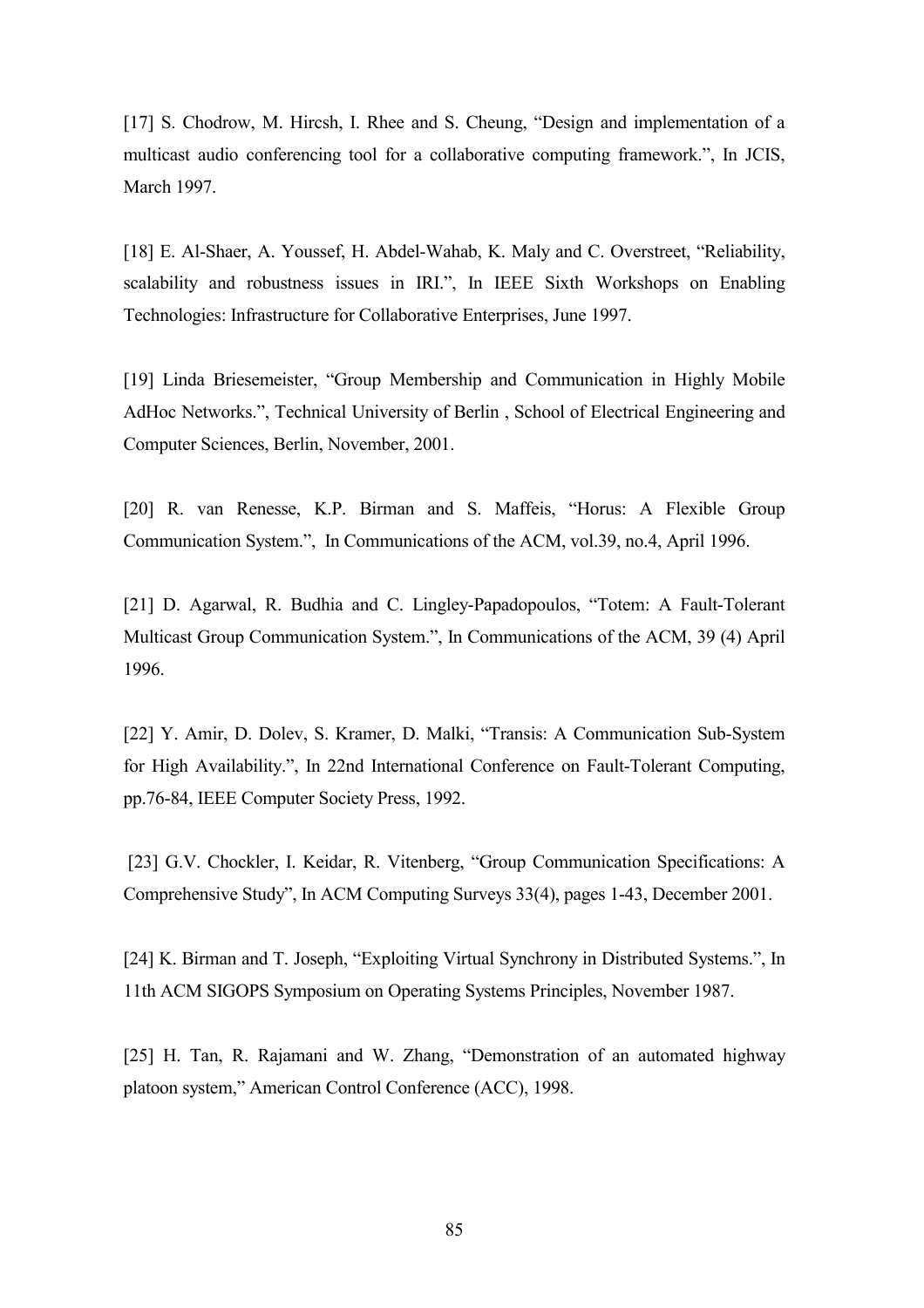[26] K. Chang, W. Li, A. Shaikhbahai and P. Varaiya, "A preliminary implementation for vehicle platoon control system", In Proceedings of the 1991 American Control Conference, June 1991.

[27] W. Chee and M. Tomizuka, "Lane change manoeuvre of automobiles for the intelligent vehicle and highway systems", In Proceedings of American Control Conference, 1994.

[28] "The Global Positioning System", The Aerospace Corporation, Los Angeles, 1999.

[29] E. Blackwell, "Overview of differential GPS methods.", In Papers published in Navigation, vol. 3, pp. 89-100, 1980.

[30] Christopher K. H. Wilson, Seth Rogers, and Shawn Weisenburger, "The Potential of Precision Maps in Intelligent Vehicles.", IEEE International Conference on Intelligent Vehicles, pages 419-422, October 1998.

[31] S. Rogers and S. Schroedl, "Creating and Evaluating Highly Accurate Maps with Probe Vehicles" IEEE Conference on Intelligent Transportation Systems, Dearborn, MI, USA, October 2000.

[32] S. Bohrer, M. Brauckmann and W. von Seelen, "Visual Obstacle Detection by a Geometrically Simplified Optical Flow Approach", In 10th European Conference on Artificial Intelligence Proceedings, 1992.

[33] N. Ancona, "A Fast Obstacle Detection Method based on Optical Flow.", In Proceedings of the European Conference on Computer Vision, 1992.

[34] J. Bruyelle and J. Postaire, "Direct Range Measurement by Linear Stereovision for Real-Time Obstacle Detection in Road Traffic.", In Proceedings of the International Conference on Intelligent Autonomous Systems, 1993.

[35] S. Cornell, J. Porrill and J. Mayhew, "Ground Plane Obstacle Detection Under Variable Camera Geometry Using a Predictive Stereo Matcher.", In Proceedings of the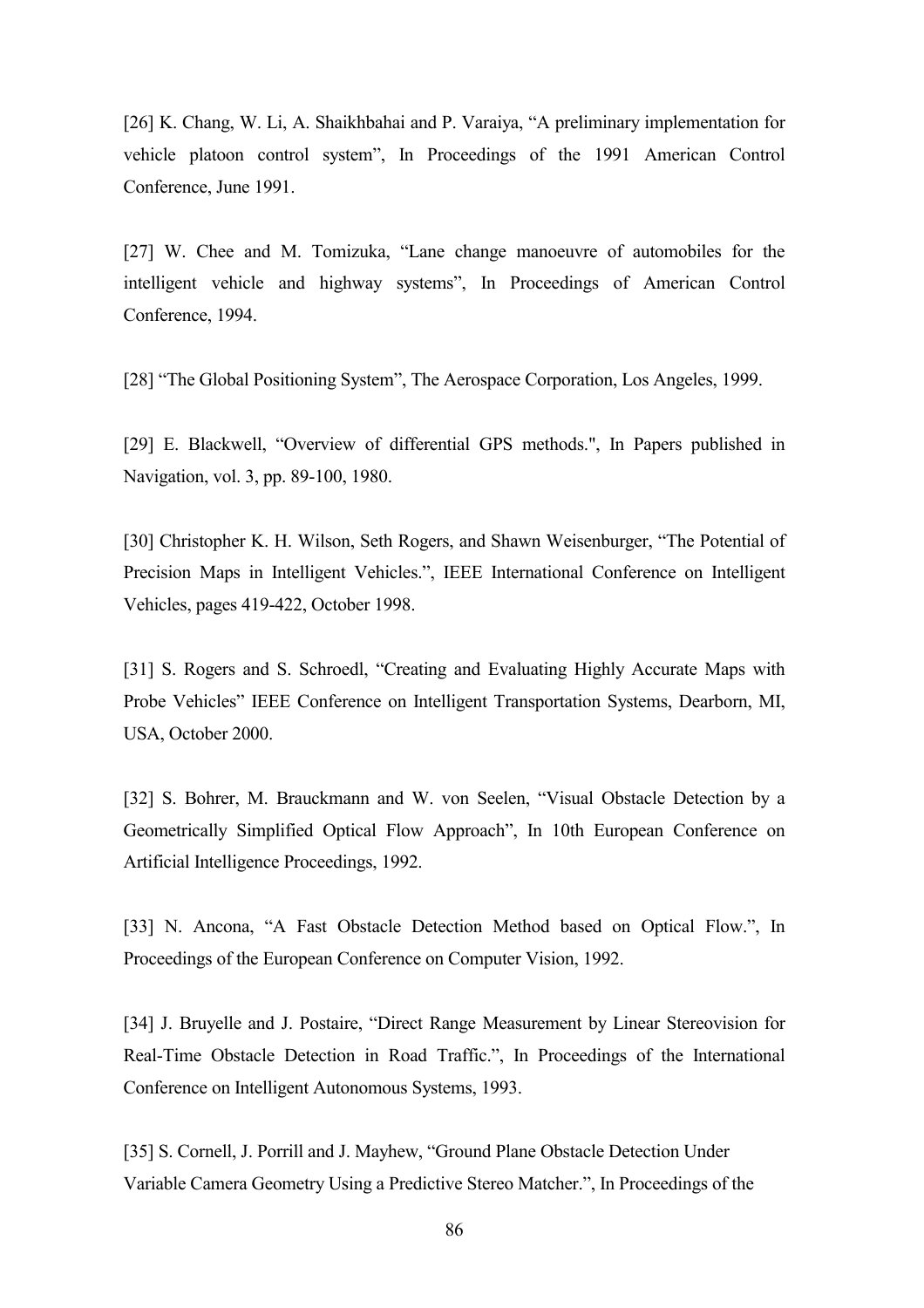British Machine Vision Conference, 1992.

[36] C. Frölich, M. Mettenleiter and F. Haertl, "Imaging Laser Radar for High-Speed Monitoring of the Environment.", In Proceedings of the SPIE Conference on Intelligent Transportation Systems, 1997.

[37] J. Hancock, M. Hebert, and C. Thorpe. "Laser Intensity-Based Obstacle Detection.", In Proceedings of the IEEE Conference on Intelligent Robots and Systems, 1998.

[38] J. Hancock, E. Hoffman, R. Sullivan, D. Ingimarson, D. Langer and M. Hebert, "High performance laser range scanner.", In Proceedings of the SPIE Conference on Intelligent Transportation Systems, 1997.

[39] D. Langer, "An Integrated MMW Radar System for Outdoor Navigation.", Ph.D. Thesis, Carnegie Mellon Technical Report, CMU-RI-97-03, 1997.

[40] Y. Amir, D. Dolev, S. Kramer, D. Malki, "The Transis Approach to High Availability Cluster Communication.", In Communications of the ACM, 39 (4) April 1996.

 [41] G.-C. Roman, Q. Huang and A. Hazemi, "Group Membership Data in Ad Hoc Networks", Washington University, St. Louis, technical report wucs-00-26, April 16, 2000.

[42] M.-O. Killijian, R. Cunningham, R. Meier, L. Mazare and V. Cahill, "Towards Group Communication for Mobile Participants.", Proceedings of the 1st ACM Workshop on Principles of Mobile Computing (POMC), Newport, Rhode Island, USA, August 29- 30, 2001.

[43] R. Prakash and R. Baldoni, "Architecture for Group Communication in Mobile Systems", Symposium on Reliable Distributed Systems, West-Lafayette (IN), USA, 1998.

[44] W.J. Franz, H. Hartenstein, B. Bochow, "Internet on the Road via Inter-Vehicle Communication", DaimlerChrysler AG, NEC Europe Ltd., GMD FOKUS.